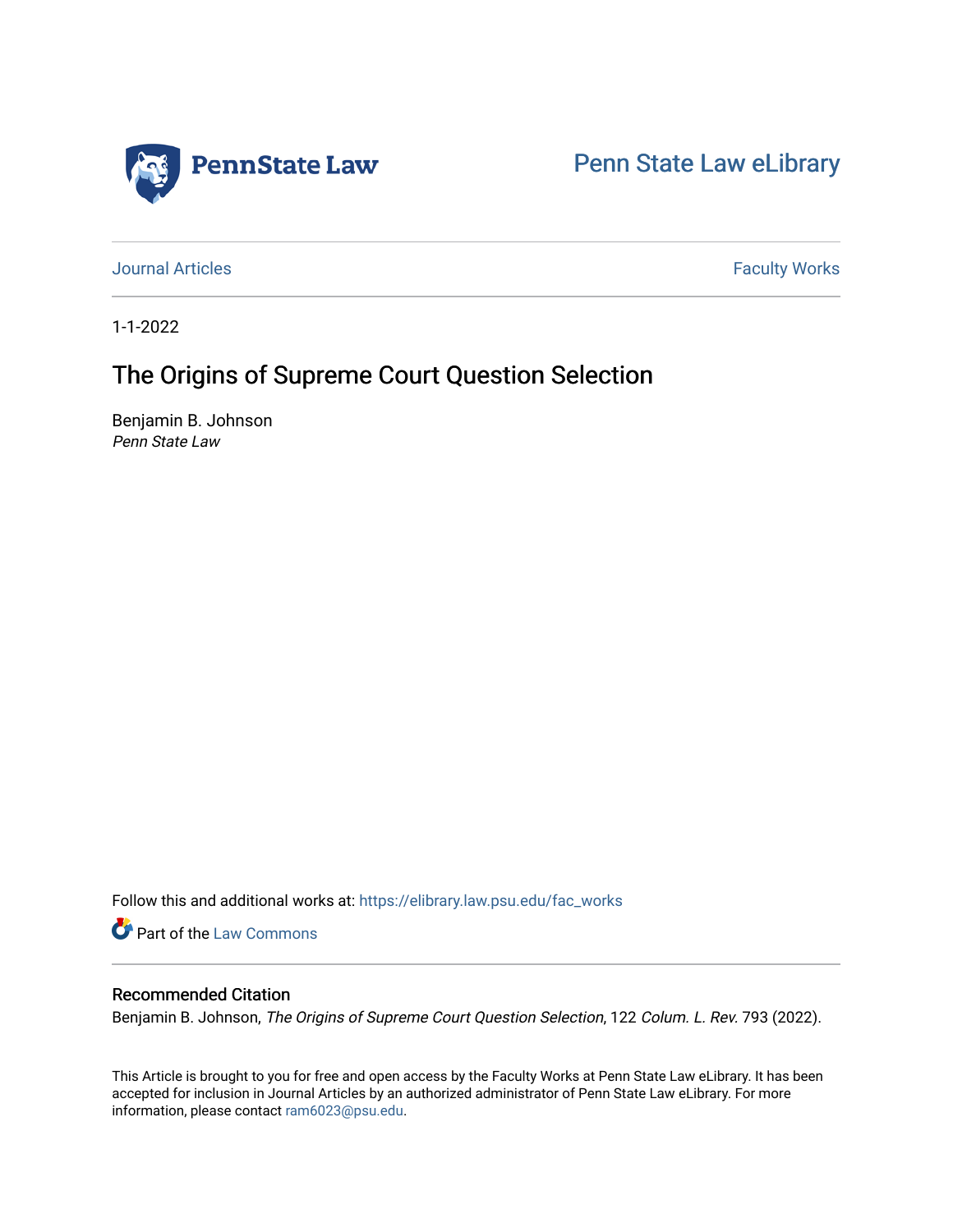## **ESSAY**

## THE ORIGINS OF SUPREME COURT QUESTION SELECTION

#### *Benjamin B. Johnson*\*

*Arbitrary control over its own docket is the hallmark of the modern Supreme Court. While the Court's power to choose its cases is a frequent subject of study, its practice of preselecting questions for review has received almost no attention. This is particularly surprising since the Court openly adds or subtracts questions in some of its most consequential and politicizing cases. Yet despite the significance of this practice, its origins are poorly understood. This Essay uncovers the hidden history of the Court's question-selection powers and reveals an important—and possibly intractable—conflict between the Court's legal authority and its practice.* 

*Scholars usually explain the Court's agenda control as either a power granted by Congress or a natural component of the judicial power. Tracing the statutory, legislative, and common law histories, this Essay presents a novel challenge to these standard narratives. The Court's custom of targeting specific questions is not grounded in the history of appellate practice and Congress never intended to, and likely never did, give the Supreme Court the power to select its own questions. This history has profound repercussions for the Court's appellate jurisdiction. The question-selection power rests uneasily with both statutory law and Article III's "case or controversy" requirement, risks doing fundamental injustice to litigants, and pulls the Court deeper into politics—all of which put its legitimacy at risk. Abandoning this practice would almost certainly limit the Court's ability to answer hot-button political questions, but it might also help to preserve the Court's legitimacy.* 

<sup>\*.</sup> Assistant Professor, Penn State Law (University Park). I am grateful to many for helpful comments and conversations that informed this Essay, especially Will Baude, Lisa Bernstein, Samuel Bray, Christian Burset, Miguel de Figueiredo, Chris Drahozal, Don Elliott, Kellen Funk, Jonah Gelbach, Heather Gerken, Tara Leigh Grove, Philip Hamburger, Harold Hongju Koh, Jason Iuliano, Jim Lindgren, Jane Manners, Jud Mathews, Adam Muchmore, Michael O'Connor, Hari Osofsky, Nicholas Parrillo, James Pfander, Robert Post, Judith Resnik, Steve Ross, Tom Schmidt, Mark Storslee, Logan Strother, Daniel Walters, Amy Wildermuth, Keith Whittington, and Megan Wright. I am also thankful for comments from presentations at the University of Chicago Law School, Northwestern Pritzker School of Law, and the University of Pittsburgh School of Law. I thank Tori Bates and Heather Walser for research assistance.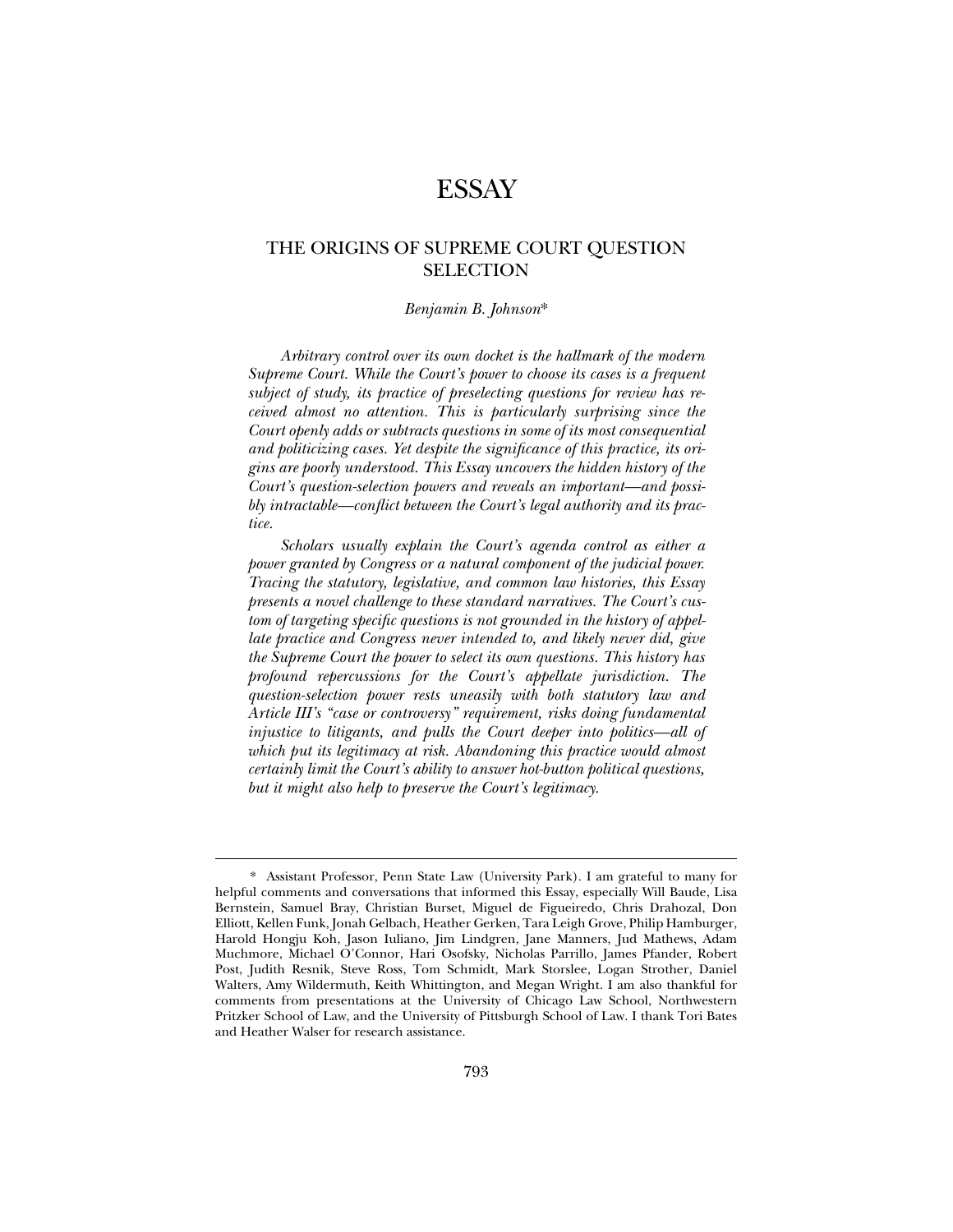794 *COLUMBIA LAW REVIEW* [Vol. 122:793

| I.  |                                                              |                                                                     |  |
|-----|--------------------------------------------------------------|---------------------------------------------------------------------|--|
| II. |                                                              | COMMON LAW ORIGINS AND EARLY AMERICAN PRACTICE  808                 |  |
|     | А.                                                           |                                                                     |  |
|     | $\bf{B}$ .                                                   |                                                                     |  |
|     | $C_{\cdot}$                                                  | The First Century of Supreme Court Appellate Review 814             |  |
|     |                                                              | 1.                                                                  |  |
|     | D.                                                           | Procedures: Bringing the Whole Case to the Court 818                |  |
|     |                                                              | 1.                                                                  |  |
|     |                                                              | 2.                                                                  |  |
|     |                                                              | 3.                                                                  |  |
|     | III. THE EVARTS ACT AND EARLY TWENTIETH CENTURY PRACTICE 823 |                                                                     |  |
|     | $A_{-}$                                                      | The Evarts Act's Effects on the Court's Appellate Jurisdiction. 824 |  |
|     |                                                              | Appellate Jurisdiction Under the Evarts Act 825<br>1.               |  |
|     | <b>B.</b>                                                    |                                                                     |  |
|     |                                                              |                                                                     |  |
|     | A.                                                           |                                                                     |  |
|     | <b>B.</b>                                                    | Olmstead: Internal Disagreements About Limiting Review on           |  |
|     |                                                              |                                                                     |  |
|     | $\mathcal{C}$ .                                              | Maryland Casualty: From Internal Disagreement to Irony  844         |  |
|     | D.                                                           |                                                                     |  |
|     | Ε.                                                           | Statutory Developments After the Judges' Bill: Changes to the       |  |
|     |                                                              |                                                                     |  |
|     | F.                                                           | Statutory Developments After the Judges' Bill: Reducing the         |  |
|     |                                                              |                                                                     |  |
| V.  |                                                              | Agenda-Setting in the Administrative State: Do as We Say, Not       |  |
|     | А.                                                           |                                                                     |  |
|     | В.                                                           |                                                                     |  |
|     | $C_{\cdot}$                                                  |                                                                     |  |
|     |                                                              | l.                                                                  |  |
|     |                                                              | Preselected Questions and Judicial Review  862<br>2.                |  |
|     |                                                              |                                                                     |  |

#### INTRODUCTION

Congress's decision to give the Supreme Court vast power to select cases remains one of the most consequential decisions of the twentieth century. That power—implemented through the writ of certiorari—allows the Court to dodge cases it does not want to decide. Not only is certiorari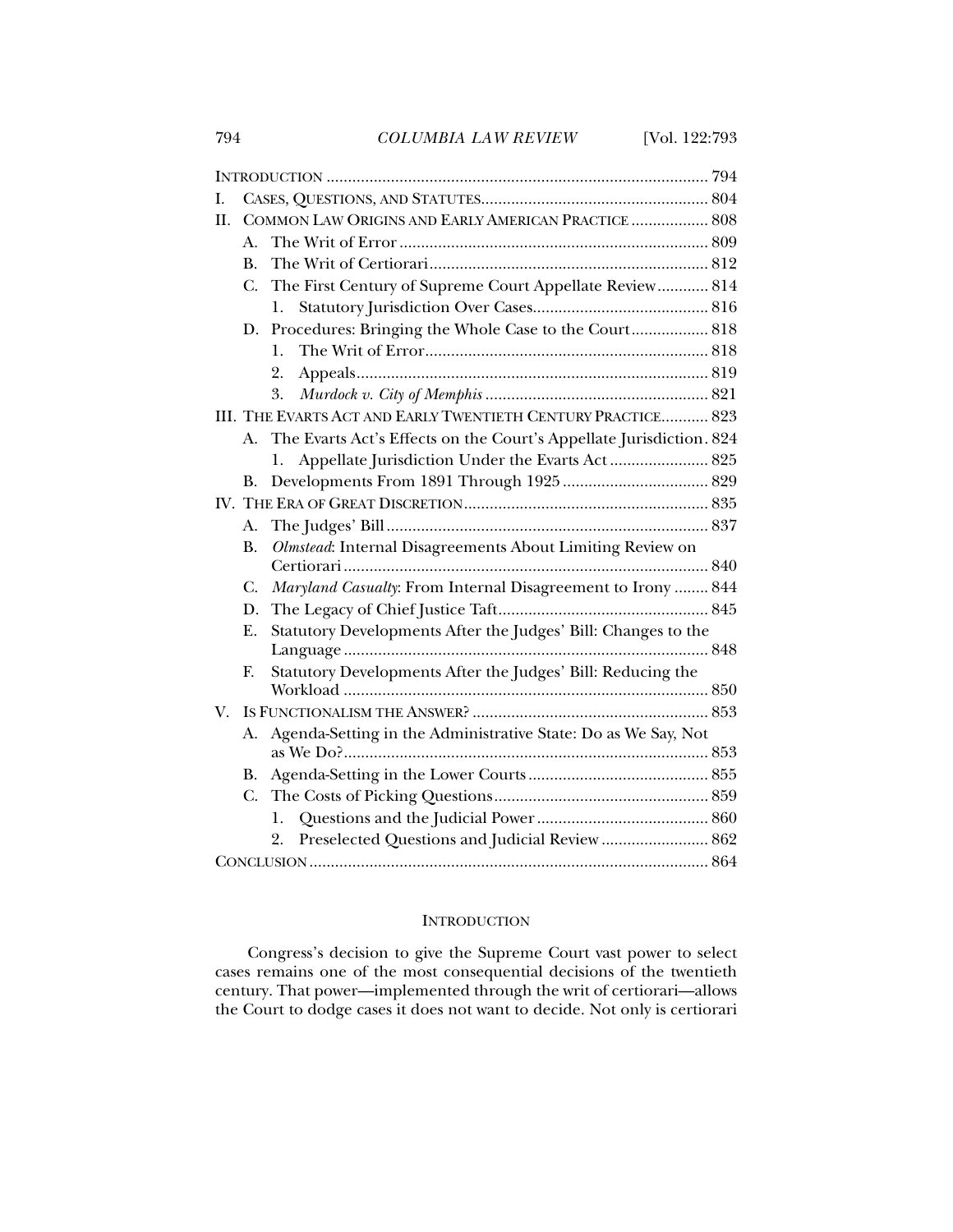the primary way the Court exercises the famous passive virtues,<sup>1</sup> it was a necessary precondition for the expansion of individual, constitutional rights.2 But the Court does not simply use certiorari to choose its cases; it also uses the writ to select its questions.3 Indeed, it is far more accurate to say the Court takes and decides questions than to say it picks and judges cases.

The Court most obviously exercises its question-selection power by adding questions to or subtracting them from a case. For example, when the Court extended First Amendment protections to corporations' political speech in *Citizens United*, it did so by adding its own question that nobody had asked.4 By contrast, in *Shapiro v. Thompson*, the Court simply ignored the question of whether the Eleventh Amendment barred retroactive relief and affirmed the judgment below ordering payment.<sup>5</sup> When the Court examined the question five years later in *Edelman v. Jordan*, it

j

 3. To my knowledge, only one paper focuses on the phenomenon of limited grants of certiorari to particular questions. See Scott H. Bice, The Limited Grant of Certiorari and the Justification of Judicial Review, 1975 Wis. L. Rev. 343, 344. Other scholars have recognized the phenomenon in passing while considering other aspects of the Court's agendasetting. See Hartnett, supra note 2, at 1707; see also H.W. Perry, Jr., Deciding to Decide: Agenda Setting in the United States Supreme Court 221 (1991) (noting that Justices and clerks "used 'case' and 'issue' interchangeably" and that "it is the issue, not the case that is primary").

 4. Concurring in part in *Citizens United*, Justice John Paul Stevens stated: [T]he majority decides this case on a basis relinquished below, not included in the questions presented to us by the litigants, and argued here only in response to the Court's invitation. . . . Our colleagues' suggestion that "we are asked to reconsider *Austin* and, in effect, *McConnell*," . . . would be more accurate if rephrased to state that "we have asked ourselves" to reconsider those cases.

Citizens United v. Fed. Election Comm'n, 558 U.S. 310, 396 (2010) (Stevens, J., concurring in part) (citation omitted).

 5. See 394 U.S. 618, 642 (1969) (affirming the lower court judgments without any mention of the Eleventh Amendment); Jurisdictional Statement at \*8, *Shapiro*, 394 U.S. 618 (No. 9), 1967 WL 129526 (raising the question, "In View of the 11th Amendment, May the Court Award Money Damages?"). The Court summarily affirmed similar judgments in several other cases, including Sterrett v. Mothers & Childs. Rts. Org., 409 U.S. 809, 809 (1972) (mem.); State Dep't of Health & Rehab. Servs. v. Zarate, 407 U.S. 918, 918 (1972) (mem.); Wyman v. Bowens, 397 U.S. 49, 49 (1970) (mem.) (per curiam) (citing *Shapiro*). These summary affirmances were judgments on the merits and thus represented binding precedent on the included questions. See Hicks v. Miranda, 422 U.S. 332, 344 (1975).

 <sup>1.</sup> See generally Alexander M. Bickel, The Supreme Court, 1960 Term—Foreword: The Passive Virtues, 75 Harv. L. Rev. 40 (1961) (discussing various doctrines used by the Court to withhold constitutional adjudication).

 <sup>2.</sup> Before the Court received certiorari power, it was required to hear and decide any case in which an individual claimed a state violated their constitutional rights. It is difficult to imagine that the Court would have incorporated the Fourth, Fifth, Sixth, and Eighth Amendments if every state criminal conviction or sentence challenged on those grounds would come before the Court for mandatory review. See Edward A. Hartnett, Questioning Certiorari: Some Reflections Seventy-Five Years After the Judges' Bill, 100 Colum. L. Rev. 1643, 1732 (2000); see also infra section II.C.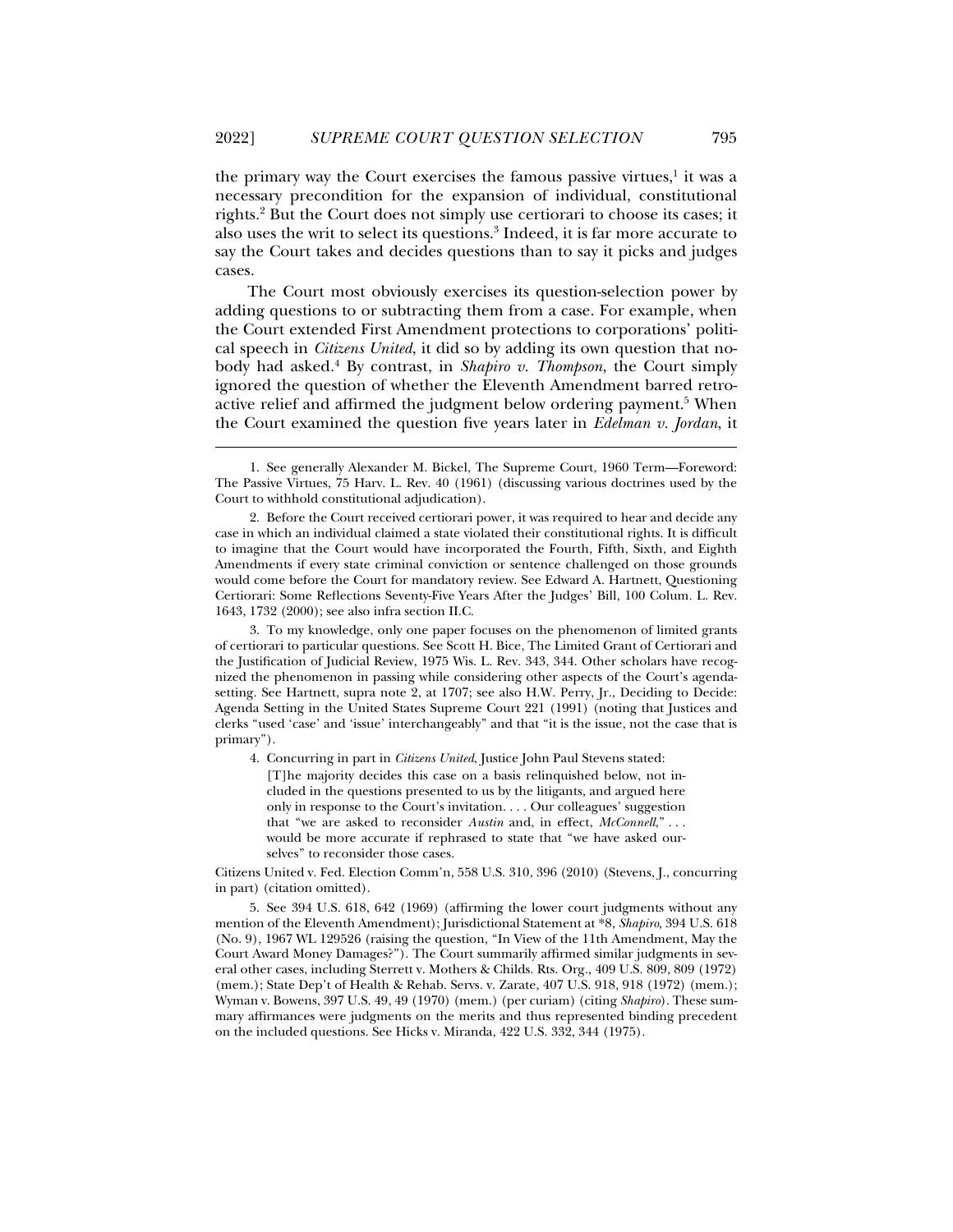had to sheepishly admit that it had fouled up earlier cases because it had not been paying attention to all of the questions included in the case.<sup>6</sup> These cases are striking because the question-targeting decision directly affected prominent constitutional holdings, but the practice is extensive and present in many landmark cases, like *Carolene Products*, <sup>7</sup> *Gideon v.*  Wainwright,<sup>8</sup> and *Furman v. Georgia*,<sup>9</sup> as well as in recent cases dealing with same-sex marriage,<sup>10</sup> class certification,<sup>11</sup> recess-appointments,<sup>12</sup> the recognition of Jerusalem as a part of Israel, $13$  and whether the Deferred Action

 8. See Gideon v. Cochran, 370 U.S. 908, 908 (1962) (mem.), cert. granted sub nom. Gideon v. Wainwright, 372 U.S. 335, 338 (1963) (adding the question, "Should this Court's holding in *Betts v. Brady* be reconsidered?" (citation omitted)).

 9. The Court's order added the question: "Does the imposition and carrying out of the death penalty in this case constitute cruel and unusual punishment in violation of the Eighth and Fourteenth Amendments?" See 403 U.S. 952, 952 (1971) (mem.). The Court's order dropped the following questions: (1) "Whether a prospective juror was improperly excluded from petitioner's jury in violation of the rule of Witherspoon v. Illinois?"; (2) "Whether Georgia's practice of allowing capital trial juries absolute discretion to impose the death penalty, uncontrolled by standards or directions of any kind, violates the Due Process Clause of the Fourteenth Amendment?"; and (3) "Whether punishment of death by electrocution pursuant to provisions of Georgia law for the crime of murder constitutes cruel and unusual punishment in violation of the Eighth and Fourteenth Amendments?" See id.; Petition for Writ of Certiorari at 2, *Furman*, 408 U.S. 238 (No. 5059).

 10. In Hollingsworth v. Perry, 568 U.S. 1066, 1066 (2012) (mem.), the Court's order added the question: "Whether petitioners have standing under Article III, § 2 of the Constitution in this case." In United States v. Windsor, 568 U.S. 1066, 1066 (2012) (mem.), the Court's order added the following questions: (1) "Whether the executive branch's agreement with the court below that DOMA is unconstitutional deprives this court of jurisdiction to decide this case"; and (2) "[W]hether the Bipartisan Legal Advisory Group of the United States House of Representatives has Article III standing in this case."

 11. The Court's order in Wal-Mart Stores, Inc. v. Dukes, 562 U.S. 1091, 1091 (2010) (mem.), dropped the question: "Whether the certification order conforms to the requirements of Title VII, the Due Process Clause, the Seventh Amendment, the Rules Enabling Act, and Federal Rule of Civil Procedure 23," and added the question: "Whether the class certification ordered under Rule 23(b)(2) was consistent with Rule 23(a)." See id.; Petition for Writ of Certiorari at \*2, *Wal-Mart Stores,* 562 U.S. 1091 (2010) (No. 10-277), 2010 U.S. S. Ct. Briefs LEXIS 2028.

 12. In Nat'l Lab. Rels. Bd. v. Noel Canning, 570 U.S. 916, 916 (2013) (mem.), the Court's order added the question: "Whether the President's recess-appointment power may be exercised when the Senate is convening every three days in *pro forma* sessions."

 13. In M.B.Z. ex rel. Zivotofsky v. Clinton, 563 U.S. 973, 973 (2011) (mem.), the Court added the question: "Whether Section 214 of the Foreign Relations Authorization Act,

 $\ddot{ }$ 

 <sup>6. 415</sup> U.S. 651, 670–71 (1974) (noting that the *Shapiro* opinion "did not . . . refer to or substantively treat the Eleventh Amendment argument" and, after "an opportunity to more fully consider the Eleventh Amendment issue after briefing and argument," the Court disapproved of the Eleventh Amendment holdings of *Shapiro* and three cases decided on summary judgment).

 <sup>7.</sup> See Carolene Prods. Co. v. United States, 321 U.S. 760, 760 (1944) (mem.). The Court's order dropped the following questions: (1) "Did the Government establish liability on the part of the individual petitioners?"; and (2) "Did the Government violate the individual petitioners' constitutional rights in calling them as witnesses against themselves?" See id.; Petition for Writ of Certiorari at 7, *Carolene Prods.*, 321 U.S. 760 (No. 674-21).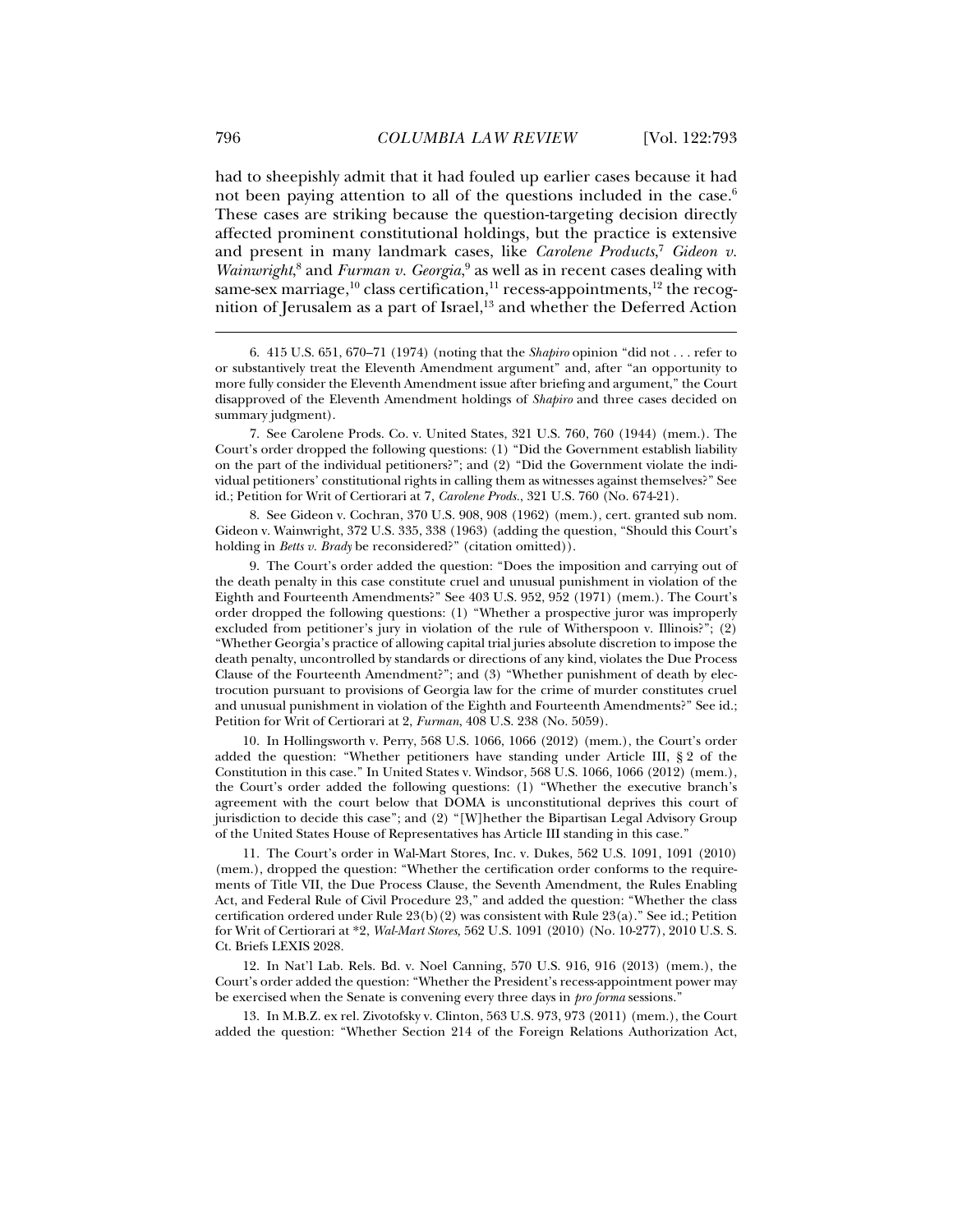for Parents of Americans (DAPA) program violated the Take Care Clause,  $^{14}$  among others.<sup>15</sup>

Even when the Court does not narrow or add questions explicitly, it is still only considering questions. Its rules are quite clear on this point: "Only the questions set out in the petition, or fairly included therein, will be considered by the Court."16 From where did this question-selection power come?

One potential answer is the Article III judicial power itself. That is, perhaps the power to limit review to prespecified questions is incidental to the Court's appellate powers over cases and controversies generally or the common law writ of certiorari in particular.17 A second answer would stress Congress's Article III power over the Court's appellate jurisdiction. This approach would locate the source of the power in a series of statutes that expanded the Court's statutory certiorari jurisdiction in response to an overcrowded Supreme Court docket. Neither of these answers is entirely persuasive in light of the history uncovered below.

The former explanation struggles to deal with the relevant procedural and intellectual history. Originally, the Court exercised its appellate jurisdiction through two common law devices: the writ of error and the appeal.18 Neither device allowed Justices to limit review to preselected questions. The main difference between them was that appeals required review of facts as well as law.19 Review on either method was *mandatory* (the Court was required to review the case if the petitioner satisfied procedural requirements), *limited* to the record, and *comprehensive* (Justices had to review the entire record).20

16. Sup. Ct. R. 14.1(a).

j

 17. See, e.g., Philip Hamburger, The Development of the Law of Seditious Libel and the Control of the Press, 37 Stan. L. Rev. 661, 729 n.206 (1985) (noting the historical use of certiorari to investigate jurisdictional issues).

 18. For an overview of appellate practice in the Founding Era, see Nicholas R. Parrillo, A Critical Assessment of the Originalist Case Against Administrative Regulatory Power: New Evidence From the Federal Tax on Private Real Estate in the 1790s, 130 Yale L.J. 1288, 1417– 29 (2021) [hereinafter Parrillo, Originalist Case Against Administrative Regulatory Power].

19. See infra section II.D.

 20. See, e.g., Cohens v. Virginia, 19 U.S. (6 Wheat.) 264, 404 (1821) (observing how review is mandatory if jurisdiction exists).

Fiscal Year 2003, impermissibly infringes the President's power to recognize foreign sovereigns."

 <sup>14.</sup> In United States v. Texas, 577 U.S. 1101, 1101 (2016) (mem.), the Court added the question: "Whether the Guidance violates the Take Care Clause of the Constitution, Art. II, § 3."

 <sup>15.</sup> See, e.g., Thomas W. Merrill, Step Zero After *City of Arlington*, 83 Fordham L. Rev. 753, 769–75 (2014) (describing how the Court decided only the "meta-question" in the case and relied on "drive-by" precedents where the cases providing authority had not actually discussed the relevant question).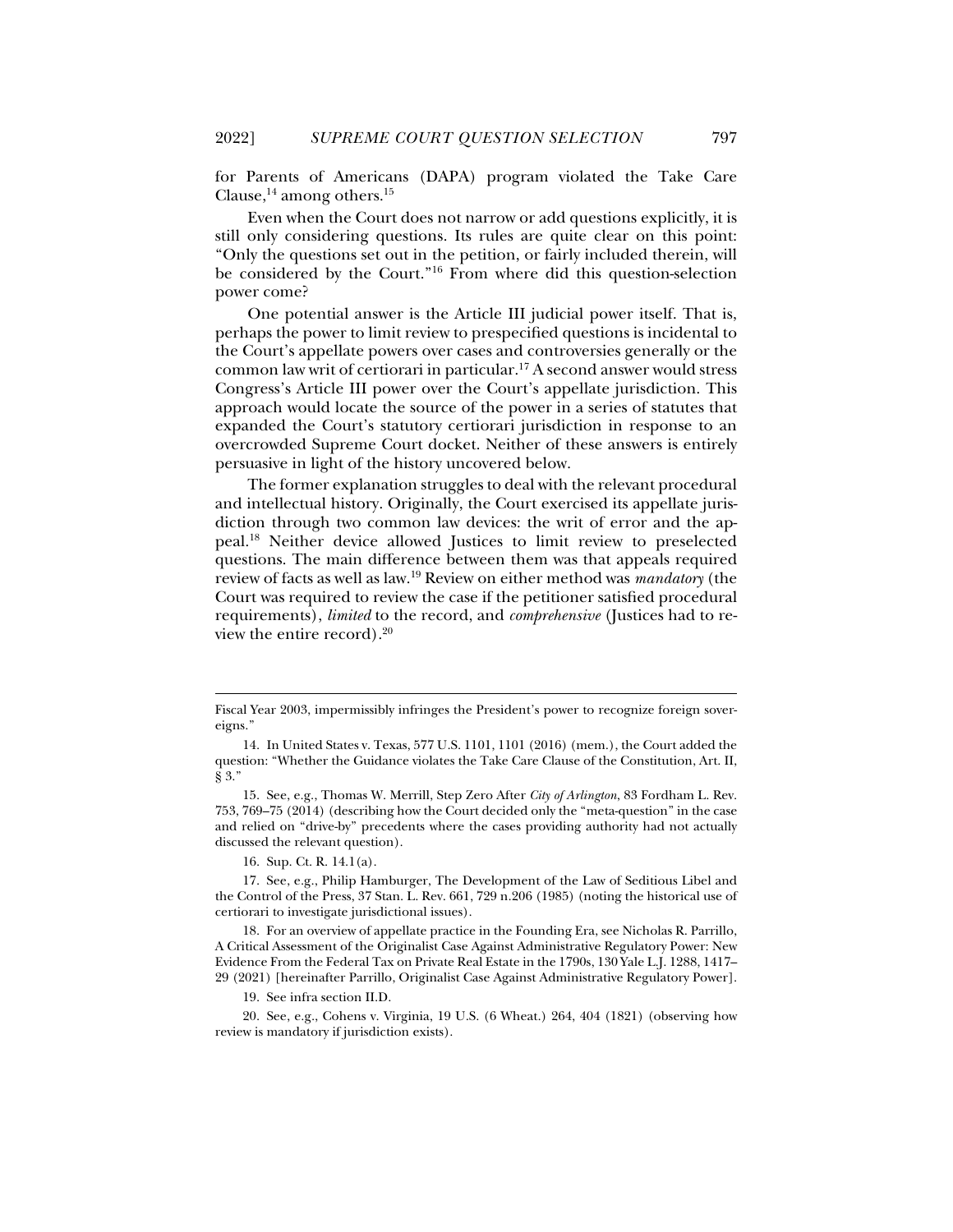Nor can the common law writ of certiorari provide historical support. The Court did not use the common law writ to take a case until the late nineteenth century.21 And when it eventually did begin to use the writ, it took the case and then proceeded as if acting on a writ of error or appeal.<sup>22</sup>

The judicial power explanation also runs aground upon Chief Justice John Marshall's famed statement in *Cohens v. Virginia*: "[W]ith whatever difficulties, a case may be attended, we must decide it . . . . [The Court has] no more right to decline the exercise of jurisdiction which is given, than to usurp that which is not given. The one or the other would be treason to the constitution."23 Marshall's next lines are particularly relevant: "Questions may occur which we would gladly avoid; but we cannot avoid them. All we can do is, to exercise our best judgment, and conscientiously to perform our duty."24

This makes it difficult to understand question-selection as a lesser included power of case selection. Per Chief Justice Marshall, the power to answer questions is not a lesser power than deciding questions.25 Rather, the ability to authoritatively answer questions is derivative of the obligation to render judgment in a case.<sup>26</sup> It follows then that, if the Court is not deciding a case, it lacks the power to answer questions. Thus, even if certiorari gives the Court power to choose which cases to decide, it is the deciding of the case that provides the power to answer a question, not certiorari discretion itself.

The second possible explanation is that Congress exercised its Article III power over the Court's appellate jurisdiction to empower the Court to target particular questions, not just select cases. It is true that Congress empowered the Court with certiorari powers through the Evarts Act in 1891.27 Still, Congress explicitly linked certiorari to the appeal and writ of error by requiring that, once the Court granted certiorari, it must then proceed "with the same power and authority in the case as if it had been carried by appeal or writ of error to the Supreme Court."28 Writing about this newly created certiorari power, the Court averred that, "[f]rom the

 25. See *Cohens*, 19 U.S. (6 Wheat.) at 404; *Marbury*, 5 U.S. (1 Cranch) at 178; Bickel, supra note 1, at 42; Hartnett, supra note 2, at 1713–17.

28. Id.

 <sup>21.</sup> See infra section III.B.

 <sup>22.</sup> See infra section III.B.

<sup>23</sup>*. Cohens*, 19 U.S. (6 Wheat.) at 404.

 <sup>24.</sup> Id. It also seems incongruent with the classic justification of judicial review. Traditionally, the Court's power "to say what the law is" is derivative of its obligation to decide cases. Marbury v. Madison, 5 U.S. (1 Cranch) 137, 176–77 (1803); see also Bickel, supra note 1, at 42–43; Hartnett, supra note 2, at 1714–15. For a book-length examination of judicial duty with particular attention to *Marbury*, see generally Philip Hamburger, Law and Judicial Duty (2008) [hereinafter Hamburger, Law and Judicial Duty].

 <sup>26.</sup> See Bickel, supra note 1, at 42; Hartnett, supra note 2, at 1713–17.

 <sup>27.</sup> Judiciary Act of 1891, Pub. L. No. 51-517, § 6, 26 Stat. 826, 828.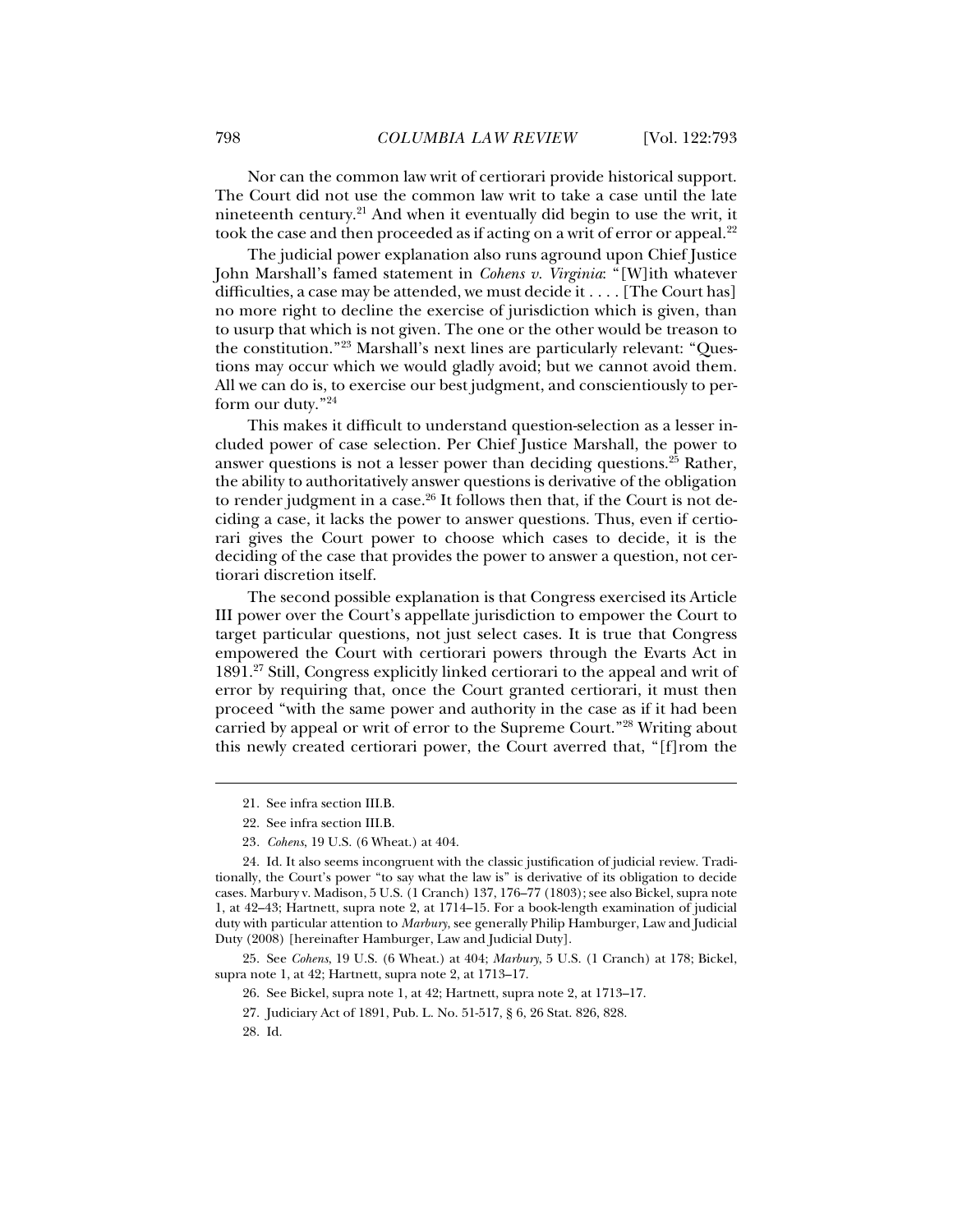very foundation of our judicial system the object and policy of the acts of Congress in relation to appeals and writs of error . . . [has] been . . . to have the whole case and every matter in controversy in it decided in a single appeal"29 and further noted that "a case cannot be brought to this court in fragments."30

The Evarts Act also gave circuit courts the ability to certify individual questions of law to the Supreme Court<sup>31</sup>—just as federal courts certify questions of state law to state supreme courts.<sup>32</sup> Thus, Congress explicitly provided for review of questions but not through certiorari. It linked review of questions to certification. In contrast, it tied certiorari to cases.33

If question selection did not arise through statute or common law tradition, where did it come from? In 1925, Congress greatly expanded the Court's certiorari jurisdiction through the Judges' Bill.<sup>34</sup> Testifying in favor of the bill, the Justices repeatedly promised that certiorari review encompassed the entire case.35 Despite their promises, the Justices, on their own initiative, soon eradicated the traditional strictures on appellate review.<sup>36</sup>

j

 32. See Jonathan Remy Nash, Examining the Power of Federal Courts to Certify Questions of State Law, 88 Cornell L. Rev. 1672, 1674 (2003) (discussing how most state high courts offer federal courts the opportunity to "certify" those questions to the state high court).

 33. Id. Indeed, the legislative history suggests Congress intended certiorari to be merely a backup power in case the circuit courts were negligent in certifying questions, but that power was to be exercised by bringing the entire case up for review. See Hartnett, supra note 2, at 1656; see also Peter Linzer, The Meaning of Certiorari Denials, 79 Colum. L. Rev. 1227, 1235–36 (1979) ("[Evarts's] remarks make clear that the draftsmen of the 1891 Act intended the specific reference to certiorari not to create a totally new statutory form of discretionary appeal but simply to serve as a safety valve . . . .").

 34. See Judiciary Act of 1925 (Judges' Bill of 1925), Pub. L. No. 68-415, § 240(a), 43 Stat. 936, 938–39 (providing for allowance of certiorari to courts of appeals on petition of either party).

35. See infra section IV.A.

 36. See infra section IV.B. This stands in stark contrast to the modern Court's careful adherence to limiting remedies to historical analogues. See Judith Resnik, Constricting Remedies: The Rehnquist Judiciary, Congress, and Federal Power, 78 Ind. L.J. 223, 234–36 (2003) (discussing the Court's conclusion in Grupo Mexicano de Desarrollo, S.A. v. All. Bond Fund, Inc., 527 U.S. 308, 333 (1999), that, "because the remedy would not 'historically' have been available from a court of equity, the district court had no power to prevent the disposition of assets pending adjudication").

 The doctrine of constitutional avoidance is also relevant here. See Ashwander v. Tenn. Valley Auth., 297 U.S. 288, 348 (1936) (Brandeis, J., concurring) ("When the validity of an act of the Congress is drawn in question . . . it is a cardinal principle that this Court will first ascertain whether a construction of the statute is fairly possible by which the question may be avoided." (quoting Crowell v. Benson, 285 U.S. 22, 62 (1932))). What is commonly thought to be a doctrine that restrains the Court from overreach is often instead a tool for judicial lawmaking. See Neal Kumar Katyal & Thomas P. Schmidt, Active Avoidance: The

 <sup>29.</sup> McLish v. Roff, 141 U.S. 661, 665–66 (1891).

 <sup>30.</sup> Id. at 665.

 <sup>31.</sup> Judiciary Act of 1891 § 6, 26 Stat. at 828.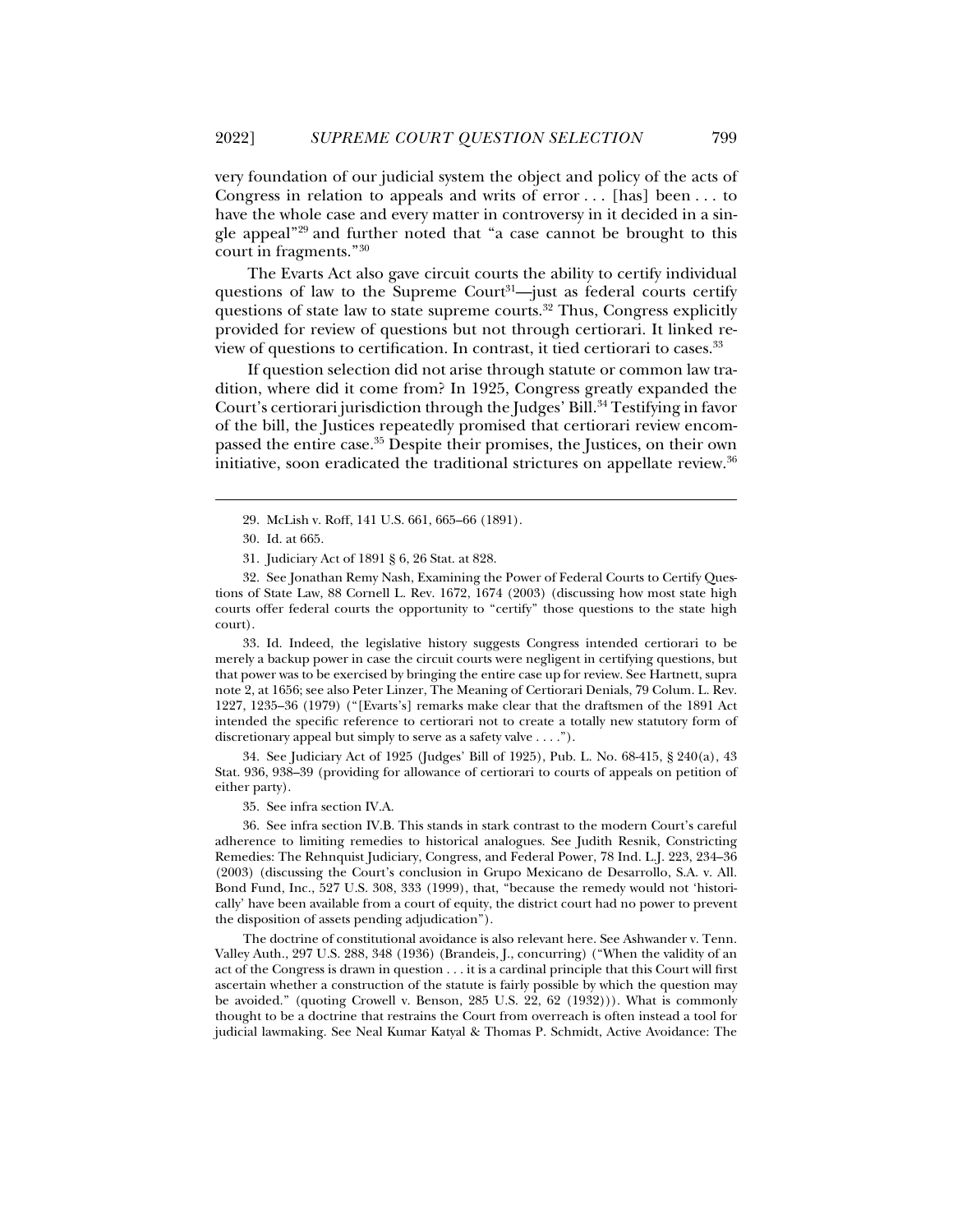First, they abandoned comprehensive review of the record in favor of limited review of the questions specified by the parties.37 Later, they began to write their own questions, even questions nobody had asked or questions that were no longer part of the case.<sup>38</sup> Today, the limited and comprehensive review mandated by Congress—and promised by the Justices when they lobbied for expanded discretion<sup>39</sup>—is no more. While the statute still says that the Court should review cases on certiorari, by rule, the Court only considers a preselected subset of questions.40

The Evarts Act, the Judges' Bill, and several other legislative efforts to expand the scope of certiorari emerged when the Court was overburdened and unable to keep up with its work. $41$  Two things are notable. First, in every instance, Congress expanded the Court's certiorari jurisdiction but maintained the clear textual distinction between certification and certiorari, linking questions to the former and cases to the latter.<sup>42</sup> Second, the point of expanding certiorari was to reduce the number of cases the Court was required to decide.<sup>43</sup> Certiorari at common law removed entire cases

37. See infra section IV.B.

39. See infra section IV.A.

 40. Sup. Ct. R. 14.1(a). The Court is careful to avoid the "tempt[ation]" to decide questions that are relevant to cases but not included in the petition. See Izumi Seimitsu Kogyo Kabushiki Kaisha v. U.S. Philips Corp., 510 U.S. 27, 34 (1993) (per curiam) ("Our faithful application of Rule  $14.1(a)$  thus helps ensure that we are not tempted to engage in ill-considered decisions of questions not presented in the petition.").

 41. One of the best contemporary discussions regarding the changing workload of the Court during this period is in Felix Frankfurter & James M. Landis, The Business of the Supreme Court: A Study in the Federal Judicial System (1928) [hereinafter Frankfurter & Landis, Business of the Supreme Court: A Study]. Additional contemporary accounts can be found in H.R. Rep. No. 50-942, at 3–4 (1888) (noting that the Supreme Court was over three years behind on its docket and supporting a measure to narrow its jurisdiction), and in many of the writings and speeches of William Howard Taft in the 1920s. See, e.g., William H. Taft, The Attacks on the Courts and Legal Procedure, Ky. L.J., Oct. 1916, at 3, 18 (arguing that narrowing the Supreme Court's jurisdiction would facilitate the quicker resolution of cases); see also Justin Crowe, Building the Judiciary: Law, Courts, and the Politics of Institutional Development 201–03 (2012) (recounting the preeminent role Taft played in advocating for reforms to the federal judiciary, including granting the Supreme Court greater control over its docket); Hartnett, supra note 2, at 1664–66 (surveying Taft's arguments for expanding the Supreme Court's ability to choose the cases that it hears).

- 42. See 28 U.S.C. § 1254 (2018).
- 43. See Crowe, supra note 41, at 185–87.

Modern Supreme Court and Legal Change, 128 Harv. L. Rev. 2109, 2118–23 (2015) (suggesting the Court uses avoidance as an excuse to radically reinterpret statutes).

 <sup>38.</sup> See infra section IV.C; see also Margaret L. Moses, Beyond Judicial Activism: When the Supreme Court Is No Longer a Court, 14 U. Pa. J. Const. L. 161, 162 (2011) (examining cases in which the Court "decided issues that were not based on a record below, had not been the subject of decisions by lower courts, and sometimes had not even been briefed by parties or amici"). Cases Professor Margaret Moses identified include Citizens United v. Fed. Election Comm'n, 558 U.S. 310 (2010), Gross v. FBL Fin. Servs., Inc., 557 U.S. 167 (2009), Montejo v. Louisiana, 556 U.S. 778 (2009), and Ashcroft v. Iqbal, 556 U.S. 662 (2009). See Moses, supra, at 174–75.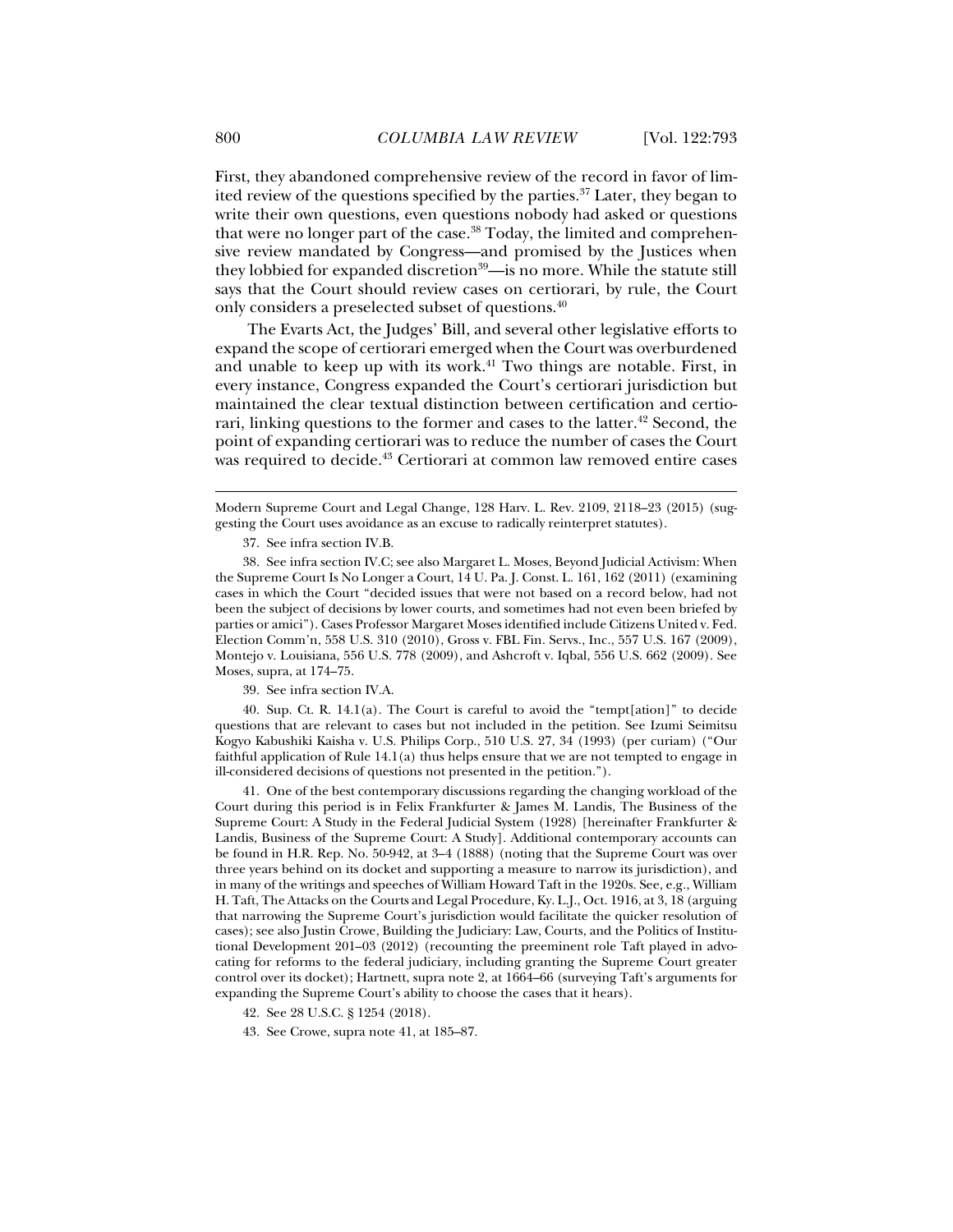for ordinary review. If the Court could satisfy its appellate obligations by reviewing only a subset of questions—especially a subset chosen by the Justices—then there would be no need to slog through all of those cases in such detail and thus no need for the backlogs in the first place. The Court never had the power to cherry-pick questions, and Congress's grant of certiorari discretion was not designed to give it such power.

This state of affairs is no mere academic concern.<sup>44</sup> The modern Court has effectively abandoned the traditional judicial role of deciding cases in favor of targeting preselected questions.<sup>45</sup> This arrangement may serve the Court's institutional interests, $46$  but it also pulls the Court into politics.47 Professor Alexander Bickel's defense of certiorari as a way to avoid contested cases is thus inverted; the Supreme Court now uses certiorari to directly engage with the most contentious underlying issues.<sup>48</sup>

As a result, the Court now faces the very challenges to its legitimacy and standing in our political process that Bickel feared. Leading law reviews warn of "grave threat[s] to the Court's legitimacy" in the wake of "seismic" shifts at the Court.<sup>49</sup> Leading academics and a former Attorney

 <sup>44.</sup> See Jane S. Schacter, Judicial Capacities, 2020 Wis. L. Rev. 283, 285 ("[The] ability to act *selectively* is itself an important form of power, and one that animates many critiques of the Court.").

 <sup>45.</sup> See Hartnett, supra note 2, at 1707 (noting that, "under current Supreme Court practice, all writs of certiorari are limited writs: None brings forth all properly preserved claims of error within the Supreme Court's jurisdiction").

 <sup>46.</sup> As Professor Judith Resnik described the judiciary in a parallel context, the Court is acting like "a principal, acting on its own behalf to forward particular agendas." Resnik, supra note 36, at 228. That analysis concerns implied rights and available remedies in the judiciary as a whole, but the common thread is that the Court uses the pose of restraint limiting its remedies or inquiries—to advance the Justices' preferred agenda.

 <sup>47.</sup> See Schacter, supra note 44, at 288–89 (noting that "charges of 'judicial supremacy' . . . are in fact inspired and fueled *precisely by* the discretion the Court has to intervene unevenly and to shape policy unpredictably").

 <sup>48.</sup> See Sanford Levinson, Comment on Ruben and Blocher: Too Damn Many Cases, and an Absent Supreme Court, 68 Duke L.J. Online 17, 26 (2018) ("The current Court, when it wishes to, can be quite aggressive indeed, as demonstrated in *Shelby County*, *Sibelius*  [sic], and *Obergefell*, to name only three obvious examples.").

 <sup>49.</sup> See Daniel Epps & Ganesh Sitaraman, How to Save the Supreme Court, 129 Yale L.J. 148, 150–51 (2019). Scholarly treatments of legitimacy concerns are easy to find. See generally, e.g., Richard H. Fallon, Jr., Law and Legitimacy in the Supreme Court (2018) (examining the concept of legitimacy and concluding that the Supreme Court's sociological legitimacy is decreasing); Brian Christopher Jones, Disparaging the Supreme Court, Part II: Questioning Institutional Legitimacy, 2016 Wis. L. Rev. 239 (remarking that a spate of controversial decisions has cast the Supreme Court's legitimacy into doubt, thereby threatening the future of judicial review); Christopher Sundby & Suzanna Sherry, Term Limits and Turmoil: *Roe v. Wade*'s Whiplash, 98 Tex. L. Rev. 121, 156–57 (2019) (using statistical modeling to argue that term limits for Justices of the Supreme Court would be unlikely to increase doctrinal stability). But see Stephen E. Sachs, Supreme Court as Superweapon: A Response to Epps & Sitaraman, 129 Yale L.J. Forum 93, 95 (2019) (arguing that a Supreme Court that seeks to appease both sides of public opinion is ultimately unable to remain above politics).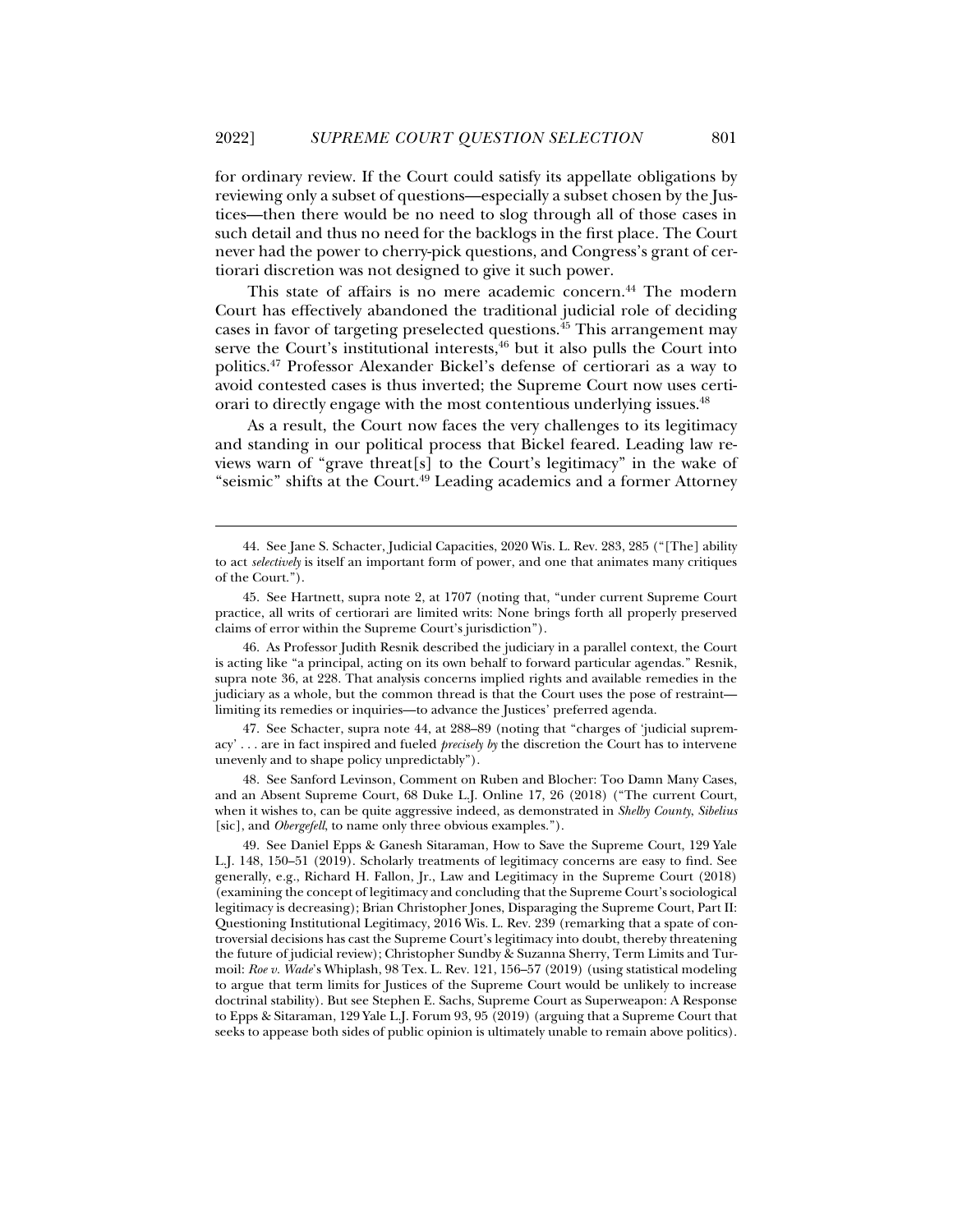General warn that the Court's legitimacy is in question.<sup>50</sup> Partisan reformers reach for both old ideas to curb the Court—term limits, court packing, jurisdiction stripping<sup>51</sup>—and some ideas that require a "radical rethinking" of how the Court has operated for more than two centuries."52

Before we abandon more than two hundred years of institution building, perhaps solving the puzzle of the Court's question-selection power could provide a way through the Court's current legitimacy crisis. The following history and analysis strongly suggest that the Court would be on firmer ground if it returned to a more traditional role of deciding entire cases. This shift would likely curb the Justices' role in setting national policy and hopefully de-escalate fights over the Court.

In raising these issues, this Essay joins a larger literature examining the Court's agenda-setting process. The importance of agenda-setting is well-known in law<sup>53</sup> and political science.<sup>54</sup> Over the years, scholars have attacked the Court's certiorari process on a variety of grounds. Some critics say the Court takes too few cases;<sup>55</sup> some say it takes too many.<sup>56</sup> Others say the Court's agenda-setting process is too beholden to the Supreme Court bar,<sup>57</sup> too dependent on clerks,<sup>58</sup> or possibly gives the Chief Justice too

 51. On the history of such suggestions, see Tara Leigh Grove, The Origins (and Fragility) of Judicial Independence, 71 Vand. L. Rev. 465, 467, 488–517 (2018).

52. Epps & Sitaraman, supra note 49, at 148.

 53. See, e.g., Lee Epstein, Jeffrey A. Segal & Jennifer Nicoll Victor, Dynamic Agenda-Setting on the United States Supreme Court: An Empirical Assessment, 39 Harv. J. on Legis. 395, 399–403 (2002); Aziz Z. Huq, The Constitutional Law of Agenda Control, 104 Calif. L. Rev. 1401, 1403 (2016); Daniel B. Magleby, Nathan W. Monroe & Gregory Robinson, Amendment Politics and Agenda Setting: A Theory With Evidence From the US House of Representatives, 34 J.L. Econ. & Org. 108, 108–09 (2018).

 54. For some famous examples, see, e.g., David P. Baron & John A. Ferejohn, Bargaining in Legislatures, 83 Am. Pol. Sci. Rev. 1181, 1181–82 (1989); Thomas Romer & Howard Rosenthal, Political Resource Allocation, Controlled Agendas, and the Status Quo, 33 Pub. Choice 27, 27 (1978).

 55. See, e.g., Arthur D. Hellman, The Shrunken Docket of the Rehnquist Court, 1996 Sup. Ct. Rev. 403, 432–38; Kenneth W. Starr, The Supreme Court and Its Shrinking Docket: The Ghost of William Howard Taft, 90 Minn. L. Rev. 1363, 1378–82 (2006).

 56. See, e.g., Samuel Estreicher & John Sexton, Redefining the Supreme Court's Role: A Theory of Managing the Federal Judicial Process 4–6 (1986).

 57. Richard J. Lazarus, Docket Capture at the High Court, 119 Yale L.J. Online 89, 89– 90 (2009).

 58. See, e.g., David R. Stras, The Supreme Court's Gatekeepers: The Role of Law Clerks in the Certiorari Process, 85 Tex. L. Rev. 947, 950 (2007); William H. Rehnquist, Opinion, Who Writes Decisions of the Supreme Court?, U.S. News & World Rep., Dec. 13, 1957, at 74.

 <sup>50.</sup> See Justin Wise, Holder: Supreme Court's Legitimacy Can Be Questioned After Kavanaugh Confirmation, Hill (Oct. 8, 2018), https://thehill.com/homenews/admin istration/410356-holder-supreme-courts-legitimacy-can-be-questioned-after-kavanaugh [https://perma.cc/DK6G-R5AV]; see also Tara Leigh Grove, The Supreme Court's Legitimacy Dilemma, 132 Harv. L. Rev. 2240, 2240 & n.1, 2241 & nn.2–6, 2252 & n.13 (2019) (reviewing Fallon, supra note 49) (collecting examples).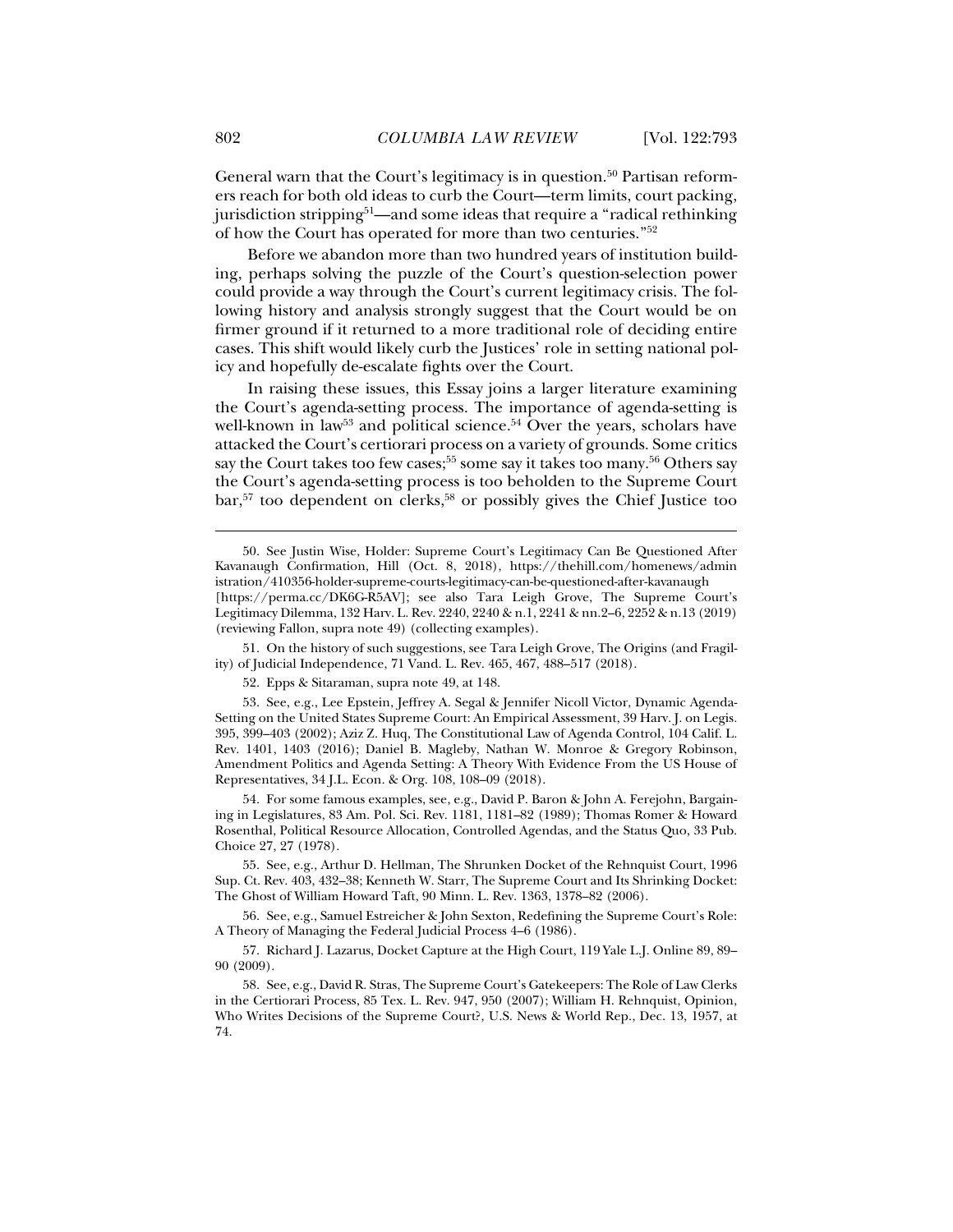much power.<sup>59</sup> Some point out the consequences of the Court's tendency to select questions from narrow doctrinal areas. $60$  Others have asked why Congress facilitated much of the expansion of the Court's agenda-setting power.<sup>61</sup> These studies have largely ignored the statutes that govern the Court's appellate jurisdiction as well as the Court's practice of preselecting questions.<sup>62</sup> This Essay is the first to squarely examine the roots of the Court's question-selection practices. It questions the uncritical acceptance63 of the Court's practice by directing attention back to those ignored statutes and their histories.

The Essay proceeds in five parts. Part I uses the current statute governing certiorari review of lower federal courts to introduce the textual link between cases and certiorari as distinct from that between certification and questions. It then briefly describes the statutory history described in greater detail in later parts of the Essay. Part II explores the common law history of appellate review from the English legal history through most of nineteenth-century America to understand the role of several important legal devices: the writs of certiorari and error, and error's equitable analogue, the appeal. Part III focuses on the Evarts Act, which gave the Court certiorari power to choose some cases, and its effects. The key takeaway is that Congress clearly intended—and the Court plainly understood this intent—that the Court take and decide entire cases through certiorari and decide discrete questions through certification. Part IV continues the story, starting with the Judges' Bill of 1925, which vastly expanded the Court's power over its docket. Once again, Congress and the Court agreed that certiorari review encompassed entire cases in contrast to certification,

 62. See Kathryn A. Watts, Constraining Certiorari Using Administrative Law Principles, 160 U. Pa. L. Rev. 1, 5 (2011) (noting that scholars "generally have not focused on the source of the Court's discretion (namely, delegations from Congress)").

 <sup>59.</sup> Benjamin Johnson, The Supreme Court's Political Docket: How Ideology and the Chief Justice Control the Court's Agenda and Shape Law, 50 Conn. L. Rev. 581, 587 (2018).

 <sup>60.</sup> See Daniel Epps & William Ortman, The Lottery Docket, 116 Mich. L. Rev. 705, 717–20 (2018).

 <sup>61.</sup> For various theories, see, e.g., Tom Ginsburg, Judicial Review in New Democracies: Constitutional Courts in Asian Cases 10–11 (2003) (demonstrating that politics shapes and is shaped by judicial review); Mark A. Graber, The Nonmajoritarian Difficulty: Legislative Deference to the Judiciary, 7 Stud. Am. Pol. Dev. 35, 36 (1993) (punting disruptive political controversies); Tara Leigh Grove, The Exceptions Clause as a Structural Safeguard, 113 Colum. L. Rev. 929, 940–44 (2013) [hereinafter Grove, Exceptions Clause] (facilitating settlement); Andrew Moravcsik, The Origins of Human Rights Regimes: Democratic Delegation in Postwar Europe, 54 Int'l Org. 217, 228 (2000) (locking in partisan gains); J. Mark Ramseyer, The Puzzling (In)Dependence of Courts: A Comparative Approach, 23 J. Legal Stud. 721, 722, 741–42 (1994) (maximizing political influence during future periods when a party is out of power); Matthew C. Stephenson, "When the Devil Turns . . . ": The Political Foundations of Independent Judicial Review, 32 J. Legal Stud. 59, 63–64, 71–73 (2003) (purchasing insurance); Keith E. Whittington, "Interpose Your Friendly Hand": Political Supports for the Exercise of Judicial Review by the United States Supreme Court, 99 Am. Pol. Sci. Rev. 583, 583–84 (2005) (achieving partisan gains and avoiding hard questions).

 <sup>63.</sup> Hartnett, supra note 2, at 1706.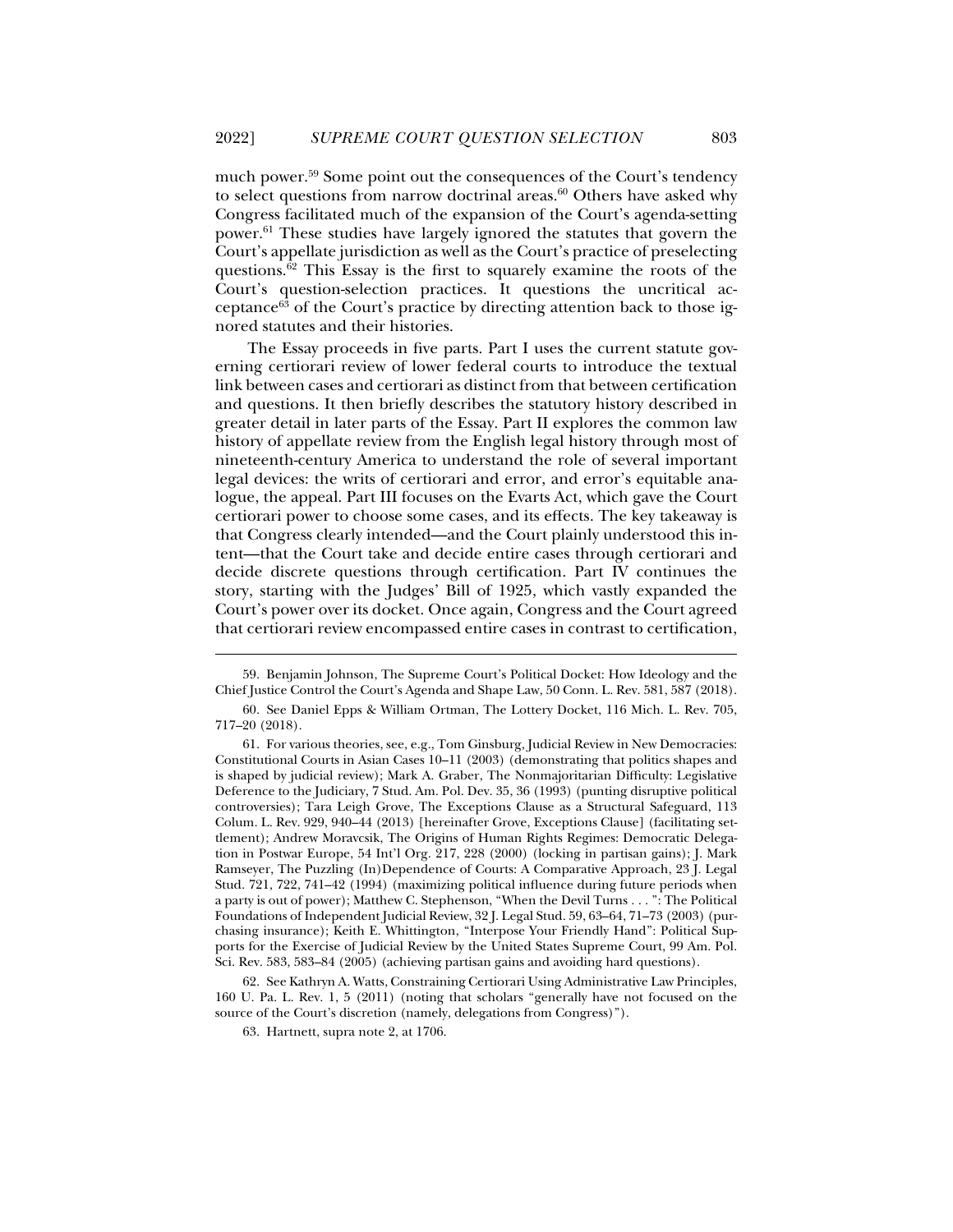which limited review to questions. The remainder of Part IV traces the Court's subsequent rejection of that agreement in favor of using certiorari to select questions. Part V first explores the consequences of the Court's departure from its traditional and statutorily authorized role as a decider of cases in favor of a self-guided declarer of law. It then contrasts the Court's interpretation of the statutes that govern its agenda-control powers with its interpretation of parallel statutes that guide administrative agencies and lower courts.

#### I. CASES, QUESTIONS, AND STATUTES

The distinction between cases and questions is subtle but important. Cases are composed of questions. Questions come in a variety of forms: procedural, substantive, legal, factual, or mixed.64 For a court to decide a case, it must answer some—but not necessarily all—questions. Judgment in a case emerges when a *sufficient* set of questions has been answered. For instance, if a federal court determines it does not have subject matter jurisdiction, that single answer is sufficient to dismiss the case.<sup>65</sup> If a court observes that a claim was filed after the relevant statute of limitations expired, that would not be a sufficient answer, since the court would also have to decide that there were no intervening factors that tolled the statute of limitations.66 If the claim is late and there is no tolling, then the court has answered enough of the questions to justify a judgment.<sup>67</sup>

For an appellate court, the distinction between a case and its constitutive questions intersects with the posture of the case on appeal. Like all courts, appellate courts must decide a sufficient set of questions to justify judgment.68 If the lower court got a single question wrong, that might be

j

 67. See id. at 457 ("If the plaintiff fails to commence the action before the statute of limitations has run, his or her right to relief is lost.").

 <sup>64.</sup> See, e.g., Henry P. Monaghan, Constitutional Fact Review, 85 Colum. L. Rev. 229, 232–34, 237–38 (1985) (discussing the distinction the legal system attempts to draw between questions of law and questions of fact).

 <sup>65.</sup> Fed. R. Civ. P. 12(h)(3).

 <sup>66.</sup> See Katharine F. Nelson, The 1990 Federal "Fallback" Statute of Limitations: Limitations by Default, 72 Neb. L. Rev. 454, 458–61 (1993) (explaining that a variety of factors may impact the measurement of statutes of limitation, including "tolling provisions, conditions precedent to filing a claim, and provisions for borrowing other periods of limitations").

 <sup>68.</sup> See Citizens United v. Fed. Election Comm'n, 558 U.S. 310, 374–75 (2010) (Roberts, C.J., concurring) ("When constitutional questions are 'indispensably necessary' to resolving the case at hand, 'the court must meet and decide them.'" (quoting Ex parte Randolph, 20 F. Cas. 242, 254 (C.C.D. Va. 1833) (No. 11,558))); Md. Cas. Co. v. Jones, 279 U.S. 792, 794–97 (1929) (reversing and remanding when the circuit court of appeals failed to consider and rule on questions that the Supreme Court deemed essential to a complete judgment: questions about the assignments of error related to rulings during the trial); Chad M. Oldfather, Defining Judicial Inactivism: Models of Adjudication and the Duty to Decide, 94 Geo. L.J. 121, 122, 129–33, 163–64 (2005) (discussing the duty to adjudicate, what types of questions and arguments courts must rule on in order to satisfy that duty, and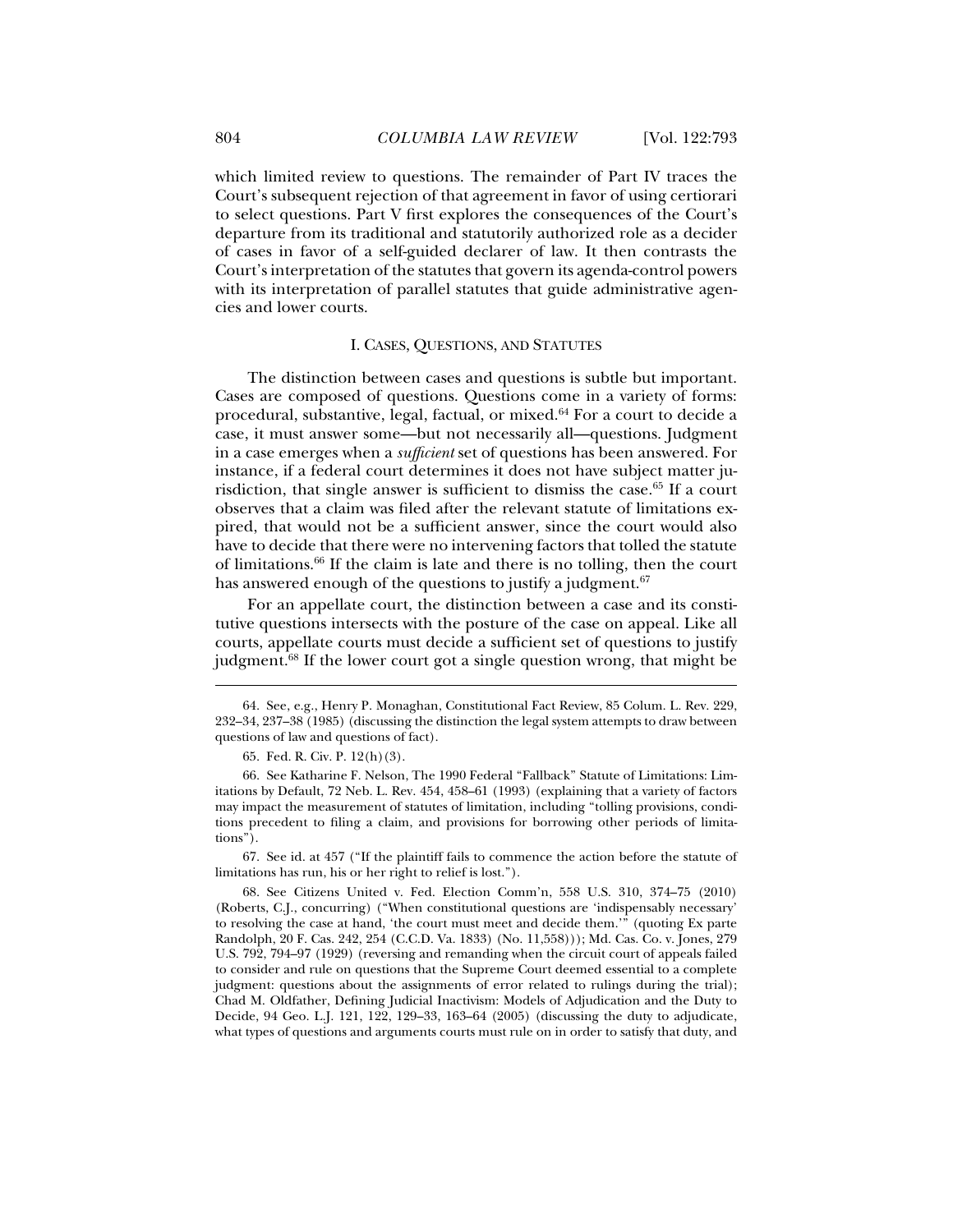enough to justify a reversal. On the other hand, the prevailing party below is still free to defend the judgment below on alternative grounds. This means that finding a mistake in a lower court's justifications may or may not be sufficient to overturn the judgment.

However, it will often be the case that there are multiple sufficient grounds for an appellate court to reverse (or affirm) a judgment. $69$  So long as the court answers a sufficient set of questions, it satisfies its duty.<sup>70</sup> This gives the court a great deal of freedom as to which questions it will answer as it fulfills its duty. But this freedom emerges from and can only be exercised in service to the duty to decide cases.<sup>71</sup>

This duty, and thus the relationship between cases and questions, has a constitutional dimension. As a matter of plain text, the judicial power extends to cases and controversies.<sup>72</sup> The Framers were not unaware of the power to answer freestanding questions, as the Massachusetts Supreme Judicial Court had and maintains that power.73 Thus, any power to answer questions must be incidental to the judicial duty to decide cases.<sup>74</sup> For Article III purposes, the possibility that some case might depend on the answer is insufficient justification for a federal court to take up a question. The paradigmatic example of the Court refusing to offer an advisory opinion emerged from its refusal to answer questions of treaty interpretation that could easily have decided cases.75 Perhaps a cleaner example is the federal judiciary's longstanding inability to answer certified questions from state courts, even when the answer to the federal question is determinative. In such instances, there is a case that turns on the question, but

 69. See *Citizens United*, 558 U.S. at 374–75 (Roberts, C.J., concurring); *Md. Cas. Co.*, 279 U.S. at 794–97.

 70. See Oldfather, supra note 68, at 163–64 (discussing an example of an appeal in which a court's decision on the first of three questions may obviate the need to decide the second and third questions).

71. See id. at 122, 129–33.

j

 72. See Cohens v. Virginia, 19 U.S. (6 Wheat.) 264, 303 (1821) ("By the original text of the constitution, the judicial power . . . was extended to the following cases, in which States were parties; to wit, to controversies between two or more States, between a State and citizens of another State, and between a State and foreign States, citizens, and subjects."); Marbury v. Madison, 5 U.S. (1 Cranch) 137, 147 (1803) (stating that the Constitution permits Supreme Court appellate jurisdiction for cases arising under laws and the Constitution of the United States).

73. Mass. Sup. Jud. Ct. R. 1:03.

 74. See David E. Engdahl, John Marshall's "Jeffersonian" Concept of Judicial Review, 42 Duke L.J. 279, 280, 299, 326 (1992) ("[Marshall's] point—in Marbury as it had been consistently before—was that the judiciary's determination of constitutional questions is limited both in opportunity and in authoritative impact to a particular 'case.'").

 75. See, e.g., Richard H. Fallon, Jr., John F. Manning, Daniel J. Meltzer & David L. Shapiro, Hart and Wechsler's The Federal Courts and The Federal System 50–58 (7th ed. 2015).

the "broad range of judicial behavior that might qualify as a failure to decide" in certain cases).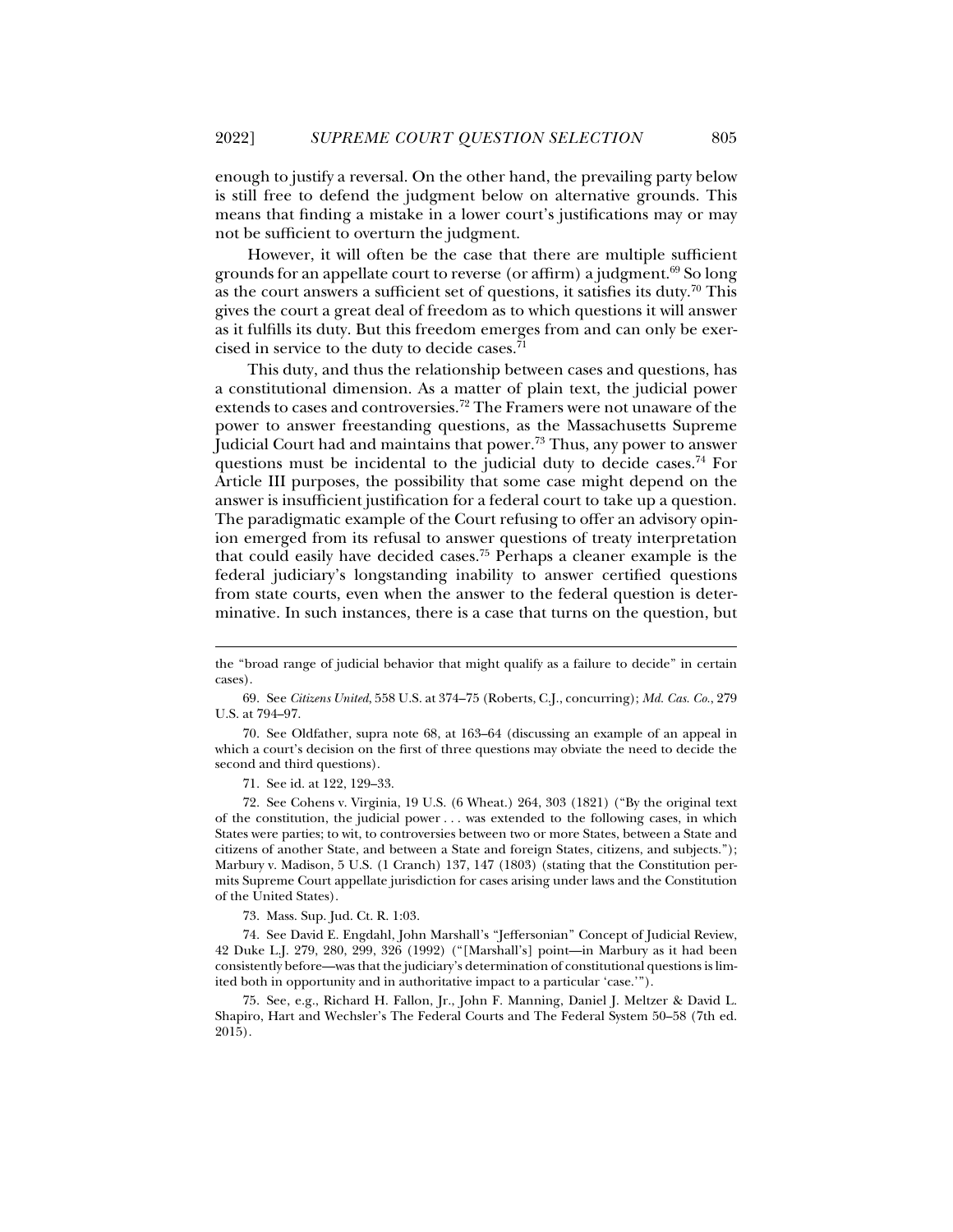since that case is not pending before a federal court, the federal judiciary has no power to answer the question.<sup>76</sup>

Given this relationship between cases and questions, consider the statute that empowers the Supreme Court to review cases from the courts of appeals, 28 U.S.C. § 1254:

Cases in the courts of appeals may be reviewed by the Supreme Court by the following methods:

(1) By writ of certiorari granted upon the petition of any party to any civil or criminal case, before or after rendition of judgment or decree;

(2) By certification at any time by a court of appeals of any question of law in any civil or criminal case as to which instructions are desired, and upon such certification the Supreme Court may give binding instructions or require the entire record to be sent up for decision of the entire matter in controversy.

The statute plainly distinguishes between questions and cases. By statute, the Court can review specific *questions of law* when they are certified by a lower federal court. *Cases* may be reviewed in two ways: certiorari or after a circuit court certifies a question and the Supreme Court orders the lower court to send up the "entire record . . . for decision of the entire matter in controversy."77

The statute makes clear that certification differs from certiorari in two important ways. First, the Court grants certiorari while the courts of appeals certify questions. That is, the two processes differ based on who acts as the first mover. Second, certification explicitly applies to questions while certiorari applies to cases. This distinction is suggestive, though perhaps not conclusive evidence, that the statute does not give the Court power to target questions. Indeed, the scholarly defense of the Court's questionselection power demonstrates only that the statute "do[es] not preclude the limited grant procedure."78

If the plain text neither prohibits nor empowers, it does hint at where one could look for further evidence. The statute prescribes, but does not define, a statutory certiorari power. The Court has long recognized that the statutory grant of certiorari differs in some ways from the traditional common law writ.79 A promising way forward, then, seems to be to inquire

 <sup>76.</sup> This last point is made clear by the corollary examples of certified questions in the statute discussed below and interlocutory appeals in the lower courts. In those instances, the reviewing court is only answering a question to aid another federal court in its obligation to decide a live case. See 28 U.S.C. §§ 1254(2), 1292(b) (2018).

 <sup>77.</sup> Id. § 1254(2).

 <sup>78.</sup> Bice, supra note 3, at 363.

 <sup>79.</sup> There is a similar distinction between the statutory and common law forms of the writ of habeas corpus. See generally Marc D. Falkoff, Back to Basics: Habeas Corpus Procedures and Long-Term Executive Detention, 86 Denv. U. L. Rev. 961 (2009) (discussing the history of the statutory and common law forms of habeas corpus); Stephen I. Vladeck, The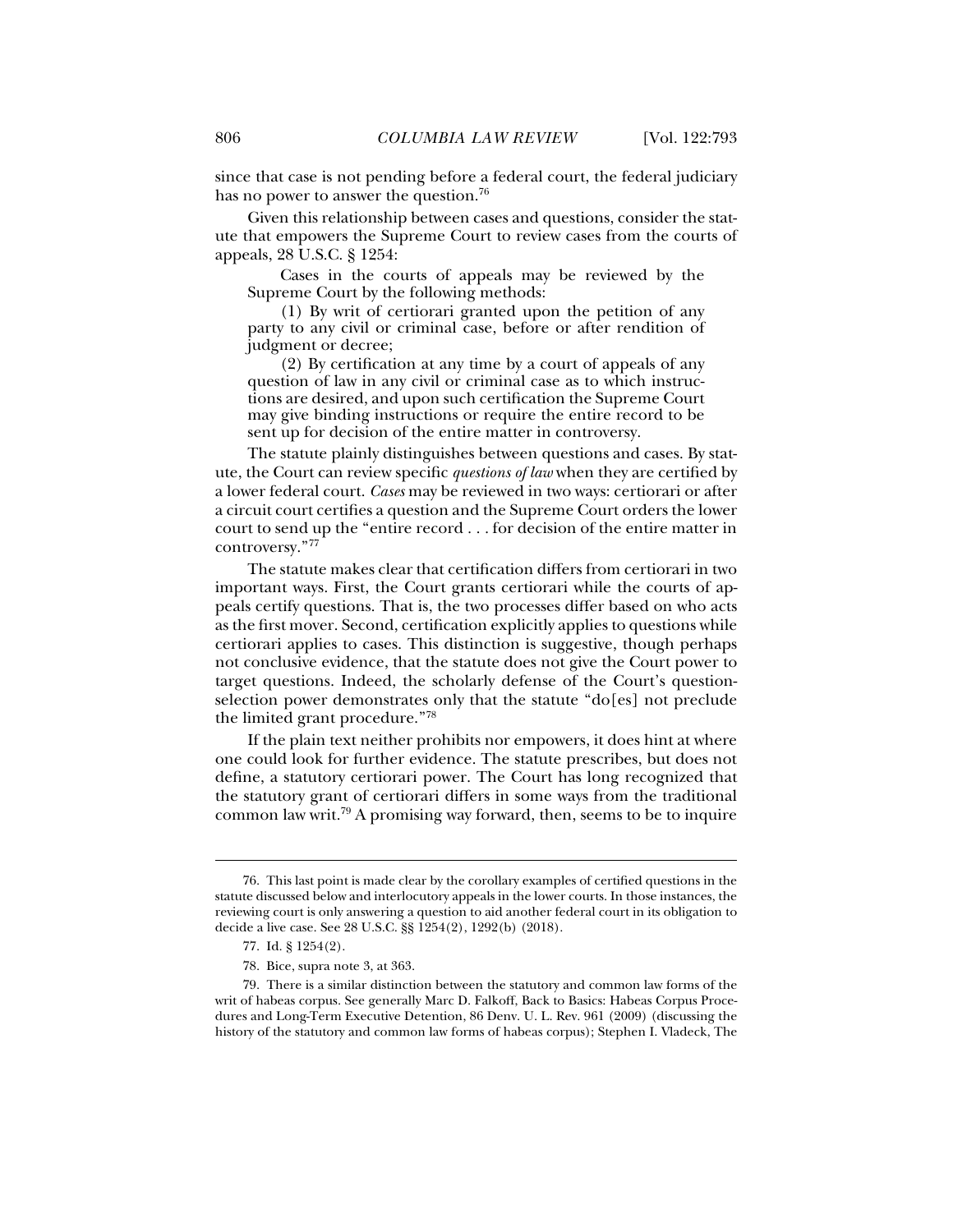into the history of the writ of certiorari both at common law and in the statutes.

As to the latter, Congress introduced the statutory writ in 1891 in the Evarts Act, the same legislation that created the courts of appeals.<sup>80</sup> For modern Court observers, it seems strange to imagine an era when the Court did not select its cases. In fact, the Court had almost no control over its agenda until given some such power through the Evarts Act, which was a response to an overly crowded Supreme Court docket.<sup>81</sup> The Act lightened the Court's future load by creating the modern circuit courts of appeals and gave them the "final" word on many types of cases. To allow for Supreme Court oversight of such doctrinal areas, Congress allowed lower courts to certify questions to the Supreme Court.<sup>82</sup> Certiorari was then included merely as "a sort of fallback provision should the circuit courts of appeals prove, on occasion, to be surprisingly careless in deciding cases or issuing certificates."83

Even then, the Evarts Act was careful to tie certiorari review—as well as review if the Court called up the entire matter pursuant to a certified question—to writs of error and appeals because those were the primary devices used to engage the Court's appellate jurisdiction going back to 1789.84 The Judges' Bill of 1925, which gave birth to the modern Court by expanding the set of cases subject to the Court's certiorari powers, maintained this linkage.85 In language copied nearly word-for-word from the Evarts Act, the Judges' Bill empowered the Court to "require by certiorari . . . that the cause be certified to the Supreme Court for determination by it with the same power and authority, and with like effect, as if the cause had been brought there by unrestricted writ of error or appeal."86 Similarly, the statute allowed circuit courts of appeals

to certify to the Supreme Court . . . any questions or propositions of law concerning which instructions are desired for the proper decision of the cause; and thereupon the Supreme Court may either give binding instructions on the questions and propositions certified or may require that the entire record in the cause be sent up for its consideration, and thereupon shall decide the

- 80. See Hartnett, supra note 2, at 1651–57.
- 81. See id. at 1649–57.

j

 82. Id. For discussion regarding the use of certification, see H.R. Res. 9014, 51st Cong., 21 Cong. Rec. 3402 (1890); H.R. Rep. No. 50-942, at 1–4 (1888); 21 Cong. Rec. 10,222 (1890) (statement of Sen. William M. Evarts).

- 83. Hartnett, supra note 2, at 1656.
- 84. See id. at 1655 & n.52.
- 85. See infra section IV.A.

 86. Judiciary Act of 1925 (Judges' Bill of 1925), Pub. L. No. 68-415, § 240(a), 43 Stat. 936, 938–39.

New Habeas Revisionism, 124 Harv. L. Rev. 941 (2011) (reviewing Paul D. Halliday, Habeas Corpus: From England to Empire (2012)) (same).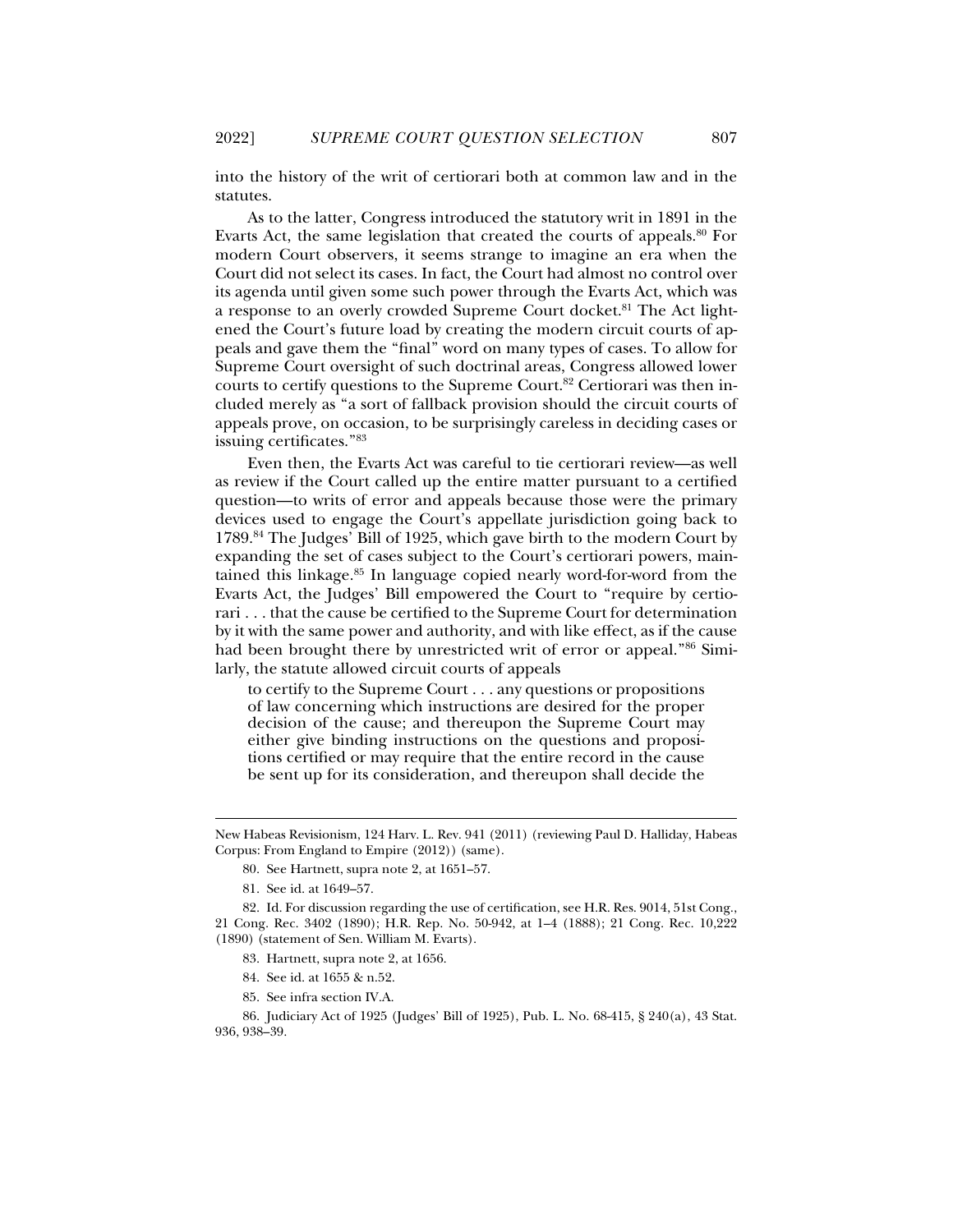whole matter in controversy in the same manner as if it had been brought there by writ of error or appeal.<sup>87</sup>

To explore the statutory writ of certiorari, then, we must also uncover what was required by writs of error and appeals. Such an understanding can serve multiple purposes. First, it informs our understanding of the statute. Congress had something in mind when it granted the Court certiorari power. Its plan was explicitly premised on the writ of error and the appeal.88

Second, the history of error and appeal informs an inquiry into an alternative basis for the Court's power to target questions. One might imagine that the power to select questions is simply implied by the nature of appellate review. If appellate courts proceeding on error or appeal could select their questions, that would provide strong evidence that the Court's core appellate powers include the power to limit grants of certiorari to preselected questions. Yet the history reveals instead that the Court never wielded such power. Indeed, the Court implicitly disclaimed this power numerous times throughout its history.<sup>89</sup>

#### II. COMMON LAW ORIGINS AND EARLY AMERICAN PRACTICE

The writ of certiorari is an ancient legal device with roots dating back to medieval England.<sup>90</sup> The writ requires a lower court or tribunal to certify the record of a proceeding and to send it to a higher court for review.<sup>91</sup> Historically, certiorari was rarely used to obtain jurisdiction on appeal. The First Judiciary Act maintained this tradition by giving the Supreme Court appellate jurisdiction over common law cases through writs of error and over cases in equity, admiralty, and other areas through appeals.<sup>92</sup> Writs of error required the appellate court to review the entire record (and only the record) for legal error.<sup>93</sup> Appeals were the equitable analogue to the writ of error.<sup>94</sup> The difference was that on appeal, the reviewing court had

88. See infra section II.C.

j

- 89. See infra section II.D.
- 90. See infra section II.B.
- 91. See, e.g., A.T. Carter, A History of the English Courts 57–58 (6th ed. 1935).
- 92. Judiciary Act of 1789, Pub. L. No. 1-20, § 3, 1 Stat. 73, 81.

 93. There were some exceptional facts reviewable on error, such as whether the relevant party was an infant, but such exceptions were limited, well-defined, and irrelevant to the larger appeals process. See Carter, supra note 91, at 58.

 94. See United States v. Goodwin, 11 U.S. (7 Cranch) 108, 110–11 (1812) ("An appeal is a civil law process, and removes a cause entirely, subjecting the law and fact, to a review and retrial. A writ of error is a common law process, and removes for re-examination, nothing but the law."); see also Wiscart v. D'Auchy, 3 U.S. (3 Dall.) 321, 327 (1796) (Elsworth, C.J., concurring) (comparing appeals and the writ of error in a similar fashion to the Court's discussion in *Goodwin*).

 <sup>87.</sup> Id. § 239, 43 Stat. at 938. The older statute explicitly required the Court to proceed on certiorari as if on a writ of error or appeal, but Congress removed that language for stylistic reasons in 1948. See infra section IV.D.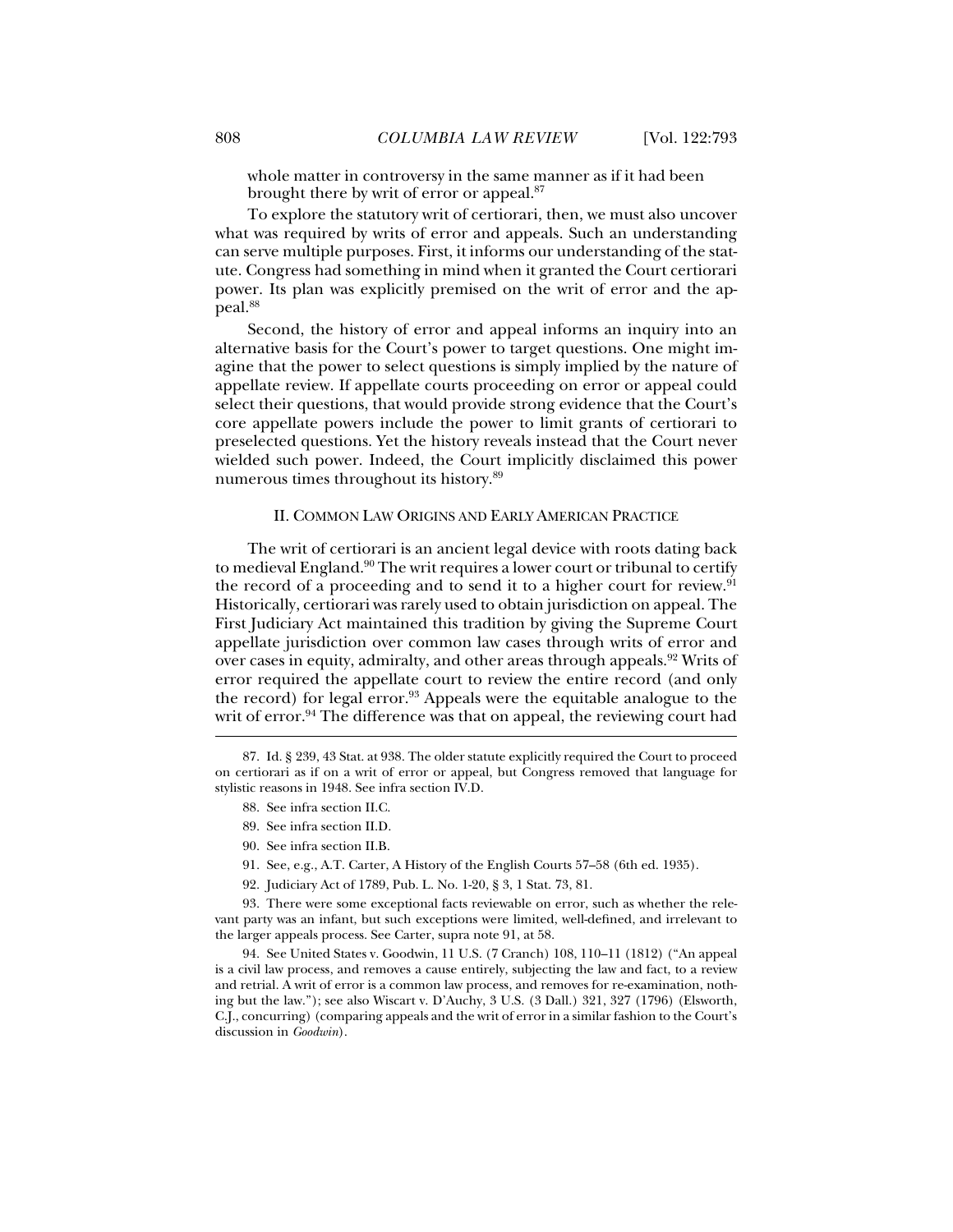an obligation to decide questions of law *and fact*s.95 The key takeaway is that both writs of error and appeals required review of the entire record not just a subset of questions. Their respective histories are important because, as will be seen, Congress always channeled the Supreme Court's appellate powers—even certiorari powers—through the writ of error and the appeal.

This Part explores the history of these traditional appellate devices with particular attention to practice before the Supreme Court from the Founding through the late nineteenth century. It begins by explaining the common law roots of the writs of error and certiorari. It then explores how these devices flowered in the first century of Supreme Court practice. It concludes by considering the powerful example of *Murdock v. City of Memphis*. 96

#### A. *The Writ of Error*

j

Throughout most recorded English legal history, the writ of error was used to challenge a decision of a common law court of record.<sup>97</sup> When proceeding on error, the reviewing court only had power to examine legal determinations, since factual determinations were within the province of juries.<sup>98</sup> After deciding the questions of law,<sup>99</sup> the reviewing court would return the case to the trial court for additional proceedings consistent with the decision.<sup>100</sup>

It was at first not clear how one could challenge the decision of a judge or jury without challenging the integrity of that judge or those jurors.101 As

98. See Palmer, supra note 97, at 129–30.

 99. Factual errors that would limit the jurisdiction of the court and might not appear on the face of the record could be raised. Palmer mentions three specific instances: (1) minors who sue or are sued in their own names; (2) married women who sue or are sued without their husbands; and (3) when a party dies before a verdict or interlocutory judgment. See id. at 131–32.

100. See id. at 175–76.

 101. See 2 Frederick Pollock & Frederic William Maitland, The History of English Law Before the Time of Edward I, at 668 (1898) ("The idea of a complaint against a judgment which is not an accusation against a judge is not easily formed."). See generally John H.

 <sup>95.</sup> For good accounts of the history of error and appeal, see J.H. Baker, An Introduction to English Legal History 135–43 (4th ed. 2005); see also 3 William Blackstone, Commentaries on the Law of England 453–55 (1773); William Searle Holdsworth, History of English Law 373 (1922).

 <sup>96.</sup> Murdock v. City of Memphis, 87 U.S. (20 Wall.) 590 (1874).

 <sup>97.</sup> See Baker, supra note 95, at 136–38. Other common law writs worked to a similar purpose. For example, a writ of attainment could be used to challenge a jury verdict as false, an action of deceit was used to reverse a judgment obtained by fraud in the court of common pleas, and an arrest of judgment was used when there was an error or defect in the proceedings (e.g., a verdict inconsistent with the pleadings or a declaration insufficient to justify the underlying action). See John Palmer, Practice in the House of Lords, on Appeals, Writs of Error, and Claims of Peerage 117–18 (1830).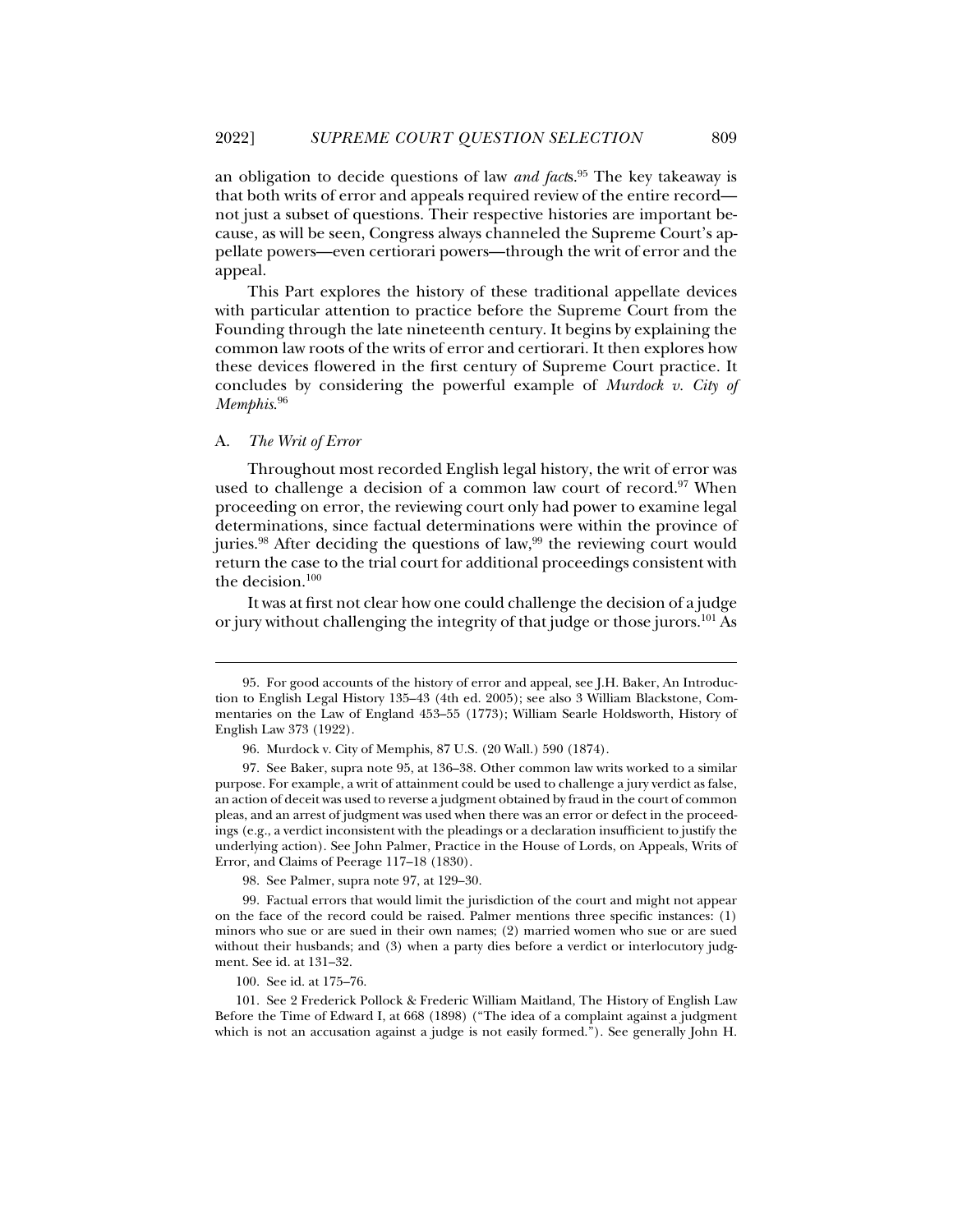a result, procedures in error originated as quasi-criminal proceedings that effectively charged the jury with perjury or the judge with malfeasance.102 Accordingly, an appeal on a writ of error was not merely a further stage of ongoing litigation; it was a new proceeding. This had consequences for the writ's further development.<sup>103</sup> Since it was a new action, the old action had to be completed. To get a writ of error, the judgment in the earlier case had to be final, and plaintiffs in error had to be able to point to the defect in the now-completed trial that caused them damage. If they could do so, the defendants in error were summoned to defend the judgment.<sup>104</sup>

A writ of error commanded judges from lower common law courts to dispatch the record of a legal proceeding to a higher court for review. The record—also known as a plea roll—consisted of the formal minutes of litigation from inception to judgment; $105$  it provided conclusive proof of its contents,106 and it was the sole basis for review. Appellate courts could not look behind the record to see if either there were errors not apparent in the record or if errors that did appear in the record actually occurred.

The writ of error expanded over time to allow higher courts greater latitude in reviewing trial courts. Initially, review was limited only to information contained on the face of the parchment.107 This limited and technical review provided too little information for higher courts to attend to anything but superficial formalities.108 Accordingly, in 1285, the Statute of Westminster introduced a second writ of error that enabled review based

Langbein, Renee Lettow Lerner & Bruce P. Smith, History of the Common Law: The Development of Anglo-American Legal Institutions 416–19 (2d ed. 2009) (describing the medieval remedy for false jury verdicts, which included not just reversing the verdict, but also imposing "savage penalties" on the jurors for their wrongdoing).

 <sup>102.</sup> See Holdsworth, supra note 95, at 213–14.

 <sup>103.</sup> See id. at 214.

 <sup>104.</sup> Review was initially at the King's Bench, since the writ of error was a prerogative of the King. Writs of error in civil cases quickly became a matter of right. In criminal cases, the King had discretion to grant or withhold the writ until 1705. See Holdsworth, supra note 95, at 214–15; see also Joseph Henry Smith, Appeals to the Privy Council From the American Plantations 111 (1950). The final say on a writ of error, however, came to rest with the House of Lords. See Baker, supra note 95, at 137.

 <sup>105.</sup> Baker, supra note 95, at 136.

 <sup>106.</sup> See Blackstone, supra note 95, at 406–07 ("A writ of error lies for some supposed mistake in the proceedings of a court of record; . . . [t]he writ of error only lies upon matter of *law* arising upon the face of the proceedings, so that no evidence is required to substantiate or support it."). The incontestability of the record seems to have emerged from extending the King's privilege of not being contradicted about what happened in his presence to the King's courts. See also Note, Influence of the Writ of Error on the Scope of Appellate Review in the Federal Courts, 32 Colum. L. Rev. 860, 861–62 (1932).

 <sup>107.</sup> Baker, supra note 95, at 136; see also Blackstone, supra note 95, at 23–24 (noting that the "truth [of the record] is not to be called in question[;] . . . nothing shall be averred against a record, nor shall any plea, or even proof, be admitted to the contrary").

 <sup>108.</sup> See Baker, supra note 95, at 136–37.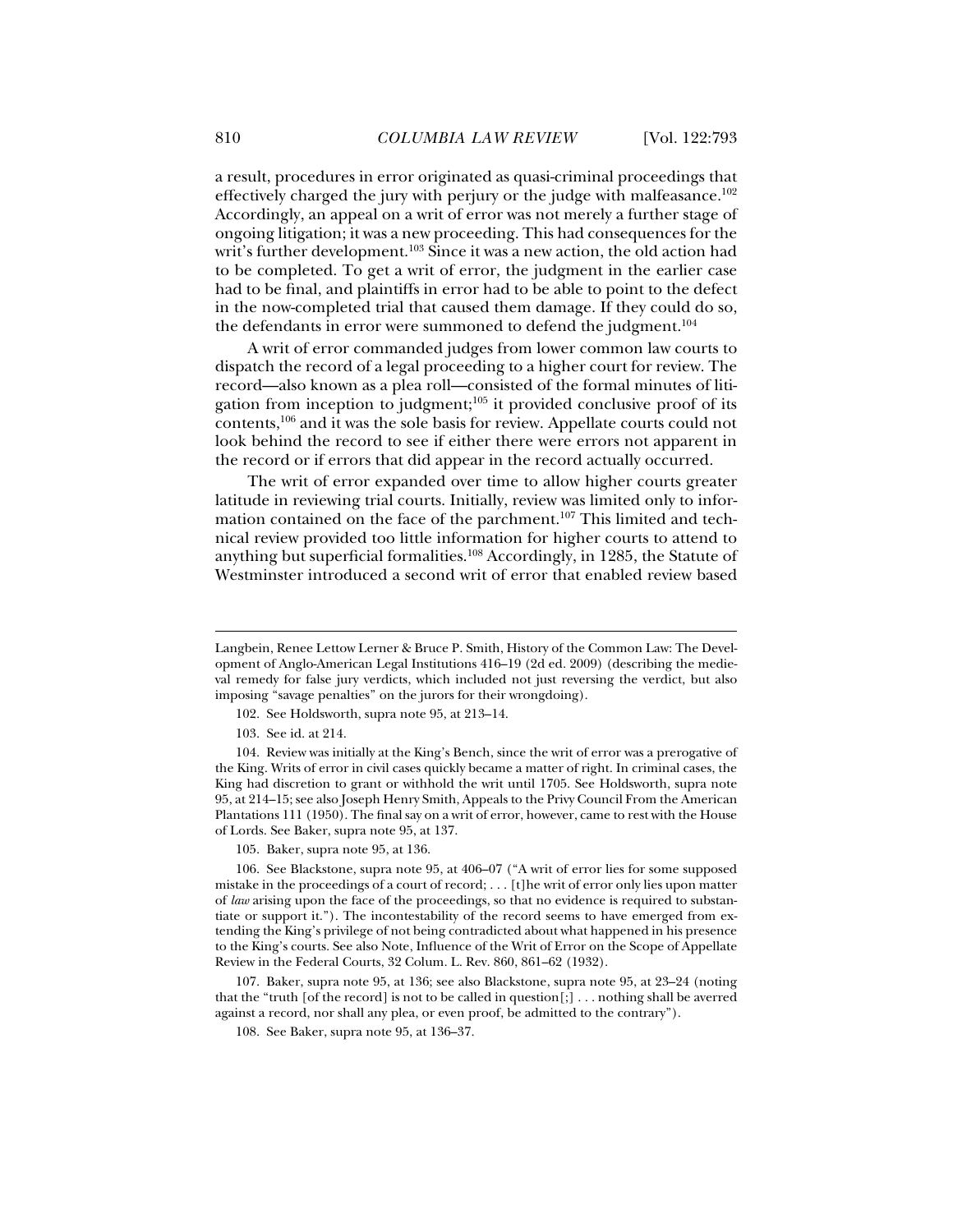on a bill of exceptions.109 The plaintiff in error wrote down the legal rulings made by the trial judge and the exceptions the plaintiff in error made to those rulings, and the judge would seal these exceptions and attach the bill to the parchment record.<sup>110</sup>

Even with these changes, the writ of error was still inadequate for the purpose of searching review.<sup>111</sup> Important facts were left out of the record, making substantive review of the evidence largely impossible.<sup>112</sup> Similarly, legal determinations were usually absent from the parchment, often making legal review unavailable.<sup>113</sup> Thus, prior to the sixteenth century, review on a writ of error was still largely a technical exercise.114 Legal reforms in the sixteenth century—notably the rise of actions on the case and special verdicts—led to more details being included in the record.<sup>115</sup>

With more in the record, there was more to review for error, including points of law. This proved both a blessing and a curse. The writ required the higher court to revoke the lower court's judgment if any error appeared on the record, even where the lower court was correct on the merits and had erred on only a technical point.116 Assuming the lower court had made a significant mistake, expanding the record increased the chances that the higher court would have adequate grounds to reverse. But if the lower court had ruled correctly but made a technical error, the more voluminous record increased the chances the higher court would be compelled to reverse on a technicality.117 Thus, in the words of one commentary, "it may be doubted whether the disadvantages attending the Writs of Error at that early period, did not overbalance the benefit derived from them."118

j

 112. See Baker, supra note 95, at 137; see also Holdsworth, supra note 95, at 215–16 ("[T]he writ could do nothing to remedy the only errors that were really substantial.").

113. See Holdsworth, supra note 95, at 215–16.

114. See Baker, supra note 95, at 137; see also Holdsworth, supra note 95, at 223.

115. Holdsworth, supra note 95, at 223.

 116. See id. at 223–24 ("[The writ] was too wide because any error on the record, however trifling, was ground for a writ . . . .").

 117. Blackstone, supra note 95, at 407 ("[S]uitors were much perplexed by writs of error brought upon very slight and trivial grounds, as misspellings and other mistakes of the clerks . . . ."); see also Palmer, supra note 97, at 120 ("After verdicts and Judgments given upon the merits, they were frequently reversed for slips of the pen, or mis-spellings; and Justice was perpetually entangled in a net of mere technical jargon."). This was possible because "once the record was made up, it was formerly held that by the common law no amendment could be permitted, unless within the very term[s] in which the judicial act so recorded was done; for during the term the record is in the breast of the court, but afterward it admitted of no alteration." Blackstone, supra note 95, at 407.

118. Palmer, supra note 97, at 124.

 <sup>109.</sup> See Statute of Westminster II 1285, 13 Edw. c. 35, § XXXI (Eng.).

 <sup>110.</sup> See Holdsworth, supra note 95, at 223–24.

 <sup>111.</sup> See, e.g., id. at 224 (noting multiple reasons for the inadequacy of review based on a bill of exceptions).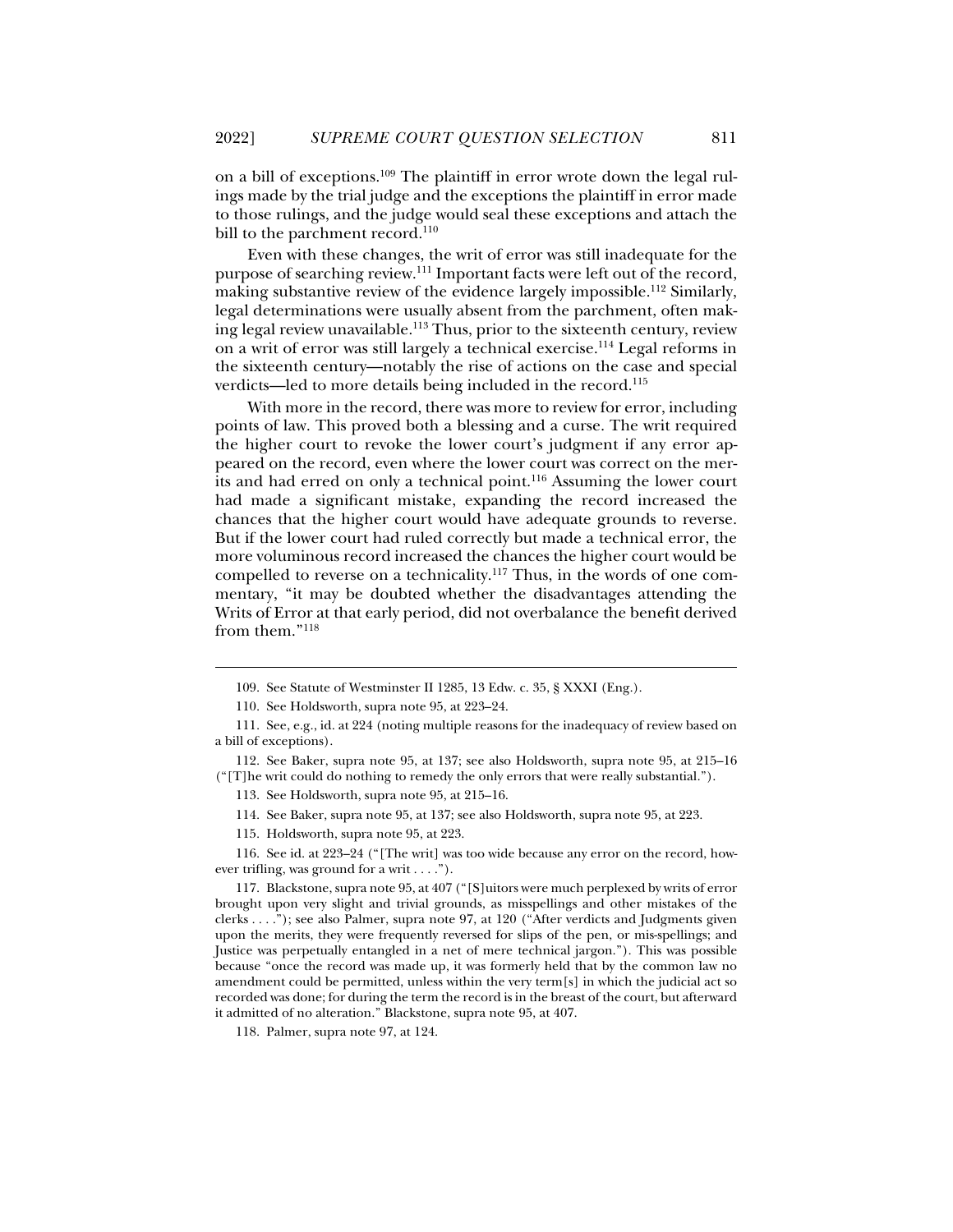By the eighteenth century, statutory reforms and judicial innovations had liberalized procedures to amend the record to correct technical defects so that "trifling exceptions are so thoroughly guarded against that writs of error cannot now be maintained but for some material mistake assigned."119 Importantly, material mistakes came not only to include material mistakes in form but also substantive mistakes including "a wrong Decision on the merits of the Case."120

Clearly, the writ of error underwent significant liberalization over the centuries. Nonetheless, its core remained unchanged: The reviewing court—usually the King's Bench or the Lords—would review the entire (and gradually expanded) record for legal error.<sup>121</sup> The legal questions that needed answering were contained in that record, and the court's power to answer those questions was entirely incidental to its obligation to examine the record and correct the legal errors contained therein.<sup>122</sup>

Moreover, the changes themselves always followed a consistent pattern. First, changes were always designed to help the appellate court do justice in the case. Each change brought additional questions and more materials to the reviewing court, giving those judges more work.123 The changes did not give the court greater flexibility to avoid questions. Second, the significant changes to the writ were accomplished by statute. While courts worked at the margins to ensure that typographical errors would not subvert justice, fundamental transformations of the writ apparently required Parliament.<sup>124</sup>

#### B. *The Writ of Certiorari*

j

Certiorari is a writ that orders an inferior tribunal to certify and send all records to the higher court.125 The key phrase was "*certiorari volumus*":

 <sup>119.</sup> Blackstone, supra note 95, at 408; see also Palmer, supra note 97, at 120; cf. Blackstone, supra note 95, at 407.

 <sup>120.</sup> Palmer, supra note 97, at 118.

 <sup>121.</sup> See Baker, supra note 95, at 136–38. The device used to remit the proceedings was called a remittitur. See George Jarvis Thompson, Development of the Anglo-American Judicial System, 17 Cornell L. Rev. 395, 426 n.525 (1932).

 <sup>122.</sup> See Baker, supra note 95, at 137 (noting that, originally, error did not encompass legal questions but did require review of the entire record; and the writ of error could not contribute to legal development until answers to legal questions were included in the record).

 <sup>123.</sup> Whether this trend reflected the interests of justice or the financial interests of judges—who received fees from plaintiffs—is unclear. For the latter explanation, see Daniel Klerman, Jurisdictional Competition and the Evolution of the Common Law, 74 U. Chi. L. Rev. 1179, 1218–19 (2007).

 <sup>124.</sup> See, e.g., Statute of Westminster II 1285, 13 Edw. c. 35, § XXXI (Eng.) (making it possible for plaintiffs in error to attach exceptions to the record).

 <sup>125.</sup> See James E. Pfander, Jurisdiction-Stripping and the Supreme Court's Power to Supervise Inferior Tribunals, 78 Tex. L. Rev. 1433, 1444 (2000) [hereinafter Pfander, Jurisdiction-Stripping] ("Certiorari effected the removal of a judicial record or cause (often an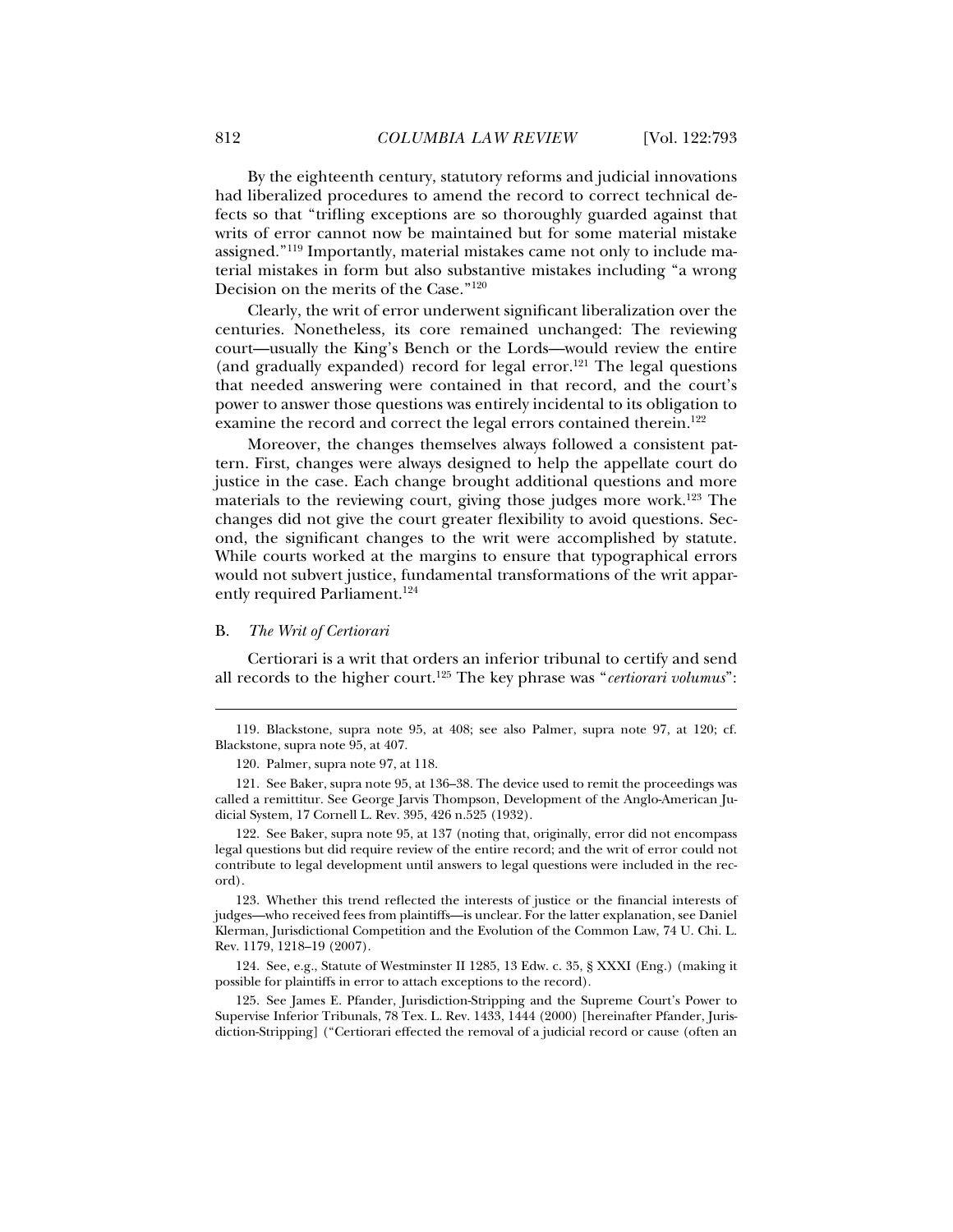"[W]e wish to be informed."126 The King used the writ as a tool of governance,127 but English courts came to use this writ in distinct ways.

The oldest and most common use of the writ was to order the transfer of records to a superior court.128 When reviewing a lower court's decision, the appellate court needed the full record. If parts of the record were still at the lower court, the reviewing court would issue a certiorari to bring the remaining parts of the record up for review.<sup>129</sup>

A second use emerged primarily in criminal cases.<sup>130</sup> The King's Bench used certiorari to remove a case when the accused could not get a fair trial in the lower court.<sup>131</sup> Until the seventeenth century, this use of certiorari was limited to review of indictments.132 Once the indictment was brought before the King's Bench, that court would hold the trial itself, quash the indictment, or send it for trial in the country.133 However, since review was limited to the indictments, it was often superficial and limited to technical defects. $134$ 

Finally, certiorari could issue "in the nature of a writ of error."<sup>135</sup> Dating back to King Edward I, the writ ran to courts to take jurisdiction over appeals as if on error.136 The practice then expanded over time to cover review by other tribunals. By the time of the early Stuarts, certiorari was also used to bring administrative actions before the King's Bench.137 Originally, the King's Bench oversaw the justices of the peace, who were in

- 127. See S. A. de Smith, The Prerogative Writs, 11 Cambridge L.J. 40, 45 (1951).
- 128. See Baker, supra note 95, at 148; see also Holdsworth, supra note 95, at 228.
- 129. See Frank J. Goodnow, The Writ of Certiorari, 6 Pol. Sci. Q. 493, 500 (1891).
- 130. See*,* e.g., Blackstone, supra note 95, at 320–21.

 131. Id. at 265. This was apparently not an uncommon practice in the fifteenth and sixteenth centuries. See Holdsworth, supra note 95, at 213.

132. See Baker, supra note 95, at 148.

 133. Id. Certiorari accomplished this in tandem with habeas corpus, which could require production of the body but not the record, whereas certiorari could demand the record but not the person. See Dallin H. Oaks, The "Original" Writ of Habeas Corpus in the Supreme Court, 1962 Sup. Ct. Rev. 153, 182.

- 134. Baker, supra note 95, at 148–49.
- 135. de Smith, supra note 127, at 46.
- 136. Id.

j

 137. See Pfander, Jurisdiction-Stripping, supra note 125, at 1446–47 ("[I]n 1700, Lord Chief Justice Holt of King's Bench relied on the writ of certiorari to secure judicial review of the decisions of an administrative tribunal.").

indictment) from a lower court for trial or other disposition in King's Bench."). Holdsworth helpfully includes various versions of the language of writs of certiorari. See Holdsworth, supra note 95, at 658–59. For a history of certiorari from the Middle Ages to the twentieth century, see Jerome J. Hanus, Certiorari and Policy-Making in English History, 12 Am. J. Legal Hist. 63 (1968).

 <sup>126.</sup> See Baker, supra note 95, at 148 n.78.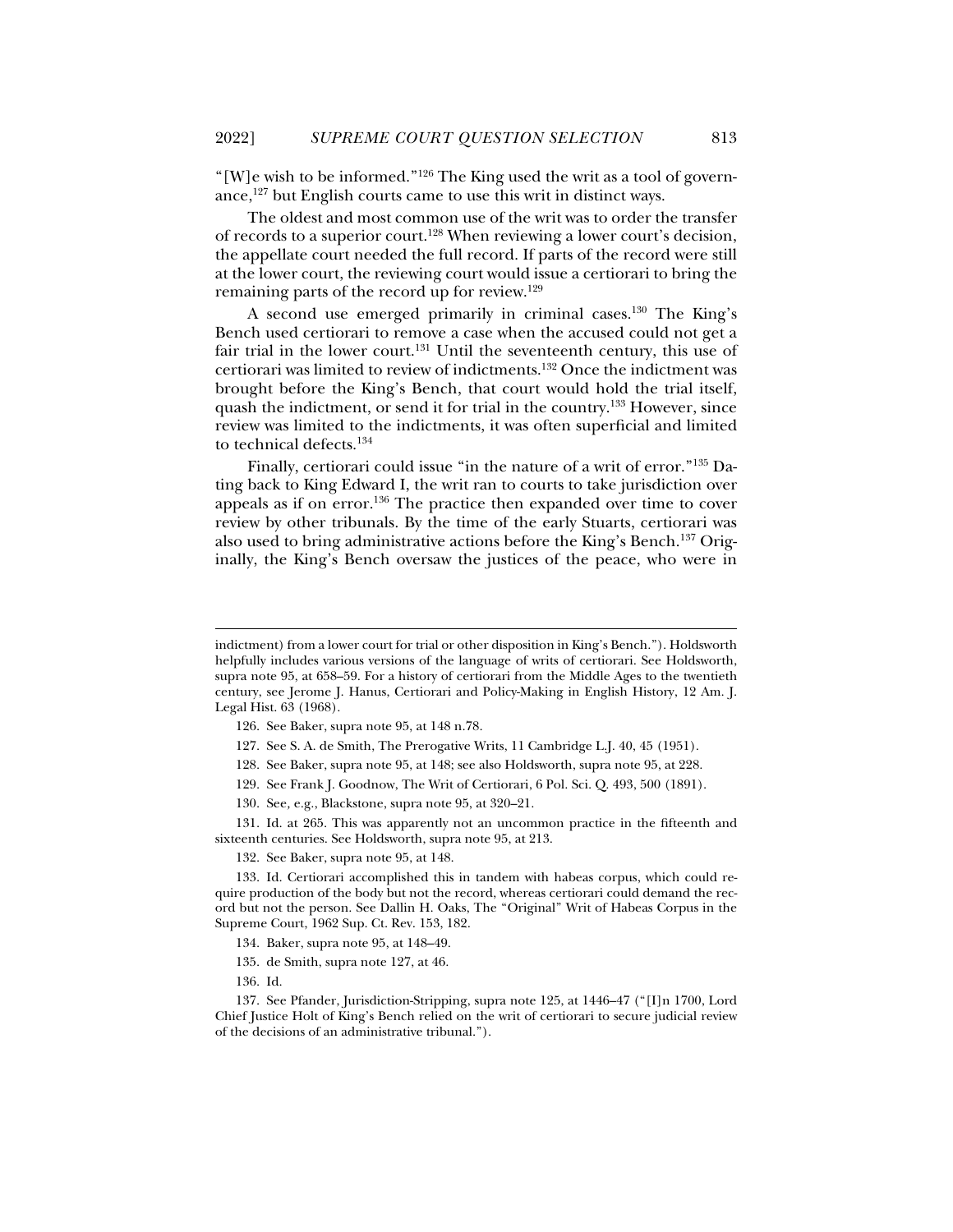charge of local administrative matters.138 The rule soon came to be that "certiorari would lie to any body created by statute which acted judicially . . . ; statutes creating powers outside the common law were to be strictly construed; and before conviction a man was entitled to be summoned so that he had an opportunity to present his case."139 Thus, the Crown used the King's Bench to ensure justice was done administratively, and the writ of certiorari was its key tool in that effort.

Importantly, all of these uses of certiorari only allowed the superior court to review an existing record for defects. In the first instance, the record was already before the higher court but was incomplete. In the latter instances, certiorari was used to bring the record before the reviewing court for the first time. Certiorari did not permit courts to hold new trials or examine facts as if on appeal, $140$  and it did not offer the reviewing court the opportunity to select individual questions or issues for review. Instead, common law certiorari enabled courts to proceed as if on a writ of error.<sup>141</sup>

#### C. *The First Century of Supreme Court Appellate Review*

It was against this backdrop that the First Congress drafted the Judiciary Act of 1789, which gave the Supreme Court "appellate jurisdiction from the circuit courts and courts of the several states, in the cases herein after specially provided for."<sup>142</sup> The Act provided for Supreme Court review in civil cases through the writ of error and appeals, both of which issued as a matter of right; if the appellant filled out the paperwork correctly, review was effectively mandatory.143 Appeals were effectively the equitable analogue to the common law writ of error. There were, however, notable differences: Equity offered its own set of remedies, there was no jury, and all testimony was written. Accordingly, when reviewing appeals (as opposed to writs of error), the appellate court had a complete, and therefore much more voluminous, set of documents to review. The reason for the additional factual material was that review on appeal covered both law and facts.<sup>144</sup>

 <sup>138.</sup> See Parrillo, Originalist Case Against Administrative Regulatory Power, supra note 18, at 1419–21.

 <sup>139.</sup> Baker, supra note 95, at 149.

 <sup>140.</sup> Id. at 149.

 <sup>141.</sup> See, e.g., Hamburger, Law and Judicial Duty, supra note 24, at 387–90.

 <sup>142.</sup> Judiciary Act of 1789, Pub. L. No. 1-20, § 13, 1 Stat. 73, 81.

 <sup>143.</sup> See John M. Simpson, Turning Over the Reigns: The Abolition of the Mandatory Appellate Jurisdiction of the Supreme Court, 6 Hastings Const. L.Q. 297, 303 n.23 (1978). John Simpson notes that, while some states treated writs of error as discretionary, the Court followed the traditional English rule: "The mandatory nature of the writ of error had its roots firmly entrenched in English jurisprudence." Id. at 304.

 <sup>144.</sup> See generally Amalia D. Kessler, Our Inquisitorial Tradition: Equity Procedure, Due Process, and the Search for an Alternative to the Adversarial, 90 Cornell L. Rev. 1181, 1198–210 (2005) (outlining developments over time in equity doctrine and procedure).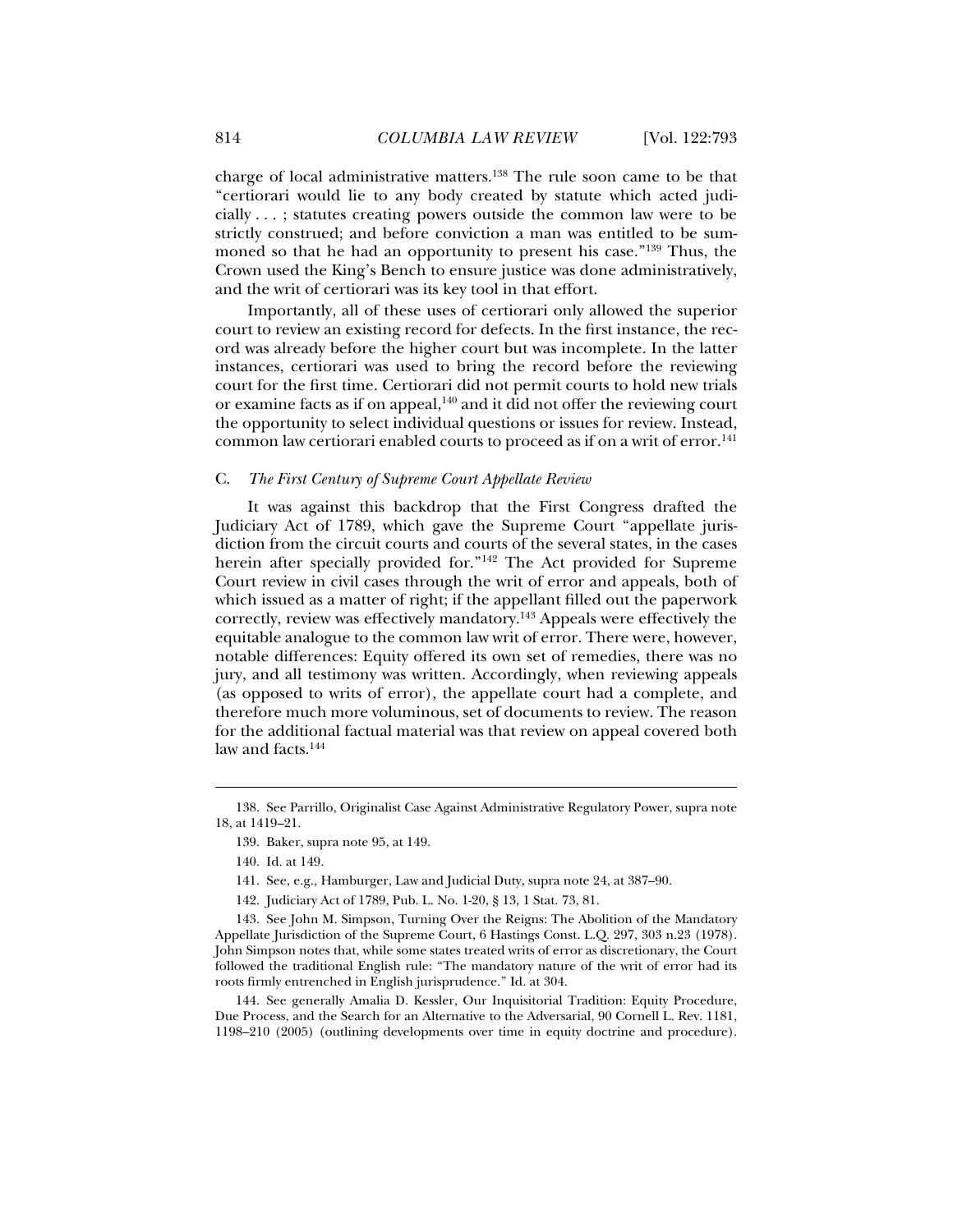The Court's certiorari powers flowed from section fourteen of the Judiciary Act, a section that has come to be known as the All Writs Act.145 That section gave all federal courts "power to issue writs of *scire facias*, *habeas corpus*, and all other writs not specially provided for by statute, which may be necessary for the exercise of their respective jurisdictions, and agreeable to the principles and usages of law."146 Certiorari plainly fell within the "all other writs not specially provided for" category.

The Supreme Court recognized three uses of certiorari that tracked the traditional common law usage of the writ explained above. First, certiorari "issue[s] as original process, to remove a cause, and change the venue, when the Superior Court is satisfied, that a fair and impartial trial will not otherwise be obtained."<sup>147</sup> Second, "it is sometimes used, as auxiliary process, where, for instance, diminution of the record is [alleged], on a writ of error: But in such cases, the Superior Court must have jurisdiction of the controversy."148 Third, a certiorari was used "to bring up after judgment the proceedings of an inferior court . . . in the nature of a writ of error."<sup>149</sup>

The Supreme Court used certiorari almost exclusively to complete the record of a case before it on a writ of error.<sup>150</sup> For more than a century following the First Judiciary Act, the Court never took a case through certiorari.<sup>151</sup> While it acknowledged that taking cases was one traditional use of the writ, it never used the writ that way itself.152 Instead, the Court relied almost entirely on writs of error and appeals to fill out its appellate juris-

One way in which the First Judiciary Act differed from the English practice was the more expansive set of remedies available to the Court after appellate review. Traditionally, the reviewing court on a writ of error had to either affirm or reverse for a new trial. The Judiciary Act allowed the Court "to render such judgment . . . as the district court should have rendered." Judiciary Act of 1789, Pub. L. No. 1-20, § 24, 1 Stat. 73, 85; see also Aaron-Andrew P. Bruhl, The Remand Power and the Supreme Court's Role, 96 Notre Dame L. Rev. 171, 188–89 (2020) (discussing the difference between review on a writ of error and appeal).

 <sup>145.</sup> Today, this section is codified at 28 U.S.C. § 1651 (2018).

 <sup>146.</sup> Judiciary Act of 1789 § 14, 1 Stat. at 81–82. The short-lived Judiciary Act of 1801 expressly gave the Court certiorari power. See James E. Pfander, *Marbury*, Original Jurisdiction, and the Supreme Court's Supervisory Powers, 101 Colum. L. Rev. 1515, 1583–84 n.285 (2001).

 <sup>147.</sup> Fowler v. Lindsey, 3 U.S. (3 Dall.) 411, 412–15 (1799) (opinion of Washington, J.). 148. Id.

 <sup>149.</sup> Harris v. Barber, 129 U.S. 366, 369 (1889).

 <sup>150.</sup> See, e.g., United States v. Young, 94 U.S. 258, 259–60 (1876) (explaining that "this court" only uses the writ of certiorari "[a]s auxiliary process to enable a court to obtain further information in respect to some matter already before it for adjudication").

 <sup>151.</sup> See infra notes 261–266 and accompanying text.

 <sup>152.</sup> See *Young*, 94 U.S. at 259–60 (noting that one of the two purposes "[a]t common law" for the writ of certiorari is "[a]s an appellate proceeding for the re-examination of some action of an inferior tribunal" but that "this court" does not employ certiorari for that purpose).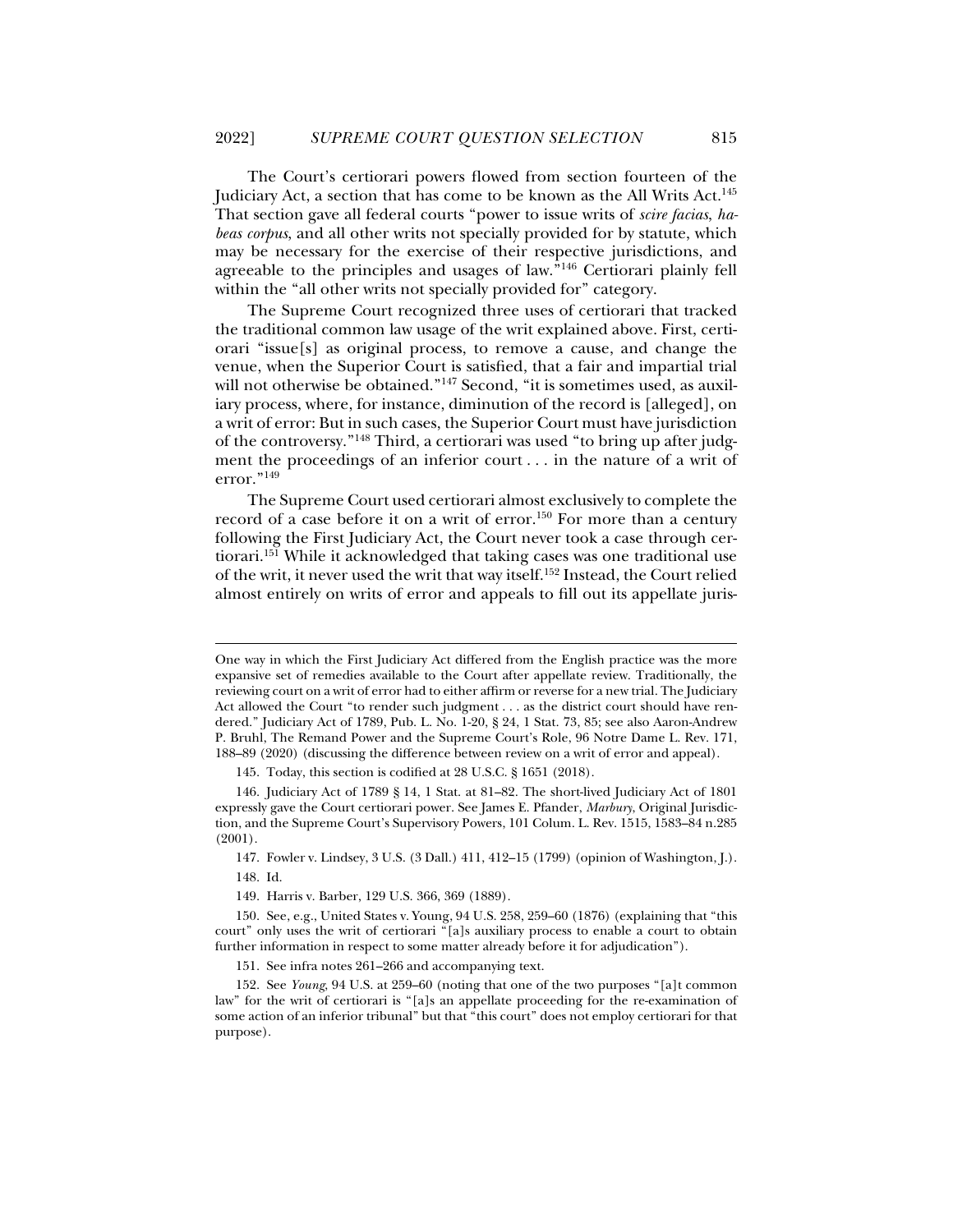diction. This reliance on error and appeal meant that the Court's appellate docket was almost entirely mandatory and always required the Court to decide cases rather than to select preferred questions.

1. *Statutory Jurisdiction Over Cases*. — Under the Judiciary Act, appeals and writs of error applied somewhat differently to cases depending on whether they arose in state or federal courts. For cases emerging from state courts, appeals and writs of error were only available to litigants under limited circumstances. The 1789 Act placed four requirements on cases emerging from state courts. First, the Court could only review "final judgment[s] or decree[s]" from "the highest court of law or equity of a State."<sup>153</sup> Second, the case needed to fall within one of three categories.<sup>154</sup> Third, such cases required a certificate signed by the chief judge of the lower court or any Justice of the Supreme Court.<sup>155</sup> Fourth, the Supreme Court could only address federal issues in the cases.<sup>156</sup>

Most analyses of this aspect of the early Court's jurisdiction focus on the second of these categories: the types of issues that would elevate a state case to the Supreme Court.157 However, for present purposes, the other three are particularly important. First, the requirement that the case must be final conformed Supreme Court review to the traditional writ of error.158 Further, the requirement of finality guaranteed the Court would possess the completed record when it decided the case. The statute did not permit (and to this day does not permit) the Supreme Court to reach into ongoing state litigation to address individual questions.

Similarly, the procedural requirement that cases required a certificate plays an interesting and informative role. Because the certificate had to be signed by either the chief judge of the state's highest court or a Justice of

155. Id. § 25, 1 Stat. at 86.

j

156. Id. § 25, 1 Stat. at 86–87.

 <sup>153.</sup> Judiciary Act of 1789, Pub. L. No. 1-20, § 25, 1 Stat. 73, 85.

 <sup>154.</sup> The three categories were: (1) The state court ruled against the validity of a federal statute, treaty, or "an authority exercised under the United States"; (2) the state court ruled in favor of a state statute or exercise of state authority against a constitutional challenge; or (3) "where is drawn in question the construction of any clause of the constitution, or of a treaty, or statute of, or commission held under the United States, and the decision is against the title, right, privilege or exemption specially set up or claimed by either party, under such clause." Id. § 25, 1 Stat. at 85–86.

 <sup>157.</sup> See, e.g., Lawrence Gene Sager, The Supreme Court 1980 Term—Foreword: Constitutional Limitations on Congress' Authority to Regulate the Jurisdiction of the Federal Courts, 95 Harv. L. Rev. 17, 58–60 (1981); Paul Taylor, Congress's Power to Regulate the Federal Judiciary: What the First Congress and the First Federal Courts Can Teach Today's Congress and Courts, 37 Pepp. L. Rev. 847, 861–76 (2010); Ann Woolhandler, Powers, Rights, and Section 25, 86 Notre Dame L. Rev. 1241, 1242–43 (2011).

 <sup>158.</sup> Recall that the writ of error emerged as a new proceeding to contest the final judgment of another court. Thus, the lower court's decision needed to be final before it could be reviewed on error. See supra note 97 and accompanying text.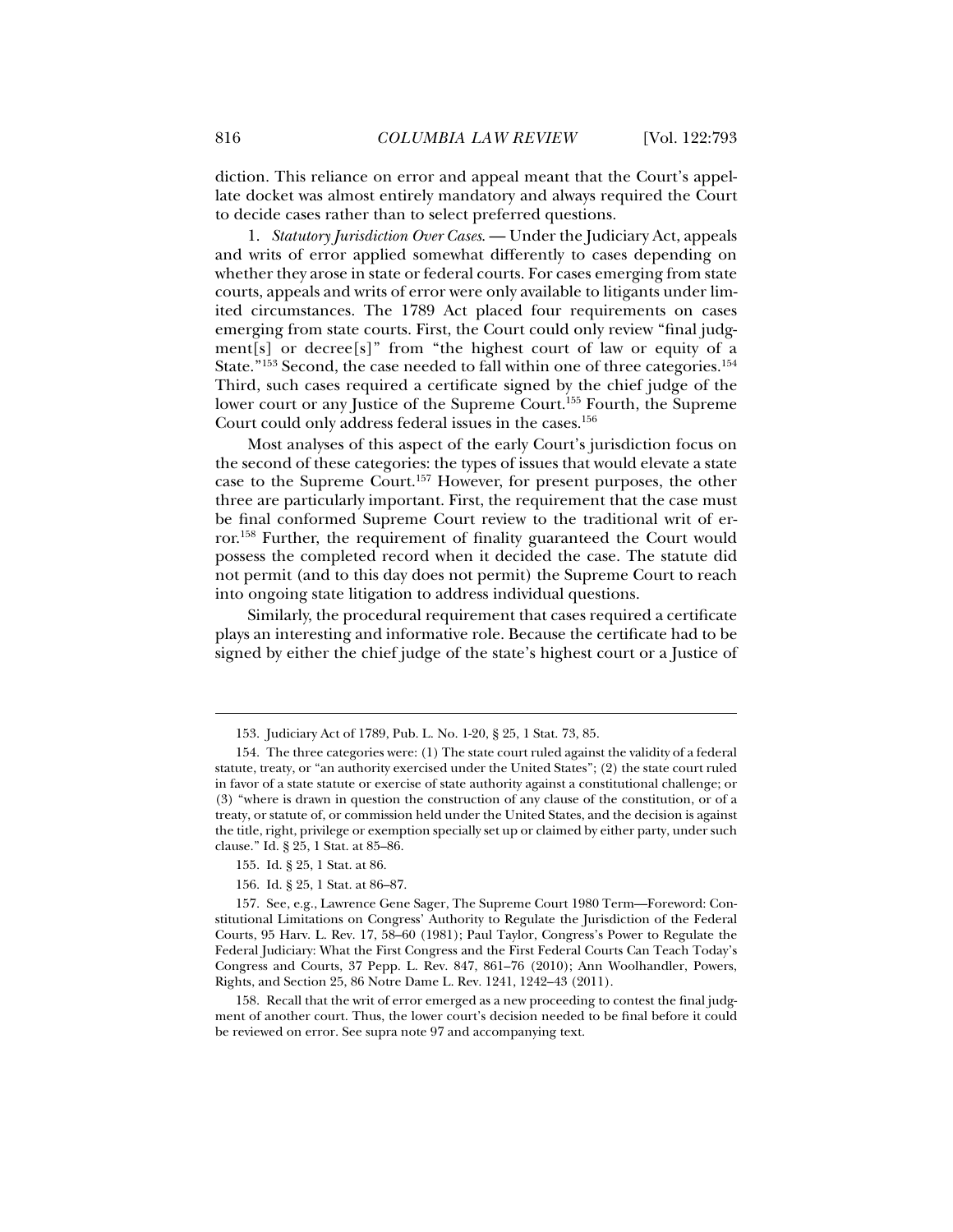the Supreme Court, the writ would not be allowed if there was no signature.159 If the chief judge of the state court refused to sign the certificate, the appellant could apply to the Justice of the Supreme Court with responsibility for that circuit.<sup>160</sup> That Justice could sign the certificate, deny it, or refer it to the full Court.161 Publicly, the Court said that the only relevant consideration for the Justice was whether the appeal involved a question properly within the Court's appellate jurisdiction.<sup>162</sup> In practice, however, the Justices would not sign certificates if they would simply end up affirming the state court.163

The certificate requirement thus played something of a screening role for review of state court cases.164 The Court's ability to refuse a certificate was its primary source of discretion. This teaches two lessons: First, the Court was willing and able to dodge cases, though it thought it only proper to do so under limited circumstances (e.g., when the lower court judges and Supreme Court Justices agreed that the case outcome was obvious); second, discretion operated at the case level. The certificate did not operate at the level of individual questions. Instead, the Court signed the certificate and took the entire case.

Finally, the limitation of review to federal questions makes two points clear. First, Congress was able to recognize a distinction between review of cases and review of a subset of the questions within a case, and it was able to direct the Court accordingly. Second, Congress understood that the Court was not the proper institution to make the determination as to what questions it should answer. Its job was to decide the whole case unless Congress removed some questions from its jurisdiction.

The early Court was also clear about its obligation to decide cases rather than questions. Justice Marshall's words in *Cohens v. Virginia*, quoted above, $165$  bear repeating:

With whatever doubts, with whatever difficulties, a case may be attended, we must decide it, if it be brought before us. . . . Questions may occur which we would gladly avoid; but we cannot avoid them. All we can do is, to exercise our best judgment, and conscientiously to perform our duty.<sup>166</sup>

 <sup>159.</sup> See Simpson, supra note 143, at 305.

 <sup>160.</sup> Id.

 <sup>161.</sup> Id.

 <sup>162.</sup> Id. at 305–06 (citing Twitchell v. Pennsylvania, 74 U.S. (7 Wall.) 321, 324–25  $(1868)$ ).

 <sup>163.</sup> Id. at 306.

 <sup>164.</sup> Id. at 306–07 ("With these early screening techniques, the Court was determining whether the plaintiff in error had made out a prima facie case under the jurisdictional statute.").

 <sup>165.</sup> See supra text accompanying note 23.

 <sup>166.</sup> Cohens v. Virginia, 19 U.S. (6 Wheat.) 264, 404 (1821).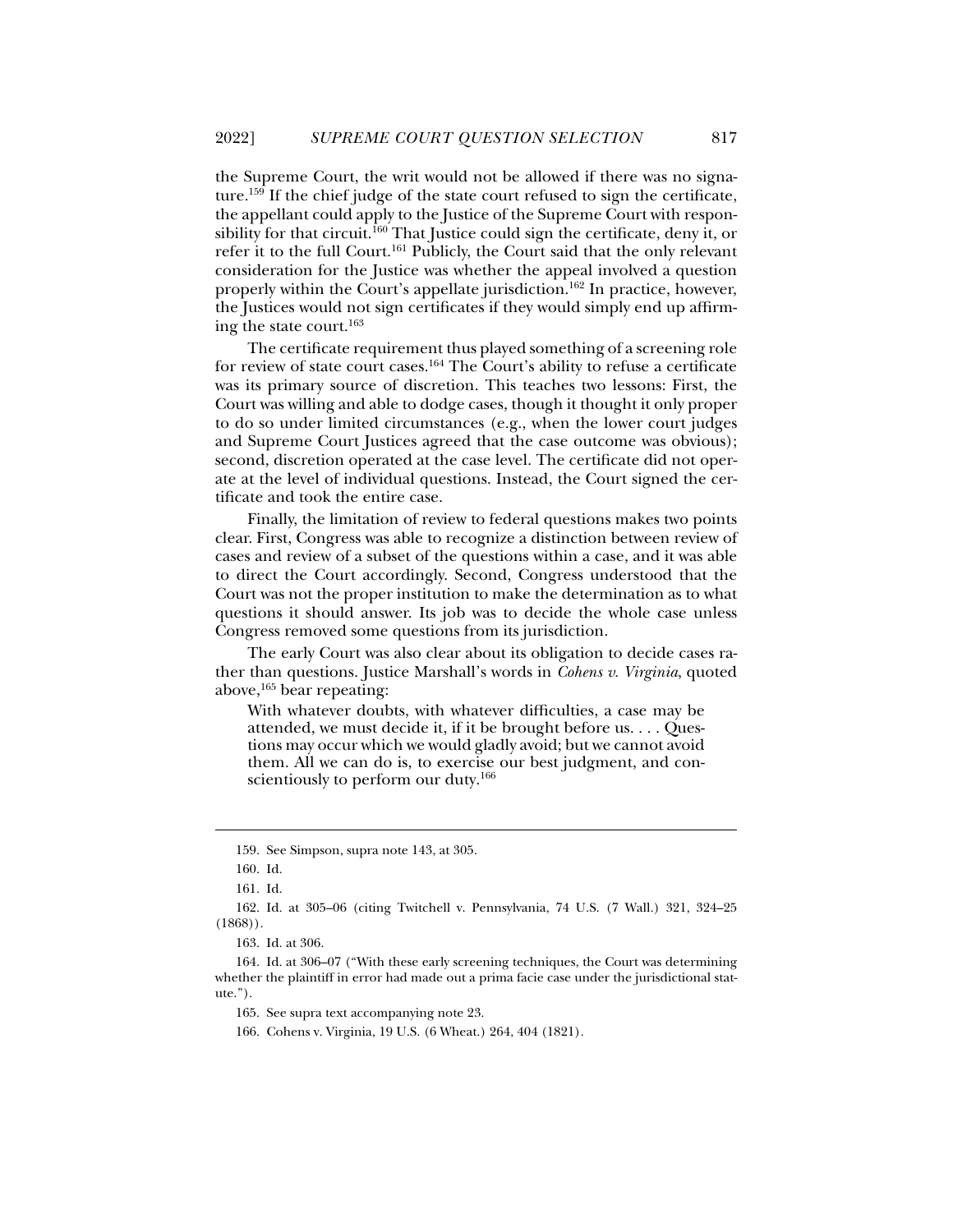Dodging a hard question or failing to decide a case properly before the Court would be "treason to the constitution."167 For Marshall, the writ of error did not provide the power to select or to avoid questions; it provided the obligation to decide cases, even if that meant taking up questions the Court would rather avoid.

#### D. *Procedures: Bringing the Whole Case to the Court*

1. *The Writ of Error*. — For the first century of the Court's existence, the writ of error was the Court's sole method to reexamine legal decisions by lower courts in common law matters.<sup>168</sup> The procedures were, roughly, as follows. The party losing in the lower court would petition the Supreme Court for a writ of error.169 The writ then issued as a matter of right by the Supreme Court to the lower court.<sup>170</sup> To proceed further—for the writ to be allowed—the plaintiff in error, as the appellant was known, would have to attach four things to the writ and file it with the Court by a date provided in the writ itself.171

First, the Court required "an authenticated transcript of the record."172 The record itself consisted of four pieces: a summary of the pleadings, a jury statement,<sup>173</sup> the bill of exceptions, and the judgment.<sup>174</sup> Of these features, the bill of exceptions is perhaps the most important. It was the plaintiff in error's vehicle to set out the relevant evidence from trial or material facts the Court would need to decide the legal issues raised. This factual recitation had to walk a careful line because the Court was not concerned about factual determinations on a writ of error, but some facts were necessary in order to answer the questions of law.175 The exceptions raised

j

171. Judiciary Act of 1789, Pub. L. No. 1-20, § 22, 1 Stat. 73, 84.

172. Curtis, supra note 169, § 377, at 510–11.

 173. Id. § 381, at 512 ("A statement of the empanelling of the jury to try the issue made by the pleadings, the trial, and the verdict . . . .").

 <sup>167.</sup> Id.

 <sup>168.</sup> See supra section II.C.

 <sup>169.</sup> See 1 George Ticknor Curtis, Commentaries on the Jurisdiction, Practice, and Peculiar Jurisprudence of the Courts of the United States § 177, at 224–26, § 361, at 502 (1854) (noting that for "final" judgments of lower courts, "the party against whom the judgment is rendered can alone sue out the writ").

 <sup>170.</sup> See, e.g., Campbell v. Doe, 54 U.S. (13 How.) 244, 247 (1851) ("As both parties claim under an act of Congress, either, is entitled to a writ of error to have the judgment against the right asserted, revised in this court."). The Act of May 8, 1792 required that writs issue in the name of the Chief Justice. Act of May 8, 1792, Pub. L. No. 2-3, § 1, 1 Stat. 275, 275–76.

 <sup>174.</sup> Id.

 <sup>175.</sup> The Court might get testy if litigants stuffed the record full of factual matters that did not pertain to the legal questions at issue on error. See, e.g., Carver v. Jackson ex dem. Astor, 29 U.S. (4 Pet.) 1, 80–81 (1830) ("[T]he practice . . . of bringing the charge of the court below, at length, before this court for review . . . is an unauthorised practice, and extremely inconvenient both to the inferior and to the appellate court."). Justice Joseph Story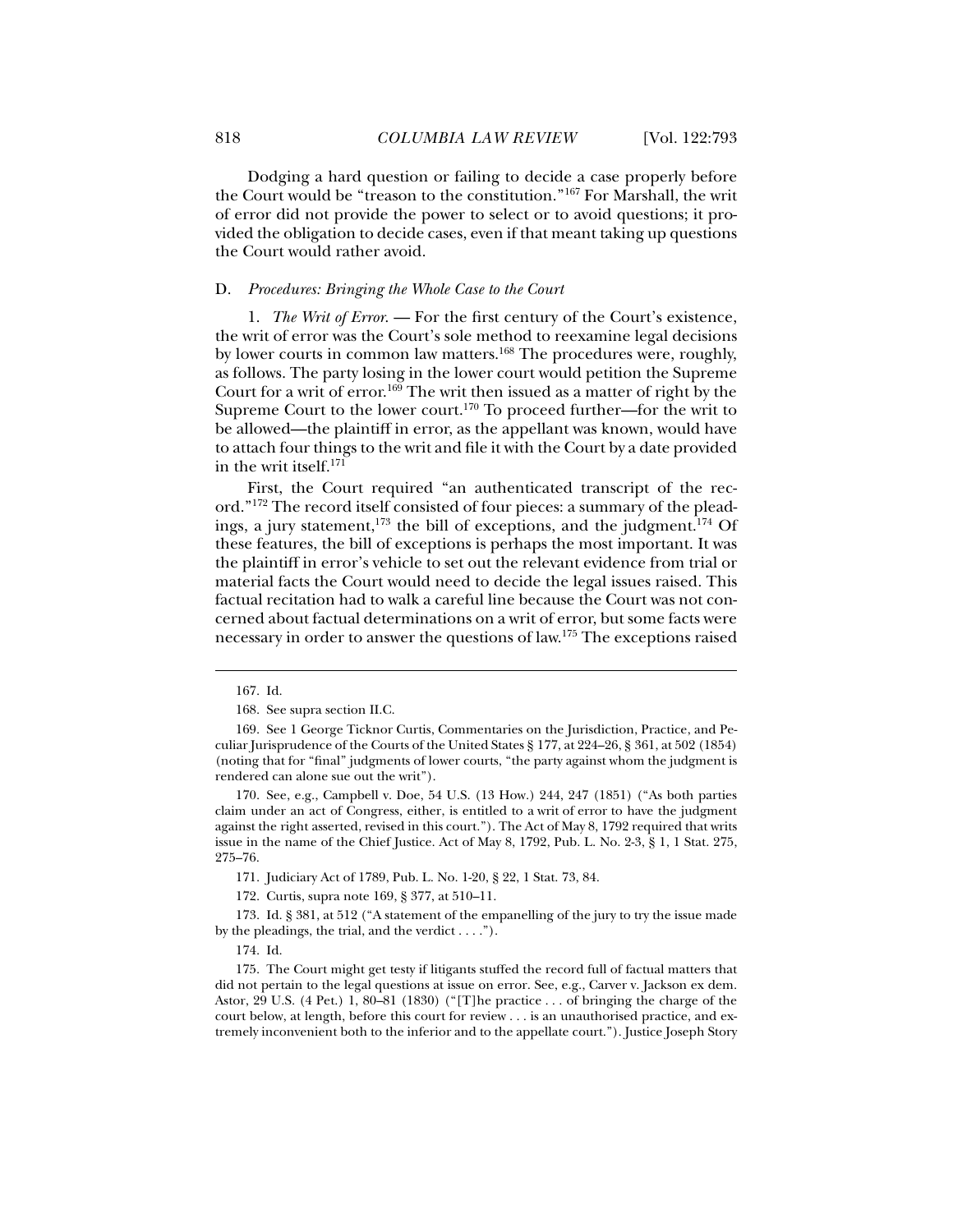in this part of the record were limited to exceptions raised during trial pertaining to legal determinations and evidentiary rulings.176 Thus, along with the facts, the bill of exceptions had to carefully point to the rulings or jury instructions that the plaintiff in error objected to at trial.

Along with the record, the writ was to be accompanied by a prayer for relief and an assignment of error.<sup>177</sup> The latter was the list of errors alleged by the plaintiff in error. Even though parties asked the Court to consider specific questions, the Court's judicial duty on error required examining the entire record. The Court could not cherry-pick its own questions. It could and would reverse based on errors not assigned so long as the exception was made at trial and included in the record.178 As the Court put it, "[I]t is the duty of the court to give judgment on the whole record, and not merely on the points started by counsel."179

2. *Appeals*. — A key feature of the writ of error process was that the appellate court had to decide the entire legal case—not just particular questions of interest to the court or to counsel.<sup>180</sup> The same was true for appeals, except review on appeal encompassed facts as well as legal questions.181 Unlike cases at law, equity did not have a jury.182 Facts were for the court to determine. Accordingly, a key difference for the Court between an appeal and a writ of error was that only the former brought facts before the Court.183

The Judiciary Act of 1801 set out the procedures for an appeal: A "transcript of the libel, bill, answer, depositions, and all other proceedings of what kind soever in the cause, shall be transmitted to the said supreme

 $\ddot{ }$ 

was particularly annoyed by the practice. See David Lynch, The Role of the Circuit Courts in the Formation of United States Law in the Early Republic: Following Supreme Court Justices Washington, Livingston, Story and Thompson 123 (2018) ("Story was unhappy with the long-accepted tradition of excessively lengthy pleadings and legal argument because it stood in the way of a reasonably manageable docket.").

 <sup>176.</sup> Curtis, supra note 169, § 382, at 513.

 <sup>177.</sup> The final element necessary to bring a case before the Supreme Court on a writ of error was "a citation to the adverse party, signed by the judge of such district court, or a Justice of the Supreme Court, the adverse party having at least twenty days' notice." Judiciary Act of 1789, Pub. L. No. 1-20, § 22, 1 Stat. 73, 84.

 <sup>178.</sup> See Garland v. Davis, 45 U.S. (4 How.) 131, 143 (1846) (noting that, although "exceptions to the opinions given by courts below must all be taken at the time the opinions are pronounced[,] . . . when the whole record is before the court above," counsel may take "any exception appearing on it . . . which could have been taken below").

 <sup>179.</sup> Id.

 <sup>180.</sup> Id.

 <sup>181.</sup> See United States v. Goodwin, 11 U.S. (7 Cranch) 108, 110–11 (1812); Wiscart v. D'Auchy, 3 U.S. (3 Dall.) 321, 327 (1796) (opinion of Elsworth, C.J.).

 <sup>182.</sup> See Baker, supra note 95, at 103.

 <sup>183.</sup> See Ira Mickenberg, Abusing the Exceptions and Regulations Clause: Legislative Attempts to Divest the Supreme Court of Appellate Jurisdiction, 32 Am. U. L. Rev. 497, 517 (1983).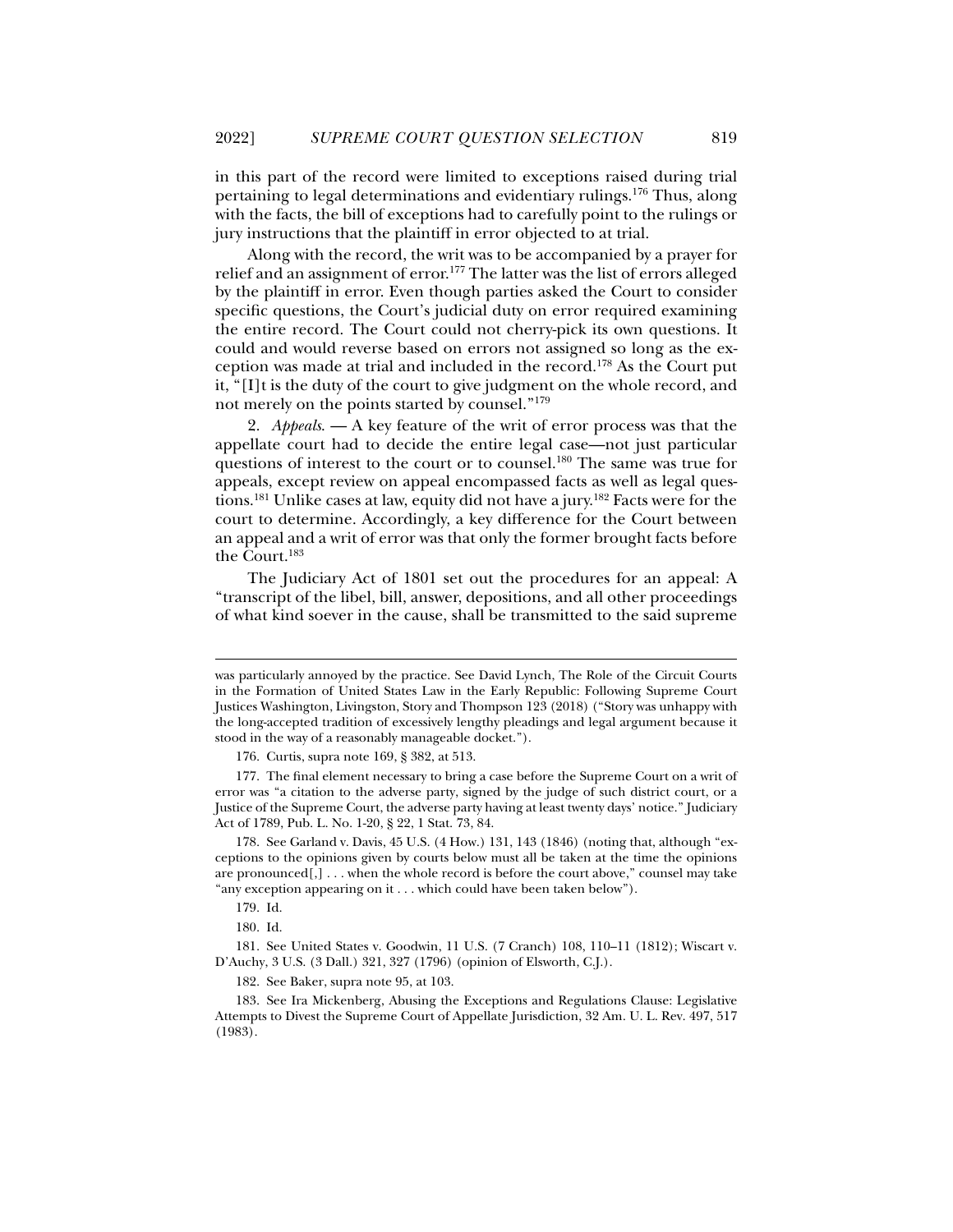court . . . ."184 Further, "no new evidence shall be received in the said court, on the hearing of such appeal . . . ."185

The Act of March 3, 1803 clarified the subject matters appropriate for appeals, and by implication, it carved out the proper scope of writs of error.186 The statute, however, clearly linked the procedures for the two methods. By referring to the "rules, regulations, and restrictions" provided for writs of error, the statute required that appeals follow the same timeline and provide the same appellate bond as required for writs of error.<sup>187</sup>

The record for an appeal was to contain all of the evidence from the trial.188 Before the 1803 Act, the substance of the testimony was included in the judge's report as part of the statement of facts and sent up along with the record.<sup>189</sup> The 1803 Act, however, effectively repealed the provision in the First Judiciary Act that required the record to include a statement of facts in equity cases.<sup>190</sup> Instead, the record was supposed to include "depositions, and all other proceedings of what kind soever in the cause."191 The Court required "that all the testimony on which the judge founds his opinion, should, in cases within the jurisdiction of this Court, appear in the record."192 Effectively, any oral testimony must be reduced to writing and included in the record for an appeal.<sup>193</sup>

These differences between appeals and writs of error should not obscure the shared obligatory nature of the two. On appeal, the Court said, "[I]t would seem, since this Court must judge of the fact, as well as the law, that all the testimony which was before the Circuit Court ought to be laid before this court."194 This statement explains the procedural similarities and differences between the two appellate devices; more importantly, it demonstrates that the Court understood it had an independent duty to examine all of the law and facts relevant to the appeal. On appeal, as on

 <sup>184.</sup> Judiciary Act of 1801, Pub. L. No. 6-4, § 33, 2 Stat. 89, 99.

 <sup>185.</sup> Id. The Act went on to require that "such appeals shall be subject to the same rules, regulations and restrictions, as are prescribed by law in case of writs of error; and that the said supreme court shall be, and hereby is authorized and required, to receive, hear and determine such appeals." Id.

 <sup>186.</sup> See The San Pedro, 15 U.S. (2 Wheat.) 132, 138–42 (1817) (interpreting the Act of 1803 to mean that, in common law cases, "[t]he writ of error . . . remains in force" and submits only issues of law to the Court, whereas appeals are "confined to admiralty and equity cases, and bring[] before the supreme court" issues of fact and law).

 <sup>187.</sup> Curtis, supra note 169, § 408, at 533.

 <sup>188.</sup> Ferdinand Fairfax Stone, The Record on Appeal in Civil Cases, 23 Va. L. Rev. 766, 770 (1937).

 <sup>189.</sup> Id.

 <sup>190.</sup> See Act of Mar. 3, 1803, Pub. L. No. 7-4, § 2, 2 Stat. 244, 244.

 <sup>191.</sup> Id.

 <sup>192.</sup> Conn v. Penn, 18 U.S. 424, 426 (1820).

 <sup>193.</sup> Curtis, supra note 169, § 413, at 535–36.

<sup>194</sup>*. Conn*, 18 U.S. at 426.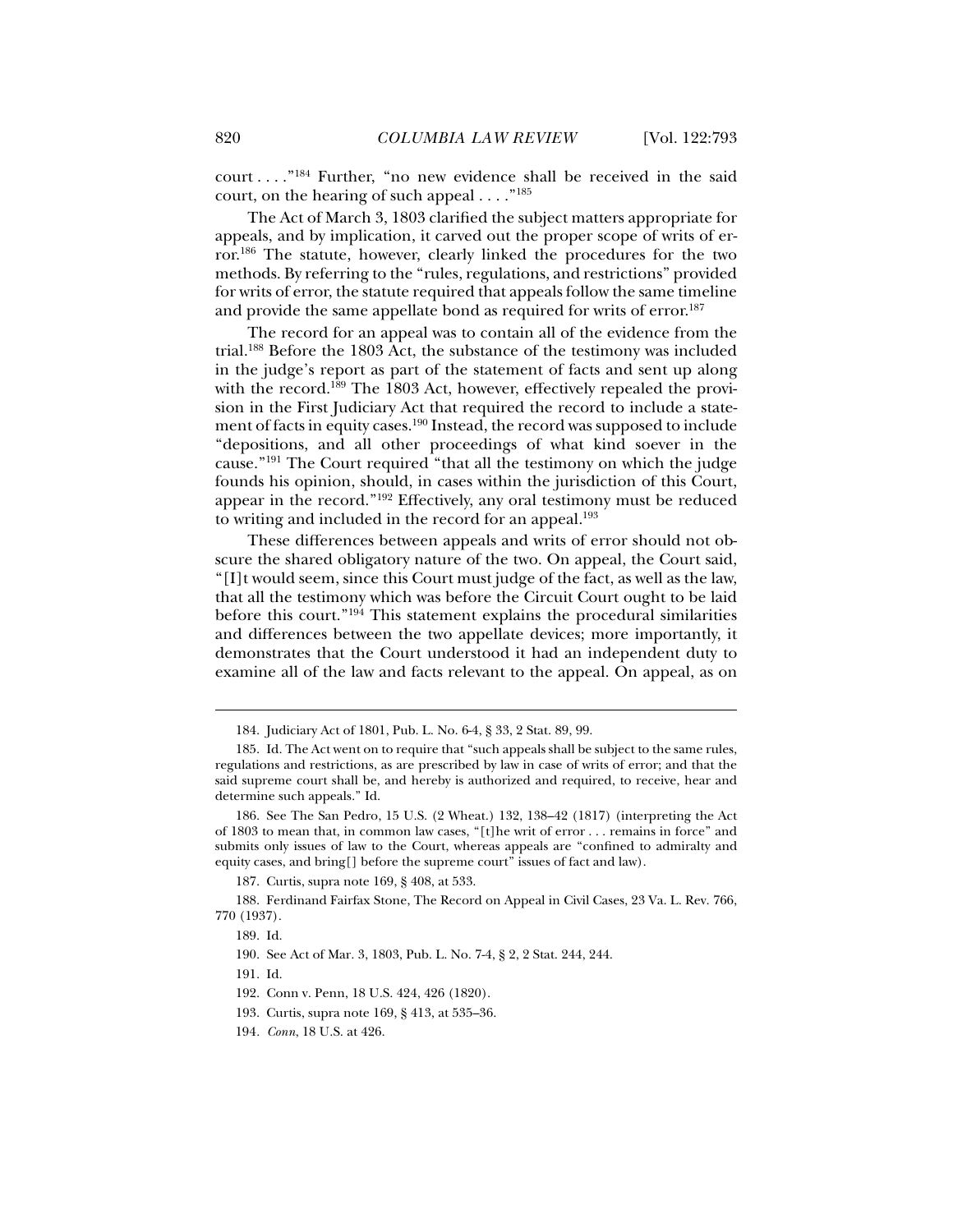error, there was no picking and choosing.195

These appellate procedures are consistent with the statutory mandate to decide the entire case. For a writ of error, the Court needed the full record, not just the parts the plaintiff in error wanted reviewed. For appeals, the Court needed all the facts as well. Congress and the Court adopted and maintained these traditional processes in order to achieve the traditional ends of the writ of error and the appeal: to decide cases.

3. Murdock v. City of Memphis. — Many of these points appear in *Murdock v. City of Memphis*. 196 The case is famous for the Court's determination that it lacked jurisdiction over the state law question on an appeal from a state court.<sup>197</sup> The Court concluded that Congress did not grant jurisdiction over such questions.<sup>198</sup> Buried within the opinion, however, is an extended discussion of the writ of error and appeal.199

The case grew out of a dispute over land that Murdock's ancestors once owned.200 They had donated the land to the city so the federal government could use it for a naval depot.<sup>201</sup> The gift included language that seemingly would cause the land to revert to the original owners if it was not used for a naval base.202 Many years later, an act of Congress closed the depot and returned the land to the city.<sup>203</sup> Murdock raised state and federal claims in an effort to regain ownership of the land.<sup>204</sup> After losing below, Murdock petitioned the Court to review on error.<sup>205</sup> Murdock argued that "the office of a writ of error . . . is to remove the whole case to this

 <sup>195.</sup> Indeed, Congress made the obligatory nature of appeal explicit. See Act of Mar. 3, 1803 § 2, 2 Stat. at 244.

 <sup>196.</sup> Murdock v. City of Memphis, 87 U.S. (20 Wall.) 590 (1874). For a fuller account of the historical background, see generally William M. Wiecek, *Murdock v. Memphis*: Section 25 of the 1789 Judiciary Act and Judicial Federalism, *in* Origins of the Federal Judiciary: Essays on the Judiciary Act of 1789 (Maeva Marcus ed., 1992).

 <sup>197.</sup> Congress had revised the jurisdictional statute, possibly in an effort to get the Court to review such questions. See Richard A. Matasar & Gregory S. Bruch, Procedural Common Law, Federal Jurisdictional Policy, and Abandonment of the Adequate and Independent State Grounds Doctrine, 86 Colum. L. Rev. 1291, 1319 (1986) ("After the Civil War, Congress had undertaken a broad-scale reordering of the relations between federal and state governments . . . . Congress' intent to give litigants a chance to avoid state courts was evident  $\dots$ .").

<sup>198</sup>*. Murdock*, 87 U.S. (20 Wall.) at 629–33.

 <sup>199.</sup> Id. at 620–25. Professor Michael Collins points out another important innovation in *Murdock*: The Court determined that the state court's opinion would henceforth comprise part of the record. See Michael G. Collins, Reconstructing *Murdock v. Memphis*, 98 Va. L. Rev. 1439, 1447–48 (2012).

<sup>200</sup>*. Murdock*, 87 U.S. (20 Wall.) at 596–97.

 <sup>201.</sup> Id. at 596.

 <sup>202.</sup> Id. at 597.

 <sup>203.</sup> Id.

 <sup>204.</sup> Id. at 597–99.

 <sup>205.</sup> Id. at 598.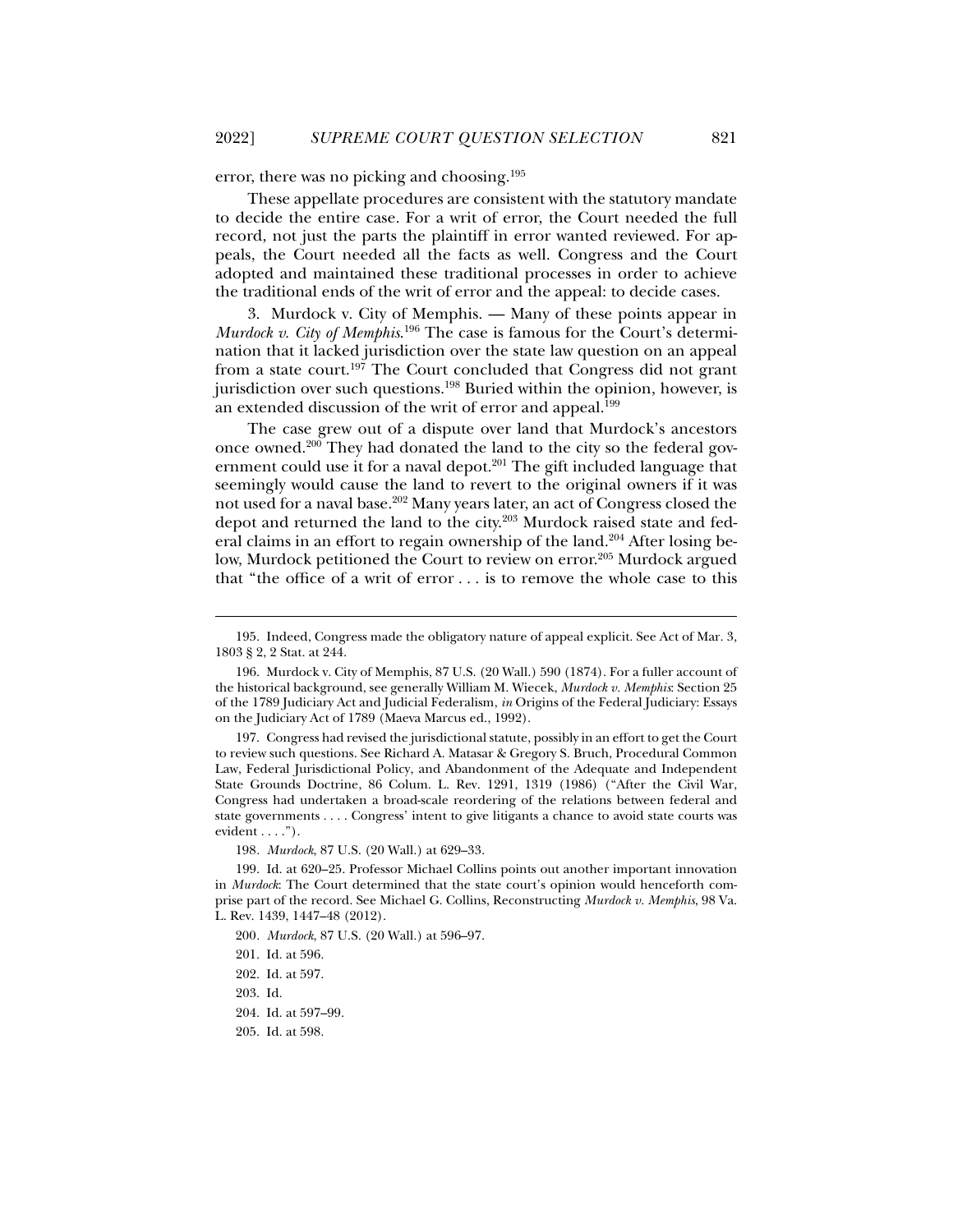court for revision upon its merits . . . [and] therefore *all* the errors found in a record . . . must be reviewed so far as they are essential to a correct final judgment on the whole case."206

The majority disagreed but only in part. $207$  It began by noting the "two principal methods known to English jurisprudence, and to the jurisprudence of the Federal courts, by which cases may be removed . . . for review. These are the writ of error and the appeal."<sup>208</sup> The key difference, the Court recognized, was that the latter "bring[s] up the whole case for reexamination on all the merits, whether of law or fact," de novo.<sup>209</sup> In contrast, the writ of error brings up all other cases, "but every controverted question of fact is excluded from consideration, and only such errors as this court can see that the inferior court committed, and not all of these, can be the subject of this court's corrective power."210 Specifically, the Court noted that some errors are immaterial, and sometimes judgment can sufficiently rest on one question, obviating the need to answer another.211 The Court also noted that some errors may fall outside the Court's jurisdiction, notably those related to "motion[s] for a new trial, or to quash an indictment, or for a continuance, or amendment of pleadings  $\dots$ ."<sup>212</sup> The Court then went on to discuss the rules and regulations that attend a writ of error.<sup>213</sup>

Murdock's argument that the Court had an obligation to consider everything before it was correct to a point. Where his petition erred was in recognizing what was actually before the Court. The Court decided that Murdock's description of the office of a writ of error covered too much.<sup>214</sup> The Court agreed that the writ of error required review of all legal questions within the Court's jurisdiction.215 But the writ of error did not expand appellate jurisdiction beyond its statutory or constitutional limits.216 Since the Court found that Congress intended to remove state law questions from the Court's jurisdiction in cases like *Murdock*, the Court lacked

j

211. Id. at 623.

215. Id. at 623.

 <sup>206.</sup> Id. at 620–21.

 <sup>207.</sup> See id. at 621–22.

 <sup>208.</sup> Id. at 621.

 <sup>209.</sup> Id.

 <sup>210.</sup> Id. at 621–22.

 <sup>212.</sup> Id.

 <sup>213.</sup> Id. at 623–24.

 <sup>214.</sup> Id. at 621–22.

 <sup>216.</sup> In its own words, "the effect of the writ [of error] and its function and purpose" is to "transfer the case to the Supreme Court, and with it the record of the proceedings in the court below." Later, "[w]hen the court comes to consider the case . . . what it shall review, and what it shall not, must depend upon the jurisdiction of the court in that class of cases as fixed by the law governing that jurisdiction." Id.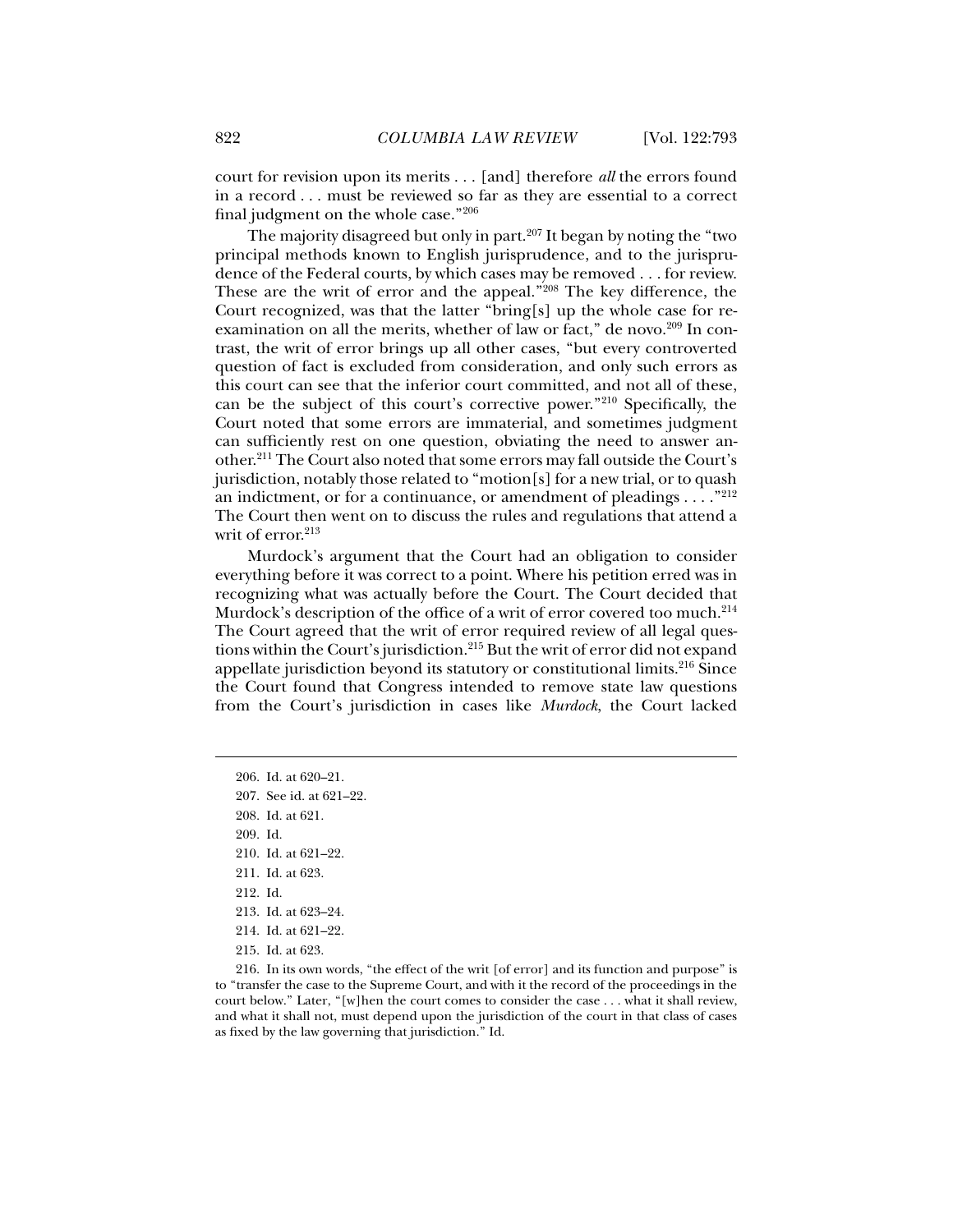#### jurisdiction.<sup>217</sup>

For the *Murdock* Court, there is little discretion under the writ of error: "When the court comes to consider the case . . . what it shall review, and what it shall not, must depend upon the jurisdiction of the court in that class of cases as fixed by the law governing that jurisdiction."218 The "shall" language is notable and strong. The Court's obligation extends to all matters—but only those matters—that fall within its jurisdiction as provided for in the statutes.<sup>219</sup> Conspicuously absent is any hint that the Court has any control over the limits of its review.

#### III. THE EVARTS ACT AND EARLY TWENTIETH CENTURY PRACTICE

The fundamental structure of the federal judiciary in general and the Supreme Court's appellate jurisdiction in particular remained relatively unchanged until the close of the nineteenth century.<sup>220</sup> While civil rights legislation and the introduction of federal question jurisdiction transformed the functions of Article III courts, the organization of the judiciary and the statutes governing the Court's appellate jurisdiction went largely unreformed.<sup>221</sup> Reconstruction and the ascendant Republican Party's increasing concern with economic development and business interests, however, finally led to a change.<sup>222</sup>

The Evarts Act of 1891 kicked off an era of tinkering with the Supreme Court's jurisdiction that culminated in the Judges' Bill of 1925.223 The former introduced discretionary jurisdiction through certiorari, and the latter vastly expanded this power.<sup>224</sup> Both statutes, however, made explicit the traditional common law understanding of certiorari: Cases taken through certiorari proceeded as if on a writ of error or appeal.

This Part discusses the impact of the Evarts Act, which for the first time gave the Court a statutory power of certiorari to select some cases for review. It also provides a novel account of the Court's slow—and likely accidental—transition from recognizing an independent obligation to review the entire record to limiting review to the questions presented by the parties. This was a necessary first step in the move to taking up the power to select its own questions.

- 220. See infra section III.A.
- 221. See infra section III.A.
- 222. See infra section III.A.
- 223. See infra section III.B.
- 224. See infra section IV.A.

 <sup>217.</sup> Id. at 621–22.

 <sup>218.</sup> Id. at 623.

 <sup>219.</sup> A note of caution is in order. This is, so far as I know, the first attempt at a general history of the Court's appellate practices. It is not an attempt at a definitive history. The conclusions are consistent with the leading cases and authorities, but an exhaustive study of the period is beyond the scope of this Essay.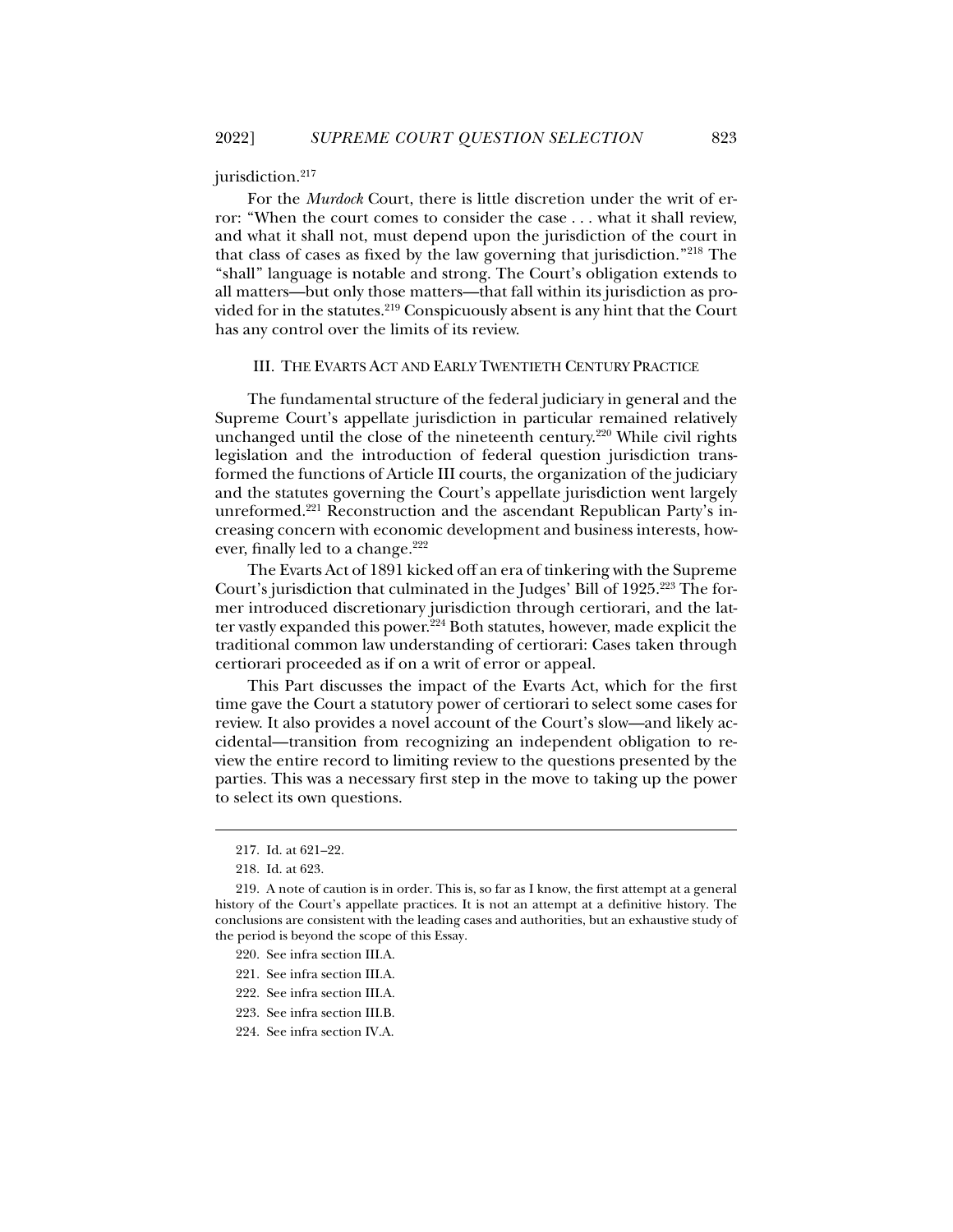#### A. *The Evarts Act's Effects on the Court's Appellate Jurisdiction*

Republican reforms after the Civil War led to a massive increase in the workload of the federal courts. Congress contributed to the growth in federal litigation through statutes such as the Habeas Corpus Act of 1867225 and the Jurisdiction and Removal Act of 1875.<sup>226</sup> This latter piece of legislation finally provided for federal question jurisdiction and brought a vast array of cases into federal courts.227 Admiralty cases, railroad litigation, and bankruptcy proceedings crowded the dockets as congressional Republicans looked to the federal courts to help facilitate the party's emphasis on national economic development.<sup>228</sup>

The federal judiciary—and especially the Supreme Court—strained under the new load. The structure of the judiciary was largely unchanged from 1789.229 The district courts were exclusively, and circuit courts were largely, trial courts. Litigants enjoyed an automatic right to appeal, and since there was no dedicated appellate court, most appeals went directly to the Supreme Court itself.230 The result was an explosion in the Court's workload. In 1860, the Court had 310 cases on its docket.<sup>231</sup> In 1890, it had 1,816 cases, after including the 623 filed in that year and was three years behind on its work.232 Adding to the burden on the Justices, they were still required to ride circuit, which often meant crossing the country (now much larger than it had been in 1802) to serve as trial judges on circuit courts. The crushing workload drove Chief Justice Morrison Waite into an early grave.<sup>233</sup>

Congress addressed these problems through the Circuit Courts of Appeals Act of 1891.<sup>234</sup> Known as the Evarts Act, the legislation created the circuit courts of appeals, providing the federal judicial structure known today. For present purposes, the most relevant part of the Evarts Act was the reorganization of the Supreme Court's appellate jurisdiction. It transformed the Court's workload in two ways. First, fewer litigants could

j

230. Id.

 231. See Russell R. Wheeler & Cynthia Harrison, Creating the Federal Judicial System 16 (2005) (citing Frankfurter & Landis, Business of the Supreme Court: A Study, supra note 41, at 101–02).

232. Id.; see also Hartnett, supra note 2, at 1650.

 233. See Peter Charles Hoffer, Williamjames Hull Hoffer & N. E. H. Hull, The Federal Courts: An Essential History 200 (2016).

 <sup>225.</sup> Habeas Corpus Act of 1867, Pub. L. No. 39-28, 14 Stat. 385.

 <sup>226.</sup> Jurisdiction and Removal Act of 1875, Pub. L. No. 43-137, 18 Stat. 470. Tara Leigh Grove attributes most of the expansion of the Court's docket to this Act. Grove, Exceptions Clause, supra note 61, at 951.

 <sup>227.</sup> Jurisdiction and Removal Act of 1875 § 1, 18 Stat. at 470.

 <sup>228.</sup> Crowe, supra note 41, at 173–75.

 <sup>229.</sup> Id.

 <sup>234.</sup> Judiciary Act of 1891, Pub. L. No. 51-517, § 6, 26 Stat. 826, 828.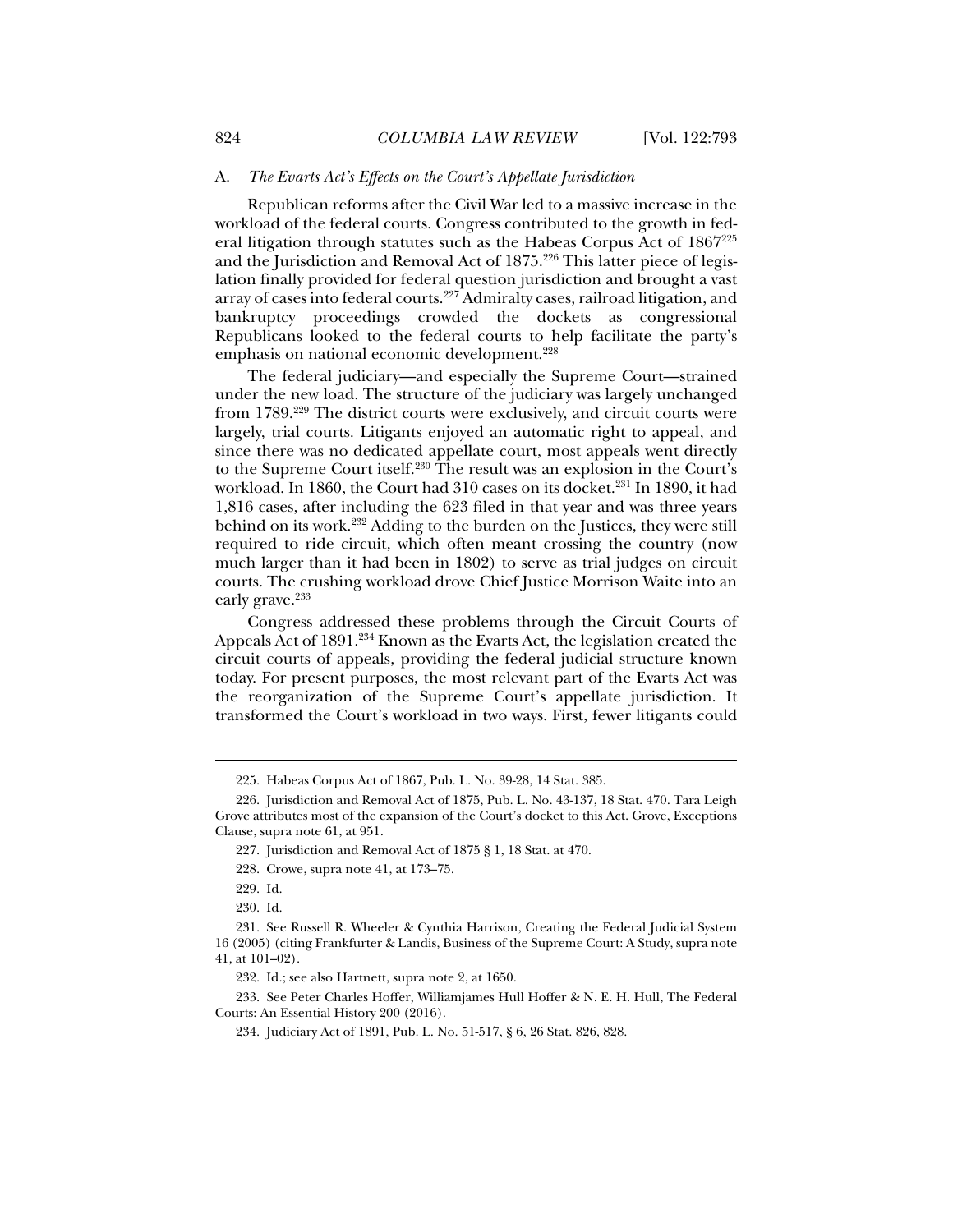directly appeal to the Court.<sup>235</sup> Congress channeled diversity cases and all criminal matters to the new circuit courts of appeals, and those decisions were made final. This removed a large set of appeals from the Court's mandatory jurisdiction. Second, it maintained the Court's ability to enforce and unify federal law through certification or certiorari. The Act thus reduced the number of cases the Court had to decide but not the number of cases it might decide.

1. *Appellate Jurisdiction Under the Evarts Act*. — The Evarts Act allocated the Court's appellate jurisdiction across three distinct avenues that were not entirely mutually exclusive. The primary pathway to Supreme Court review was through section five, which gave the Court mandatory jurisdiction over a defined set of cases. It provided for direct review of the district courts in some cases<sup>236</sup> and review of the circuit courts of appeals in others.237 It also required that "[i]n any case in which the jurisdiction of the court is in issue . . . the question of jurisdiction alone shall be certified to the Supreme Court from the court below for decision."238

Section five's limitations teach important lessons. First, Congress was entirely capable of channeling particular types of cases to the Court using the writ of error. Second, Congress was willing and able to direct particular questions to the Court without any input from the Justices. Third, this question-specific review of questions was accomplished through certification of the question itself rather than through certiorari. Finally, the Court itself had no power to expand or contract its jurisdiction on appeal. Consistent with Article III, Congress created the exceptions and regulations through statute.

The second avenue to appellate review at the Supreme Court was certification of particular questions by the new circuit courts of appeals.239 In any case before the circuit courts, circuit judges had the option to certify

 <sup>235.</sup> See Crowe, supra note 41, at 185.

 <sup>236.</sup> Judiciary Act of 1891, Pub. L. No. 51-517, § 5, 26 Stat. at 827–28. There were five types of cases that went straight from the trial court to the Supreme Court. These consisted of cases involving "final sentences and decrees in prize causes," capital convictions, cases of constitutional construction, cases that drew the constitutionality of a federal statute or treaty into question, and cases where the constitutionality of a state law or state constitution was at issue. Id.

 <sup>237.</sup> The courts of appeals were final in diversity, admiralty, and criminal cases, along with cases arising under patent and revenue laws. In other cases, the Court had mandatory review, subject to a \$1,000 amount in controversy requirement. Id.

 <sup>238.</sup> Id.

 <sup>239.</sup> Starting in 1802, Congress permitted circuit courts to certify questions to the Supreme Court. Judiciary Act of 1802, Pub. L. No. 7-31, § 6, 2 Stat. 156, 159–61. When the circuit court was divided on a question, it could send that discrete question to the Supreme Court and await instructions. Id. Certification was only available from circuit courts—not from state courts—a distinction that remains to the present time. See id. (making reference to circuit courts only); Sup. Ct. R. 19.1.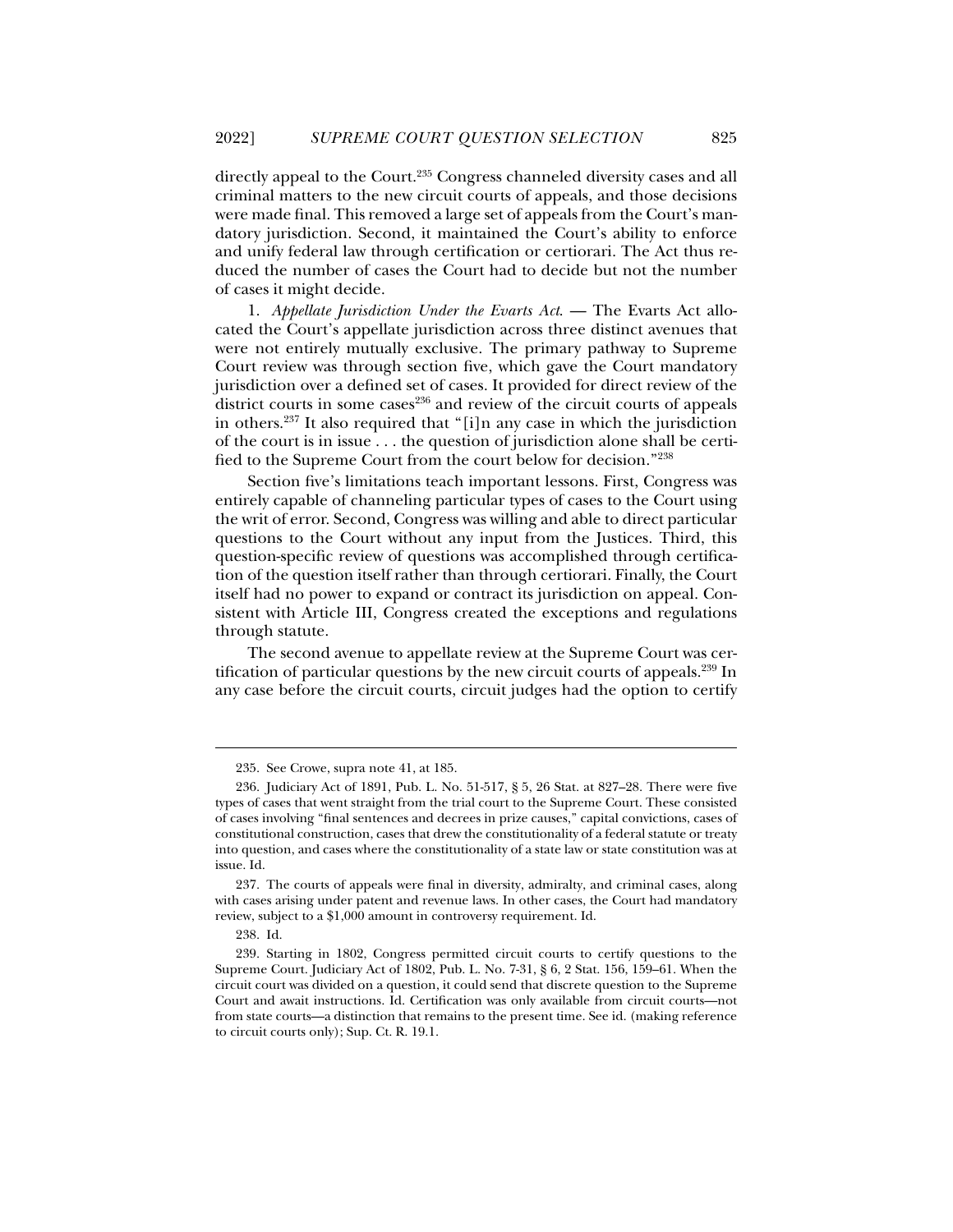questions to the Supreme Court.<sup>240</sup> When a question was certified, the Court had the option of either answering the question or requiring the lower court to send the entire case up to the Court for review.<sup>241</sup>

The differences between this form of certification and that from section five of the Evarts Act are apparent. Certification of the jurisdictional question from the district court was mandatory, and the Supreme Court could not require the entire case be brought up. $242$  Its jurisdiction was limited to the question itself. In contrast, certification of questions from the circuit courts was in the discretion of the lower court judges, and the Supreme Court had the option of deciding the specified question or the entire case.<sup>243</sup>

The similarities between the two are also clear. Congress never gave the Court discretion to narrow review to particular questions.<sup>244</sup> Certification was in the hands of the litigants (section five) or the circuit court judges. In addition, the language is consistent: Certification is the tool that limits jurisdiction to particular questions.

For cases flowing through the new courts of appeals, Congress believed that the question-certification procedure would be the primary method for bringing important issues to the Court for resolution.245 But Congress had some worry that the circuit courts might not always certify questions that should be resolved by the Supreme Court.<sup>246</sup> Congress wanted the new circuit courts to serve as a filter between the district courts and the Supreme Court.<sup>247</sup> It did not want these new courts to be able to avoid review by shirking their duty to certify questions when necessary. Accordingly, it gave the Court an independent power to bring cases before the Justices: certiorari.248 Certiorari was intended "as a sort of fallback pro-

j

 246. After Evarts introduced the certification provision to the Senate, he added,  $\lceil A \rceil$ nother guard against . . . a careless or inadvertent disposition of important litigation by these courts; . . . there should be something besides a mere judgement within these courts as to what ought to be reviewed in the interest of jurisprudence and uniformity of decision . . . ." See 21 Cong. Rec. 10,222 (1890) (statement of Sen. William M. Evarts).

 247. Thus, the new circuit courts of appeals found themselves stuck in the middle. See John Fabian Witt, Introduction: Constraint, Authority, and the Rule of Law in a Federal Circuit Court of Appeals, 85 Fordham L. Rev. 3, 3 (2016).

 248. Evarts clearly described certiorari as the "guard" against "diversity of judgements" or the failure of the Court to certify a question. His statement before the Senate continued:

[T]he Supreme Court shall have a right, in any of these cases that are thus made final, by certiorari to take up to itself for final determination . . . and in that way the scheme of the [Senate Judiciary] committee does firmly

 <sup>240.</sup> Judiciary Act of 1891 § 6, 26 Stat. at 826, 828.

 <sup>241.</sup> Id.

 <sup>242.</sup> Id. § 5, 26 Stat. at 827–28.

 <sup>243.</sup> Id. § 6, 26 Stat. at 828.

 <sup>244.</sup> See id. §§ 5–6, 26 Stat. at 827–28.

 <sup>245.</sup> See Hartnett, supra note 2, at 1656.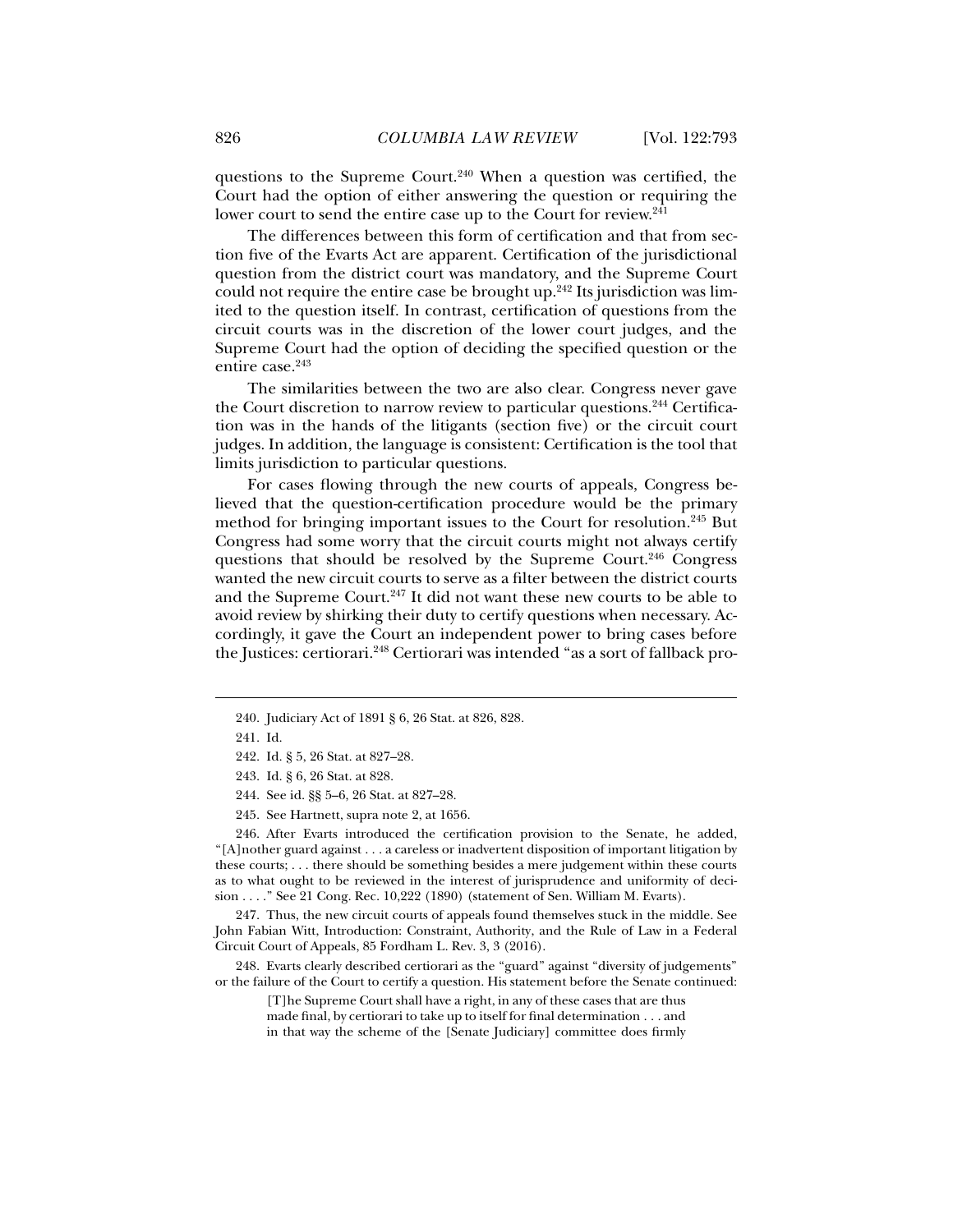vision should the circuit courts of appeals prove, on occasion, to be surprisingly careless in deciding cases or issuing certificates."249

Given its historical origins, certiorari was the natural device to use, but it constituted a significant break from the Court's previous certiorari practice. In the past, the Court had used the writ of certiorari exclusively as an auxiliary device to bring up the entire record of a case already within the Court's jurisdiction.250 The new statute left it to the Court to use certiorari to reach out and take jurisdiction of a case in addition to the record.251 This was a traditional use of the writ at common law and in some states,<sup>252</sup> but the use of certiorari as an ordinary device to bring up cases for review was new for the Supreme Court.<sup>253</sup>

That said, the statute was careful to track the common law contours of certiorari. As the Court itself had noted previously, when certiorari was the vehicle used to bring about appellate review, the reviewing court would proceed as it would under a writ of error.<sup>254</sup> This common law understanding was made explicit in the Evarts Act. Certiorari to the circuit court

j

 249. Hartnett, supra note 2, at 1656; see also Am. Constr. Co. v. Jacksonville, Tampa & Key W. Ry. Co., 148 U.S. 372, 383–84 (1893) (noting that the Court had only granted certiorari in two important questions and only because the courts of appeals "had declined to certify the question[s]").

 250. See *Am. Constr. Co.*, 148 U.S. at 380; see also Hodges v. Vaughan, 86 U.S. (19 Wall.) 12, 13 (1873) ("A motion for certiorari is founded upon a suggestion of diminution, and is designed to bring up some part of the record left back and not included in the transcript.").

251. See Judiciary Act of 1891, Pub. L. No. 51-517, § 6, 26 Stat. 826, 828.

252. See Harris v. Barber, 129 U.S. 366, 369 (1889) (collecting cases).

 253. See Fallon et al., supra note 75, at 30 ("[T]he Evarts Act introduced the then revolutionary, but now familiar, principle of discretionary review of federal judgments on writ of certiorari.").

254. See *Harris*, 129 U.S. at 369. As the Court noted in *Harris*:

A writ of *certiorari*, when its object is not to remove a case before trial, or to supply defects in a record, but to bring up after judgment the proceedings of an inferior court or tribunal, whose procedure is not according to

and peremptorily make a finalty on such subjects . . . and at the same time leaves flexibility, elasticity, and openness for supervision by the Supreme Court.

See 21 Cong. Rec. 10,222 (1890) (statement of Sen. William M. Evarts). It is worth noting that certiorari was not included in the House version of the bill but added by Evarts when the bill was in the Senate Judiciary Committee. Before writing his version of the bill, Evarts submitted a memorandum of the proposed measures with a general plan to "the Justices of the Supreme Court and one or two judges of the Circuit Court, inviting criticism and suggestion." William Maxwell Evarts, Arguments and Speeches of William Maxwell Evarts 324 (Sherman Evarts ed., 1919). After receiving responses indicating "the general approval of the members of the bench," Evarts dictated what became the Judiciary Act of 1891 to his secretary. See id. at 324–25. It is unclear if Evarts's proposal initially included certiorari or if a member of the bench recommended its inclusion in the final version of the bill. Regardless, in an interview before passage of the bill, Evarts specifically identified the seemingly simple change of including certiorari as a principal feature which distinguished his bill from the version that had already passed the House. Mr. Evarts on His New Law, N.Y. Trib., March 8, 1891, at 5.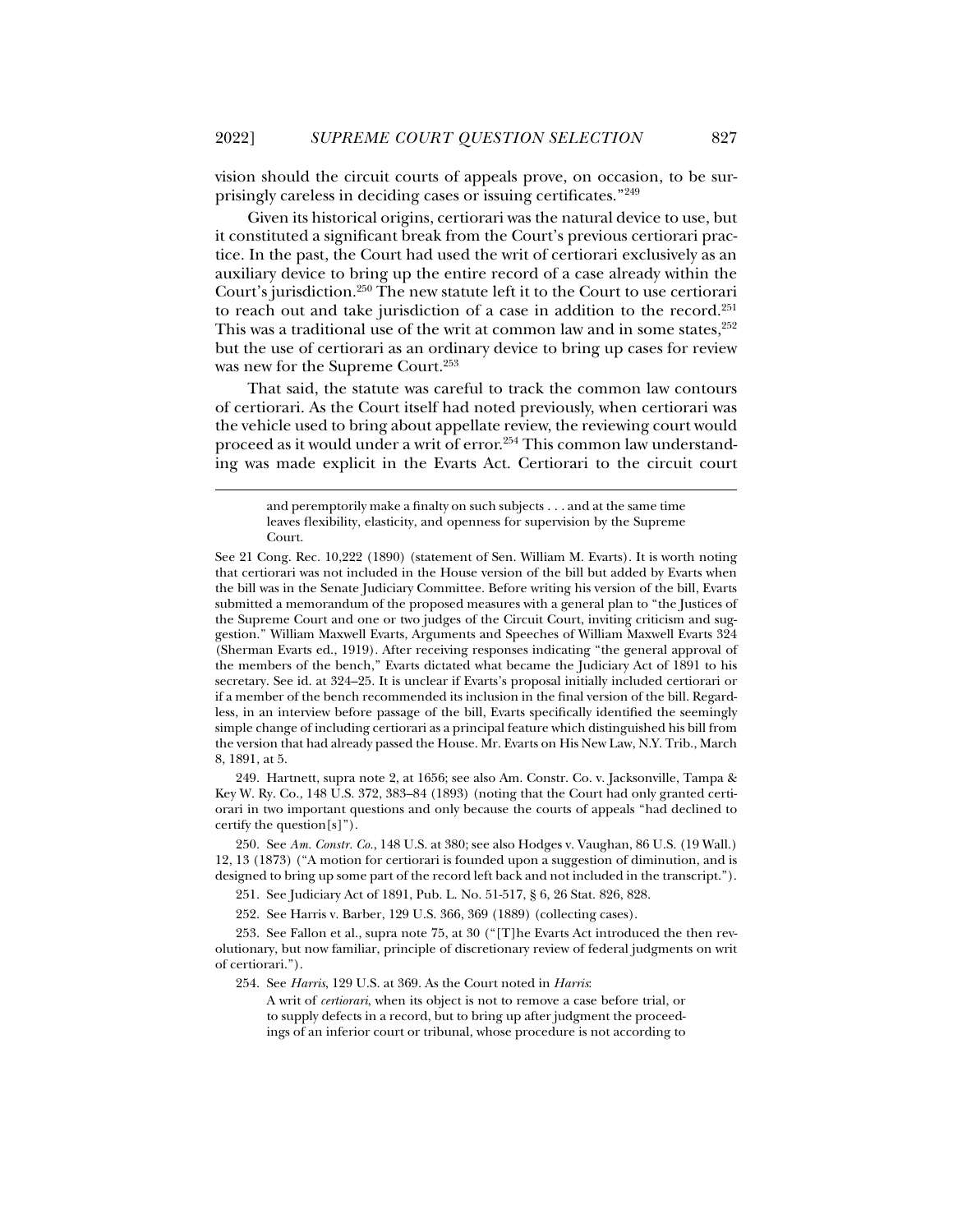would compel the lower court to "certif[y] to the Supreme Court for its review and determination with the same power and authority in the case as if it had been carried by appeal or writ of error to the Supreme Court."255 In this regard, Congress was merely stating the ordinary consequences of using a writ of certiorari as an appellate device. When the Court did issue a certiorari, it was "in the nature of a writ of error . . . [and] when the writ [was] granted, and the record certified in obedience to it, the questions arising upon that record must be determined according to fixed rules of law."256 In essence, Supreme Court review of these cases was not mandatory—certiorari is always discretionary—but once the Court granted the writ, subsequent review was comprehensive. The Court decided the case as if on a writ of error.

The Evarts Act made a clear distinction throughout between cases reviewed on appeal, error, or certiorari—and questions, which were to be reviewed on certification. These distinctions remain in the statutes to the present time. Section five of the Act, which governed direct review of certain district court actions on appeals or writs of error, included one additional category to those mentioned above.257 What set certification under section five apart from ordinary certification was (1) that the question was certified directly from the district court, and (2) that the lower court did not have discretion as to whether to certify the question.<sup>258</sup> Section five demonstrates Congress could and would direct particular questions—instead of entire cases—to the Court if it thought it wise. What is more, Congress had a consistent language to handle such matters. Review of a question was handled through certification of the question.

the course of the common law, is in the nature of a writ of error. Although the granting of the writ of certiorari rests in the discretion of the court, yet after the writ has been granted, and the record certified in obedience to it, the questions arising upon that record must be determined according to fixed rules of law, and their determination is reviewable on error.

Id.

j

255. Judiciary Act of 1891 § 6, 26 Stat. at 828.

 256. Am. Constr. Co. v. Jacksonville, Tampa & Key W. Ry. Co., 148 U.S. 372, 387 (1893) (citing *Harris*, 129 U.S. at 369). *Harris* seems to suggest that certiorari only allows the superior court to inquire into jurisdiction. See *Harris*, 129 U.S. at 371–72 ("*Certiorari* goes only to the jurisdiction. It does not go to any errors of judgment that may have been committed by the justice [of the peace] in the progress of the exercise of that jurisdiction." (internal quotation marks omitted) (quoting Barber v. Harris, 17 D.C. (6 Mackey) 586, 595 (1888))). To the extent common law certiorari prior to 1891 was actually limited to jurisdiction when used as an appellate device, that limitation did not apply to statutory certiorari, which specified that certiorari caused the case to go to the Court "as if it had been carried by appeal or writ of error to the Supreme Court." See Judiciary Act of 1891 § 6, 26 Stat. at 828.

258. See id.

 <sup>257.</sup> See Judiciary Act of 1891 § 5, 26 Stat. at 827–28.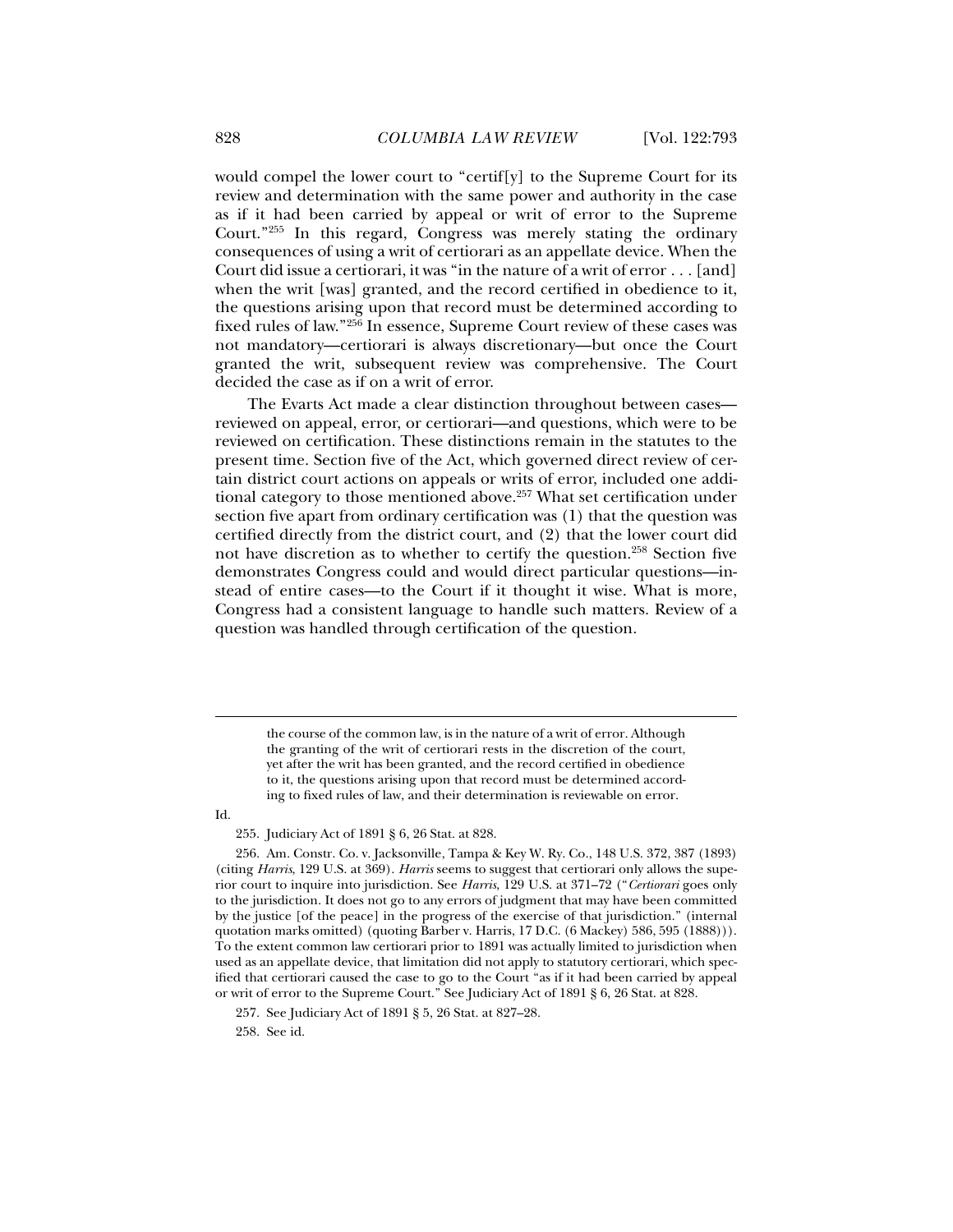### B. *Developments From 1891 Through 1925*

The Evarts Act provided the architecture for the Court's appellate jurisdiction going forward. Henceforth, there were three paths to appellate review: mandatory review of cases, discretionary review of cases through certiorari, or review of particular questions through certification.259 Congress, through statute, reassigned various types of cases to different paths, but these three alternative pathways remained largely unaltered. What has changed over time are the sets of cases assigned to each alternative. For instance, in 1914 and 1916, Congress added review of certain state court decisions to the set of cases reviewable through certiorari.260

In addition to these congressional changes, the Court also altered its certiorari jurisdiction in the years following the Evarts Act. Specifically, it began using common law writs of certiorari to take cases. While the Court always had certiorari power under the All Writs Act provision of the Judiciary Act of  $1789$ ,<sup>261</sup> it had never used certiorari to take jurisdiction of a case on appeal.<sup>262</sup> After the Evarts Act, the Court occasionally used certiorari for cases that did not fit into categories specified in the reorganization of the Court's jurisdiction.263 When a lower court "acted without jurisdiction, or in disregard of statutory provisions," the Court "resorted to [certiorari] from necessity to afford a remedy where there would otherwise have been a denial of justice."264 For instance, in *Ex parte Chetwood*, the Court found that the circuit court had exceeded its jurisdiction and allowed certiorari because a writ of error was not available.<sup>265</sup> Similarly, in *McClellan v*. *Carland*, the Court used certiorari to review an interlocutory appeal that did not fall within the parameters of certiorari under the Evarts Act.<sup>266</sup>

 <sup>259.</sup> See id. The Court retained the option of ordering the entire case up for review when a question was certified. Id. § 6, 26 Stat. at 828.

 <sup>260.</sup> Act of Sept. 6, 1916, Pub. L. No. 64-258, sec. 2, § 237, 39 Stat. 726, 726–27; Act of Dec. 23, 1914, Pub. L. No. 63-224, 38 Stat. 790 (codified as amended at 28 U.S.C. § 1257 (1994)). Prior to 1914, it was settled law that the Court lacked jurisdiction to hear cases from state courts when the judgment below upheld the federal claim. Arthur D. Hellman, Lauren K. Robel & David R. Stras, Federal Courts: Cases and Materials on Judicial Federalism and the Lawyering Process 1187 (2d ed. 2009).

 <sup>261.</sup> Judiciary Act of 1789, Pub. L. No. 1-20, § 14, 1 Stat. 73, 81–82 (codified as amended at 28 U.S.C. § 1651 (1994)).

 <sup>262.</sup> See Am. Constr. Co. v. Jacksonville, Tampa & Key W. Ry. Co., 148 U.S. 372, 380 (1893).

 <sup>263.</sup> See infra note 275 and accompanying text.

 <sup>264.</sup> Degge v. Hitchcock, 229 U.S. 162, 170 (1913).

 <sup>265. 165</sup> U.S. 443, 461–62 (1897). Interestingly, the Court concludes by saying, "We presume, after what we have said, it will not be necessary for the writ to issue." Id. at 462.

 <sup>266. 217</sup> U.S. 268, 278–79 (1910); see also Pfander, Jurisdiction-Stripping, supra note 125, at 1493 & n.269 (citing *McClellan* as an example of the Court "securing discretionary review of actions of inferior federal tribunals" by "issuing common law certiorari . . . because statutory certiorari was unavailable"). An interesting question is why the Court did not use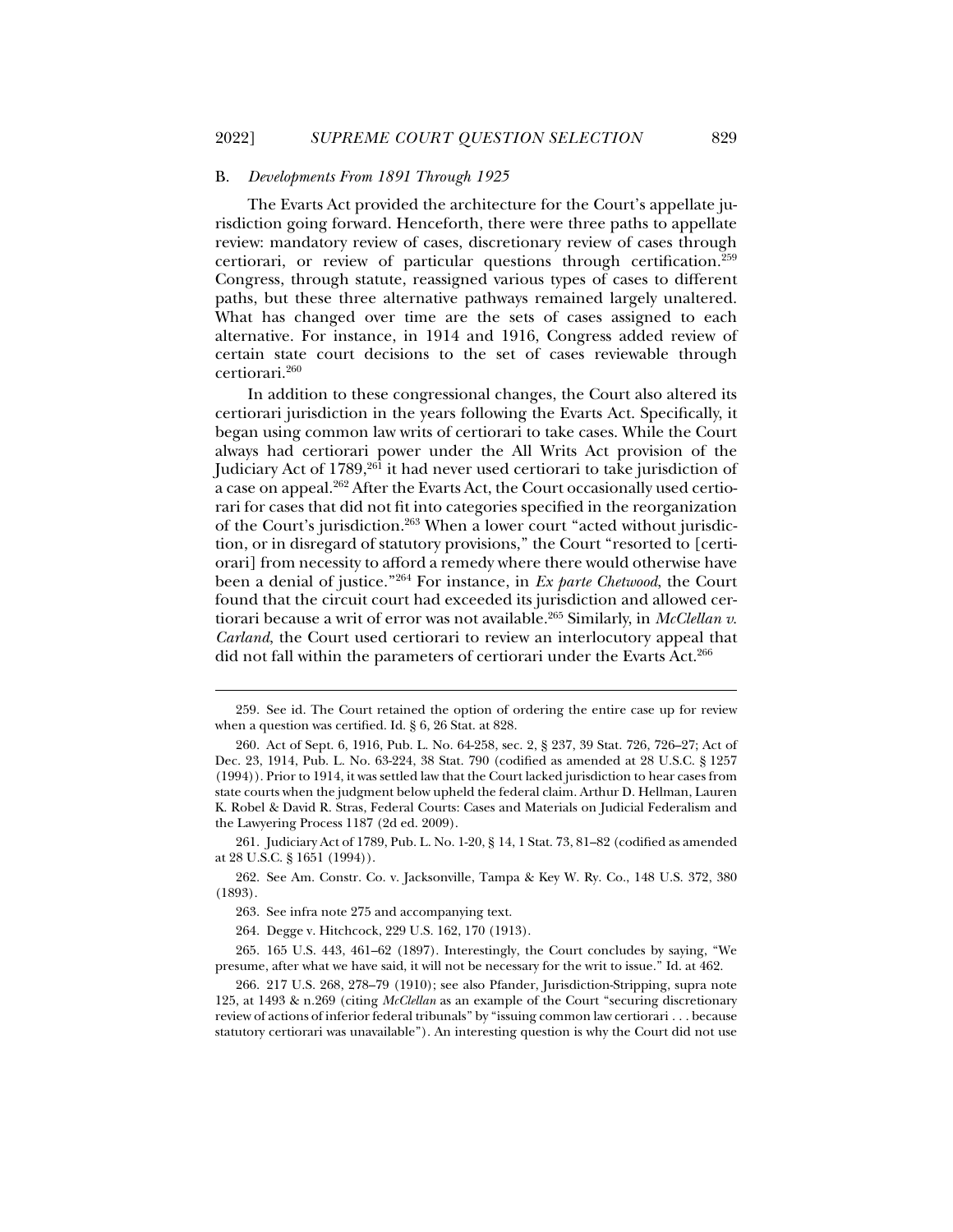Aside from this development, the striking feature of the Court's cases in the wake of the Evarts Act is how little changed about the Court's role in the cases it decided. For one thing, it rarely used certiorari,  $267$  and when it did, it primarily acted as Congress intended: It took cases when the circuit courts of appeals neglected to certify important questions.268 But when the Court took a case on certiorari, it reviewed the entire case, not just the important question.269

Indeed, the Court explicitly reaffirmed that certiorari did nothing to amend the Court's obligations when deciding a case as if on error or appeal. In one of its first cases interpreting the Act, the Court affirmed that "'appeals or writs of error,' must be understood within the meaning of those terms as used in all prior acts of Congress relating to the appellate powers of this court."270 The Court was explicit that, in appeals, "[A] case cannot be brought to this court in fragments."271 Even more to the point, the Court declared, "From the very foundation of our judicial system the object and policy of the acts of Congress in relation to appeals and writs of error . . . have been . . . to have the whole case and every matter in controversy in it decided in a single appeal."272

certiorari in similar cases before the Evarts Act. It seems that once Congress opened the door to use certiorari to take jurisdiction of some cases, the Court discovered some preexisting power to use certiorari to reach areas Congress did not specify as appropriate for certiorari jurisdiction. This raises an interesting question about the Court's power: Was the use of certiorari in these and similar cases appropriate? An originalist view would find firmly in the affirmative, as the 1789 statute plainly intended to incorporate the common law powers of the writ. But because the Court's regular, established, and publicly stated use of the writ was explicitly confined to certiorari as an auxiliary process, considerations of precedent and concerns for America's unique legal development—to say nothing of the value of consistency and predictability—would counsel that the Court erred.

 267. For instance, two years after the passage of the Evarts Act, the Court noted that its certiorari power "should be exercised sparingly and with great caution." *Am. Constr. Co.*, 148 U.S. at 383. It noted that "while there have been many applications to this court for writs of *certiorari* . . . two only have been granted . . . and in each of those cases the circuit court of appeals had declined to certify the question to this court." Id. at 383–84.

 268. Id. Circuit courts were admonished to exercise their unilateral power to certify questions of sufficient "gravity and importance." In re Lau Ow Bew, 141 U.S. 583, 586–87 (1891).

 269. See *In re Lau Ow Bew*, 141 U.S. at 587 ("[A]ny *case* in which the judgment of the circuit court of appeals is made final may be required by this court, by *certiorari* or otherwise, to be certified to it for review and determination, as if it had been brought here on appeal or writ of error." (emphasis added)).

 270. McLish v. Roff, 141 U.S. 661, 665 (1891). Another interesting passage of *McLish* is worth noting. The dispute in the case was whether the question of jurisdiction could be appealed before the Court entered final judgment. Id. at 664. In deciding it could not, the Court noted that, if Congress had intended to change a fundamental requirement of the writ of error or the appeal, it "would have been indicated in express and explicit terms." Id. at 667.

271. Id. at 665.

 272. Id. at 665–66. The major issue for the Court was not whether it could narrow its focus to questions. Instead, the chief problem was whether the Court could grant certiorari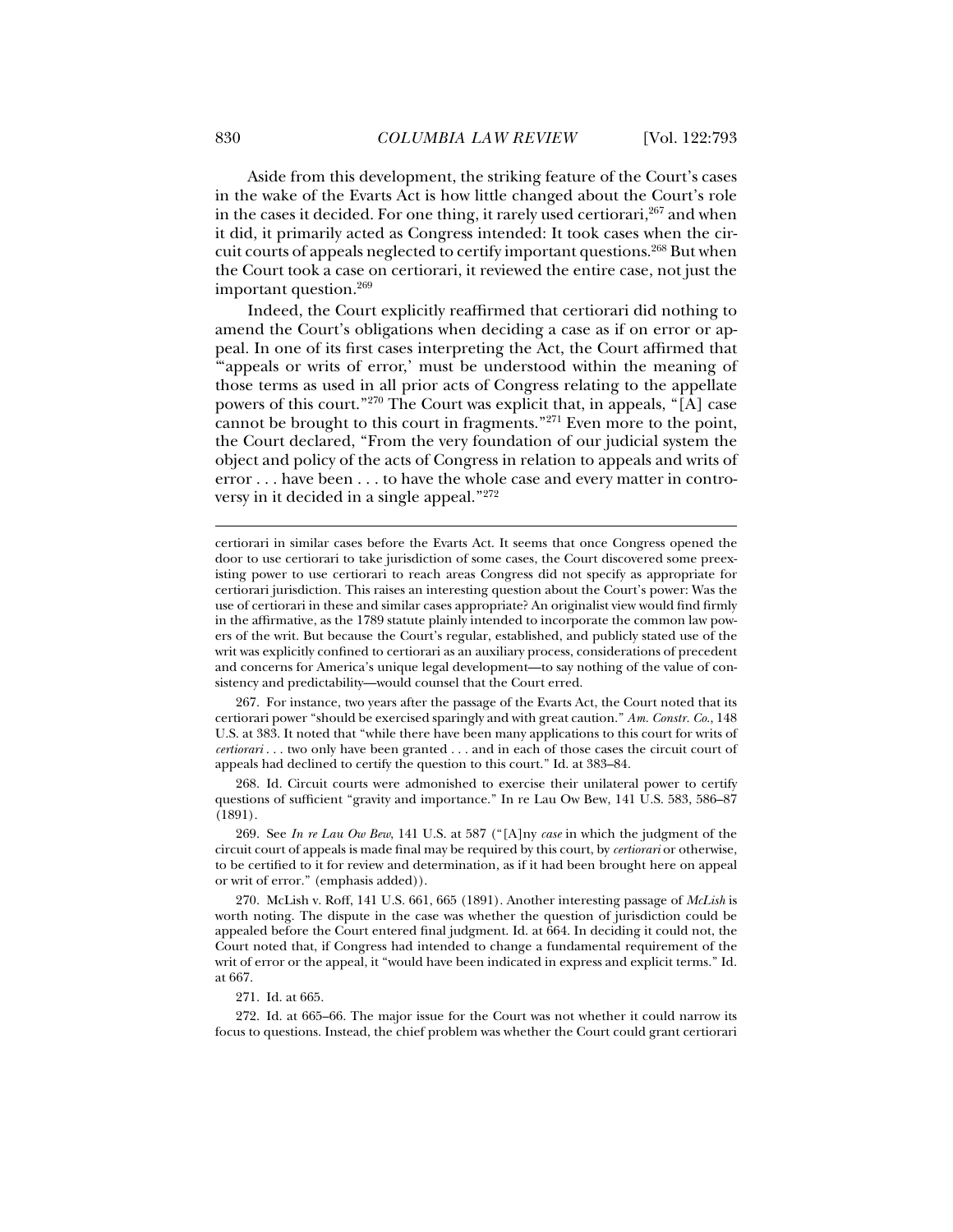Put differently, the Court still viewed its job as deciding entire cases as if on writs of error or appeal. $273$  The Court continued to exercise its obligation to review the entire record for error even if the record or testimony was extensive.<sup>274</sup> And questions the Court explicitly noted were not worth its time were still reviewed because they were part of the case.275

\* \* \*

The most significant change during this era was the Court's quiet and perhaps accidental—limitation of review to the questions mentioned in the assignment of error. This was a seemingly small shift, but it was an early first step on the Court's path toward narrowing certiorari jurisdiction to questions instead of cases. The story begins in 1898 in a case called *Hubbard v. Tod*. 276 The facts of the case are not important, but the

 273. See supra note 269 and accompanying text; see also United States v. Dickinson, 213 U.S. 92, 98 (1909) (quoting Judiciary Act of 1891, Pub. L. No. 51-517, § 6, 26 Stat. 826, 828).

j

 275. Crossman v. Burrill, 179 U.S. 100, 115 (1900) ("[Q]uestions of payment . . . are pure questions of fact, . . . [and] had they been the only questions presented by the record, a writ of certiorari would not have been granted; . . . [the questions] appear to this court . . . to have been rightly decided by the circuit court of appeals . . . ."); see also Cal. Reduction Co. v. Sanitary Reduction Works, 199 U.S. 306, 325 (1905) ("Other questions have been discussed by counsel, but they do not require special notice at our hands. We are content with the disposition made of them in the courts below.").

 That said, the Court felt free not to write about particular questions—especially factladen questions—if the circuit court had written extensively on the matter and the Court was satisfied with its description and conclusions. See, e.g., Farmers' Loan & Tr. Co. v. Penn Plate Glass Co., 186 U.S. 434, 457–58 (1902); *Adams*, 177 U.S. at 482. An interesting example is Moffett, Hodgkins & Clarke Co. v. Rochester, 178 U.S. 373, 387–88 (1900). The lower courts had each reached a common conclusion about a contract at issue in the case. The Court notes that it "usually accepts such concurrence as conclusive," but in this case, it went on to disagree with the lower courts. Id. at 387. The Court was paying close attention to the record even in questions in which it usually treated the lower court decision as conclusive.

 Further, the Court continued its longstanding practice of treating agreement between the lower courts on an issue of fact as conclusive in equity and admiralty cases. See, e.g., Workman v. City of New York, 179 U.S. 552, 555 (1900) (recognizing "the well-settled doctrine that where both courts below have concurred in a finding of fact, it will, in this court, be accepted as conclusive, unless it affirmatively appears that the lower courts obviously erred"). Even here, however, the Court did not accept factual findings blindly. The Justices still examined the record to make sure such factual determinations were justified. See, e.g., id. (explaining that "the testimony" on the record "would not justify the assertion" "that both the courts below had manifestly erred in their appreciation of the facts"); *Moffett, Hodgkins & Clarke Co.*, 178 U.S. at 387–88.

 276. 171 U.S. 474 (1898). It arguably began two years earlier in Saltonstall v. Birtwell, 164 U.S. 54 (1896). Joseph Birtwell sued the customs collector in Boston to recover duties

before a circuit court entered final judgment. The Court decided that the Evarts Act gave the Court "a comprehensive and unlimited power" to transfer cases from the circuit courts to itself for review. Forsyth v. City of Hammond, 166 U.S. 506, 513 (1897). Even when deploying such grandiose language, however, the Court never presumed it could do anything but take the entire case. Id. at 513–14.

 <sup>274.</sup> See, e.g., Adams v. Cowen, 177 U.S. 471, 482 (1900).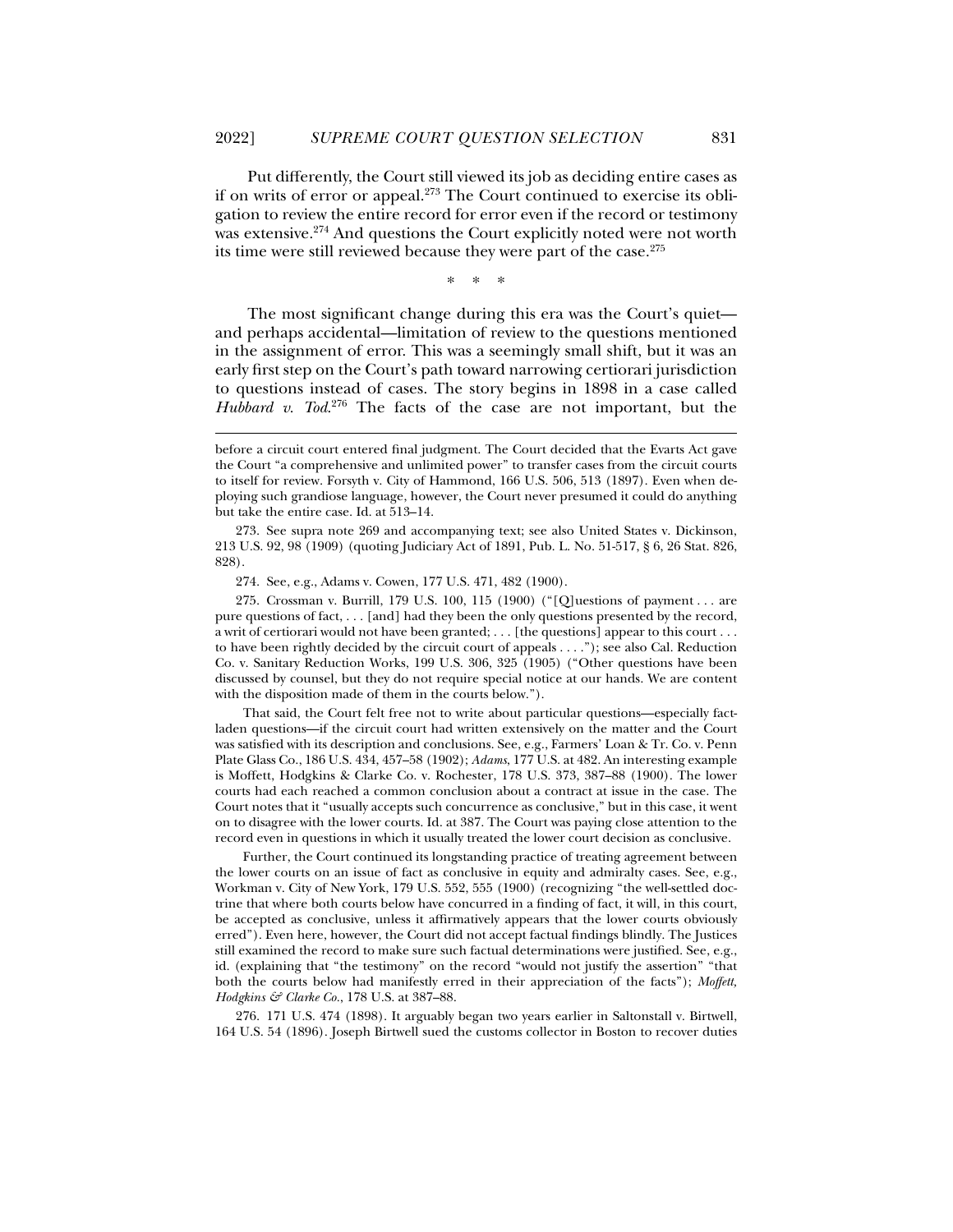procedural history is. By statute, the Eighth Circuit's decision in the case was final, but the Court could take the case through certiorari.<sup>277</sup> The Court did so, and in the course of deciding the case, it first noted that the case, "having been brought up by certiorari on the application of petitioner below, is pending before us as if on his appeal."278 Next, it mentioned in passing that, "as respondents did not apply for certiorari, we shall confine our consideration of the case to the examination of errors assigned by petitioner."279 Essentially, the Court was noting that there was no cross-appeal in this case, so it was only addressing the record on behalf of the party that had, through certiorari, effectively obtained an appeal.280

There is no indication that this breezy aside was meant to upend the traditional understanding that the Court would examine the entire record for error in cases coming before the Justices on a writ of error.<sup>281</sup> Indeed, the Court continued to insist, in a series of cases from 1910 to 1915, that it was "not limited to a consideration of the points presented by the plaintiff."282 Instead, "the entire record is before [the Court], with power to decide the case as it was presented to the Circuit Court of Appeals."283 Further, the Court explicitly extended this understanding of the writ in the context of certiorari.284

 Affirming the judgment below, the Court refused to consider whether the circuit court had committed error "as a matter of practice" in directing judgment based on special findings. *Saltonstall*, 164 U.S. at 70. Instead, it noted that "[n]o such error was assigned in the circuit court, or was considered in the court of appeals." Id. The petitioner assigned this error for the first time in the application for certiorari, and the Court implicitly decided the claim was waived. Id. The Court's opinion provides no authority justifying its refusal. Interestingly, *Saltonstall* predates both *Hubbard* and *Alice State Bank*. See Alice State Bank v. Hous. Pasture Co., 247 U.S. 240 (1918); *Hubbard*, 171 U.S. 474; *Saltonstall*, 164 U.S 54. Neither case, however, cites *Saltonstall* as authority to deviate from the traditional requirement to review the entire record. See *Alice State Bank*, 247 U.S. 240; *Hubbard*, 171 U.S. 474.

277. See *Hubbard*, 171 U.S. at 494.

278. Id.

279. Id.

 280. The Court said as much about *Hubbard* in Montana Mining Co. v. St. Louis Mining & Milling Co. of Montana, 186 U.S. 24, 31 (1902).

281. See, e.g., Garland v. Davis, 45 U.S. (4 How.) 131, 143 (1846).

282. Baker v. Warner, 231 U.S. 588, 593 (1913).

283. Lutcher & Moore Lumber Co. v. Knight, 217 U.S. 257, 267 (1910).

284. See id.; see also Delk v. St. Louis & S.F. R.R. Co., 220 U.S. 580, 588–89 (1911) ("As

the case is here upon certiorari . . . this court has the entire record before it, with the power

that had been overcharged. Id. at 65. The government agreed that Birtwell had been overcharged but argued he did not protest in time. Id. Birtwell prevailed at trial, during which the judge made some special findings in favor of Birtwell. Id. at 66. The government appealed the timing question to the First Circuit Court of Appeals, but it did not assign error to the special findings. See Saltonstall v. Birtwell, 66 F. 969, 970 (1st Cir. 1895). Birtwell prevailed on the initial appeal, and the government petitioned for certiorari. See *Saltonstall*, 164 U.S. at 65. Once again, it argued the timing question, but the Solicitor General raised the special findings in the petition and again in the merits brief. See Brief for Plaintiffs in Error at 11, *Saltonstall*, 164 U.S. 54 (No. 588).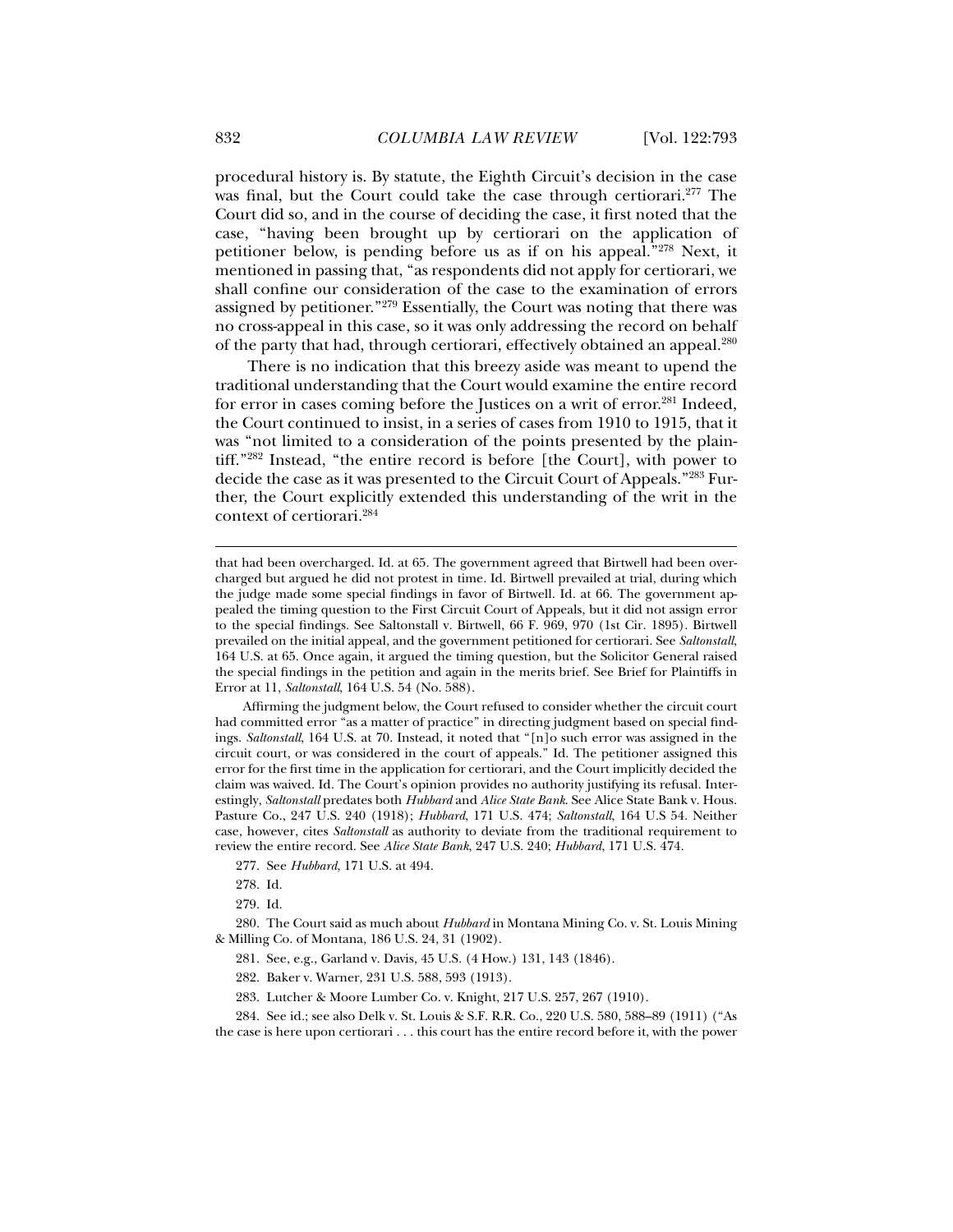In 1918, the Court granted certiorari in *Alice State Bank v. Houston Pasture Co.*285 The case involved an ownership dispute over 1,280 acres of land granted to General Sam Houston by the Republic of Texas.286 Houston's executor passed the title to Colman, Mathis, and Fulton, who apparently lived on the 1,280 acres until they transferred the title to Alice State Bank in 1914.287 The 1918 case resulted from a dispute over the ownership of the land, which was also claimed by the Houston Pasture Company.288 Complicating matters, an 1870 Texas statute "declared that a land certificate for 1,280 acres theretofore issued to General Sam Houston for military services was a 'just claim from its original date' and authorized the issue of a 'patent on the same, in the name of the heirs of General Sam Houston, deceased.'"289

Alice State Bank argued that, even if the statutory grant was invalid, the heirs had obtained the title through adverse possession.<sup>290</sup> Evidence showed that the heirs had paid taxes on, grazed cattle on, and excluded others from the land.<sup>291</sup> The district court disallowed the adverse possession defense because the land was fenced on only three sides.<sup>292</sup> The fourth side of the land was bounded by the Nueces Bay, which the trial judge ruled was insufficient to start the statute of limitations running.<sup>293</sup> The Supreme Court reversed and sent the case back down for a new trial, finding for the bank that water could be a sufficient barrier for an adverse possession claim, thus starting the statute of limitations clock.294

In the third paragraph of an otherwise insignificant four-paragraph opinion, Justice Oliver Wendell Holmes offered the bank some advice.<sup>295</sup> He asserted that there was a "plausible argument" that the bank could have won on alternative grounds given the materials in the record.<sup>296</sup> Citing *Hubbard*, Holmes went on to say that "as that is not the ground upon which the writ of certiorari was asked or granted we confine our discussion to the matter relied upon in asking the intervention of this Court."297 From

 286. Id. at 241. 287. Id. at 241–42. 288. See id. at 241. 289. Id. 290. Id. at 242. 291. Id. 292. See id. 293. Id. 294. Id. at 242–43. 295. Id. at 242. 296. Id. 297. Id.

285. 247 U.S. 240 (1918).

to review the action of that court, as well as direct such disposition of the case as that court might have done . . . .").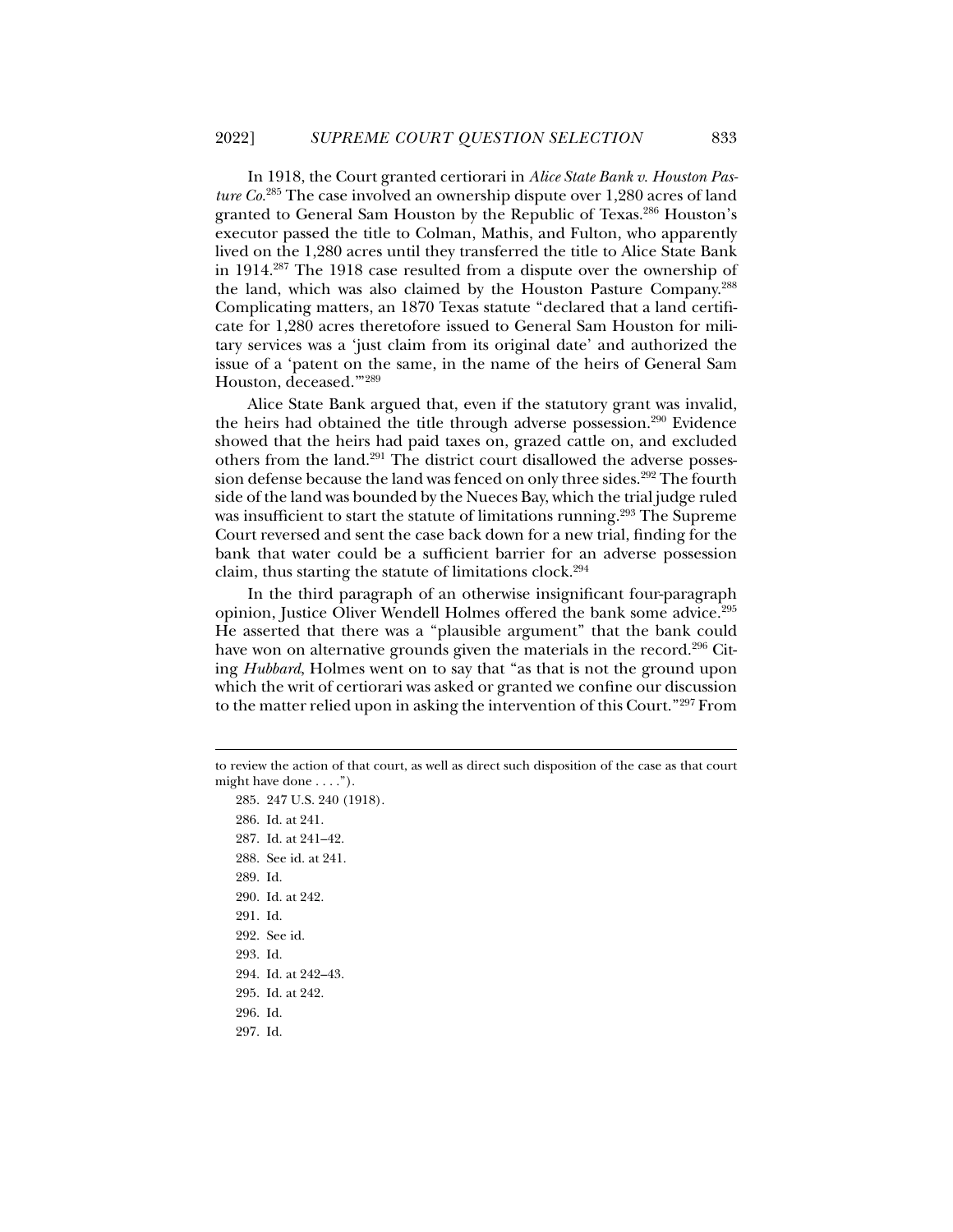there, he moved on to describe the adverse possession claim that the Court found persuasive.<sup>298</sup>

Holmes's opinion in *Alice State Bank* did not itself deviate from traditional practice; it decided a sufficient set of questions to justify its judgment.<sup>299</sup> When the Court can conceivably reverse on multiple grounds, there is no obligation to review every question.<sup>300</sup> The Court has the obligation to decide the case, and if it can do that by reversing on question one before considering question two, it is free to do so.301 Of course, it might be beneficial for the Court to signal its views on other questions to help lower courts decide the case on remand,<sup>302</sup> but such guidance, while permissible, is not necessary to fulfill the obligation to render judgment. Further, in cases like *Alice State Bank*, there might be prudential reasons to focus review on the specified questions. If the Court could reverse on either an asked question or an unasked question, perhaps it should respect the parties' wishes and focus on the presented issue.303 And in *Alice State Bank*, the unasked, alternative ground dealt with the interpretation of a state statute, so perhaps it was more appropriate for the Court to focus on the issue of general interest—adverse possession—instead of focusing on a federal interpretation of a Texas statute.<sup>304</sup>

Though Holmes's opinion was thus consistent with traditional writ of error practice, his brief aside into the potential dispositive issue of the effects of the Texas statute allowed him to quietly change the Court's practice regarding review of cases from federal courts. In the past, the Court had an independent obligation to examine the whole record in cases on a writ of error to a lower federal court.<sup>305</sup> But now, even if the Court noted an error in the record, it felt free to pass it by if the plaintiff-in-error had not raised it.306 After *Alice State Bank*, the Court did not always feel

- 305. See supra note 179 and accompanying text.
- 306. See, e.g., Fed. Trade Comm'n v. Pac. States Paper Trade Ass'n., 273 U.S. 52, 66

 <sup>298.</sup> Id.

 <sup>299.</sup> See id. at 242–43; supra notes 64–71 and accompanying text.

 <sup>300.</sup> See Citizens United v. Fed. Election Comm'n, 558 U.S. 310, 374–75 (2010) (Roberts, C.J., concurring) (discussing the Court's practice of avoiding broad constitutional questions when there is a valid narrower ground of decision).

 <sup>301.</sup> See supra notes 68–71 and accompanying text.

 <sup>302.</sup> But see *Citizens United*, 558 U.S. at 405–06 (Stevens, J., concurring) (arguing that the majority "transgressed yet another 'cardinal' principle of the judicial process: '[I]f it is not necessary to decide more, it is necessary not to decide more.'" (alteration in original) (quoting PDK Labs. Inc. v. Drug Enf't Admin., 362 F.3d 786, 799 (D.C. Cir. 2004) (Roberts, J., concurring in part and concurring in the judgment))).

 <sup>303.</sup> See Oldfather, supra note 68, at 166 (explaining that adjudicating the presented issues is appropriate since "those claims represent the parties' conceptualization of the specific dispute . . . and thus stand as strong evidence of the legally significant facts that ought to anchor the court's reasoning").

<sup>304</sup>*. Alice State Bank*, 247 U.S. at 242.

<sup>(1927) (</sup>stating that the Court would not decide certain issues that the respondents failed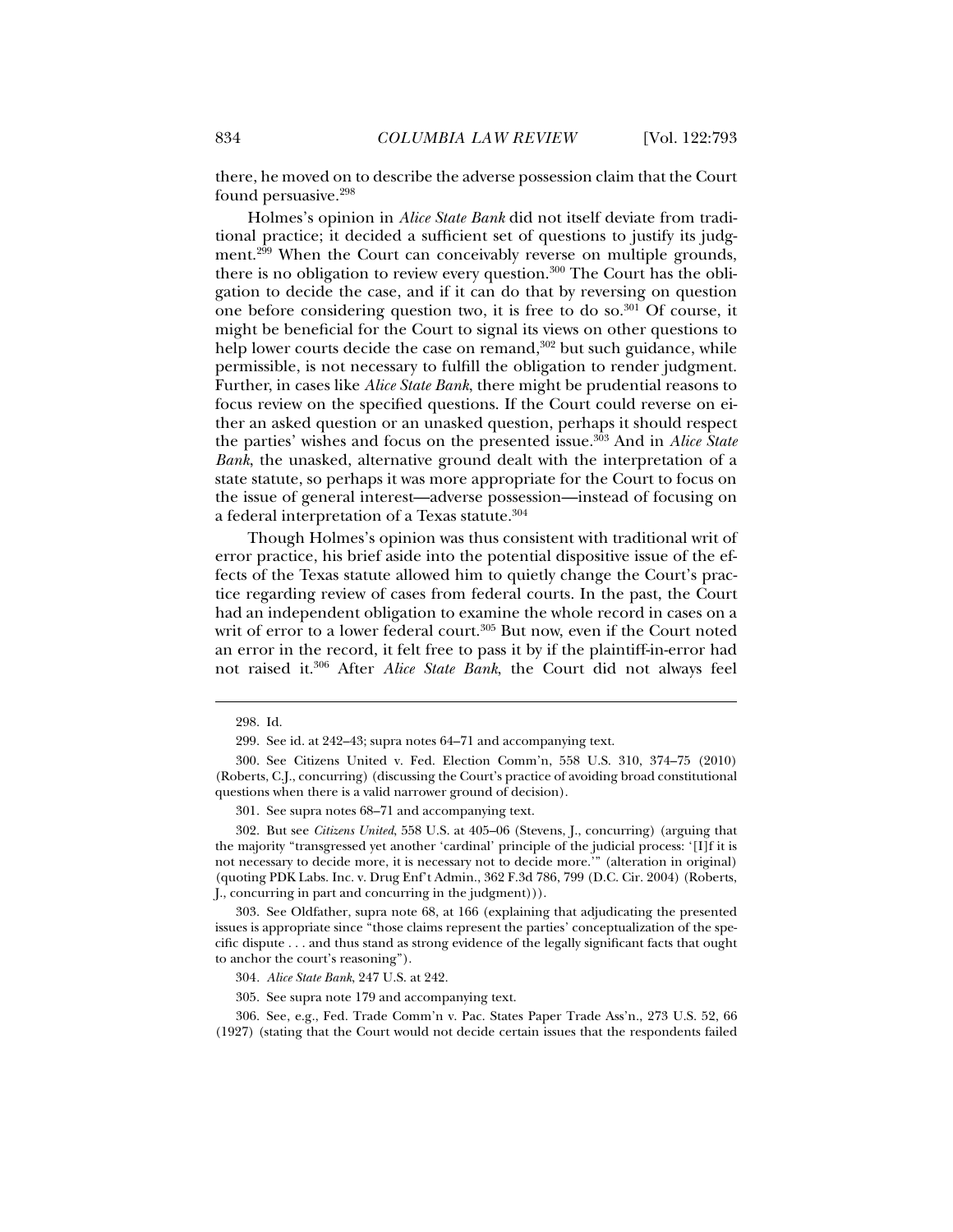j

compelled to review the full record for errors; it just looked at the questions included in the assignment of error.<sup>307</sup>

### IV. THE ERA OF GREAT DISCRETION

The ascension of William Howard Taft to the role of Chief Justice kicked off perhaps the most transformative few years the Court has ever known. Taft took his position and inherited a judiciary facing a great deal of strain.308 Just as the Civil War and Reconstruction had expanded the scope of federal law and overwhelmed the judiciary in the mid-nineteenth century, the courts were again overworked at the sunset of the Progressive Era, due in large part to World War I and Prohibition.309 The former brought espionage cases and litigation pertaining to cancelled wartime contracts.<sup>310</sup> The latter brought not only the Volstead Act<sup>311</sup> but also the rise of organized crime and the pursuant federal response.312 Criminal caseloads in the federal courts increased eight hundred percent, and the

 308. See Frankfurter & Landis, Business of the Supreme Court: A Study, supra note 41, at 258–59.

310. Id. at 199.

 311. National Prohibition (Volstead) Act, Pub. L. No. 66-66, 41 Stat. 305 (1919) (codified at 27 U.S.C. §§ 1–5 (1925) (repealed 1933)).

 312. See Crowe, supra note 41, at 199. Taft traced a longer list of the sources of judicial overwork in a speech to the Chicago Bar Association in 1921:

Dormant powers of the Federal Government under the Constitution have been made active, and the Federal Government has poked its nose into a great many fields where it was not known before, for lack of Congressional initiation. In the first place, the giving to the Federal trial courts jurisdiction of suits involving federal questions without regard to citizenship was one addition. Then the enactment of the Interstate Commerce law and the casting upon Federal Courts the revisory power over the action of the Interstate Commerce Commission was another. Then, the Anti Trust Law, the Railroad Safety Appliance Law, the Adamson Law, the Federal Trade Commission Law, the Clayton Act, the Federal Employers' Liability Law, the Pure Food Law, the Narcotic Law, the White Slave Law and other acts, and finally the Eighteenth Amendment and the Volstead Act, have expanded the civil and criminal jurisdiction of the Federal Courts of first instance to such an extent that unless something is done, they are likely to be swamped, and delay is a denial of justice.

William Howard Taft, Three Needed Steps of Progress, 8 ABA J. 34, 34 (1922).

to petition for certiorari on, despite respondents' subsequent request for Court review of those issues); Webster Elec. Co. v. Splitdorf Elec. Co., 264 U.S. 463, 464 (1924) ("[T]he petition upon which the writ was granted challenged the decision below only in respect of [one disputed] patent, and we are not called upon to consider the contentions now advanced as to the others.").

 <sup>307.</sup> See, e.g., Charles Warner Co. v. Indep. Pier Co., 278 U.S. 85, 91 (1928) (limiting the Court's review to questions in the assignment of error and citing *Alice State Bank*, 247 U.S. at 242, to support that action); Com. Credit Co. v. United States, 276 U.S. 226, 229–30 (1928) (same); Steele v. Drummond, 275 U.S. 199, 203 (1927) (same).

 <sup>309.</sup> See Crowe, supra note 41, at 201.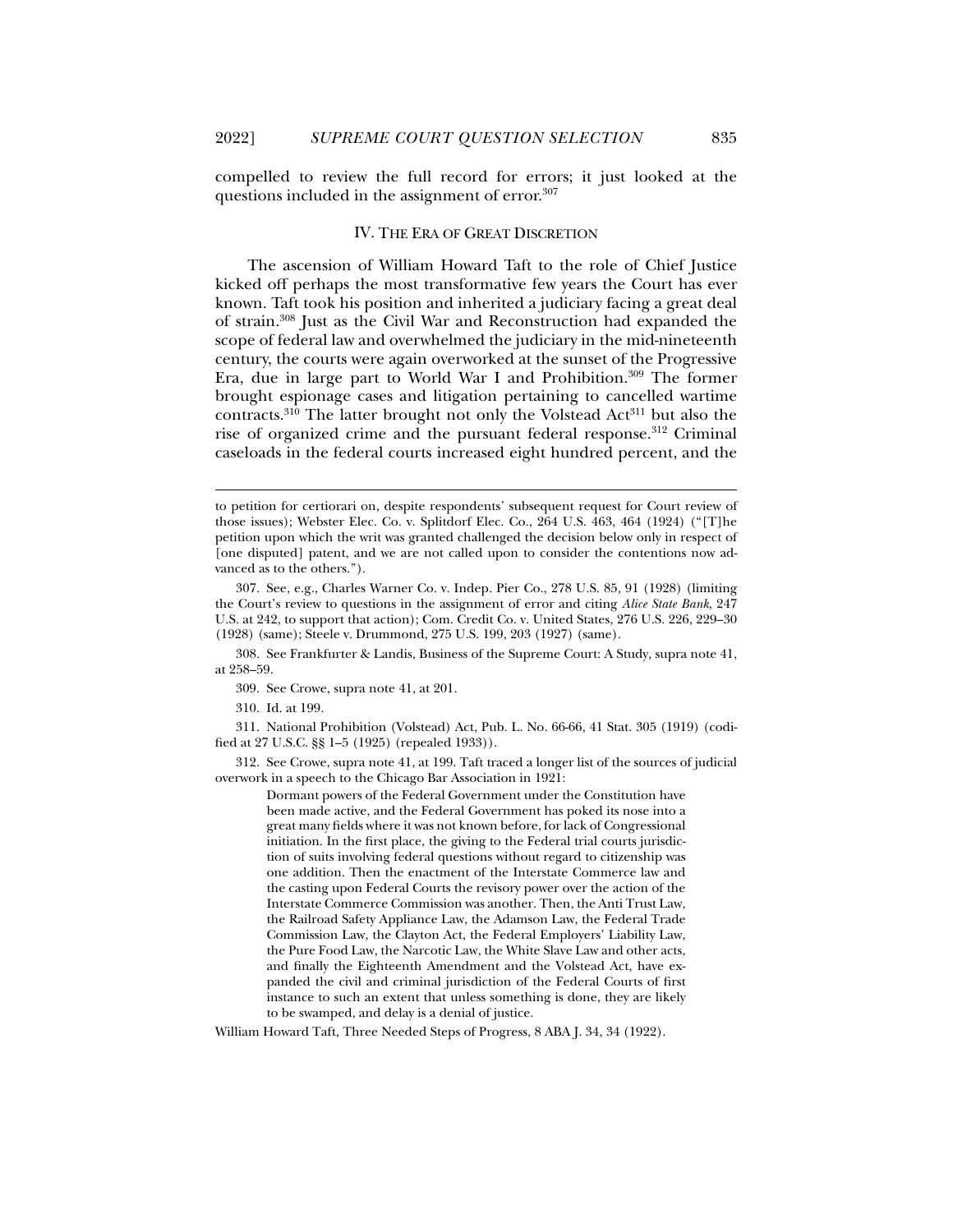number of certiorari petitions awaiting the Court's review effectively doubled from 270 to  $539.^{\bar{3}13}$ 

Taft arrived at the Court with a preexisting interest in judicial reform. While serving previously as president of the American Bar Association, Taft had pushed for judicial reforms.<sup>314</sup> As Chief Justice, he marshalled the bar to continue the campaign. Taft was a "crackerjack administrator" with a keen interest in making the judiciary more efficient from top to bottom.<sup>315</sup>

His first victory was the Judicial Conference Act of 1922.<sup>316</sup> The bill created twenty-four new district court judges to help handle the growing caseload.317 Second, it gave the Chief Justice the power to transfer district judges between circuits so that those judges with excess capacity could be assigned to help out in regions where the work was overwhelming the current complement of judges.318 Third, the bill established the Conference of Senior Circuit Judges, which eventually became known as the Judicial Conference.319 This annual meeting allowed the Chief Justice to convene a gathering of the nation's top judges, gather information, generate new ideas, and make recommendations to Congress.320

His second victory was the Judges' Bill of 1925.<sup>321</sup> Citing the Court's ever-expanding workload, Taft and his colleagues pressed for an expansion of the Court's certiorari powers.322 This legislation codified Taft's vision then new, now so entrenched that modern lawyers struggle to imagine an alternative—that the Supreme Court should oversee the federal judiciary323 by focusing on cases that raised constitutional questions or divided the lower courts.

- 317. Id. § 1, 42 Stat. at 837–38.
- 318. Id. § 3, 42 Stat. at 839.
- 319. Id. § 2, 42 Stat. at 838–39.
- 320. Id.

j

321. Judiciary Act of 1925, Pub. L. No. 68-415, sec. 1, § 239, 43 Stat. 936, 937–38.

 322. See Jurisdiction of Circuit Courts of Appeals and the Supreme Court of the United States: Hearing on H.R. 8206 Before the H. Comm. on the Judiciary, 68th Cong. 10, 19–20, 24, 28 (1924) (statements of Willis Van Devanter, J., James C. McReynolds, J., George Sutherland, J. & William H. Taft, C.J.).

 323. Robert Post, The Supreme Court Opinion as Institutional Practice: Dissent, Legal Scholarship, and Decisionmaking in the Taft Court, 85 Minn. L. Rev. 1267, 1271 (2001) [hereinafter Post, Supreme Court Opinion as Institutional Practice].

 <sup>313.</sup> Crowe, supra note 41, at 199 (citing Deborah J. Barrow, Gary Zuk, & Gerard S. Gryski, The Federal Judiciary and Institutional Change 32 (1996); Frankfurter & Landis, Business of the Supreme Court: A Study, supra note 41, at 295).

 <sup>314.</sup> See Robert C. Post, Mr. Taft Becomes Chief Justice, 76 U. Cin. L. Rev. 761, 764 n.13 (2008) (noting that Taft advocated for reforms designed to reduce the delay in hearing and deciding cases as well as the increasing costs of litigation).

 <sup>315.</sup> Id. at 779–80 (quoting Charles Evans Hughes's observation that the "efficient administration of justice was, after all, the dominant interest of his public life").

 <sup>316.</sup> Act of Sept. 14, 1922, Pub. L. No. 67-298, 42 Stat. 837.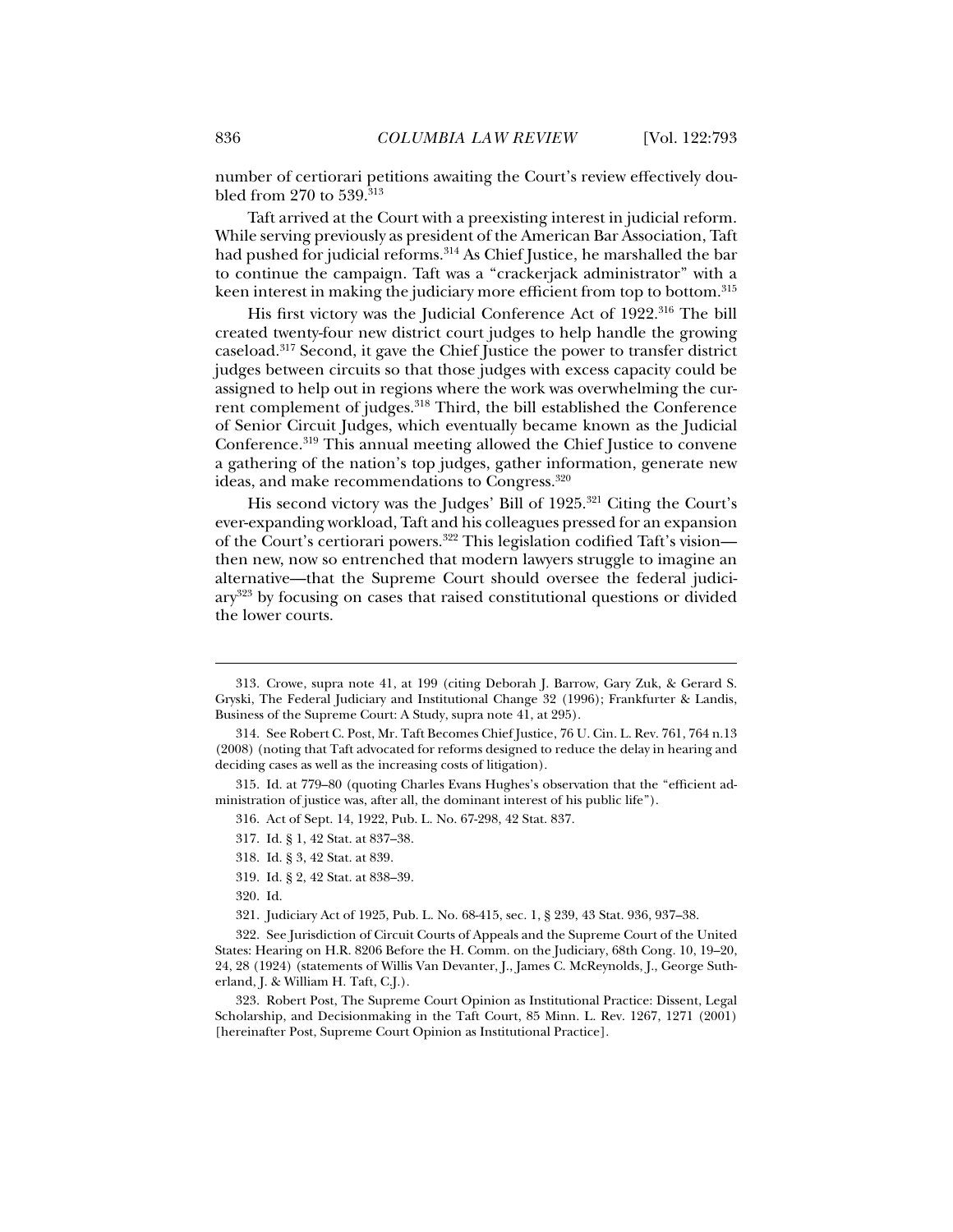Over the decades, Congress would continue to expand the Court's discretion by expanding the types of cases the Court would hear through certiorari. However, as this Part demonstrates, Congress never approved or even considered—the idea that the Court would focus on self-selected questions. This Part begins by recounting the legislative history of the Judges' Bill and the Justices' promise that certiorari review encompassed the entire case. It next examines *Olmstead v. United States*, the case in which the Court took for itself the power to select its own questions for review.324 The remainder of the Part traces subsequent twentieth-century statutory changes to the Court's appellate jurisdiction.

### A. *The Judges' Bill*

The Judges' Bill did not change the available forms of appellate review. Mandatory cases still came before the Court through writs of error and appeals. Mandatory questions still came up through certification.<sup>325</sup> Similarly, the Judges' Bill did not change the certiorari mechanism. As before, the Court could use certiorari "to require that there be certified to it [from a state court] for review and determination, with the same power and authority and with like effect as if brought up by writ of error, any cause wherein a final judgment . . . has been rendered."326 In federal cases, the Court could issue certiorari and proceed "with the same power and authority, and with like effect, as if the cause had been brought there by unrestricted writ of error or appeal."327

The transformational nature of the Judges' Bill was due not to any procedural innovation but rather due to the shifting of large sets of cases out of the Court's mandatory jurisdiction. The Judges' Bill dramatically

either give binding instructions on the questions and propositions certified or may require that the entire record in the cause be sent up for its consideration, and thereupon shall decide the whole matter in controversy in the same manner as if it had been brought there by writ of error or appeal.

Id.

j

326. Judiciary Act of 1925 sec. 1, § 237(b), 43 Stat. at 937.

 327. Id. sec. 1, § 240(a), 43 Stat. at 938–39. The notable change here was to refer to the writ of error in federal cases as "unrestricted."

 <sup>324.</sup> See 277 U.S. 438, 466 (1928) (noting that the preceding discussion had resolved "the only question that comes within the terms of our order granting certiorari" but proceeding to the merits of other claims rejected in the lower courts), overruled on other grounds in part by Katz v. United States, 389 U.S. 347 (1967); infra section IV.B.

 <sup>325.</sup> Judiciary Act of 1925 sec. 1, § 239, 43 Stat. at 938. As before, when a circuit court of appeals certified "any questions or propositions of law concerning which instructions are desired," the Supreme Court could

Under the Judges' Bill, jurisdictional questions from district courts were no longer appealed directly to the Supreme Court; however, the language allowing circuit courts to certify questions and for the Supreme Court to force certification of cases through certiorari was essentially unchanged. See id. sec. 1, §§ 238–240, 43 Stat. at 938; see also Judicial Code of 1911, Pub. L. No. 61-475, §§ 238–240, 36 Stat. 1087, 1157.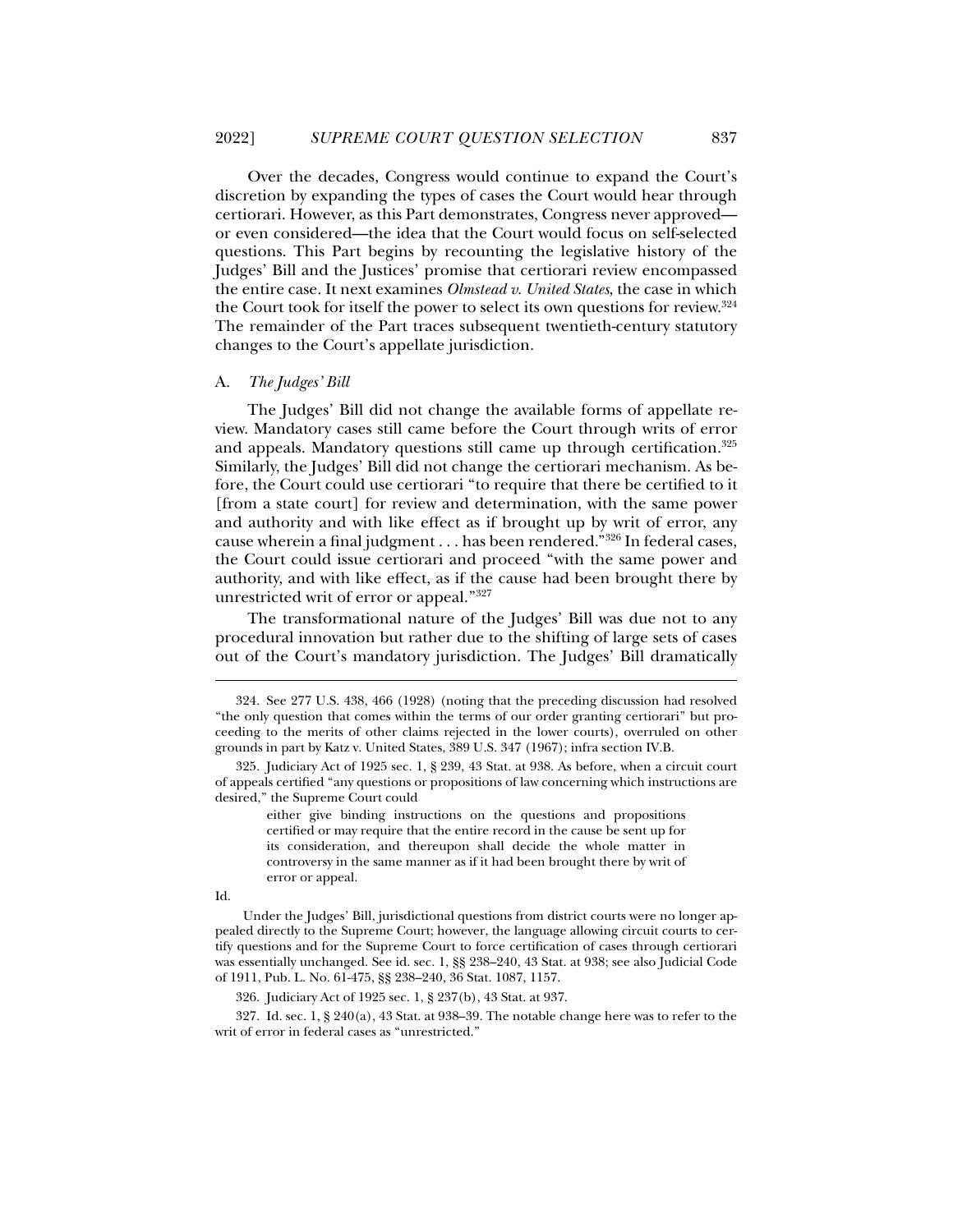reduced the mandatory docket. It limited mandatory review of state decisions to cases where the state court (1) upheld a state statute or authority against a challenge based on constitutional or federal law, or (2) struck down a federal statute, treaty, or authority as unconstitutional.<sup>328</sup> In federal cases, the Court still had to take cases where a court of appeals struck down a state statute<sup>329</sup> and a few other specified types of cases directly from the district courts.330 The remainder of the docket was made discretionary.

At the congressional hearings on the Judges' Bill, the Justices consistently assumed that certiorari was simply a pathway to traditional review on a writ of error.<sup>331</sup> The ability of a "writ of error . . . improvidently sought" to be "regarded and acted on as a petition for certiorari" in the final bill<sup>332</sup> demonstrated just how similarly the Justices believed the two writs functioned. While Taft testified in 1922 that a distinction between writs of error and certiorari was "necessary to maintain," he pointed out the writs functioned so similarly that, when a case was wrongly brought upon writ of error instead of certiorari, it should not be dismissed as the existing statutes required.333 He argued the ability of the Court to consider a writ of error wrongly sought "as an application for certiorari and acted upon as such" was an important remedy provided by the proposed legislation and would allow for the Court to hear additional cases.334 Justices James McReynolds and Willis Van Devanter made the same argument two years later.<sup>335</sup> McReynolds testified that, if counsel is unsure whether to apply for writ of error or certiorari, they "can be perfectly safe by applying for a writ of certiorari."336 When Senator Selden Spencer sought to clarify McReynolds's point by asking, "[Counsel] can apply for a writ of error, and if it is found that the writ of error was improvidently granted, then it is treated as a petition for writ of certiorari?"337 Van Devanter confirmed that

 333. Jurisdiction of Circuit Courts of Appeals and United States Supreme Court: Hearing on H.R. 10479 Before the H. Comm. on the Judiciary, 67th Cong. 8 (1922).

 334. Id. at 6. Taft went so far as to note that "some very wise lawyers have not only taken out a writ of error but have also filed a petition for the writ of certiorari, so that if they miss on one they can catch it with the other." Id.

 335. See Jurisdiction of Circuit Courts of Appeals and of the Supreme Court of the United States: Hearing on H.R. 8206, supra note 322, at 18–19 (statement of Willis Van Devanter, J.); Procedure in Federal Courts: Hearing on S. 2060 and S. 2061 Before a Subcomm. of the S. Comm. on the Judiciary, 68th Cong. 36 (1924) (statement of James McReynolds, J.).

 336. Procedure in Federal Courts: Hearing on S. 2060 and S. 2061 Before a Subcomm. of the S. Comm. on the Judiciary, supra note 335, at 25, 36 (statement of James McReynolds, J.).

 <sup>328.</sup> Id. sec. 1, § 237, 43 Stat. at 937–38.

 <sup>329.</sup> Id. sec. 1, § 240(b), 43 Stat. at 939.

 <sup>330.</sup> Id. sec. 1, § 238, 43 Stat. at 938.

 <sup>331.</sup> See infra notes 333–343 and accompanying text.

 <sup>332.</sup> Judiciary Act of 1925 sec. 1, § 237(c), 43 Stat. at 938.

 <sup>337.</sup> Id. at 36 (statement of Sen. Selden Spencer).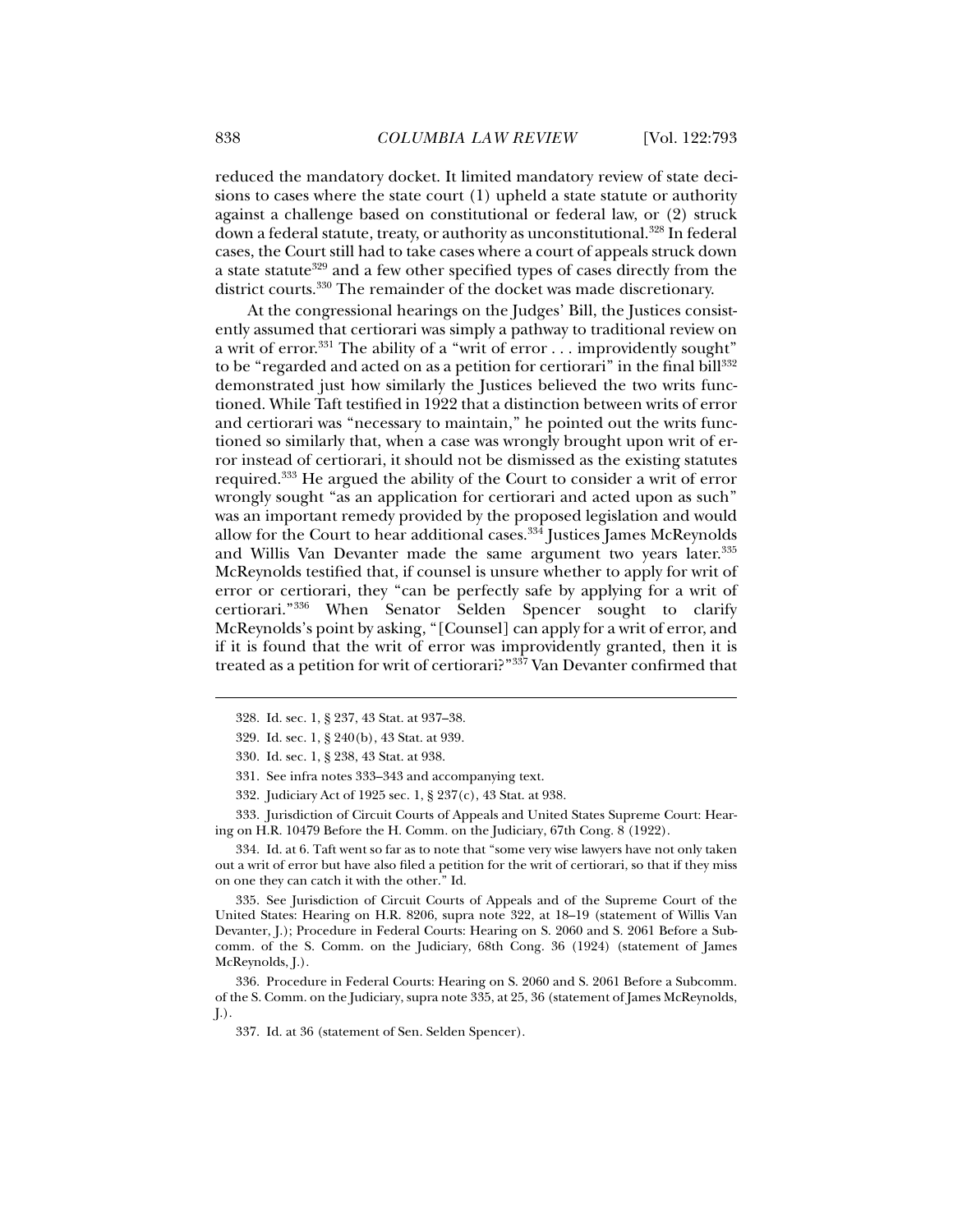the proposed legislation intentionally provided this type of relief. Use of the wrong writ "does not shut [counsel] out; the mistake is not fatal," Van Devanter reassured Spencer, because "[t]he bill has provisions at every point which are intended to save people from mistakes in mere procedure."338

Van Devanter testified that granting certiorari, like granting a writ of error, implied that the Justices all understood "that, in the entire environment of the case, it is one that should be argued at length before them, be considered by them in the light of that presentation and then deliberately decided."339 He continued, "Granting the writ means, and only means, that the court finds probable cause for a full consideration of the case in ordinary course."340 Indeed, Van Devanter expressly promised that expanding the scope of certiorari would do nothing to adjust the Court's procedures.341 Justice McReynolds affirmed that certiorari meant the full case should be "reheard upon its merits."342 Taft and the other Justices argued for broader discretionary powers in federal cases, especially since certiorari jurisdiction "extend[ed] to the whole case and every question presented in it."343

After passage of the Judges' Bill, the Court still recognized—at least at first—that review after granting certiorari required treating the case as if it had appeared on a writ of error.<sup>344</sup> But this recognition soon faded. Before the end of the 1920s, the Court decided it had the power to limit review on certiorari to questions.345 This transition was not embraced at first by all of the Justices.<sup>346</sup> But any resistance on the Court quickly collapsed.

j

 342. See Procedure in Federal Courts: Hearing on S. 2060 and S. 2061 Before a Subcomm. of the S. Comm. on the Judiciary, supra note 335, at 30.

 343. See 66 Cong. Rec. 2921 (1925) (reproducing Letter from William H. Taft, C.J., U.S. Sup. Ct., to Royal S. Copeland, Sen., U.S. Senate (Dec. 31, 1924)).

 344. Fed. Trade Comm'n v. Pac. States Paper Trade Ass'n, 273 U.S. 52, 66 (1927) ("This court has the same power and authority as if the case had been carried here by appeal or writ of error.").

 <sup>338.</sup> Id. at 37 (statement of Willis Van Devanter, J.).

 <sup>339.</sup> James Craig Peacock, Purpose of Certiorari in Supreme Court Practice and Effect of Denial or Allowance, 15 ABA J. 681, 684 (1929).

 <sup>340.</sup> Id.

 <sup>341.</sup> Consider Justice Van Devanter's response to Senator Andrew J. Montague's question in the House hearings. Montague asked Van Devanter, "Although you ask for discretionary power, you propose to exercise it in the method you have heretofore exercised it," to which Van Devanter replied, "Certainly. Of course, we could not maintain the institution and make it accomplish its purpose unless we did, and there is no purpose to do anything else." See Jurisdiction of Circuit Courts of Appeals and of the Supreme Court, Hearing on H.R. 8206, supra note 322, at 18.

 <sup>345.</sup> See Md. Cas. Co. v. Jones, 278 U.S. 596, 596 (1928) (mem.); Olmstead v. United States*,* 276 U.S. 609, 609 (1928) (mem.); Pueblo of Santa Rosa v. Fall, 273 U.S. 678, 678 (1926) (mem.).

 <sup>346.</sup> See infra text accompanying notes 362–375.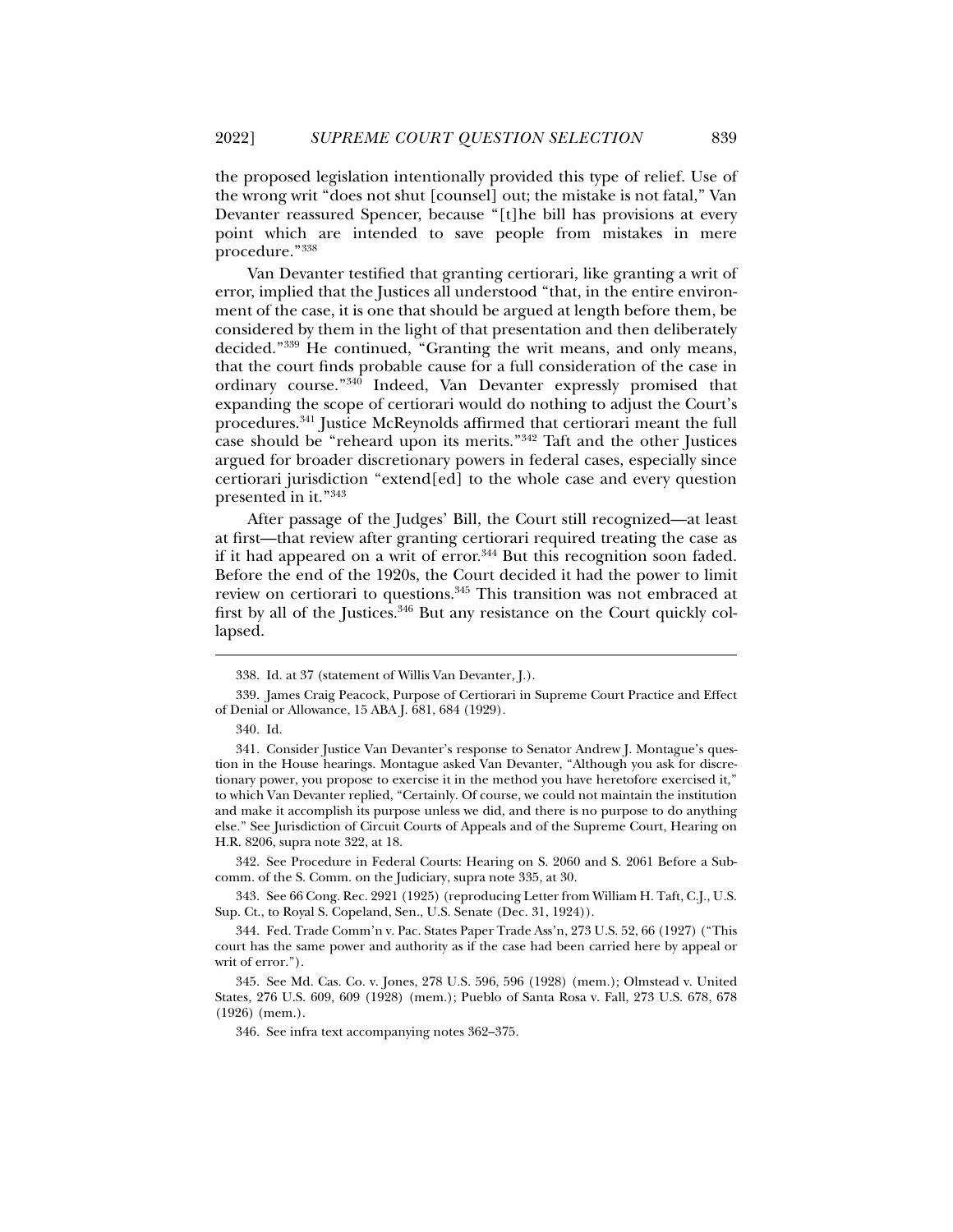### B.Olmstead*: Internal Disagreements About Limiting Review on Certiorari*

*Olmstead* is a foundational case in criminal procedure. It is also the first case in which the Court unambiguously asserted the power to use certiorari to take particular questions instead of reviewing the case as a whole.<sup>347</sup> As such, it deserves a place in the federal courts canon.

In brief, the facts of the case involve a somewhat large conspiracy to traffic in illicit alcohol in the state of Washington during the Prohibition Era.348 Without a warrant, federal officials tapped the phones of several key players in the scheme in violation of a state statute prohibiting such taps.349 The transcripts of many of these recordings were read to the jury during the trial, and the defense objected repeatedly, thus preserving the evidentiary ruling for an eventual appeal on  $error<sup>350</sup>$  The conspirators were convicted and lost their subsequent appeal at the Ninth Circuit.<sup>351</sup>

Several defendants then applied to the Supreme Court for certiorari. The defendants all claimed that the wiretaps violated their constitutional rights and that the district court erred by admitting the transcripts into evidence.352 At least one of the defendants also alleged that the district court erred in admitting the transcripts because such taps were illegal in Washington, and it is improper to admit illegally obtained evidence.<sup>353</sup>

Consistent with the Court's rules, the petitioners' briefs followed the form for writs of error. In particular, the briefs set out their complaints about the lower courts' legal decisions in an "Assignment of Errors."354 The parties had every reason to expect that, if certiorari were issued, the Court would proceed as if on a writ of error and examine the entire record, especially all of these alleged errors.

As it turns out, the Court did grant certiorari on January 9, 1928. But the order limited consideration "to the single question [of] whether the use of evidence of private telephone conversations between the defend-

 $\ddot{ }$ 

 <sup>347.</sup> See *Olmstead*, 276 U.S. at 609.

<sup>348</sup>*.* Olmstead v. United States, 277 U.S. 438, 455–57 (1928).

 <sup>349.</sup> See id.

 <sup>350.</sup> Id. at 471 (Brandeis, J., dissenting).

 <sup>351.</sup> Id. at 438.

 <sup>352.</sup> Id. at 455.

 <sup>353.</sup> See Petition for Writ of Certiorari at 11, *Olmstead*, 277 U.S. 438 (No. 533) (arguing that "[b]ecause the tapping of the telephone wires was unlawful, being a direct violation of the penal statutes of the State of Washington, . . . the evidence[,] . . . having been obtained unlawfully, was inadmissible").

 <sup>354.</sup> Sup. Ct. R. 25 (1926). The Court's rules from this period are a bit convoluted on the subject. Rule 8 separately required an assignment of errors for appeals or writs of error. Sup. Ct. R. 8 (1926). For certiorari, Rule 35 only required the transcript, "a summary and short statement of the matter involved and the reasons relied on for the allowance of the writ." Sup. Ct. R. 35 (1926). The rule also permitted a supporting brief that must follow Rule 25, which required an assignment of errors. Sup. Ct. R. 25 (1926).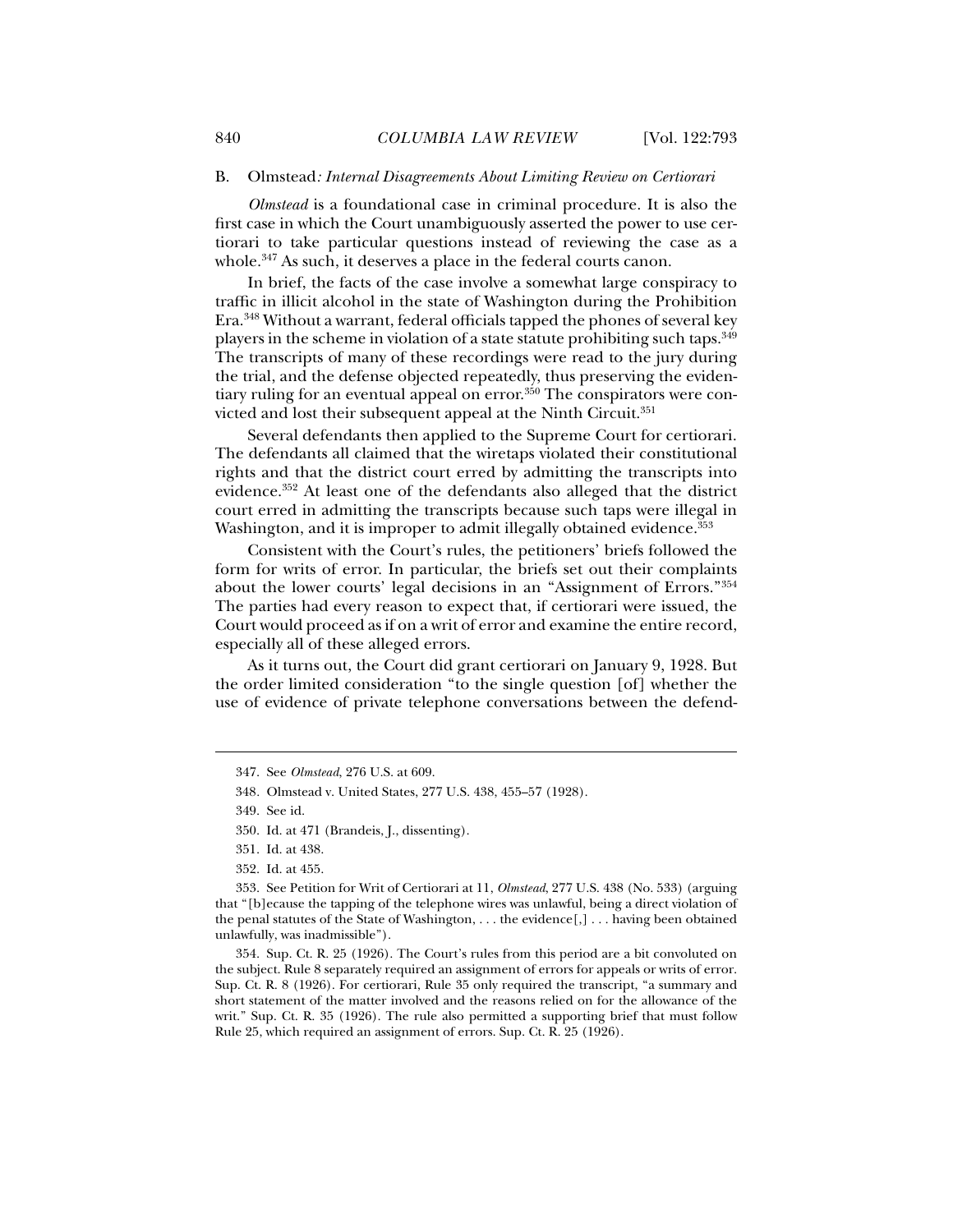ants and others, intercepted by means of wire tapping, amounted to a violation of the Fourth and Fifth Amendments . . . ."355 What exactly this limitation meant became a matter of some dispute among the Justices.

Writing for a five-member majority, Chief Justice Taft declared that wiretaps were not searches or seizures under the Constitution.356 The four dissenters each wrote separately. Each dissenter had a different view on how the Court should have reached a different decision.

Three dissenters were convinced that the evidentiary question fell within the Court's jurisdiction despite the limitation in the order granting certiorari. Justice Louis Brandeis wrote a thorough and colorful dissent arguing that the transcripts should not have been allowed into evidence.<sup>357</sup> He argued that the petitioners were correct that warrantless wiretaps violated their constitutional rights and that it was improper to admit illegally obtained evidence.358 Justice Holmes similarly thought that the government should not be able to use illegally obtained evidence, 359 but unlike Brandeis, Holmes was unwilling to support the petitioners' constitutional claims.360 He did not dismiss the argument outright, but he would have avoided the question, apparently since he thought it properly decided in favor of the petitioners on the evidentiary claim.<sup>361</sup>

Justices Harlan Fiske Stone and Pierce Butler most squarely took up the jurisdictional questions. Stone agreed with Brandeis that the petitioners should win on both questions but wrote separately to question the majority's assumption that the limited grant of certiorari constrained the Court's jurisdiction in the case.<sup>362</sup> Stone believed that the effect of limiting certiorari to the constitutional question was "to limit the argument to a single question."363 He did not view the grant of certiorari as "restrain[ing] the  $[C]$  ourt from  $\ldots$  consider [ing].  $\ldots$  any question  $\ldots$  presented by the record." $364$  He reasoned that under section  $240(a)$  of the Judicial Code, the Court "determine[d] a case . . . on certiorari 'with the same power and authority, and with like effect, as if the cause had been brought . . . by unrestricted writ of error or appeal.'"365 If operating according to a writ of

j

364. Id.

<sup>355</sup>*. Olmstead*, 276 U.S. at 609. Interestingly, the Court initially denied certiorari, but it changed its mind upon a petition for rehearing. Id.

<sup>356</sup>*. Olmstead*, 277 U.S. at 438, 455, 466.

 <sup>357.</sup> Id. at 471–85 (Brandeis, J., dissenting).

 <sup>358.</sup> Id. at 479–80.

 <sup>359.</sup> Id. at 469–71 (Holmes, J., dissenting).

 <sup>360.</sup> Id. at 469 ("While I do not deny it I am not prepared to say that the penumbra of the Fourth and Fifth Amendments covers the defendant . . . .").

 <sup>361.</sup> See id. at 469–70.

 <sup>362.</sup> Id. at 488 (Stone, J., dissenting).

 <sup>363.</sup> Id.

 <sup>365.</sup> Id. (alteration in original) (quoting 28 U.S.C. § 347(a) (1926)).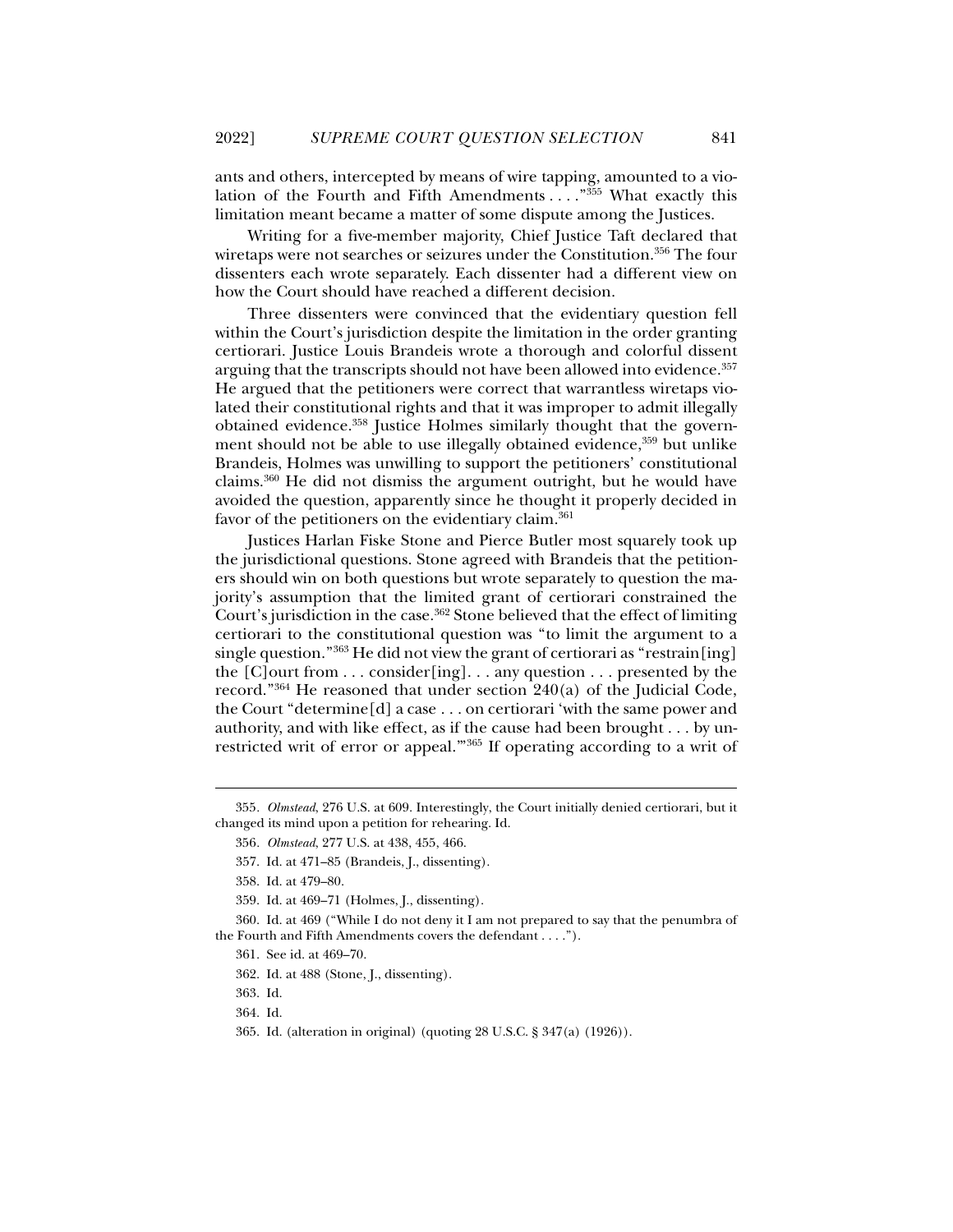error, all potential errors observable in the record are on the table.<sup>366</sup>

In contrast, Justice Butler ignored the evidentiary claim entirely. He was of the view that, since "[t]he order allowing the writs of certiorari operated to limit arguments of counsel to the constitutional question . . . [he] prefer[red] to say nothing concerning those questions because they are not within the jurisdiction taken by the order."367 Still, he would have decided in favor of the petitioners on the constitutional question and reversed the convictions.368

The scattering of opinions in *Olmstead* demonstrates a range of different understandings as to the Court's power to constrain appellate review through certiorari. Brandeis and Holmes wrote as if the order limiting certiorari to the constitutional questions were irrelevant.<sup>369</sup> They openly considered alternative grounds of relief with the same care and concern as they did the constitutional questions.370 They took the arguments grounded in the effect of the state statute just as seriously as they did the constitutional claims.371

Justice Stone agreed with Brandeis and Holmes that the Court could and should consider claims that fell outside of the announced scope of certiorari.372 But he believed it was appropriate for the Court to direct lawyers to narrow the scope of their arguments.<sup>373</sup> In some ways, this directive could be seen as loosely binding, friendly advice to counsel. Lawyers would be well advised to talk about the questions of primary interest to the Justices, but the Court would still consider the full panoply of questions involved in the case.

In contrast, Justice Butler believed that when the Court limited certiorari to the constitutional question, it also limited the Court's jurisdiction.374 Under Butler's view, the Court could bind itself—at least temporarily—so that it only had power to review particular and identified questions. This jurisdictional limitation would have significant impact, as the Court had longstanding and strongly held views about acting beyond the scope of its subject matter jurisdiction.<sup>375</sup>

j

 374. Id. at 486 (Butler, J., dissenting). Justice Butler did not offer an argument or citation in support of this proposition. Id.

 375. See, e.g., Cohens v. Virginia, 19 U.S. (6 Wheat.) 264, 404 (1821) (remarking that usurping jurisdiction where none is given "would be treason to the constitution"); Marbury v. Madison, 5 U.S. (1 Cranch) 137, 138 (1803) (holding that the Supreme Court had no power to issue a writ of mandamus since doing so was beyond its subject matter jurisdiction).

 <sup>366.</sup> See id.; supra section II.D.1.

<sup>367</sup>*. Olmstead*, 277 U.S. at 486 (Butler, J., dissenting).

 <sup>368.</sup> Id. at 488.

 <sup>369.</sup> See id. at 479–85 (Brandeis, J., dissenting); id. at 469–70 (Holmes, J., dissenting).

 <sup>370.</sup> Id. at 479–85 (Brandeis, J., dissenting); id. at 469–70 (Holmes, J., dissenting).

 <sup>371.</sup> Id. at 479–85 (Brandeis, J., dissenting); id. at 469–70 (Holmes, J., dissenting).

 <sup>372.</sup> Id. at 488 (Stone, J., dissenting).

 <sup>373.</sup> Id.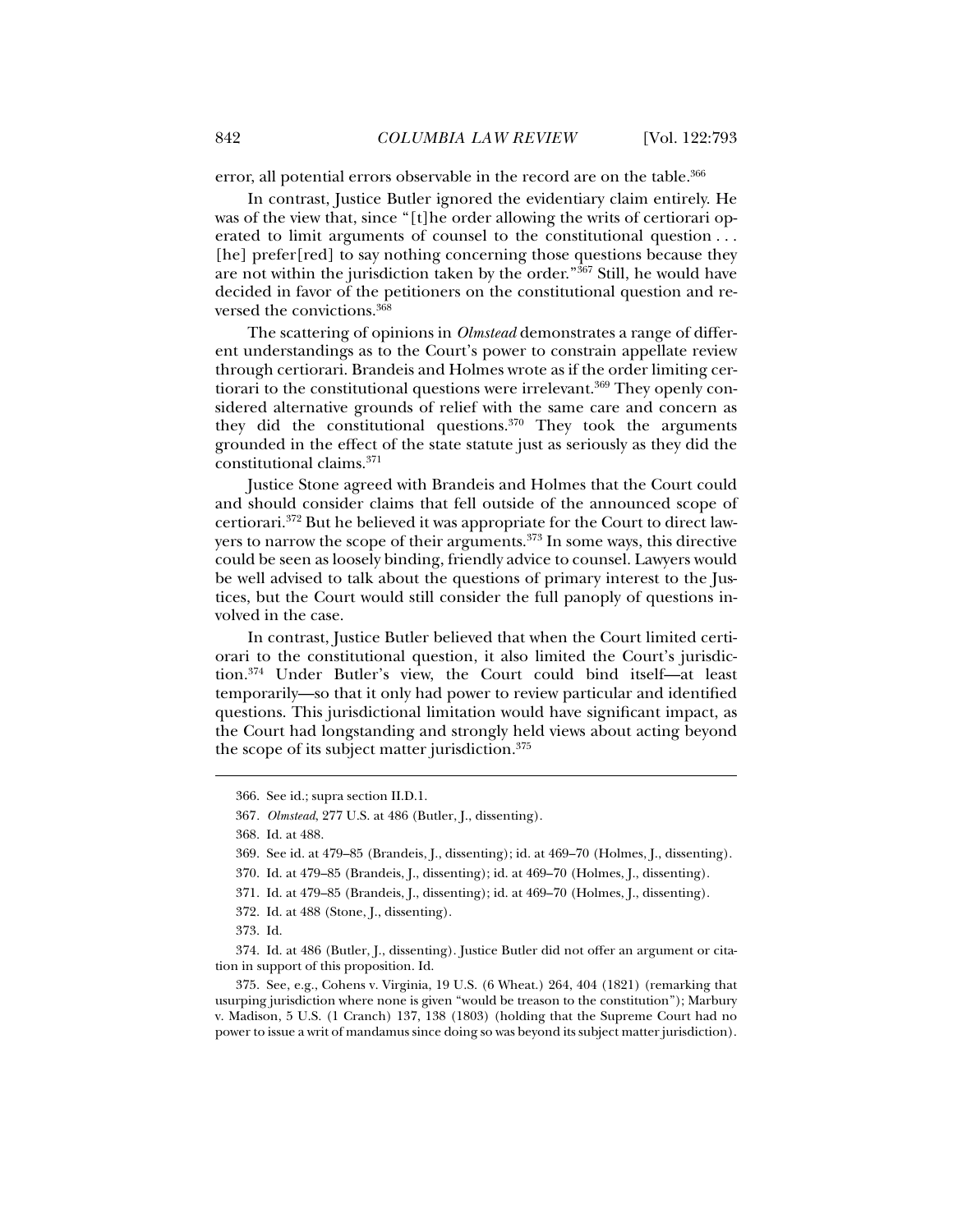The majority of the Court occupied something of a middle ground on this jurisdictional question. It was plainly annoyed at the dissenters for raising the matter of illegally obtained evidence.376 After explaining the majority's decision on the constitutional question, Taft averred that said explanation "disposes of the only question that comes within the terms of our order granting certiorari."377 However, since some Justices, "departing from that order, . . . concluded that there [was] merit" in arguments about admitting illegally obtained evidence, the majority went on to deal with those questions.378

The majority position differed from Butler's in that Taft's majority clearly assumed its jurisdiction to answer questions outside the limits set by the certiorari grant. But the majority also seemed to feel that dealing with questions outside of the grant was merely permissible, not obligatory, given that it said it chose to discuss the question only because dissenting Justices dealt with it.<sup>379</sup> In this way, the Court differed from Stone, Brandeis, and Holmes, all of whom thought the Court must deal with all plausible errors in the record. The majority would probably have been perfectly happy to answer only the constitutional question, affirm, and leave the other questions unexamined. They seemed to think that the Court did not need to decide everything within its jurisdiction.380

The understanding of the majority—which included Taft, McReynolds, and Van Devanter—directly contradicted the testimony these same Justices had given to Congress about the Judges' Bill,381 as well as the Court's established certiorari practice.<sup>382</sup> Recall that these Justices told Congress that review on certiorari extended to "the whole case and every question presented in it."383 The Justices never suggested the capaciousness of such review would be at the pleasure of the Justices. Moreover, the

 $\ddot{ }$ 

<sup>376</sup>*. Olmstead*, 277 U.S. at 466 ("[S]ome of our number, departing from [the Court's order granting certiorari], have concluded that there is merit in the twofold objection, overruled in both courts below, that evidence obtained through intercepting of telephone messages by . . . government agents was inadmissible . . . .").

 <sup>377.</sup> Id.

 <sup>378.</sup> Id.

 <sup>379.</sup> Id.

 <sup>380.</sup> Taft was a great admirer of Chief Justice Marshall. See Robert C. Post, Chief Justice William Howard Taft and the Concept of Federalism, 9 Const. Comment. 199, 202 (1992). But here, he seems to part with Marshall's reasoning in *Cohens*. See *Cohens*, 19 U.S. (6 Wheat.) at 404 ("Questions may occur which we would gladly avoid; but we cannot avoid them. All we can do is, to exercise our best judgment, and conscientiously to perform our duty.").

 <sup>381.</sup> See supra notes 341–343 and accompanying text.

 <sup>382.</sup> See, e.g., Am. Constr. Co. v. Jacksonville, Tampa & Key W. Ry. Co., 148 U.S. 372, 382 (1893) (noting that, by certiorari, the Court "orders the whole case to be sent up for its review and determination").

 <sup>383. 66</sup> Cong. Rec. 2921 (1925) (reproducing Letter from William H. Taft, C.J., U.S. Sup. Ct., to Royal S. Copeland, Sen., U.S. Senate (Dec. 31, 1924)).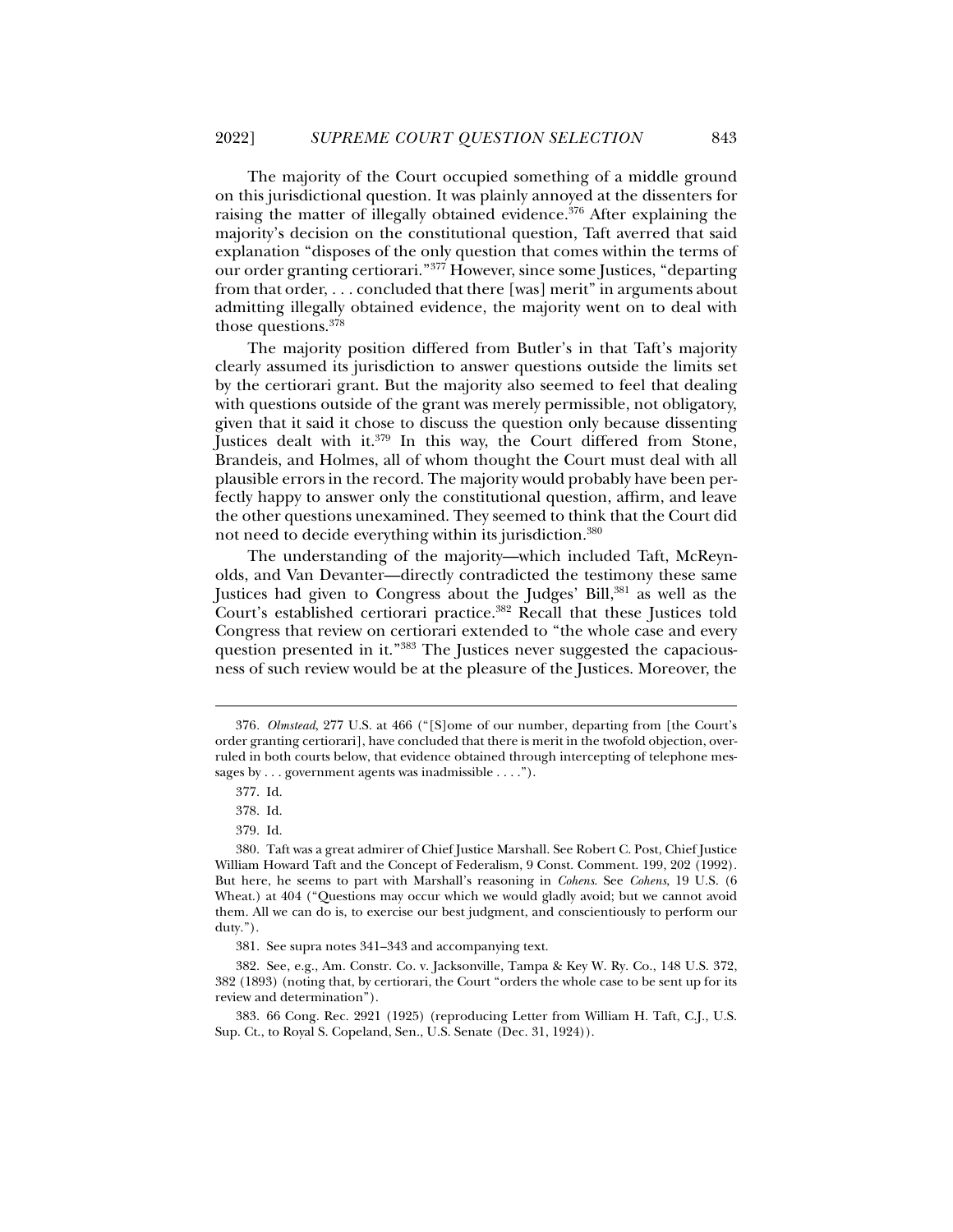majority rejected the Court's traditional understanding that "it is the duty of the court to give judgment on the whole record."384 Taft and the *Olmstead* majority denied any such duty.385

# C.Maryland Casualty*: From Internal Disagreement to Irony*

If *Olmstead* showed that the Court was divided over its power to limit the scope of review through certiorari, *Maryland Casualty Co. v. Jones*386 suggests that such disagreements lasted only about a year. The Court released its decision in *Olmstead* on June 4, 1928.<sup>387</sup> Less than a year later, on December 10, 1928, the Court granted certiorari in *Maryland Casualty*, but the Justices limited certiorari "to the question [of] whether the Circuit Court of Appeals erred in failing to review the rulings of the District Court in the progress of the trial, excepted to at the time and duly presented by a bill of exceptions."388 The Justices unanimously reversed the lower court and remanded the case.389

Note the irony of the Court's decision. The Court—proceeding "with the same power and authority, and with like effect, as if the cause had been brought there by unrestricted writ of error or appeal"390—reviewed the Ninth Circuit, which was also proceeding on a writ of error.<sup>391</sup> The Court limited review to the question of whether the Ninth Circuit erred in limiting its own review to a particular question.<sup>392</sup> It then decided that, "[s]ince on the face of the record the failure of the Circuit Court of Appeals to consider the assignments of error relating to rulings at the hearing is unexplained, and its action appears to have been erroneous, its judgment must be reversed."393 In effect, the Court slapped down the Ninth Circuit for doing exactly what the Supreme Court was doing: cherry-picking questions when proceeding according to a writ of error. No Justice wrote

 <sup>384.</sup> Garland v. Davis, 45 U.S. (4 How.) 131, 143 (1846).

 <sup>385.</sup> Olmstead v. United States, 277 U.S. 438, 438 (1928) (noting that the petitions for certiorari in the consolidated cases were "granted with the distinct limitation that the hearing should be confined to the single question").

 <sup>386.</sup> Md. Cas. Co. v. Jones, 278 U.S. 596 (1928) (mem.).

<sup>387</sup>*. Olmstead*, 277 U.S. at 438.

<sup>388</sup>*. Md. Cas. Co.*, 278 U.S. at 596. The petitioner also claimed that the circuit court erred in finding and holding that "[a]ll the assignments of error [were] based upon the insufficiency of the testimony to support the special findings . . . ." Brief on Behalf of Maryland Casualty Co., Petitioner at 6–7, Md. Cas. Co. v. Jones, 279 U.S. 792 (1929) (No. 524) (quoting Md. Cas. Co. v. Jones, 27 F.2d 521, 522 (9th Cir. 1928)).

 <sup>389.</sup> *Md. Cas. Co*., 279 U.S. at 795–97.

 <sup>390.</sup> Judiciary Act of 1925, Pub. L. No. 68-415, sec. 1, § 240(a), 43 Stat. 936, 939.

<sup>391</sup>*. Md. Cas. Co.*, 27 F.2d at 522.

<sup>392</sup>*. Md. Cas. Co.*, 279 U.S. at 794.

 <sup>393.</sup> Id. at 796.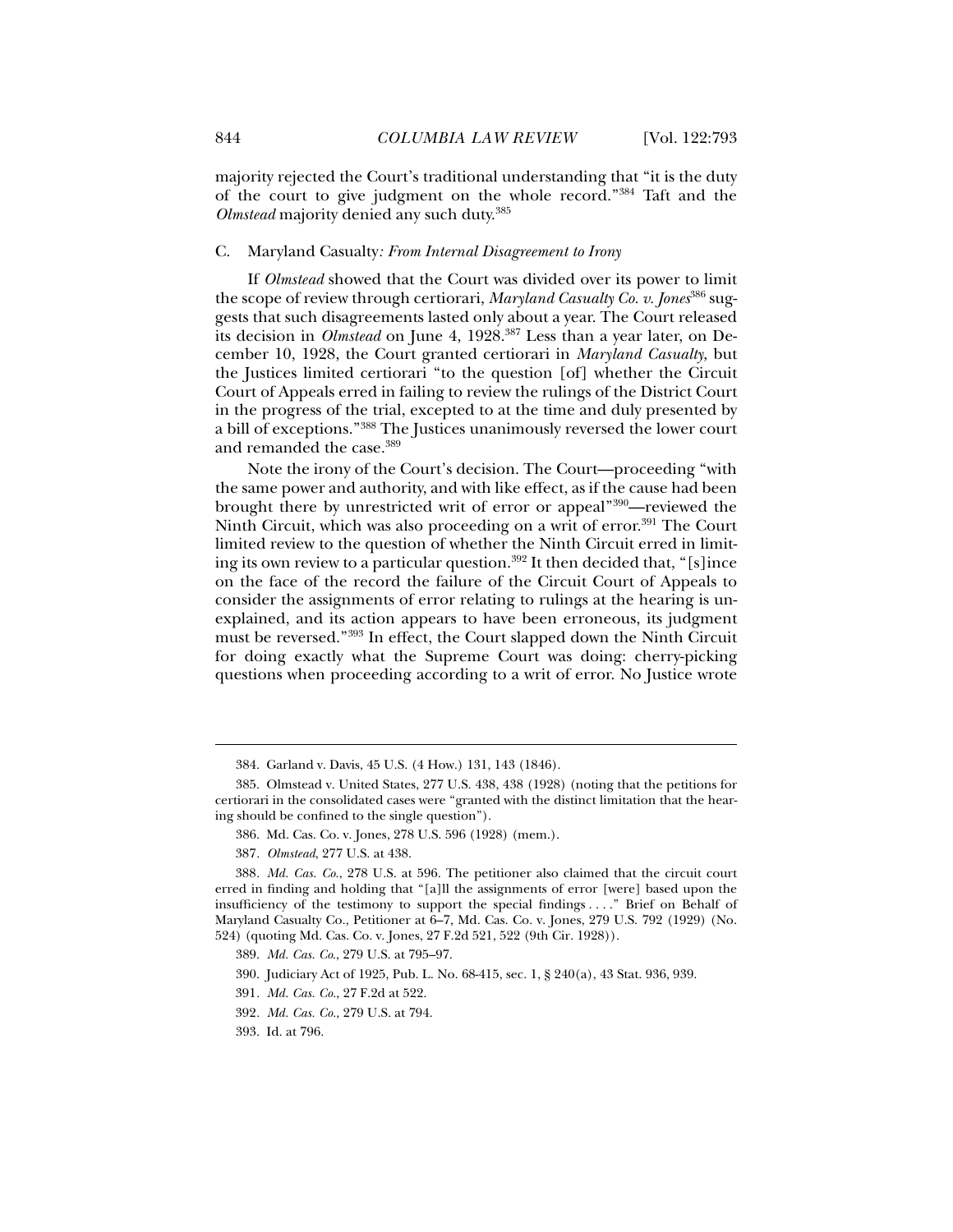separately to renew the argument about the effect of limiting the certiorari grant.394

Yet, while the Court felt free to narrow review through orders that limited certiorari, it did not treat such orders as limiting its own jurisdiction. If the Justices wanted to look beyond the questions presented, they felt free to do so. The Court made this clear in *Langnes v. Green*, stating that it could look to any objection raised at trial, even if not set out in a petition for certiorari.395 That opinion revisited Holmes's majority opinion in *Hubbard*, which limited review to issues included in the assignments of error. The *Langnes* Court said *Hubbard* offered a "rule of practice" but not a limitation on the Court's power to decide any question based on the record before it.396 In reaffirming its ability to reach the full record, the *Langnes* majority added a useful qualifier: The Court could go beyond the assignment of error "if [it] deems there is good reason to do so."397 Thus, the Court could now narrow or expand the scope of its review to the questions it desired. Taft brought the Court a long way from any "duty to give judgment on the whole record."398

# D. *The Legacy of Chief Justice Taft*

This radical departure is all the more surprising given the Taft Court's commitment to "normalcy"399 in its substantive jurisprudence. Nonetheless, Taft's procedural reforms radically reshaped the Court's internal behaviors and external role in public life. These changes were only partly intentional. Clearly, Taft intended to transform the Court through the Judges' Bill from the court of last resort to protect all federal rights to an expositor of "important principles of law" that would "help the people at large to a knowledge of their rights and duties, and to make the law clearer."400

This implied a shift of audiences. The Court shifted its primary focus from persuading the litigants of the legitimacy of the Court's decision to

j

398. Garland v. Davis, 45 U.S. (4 How.) 131, 143 (1846).

 399. See Robert C. Post, Defending the Lifeworld: Substantive Due Process in the Taft Court Era, 78 B.U. L. Rev. 1489, 1494–505 (1998).

 400. Post, Supreme Court Opinion as Institutional Practice, supra note 323, at 1273 (quoting William Howard Taft, Address to the New York County Lawyers' Association 6–7 (Feb. 18, 1922) (Taft Papers, Reel 590)).

 <sup>394.</sup> Id. at 797. Yet in two other cases, Holmes, Brandeis, and Stone—three of the *Olmstead* dissenters—joined the majority when the Court limited review to a subset of questions presented. See Fed. Trade Comm'n v. Raladam, 283 U.S. 643, 644–54 (1931); Aldridge v. United States, 283 U.S. 308, 309–18 (1931).

 <sup>395. 282</sup> U.S. 531, 538 (1931).

 <sup>396.</sup> Id. The Court had been rather firm about this rule of practice in the past. See Webster Elec. Co. v. Splitdorf Elec. Co., 264 U.S. 463, 464 (1924); see also Reynolds Robertson, Appellate Practice and Procedure in the Supreme Court of the United States 26 (1928).

<sup>397</sup>*. Langnes*, 282 U.S. at 538.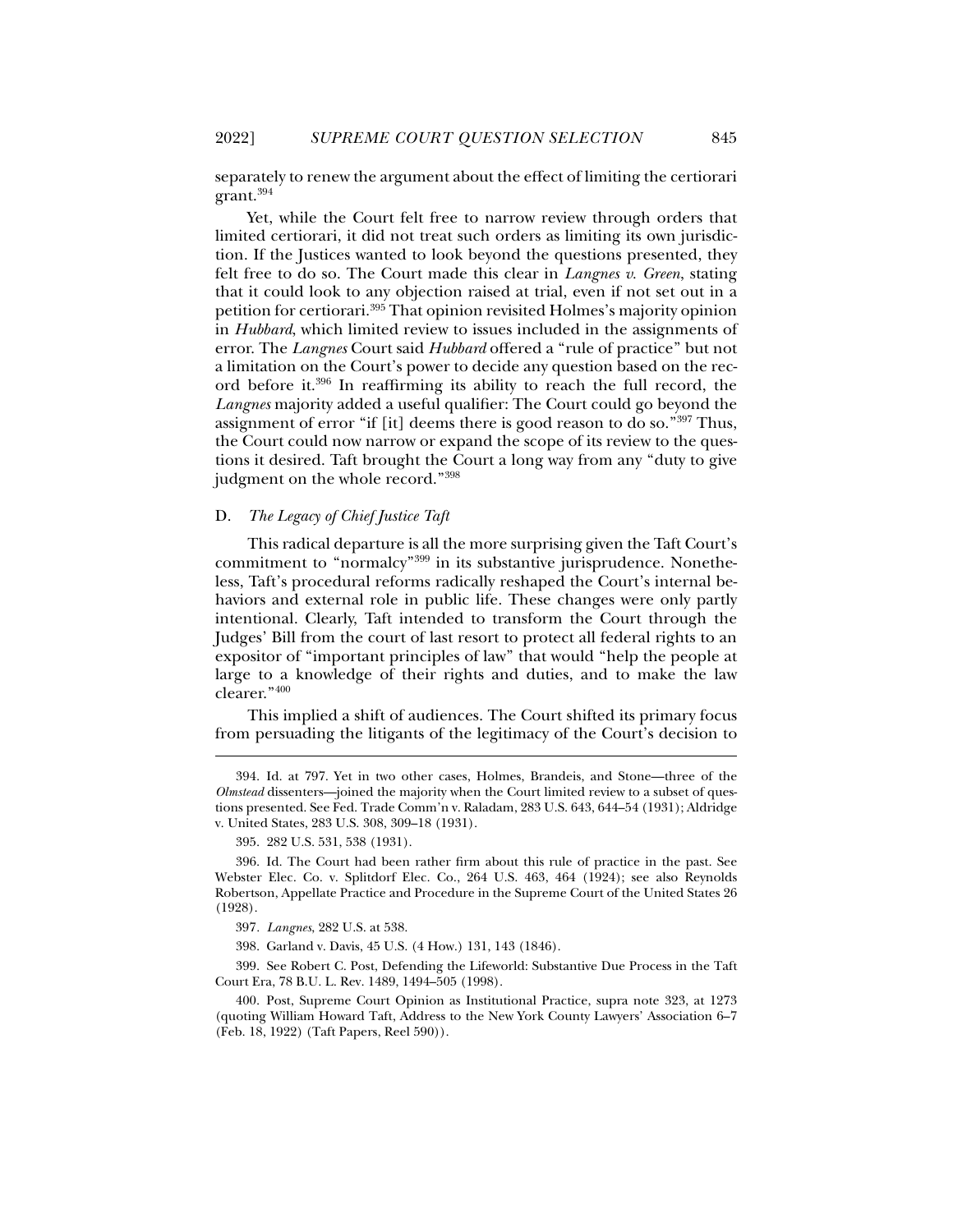persuading the nation. Taft thought the Court could do this while still "enunciating the same kind of stable and definite legal principles"401 it had when operating as a court of last resort speaking to individual litigants. The Judges' Bill was supposed to make the Court more efficient, not change the nature of its work.402

The Judges' Bill put the Court's destiny on a knife's edge. Given power to choose its cases and opportunity to address a larger public, the Court could have gone one of two ways. It might have tried to decide a smaller set of more important cases and worked hard to explain the outcome of those cases to the larger public.<sup>403</sup> On this model, the Court would still conceive of itself as merely finding the law, treating opinions as vehicles to make that law clearer to the masses. The other possibility was for the Court to function "as a lawgiver, as an originator of law."404

Taft was naturally inclined to the former view, but the turn to a more public audience and the selection of cases based on their importance to the public put a great deal of strain on that model. $405$  The pressures of operating almost exclusively in a more politically salient set of cases and self-consciously speaking to a vastly larger audience naturally pushed the Court into broader and more politicized conversations than it had previously entered.406

These pressures pushed Taft's preferred model to the breaking point, and *Olmstead* and the continuing shift to taking questions snapped it. Before *Olmstead*, the Court had to repeatedly return to the mundane and ordinary parts of even the most atypical and significant litigation to decide a case. It had to use a familiar and distinctly legal set of tools to reach a decision about who should win or lose a case based on the totality of the record. After *Olmstead*, the "interesting" questions could be plucked from the record and considered in the abstract. As the Court gradually abandoned the case adjudication model in certiorari, it pushed on. In the following years, the Court expanded its agenda-control powers in numerous ways. For instance, in 1939, it amended its relevant rule governing certiorari petitions to limit review to the questions presented in the petition, $407$ 

j

404. Post, Supreme Court Opinion as Institutional Practice, supra note 323, at 1308.

 405. Robert Post is of the view that this shift in audience was a sufficient condition to move the Court into the jurisgenerative mode. Id.

 406. See id. (tracking the shift in the Court's opinions and noting they become longer and begin to engage more with legal scholarship).

 407. See Sup. Ct. R. 38.2, 479 F.3d 1 (1939) (repealed 1954) ("Only the questions specifically brought forward by the petition for writ of certiorari will be considered."). This language was not included in rules promulgated in 1931, 1932, 1934, or 1936. See Sup. Ct.

 <sup>401.</sup> Id. at 1306.

 <sup>402.</sup> Id. at 1308.

 <sup>403.</sup> One leading scholar has forcefully argued that this is exactly what the Court should do and what Congress intended. See Tara Leigh Grove, The Structural Case for Vertical Maximalism, 95 Cornell L. Rev. 1, 2–5, 40–59 (2009); Tara Leigh Grove, Tiers of Scrutiny in a Hierarchical Judiciary, 14 Geo. J.L. & Pub. Pol'y 475, 475–87 (2016).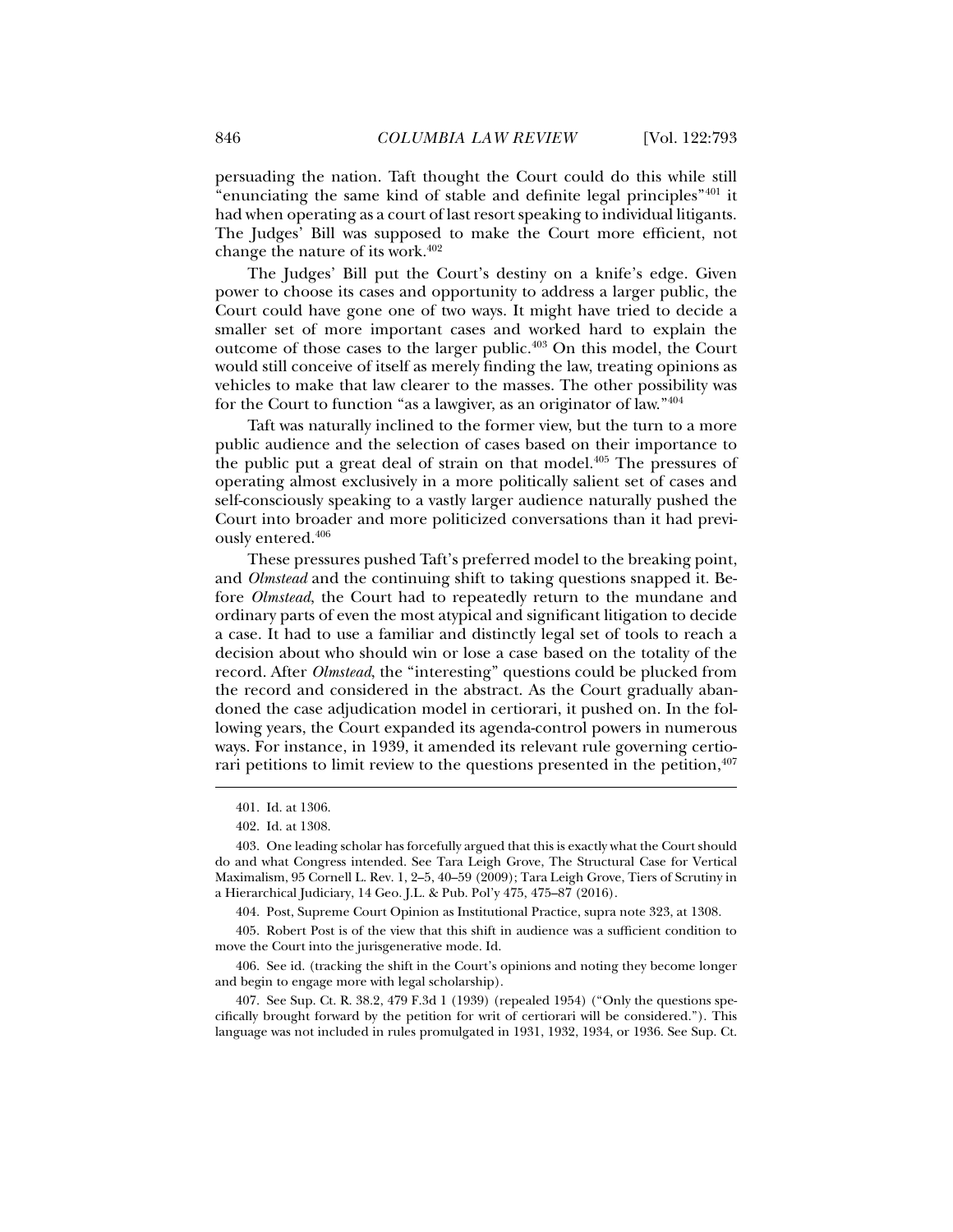j

effectively codifying the rule traced back to *Alice State Bank*. It began to treat its mandatory docket as if it were discretionary,<sup>408</sup> effectively ended question certification as a meaningful pathway to review,<sup>409</sup> and gave itself

 408. See, e.g., Herbert Wechsler, The Appellate Jurisdiction of the Supreme Court: Reflections on the Law and the Logistics of Direct Review, 34 Wash. & Lee L. Rev. 1043, 1061 (1977) (asserting that the Supreme Court has disregarded its "statutory duty to decide appealed cases on the merits" and more freely dismisses cases).

 409. See Hartnett, supra note 2, at 1710–12 ("[J]ust as the Court increased its power to set its own agenda by tending to treat appeals more like petitions for certiorari, so too it largely deprived the lower courts of their promised role [through certification] in controlling the Supreme Court's docket."); Aaron Nielson, The Death of the Supreme Court's Certified Question Jurisdiction, 59 Cath. U. L. Rev. 483, 486–87 (2010) (noting that "there is little hope of resurrection" of certification as a meaningful route to Supreme Court review); Amanda L. Tyler, Setting the Supreme Court's Agenda: Is There a Place for Certification?, 78 Geo. Wash. L. Rev. 1310, 1320–21 (2010) (noting the Supreme Court's resistance to accepting cases through certification); see also Eugene Gressman, Kenneth S. Geller, Stephen M. Shapiro, Timothy S. Bishop & Edward A. Hartnett, Supreme Court Practice 597 (9th ed. 2007). As Gressman et al. explain:

The disfavor with which the Court regards certificates may result from its fear that unrestricted use of the certification process would frustrate the Court's discretionary power to limit its review to cases it deems worthy. For if the courts of appeals were free to request instructions from the

R. 38, 275 U.S. 595 (1928) (repealed 1934); Sup. Ct. R. 38, 292 U.S. 671 (1934) (repealed 1936). By the time the Court formally changed its rule in 1939, the legal community had already noted the change in practice over the previous decade—and if the term analysis of the business of the Court by Frankfurter and Landis is any indicator—widely accepted this change and attributed it, yet again, to an overburdened Court. In their analysis of the Court's 1927 term, Felix Frankfurter and James Landis noted the "enlargement of the area of discretionary jurisdiction opened the door to new difficulties" and the steady increase of petitions for certiorari planted "the seeds of competition between the task of deciding cases and the necessity of disposing of petitions." Felix Frankfurter & James M. Landis, The Supreme Court Under the Judiciary Act of 1925, 42 Harv. L. Rev. 1, 11–21 (1928). After the Court began restricting the scope of review in the following year, Frankfurter and Landis acknowledged the "stringent policy" of sound judicial discretion laid out by the Court in Rule 38.5 regarding the granting of certiorari but argued "the circumstances under which it is employed—the pressure of the Court's business—make extremely difficult the application of the Court's avowed criteria." Felix Frankfurter & James M. Landis, The Business of the Supreme Court at October Term, 1928, 43 Harv. L. Rev. 33, 50 (1029). They urged the Court to find a suitable remedy to avoid grievances that might result from "an unequal administration of discretionary jurisdiction" to prevent "crude attempts at legislative correction." Id. By 1934, Felix Frankfurter and Henry Hart argued certiorari "made possible the Court's extraordinary achievement of . . . keeping abreast of its docket" but warned such an accomplishment would certainly "be impaired by continuing increase in the number of petitions filed." Felix Frankfurter & Henry M. Hart, Jr., The Business of the Supreme Court at October Term, 1933, 48 Harv. L. Rev. 238, 263 (1934). They commended the "great wisdom of Congress in its more recent legislation governing the Supreme Court" in avoiding "detailed and explicit" acts which might "sterilize the Court's own resourcefulness in suiting its ways of doing business" and relying "more and more on the Supreme Court's wisdom in the conduct of the Court's business." Id. at 277. Seemingly interpreting the increase in discretionary jurisdiction granted in the Judges' Bill as an increase in discretion across the board, Frankfurter and Hart acknowledged the Court's actions, attributed them to workload management, and believed they were in the best interests of the Court and the pursuit of justice as early as 1934. See id. at 277–78.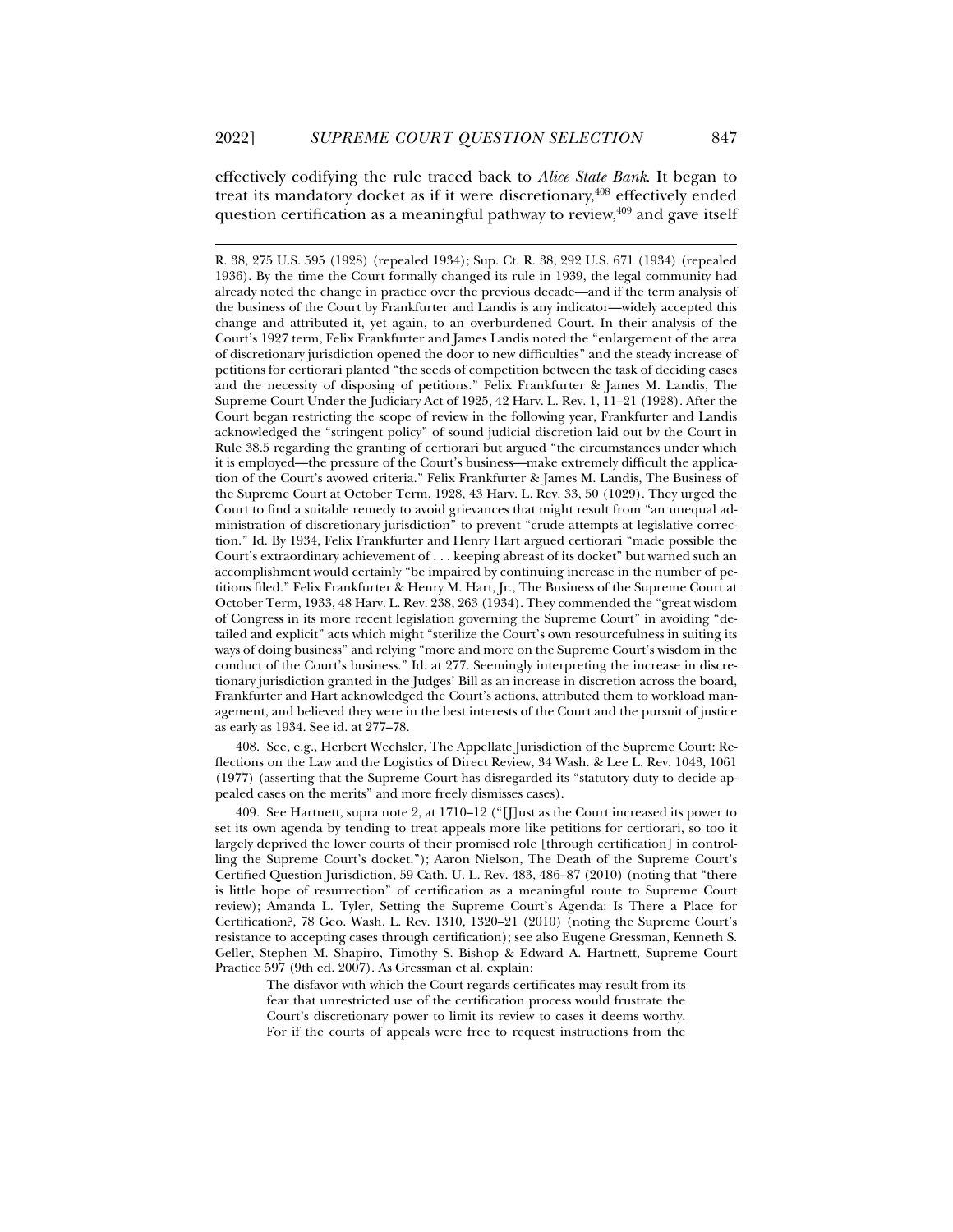more flexibility over cases emerging from the states.<sup>410</sup>

# E. *Statutory Developments After the Judges' Bill: Changes to the Language*

There is an obvious, and potentially important, difference between the language in the Judges' Bill and the language in today's operative statute. The former explicitly linked certiorari review to the writ of error and appeal, while the modern statute does not. The previous sections demonstrate that certiorari, when used as a device to take jurisdiction on appeal, was, prior to *Olmstead*, always understood to lead to a comprehensive and limited review of the case as if on a writ of error or appeal.<sup>411</sup> That history is informative, but if Congress removed that language in order to free the Court to target questions instead of cases, the history would likely be irrelevant. How then did this language leave the statute?

Two statutes help to answer this question. First, in 1928, Congress passed a statute abolishing the writ of error but requiring that "[a]ll relief which heretofore could be obtained by writ of error shall hereafter be obtainable by appeal."412 Within a matter of weeks, Congress reversed course and passed a new statute amending the former. The law henceforth was that "[t]he statutes regulating the right to a writ of error, defining the relief which may be had thereon, and prescribing the mode of exercising that right and of invoking such relief . . . shall be applicable to the appeal which the preceding section substitutes for a writ of error."<sup>413</sup> The general consensus is that Congress only managed to swap out the name "appeal" for "writ of error."414 Indeed, the statutes still make the distinction between

#### Id.

j

411. See supra sections II.C–IV.A.

 412. An Act in Reference to Writs of Error, Pub. L. No. 70-12, § 1, 45 Stat. 54, 54 (1928), amended by an Act to Amend Section 2 of An Act entitled "An Act in Reference to Writs of Error", Pub. L. No. 70-322, 45 Stat. 466, 466 (1928).

 413. An Act to Amend Section 2 of an Act entitled "An Act in Reference to Writs of Error", Pub. L. No. 70-322, § 2, 45 Stat. 466, 466 (1928).

 414. See Philip M. Payne, The Abolition of Writs of Error in the Federal Courts, 15 Va. L. Rev. 305, 318 (1929) ("A mere change of terminology appears to be the only result of the seven years of effort by Congress to adopt the proposed simplified procedure for the Federal courts. A writ of error is now called an appeal, but otherwise the practice and procedure

Supreme Court on any doubtful question, the effect might be to vest in them a substantial part of the discretion to determine what cases the Supreme Court should hear. Whatever the reason, the Court has made the statutory provision authorizing the certificate procedure virtually, but not quite, a dead letter.

 <sup>410.</sup> See, e.g.*,* Cox Broad. Corp. v. Cohn, 420 U.S. 469, 477 (1975) ("There are now at least four categories of such cases in which the Court has . . . taken jurisdiction without awaiting the completion of the additional proceedings anticipated in the lower state courts."); N.D. State Bd. of Pharmacy v. Snyder's Drug Stores, Inc., 414 U.S. 156, 159–64 (1973) (reviewing and overruling a North Dakota Supreme Court decision by treating the state court's decision as "final" such that the finality requirement of 28 U.S.C. § 1257 did not restrict the Court's ability to review the state court decision).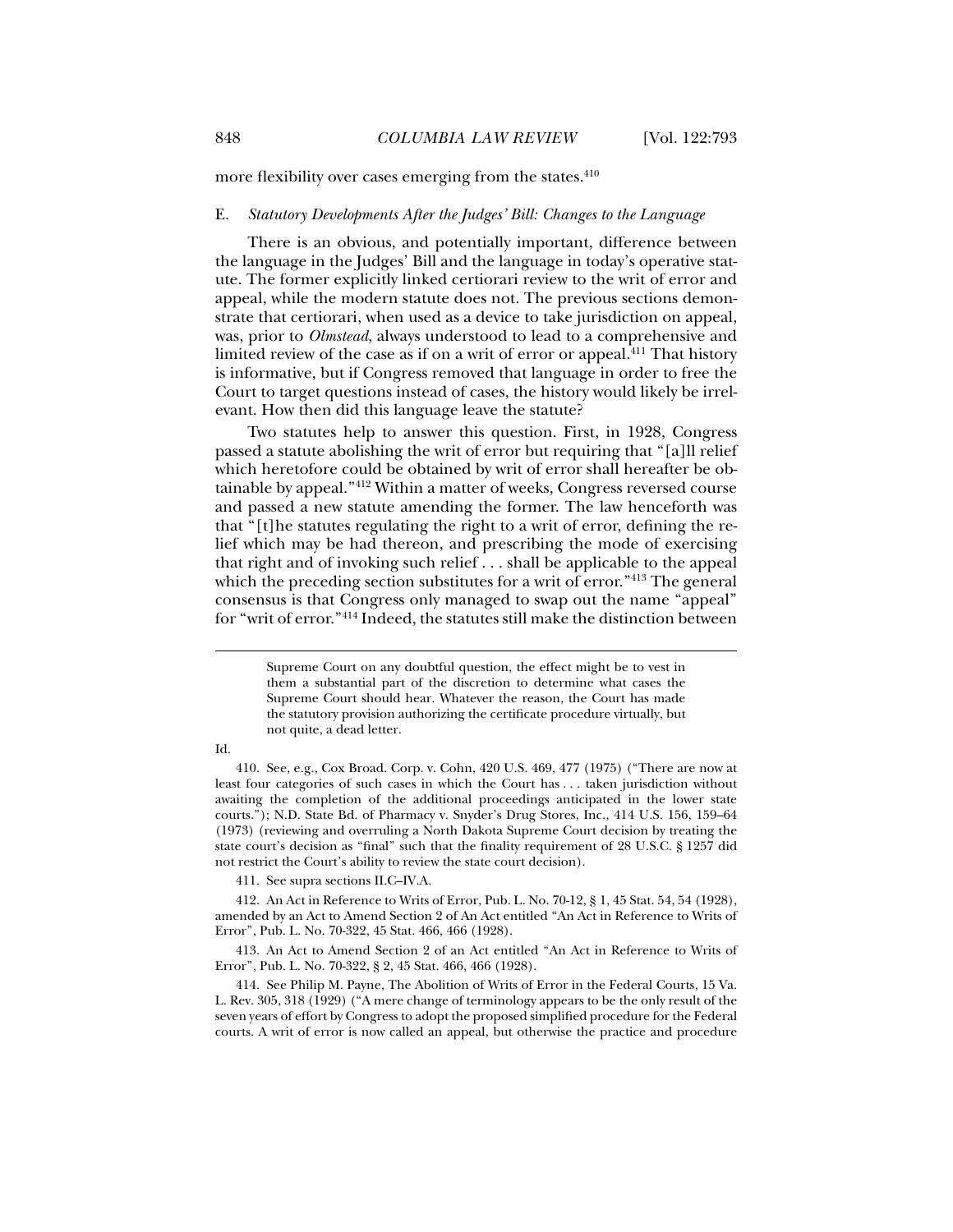### judgments and decrees today.415

Second, in 1948, Congress codified the judicial code in Title 28, leaving the core of the Court's obligations unchanged. The text neither changed the Court's obligations nor mentioned its new practice of focusing on questions through certiorari.<sup>416</sup> The revision dropped the traditional language about "like effect as if the case had been brought there with unrestricted appeal,"<sup>417</sup> but the surviving language maintained the traditional links from certiorari to cases and from certification to questions. It is therefore difficult to interpret the revised language as a ratification of the Court's willingness to look at questions instead of cases.<sup>418</sup>

Any implicit congressional ratification, then, must proceed as an argument from silence. As the Court itself has said, "It is at best treacherous to find in congressional silence alone the adoption of a controlling rule of law."419 Such arguments require a showing that Congress "considered [the interpretation] in great detail."420 Moreover, the bar is especially high when trying to use such arguments to amend the Court's jurisdiction.<sup>421</sup> When Congress fails to consider a substantial change in traditional jurisdictional rules, that fact alone "readily disposes of any argument that Congress unmistakably intended to" change those rules.422

 415. See, e.g., 28 U.S.C. § 1258 (2018) ("Final judgments or decrees rendered by the Supreme Court of the Commonwealth of Puerto Rico may be reviewed by the Supreme Court by writ of certiorari . . . ."). Judgments resolve an action at law; decrees are the analogue in equity. See Decree, Black's Law Dictionary (11th ed. 2019).

416. See 28 U.S.C. §§ 1251–1260.

 417. Judiciary Act of 1925, Pub. L. No. 68-415, sec. 1, § 240(a), 43 Stat. 936, 939; see also Act of June 25, 1948, Pub. L. No. 80-773, § 1257, 62 Stat. 869, 929 (codified at 28 U.S.C. § 1257 (1948)).

 418. To do so would be akin to looking for elephants in mouseholes. See, e.g., Whitman v. Am. Trucking Ass'ns, 531 U.S. 457, 468 (2001).

419. Girouard v. United States, 328 U.S. 61, 69–70 (1946).

420. Nat'l Lab. Rels. Bd. v. Gullett Gin Co., 340 U.S. 361, 366 (1951).

 421. See Tafflin v. Levitt, 493 U.S. 455, 462 (1990) (stating that "the question is not whether any intent at all may be divined from legislative silence on the issue, but whether Congress in its deliberations may be said to have affirmatively or unmistakably intended" to amend jurisdictional practices).

422. Id.

remain unchanged."). Left unmentioned in the new statute is whether the Court should treat the "appeal," once it has gone through the writ of error procedure, as a writ of error (limiting review to the law) or as an appeal, which would give the Court power to review the facts. The Court soon took to reviewing facts in important cases. See Vicki C. Jackson, Thayer, Holmes, Brandeis: Conceptions of Judicial Review, Factfinding, and Proportionality, 130 Harv. L. Rev. 2348, 2388–89 (2017) (discussing examples of cases in which the Court reviewed lower court fact-finding, including Norris v. Alabama, 294 U.S. 587, 589–90 (1935), and Gonzales v. Carhart, 550 U.S. 124, 165 (2007)). Such a review would have been impossible on a traditional writ of error.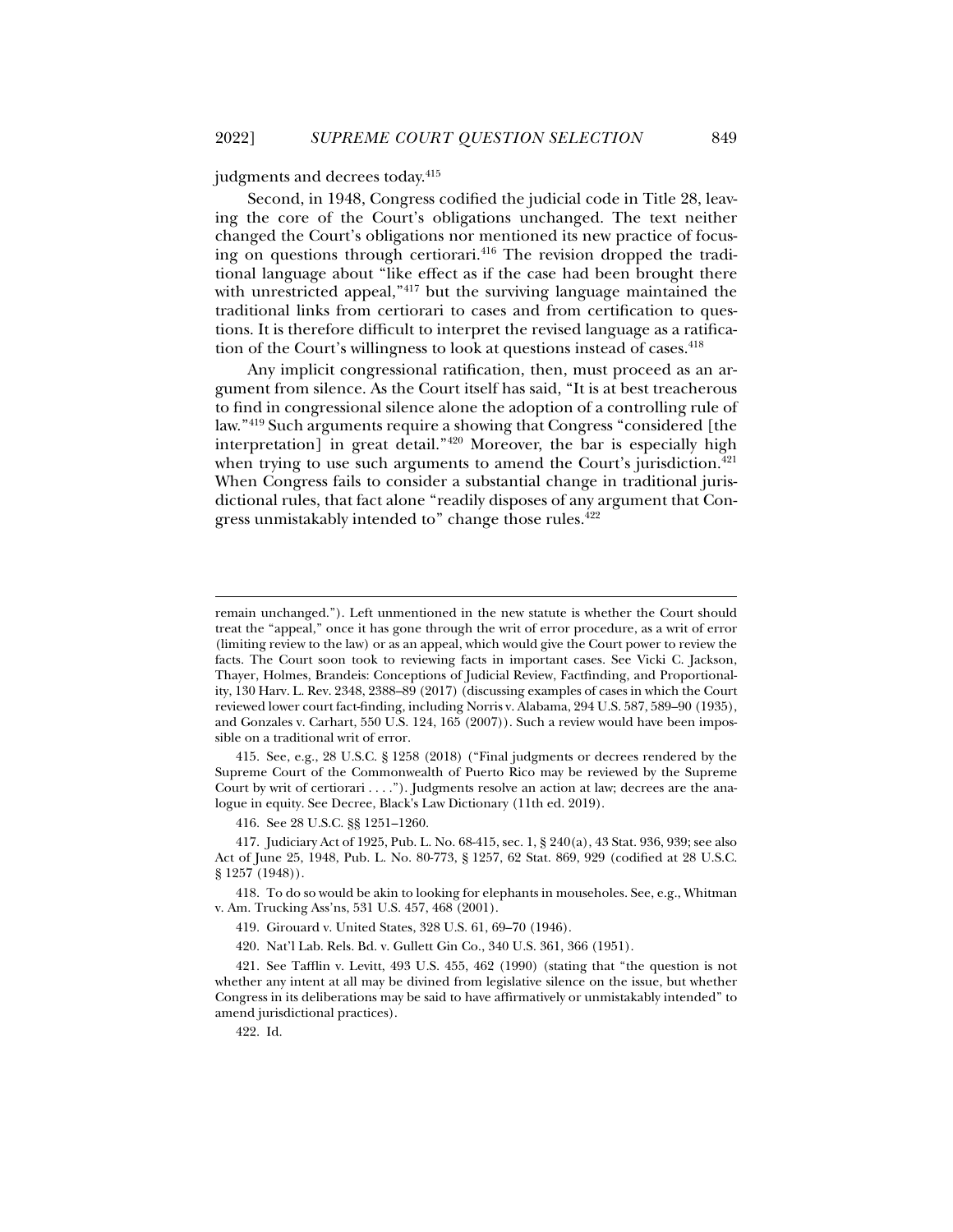Far from endorsing, Congress was quite likely unaware that the Court was shifting its practice. The Court did not change its rules to limit consideration to the questions presented until  $1939,$ <sup>423</sup> when the world was descending into war. From *Olmstead* through 1938, the Court only limited its certiorari grant in sixty cases, which amounts to less than five percent of its orders granting certiorari.424

Nor does the legislative history suggest Congress intended to ratify the Court's new, but still rare, practice.<sup>425</sup> To the contrary, it plainly suggests Congress wanted to leave the existing statutory law unchanged. The House Judiciary Committee's report said that the effect of codification would be "to preserve existing law" regarding the Court's certiorari powers so that it would "retain the power of unrestricted review of cases certified or brought up on certiorari."426 The report asserted that the changes are merely "in phraseology and arrangement."427 For its part, the Senate Judiciary Committee report asserts that "great care [was] exercised to make no changes in the existing law which would not meet with substantially unanimous approval."428

### F. *Statutory Developments After the Judges' Bill: Reducing the Workload*

For the next forty years, Congress continued to transfer cases from the Court's mandatory "appeal" jurisdiction to its discretionary certiorari jurisdiction.429 This process culminated in the Supreme Court Case Selections Act of 1988, which ended all mandatory jurisdiction save cases coming from three-judge panels.<sup>430</sup>

Once again, the Justices lobbied hard for this statutory change, and once again, their argument before Congress seemed to differ somewhat from the Court's subsequent practices. The Justices' argument was built on the familiar claim that the Court was overburdened with cases and

j

426. H.R. Rep. No. 80-308, at A107 (1947).

428. S. Rep. No. 80-1559, at 2 (1948).

 429. See generally Mark Tushnet, The Mandatory Jurisdiction of the Supreme Court— Some Recent Developments, 46 U. Cin. L. Rev. 347 (1977) (noting that historically, in line with the "natural bias" of the Court, Congress has acted to reduce the Court's mandatory jurisdiction).

430. See Act of June 27, 1988, Pub. L. No. 100-352, 102 Stat. 662, 662.

 <sup>423.</sup> Sup. Ct. R. 41 (1939).

 <sup>424.</sup> List of limitations collected by and available from the author.

 <sup>425.</sup> The 1940s saw a marked increase in the importance of legislative history, reflecting the New Deal lawyers' growing abilities to generate and use such history in litigation. See Nicholas R. Parrillo, Leviathan and Interpretive Revolution: The Administrative State, the Judiciary, and the Rise of Legislative History, 1890–1950, 123 Yale L.J. 266, 283 (2013).

 <sup>427.</sup> Id. Similarly, in codifying section 1257 regarding certiorari to state courts, the report notes that the language requiring certiorari to lead to review "'with the same power and authority and with like effect as if brought up by appeal' was omitted as unnecessary." Id. at A108.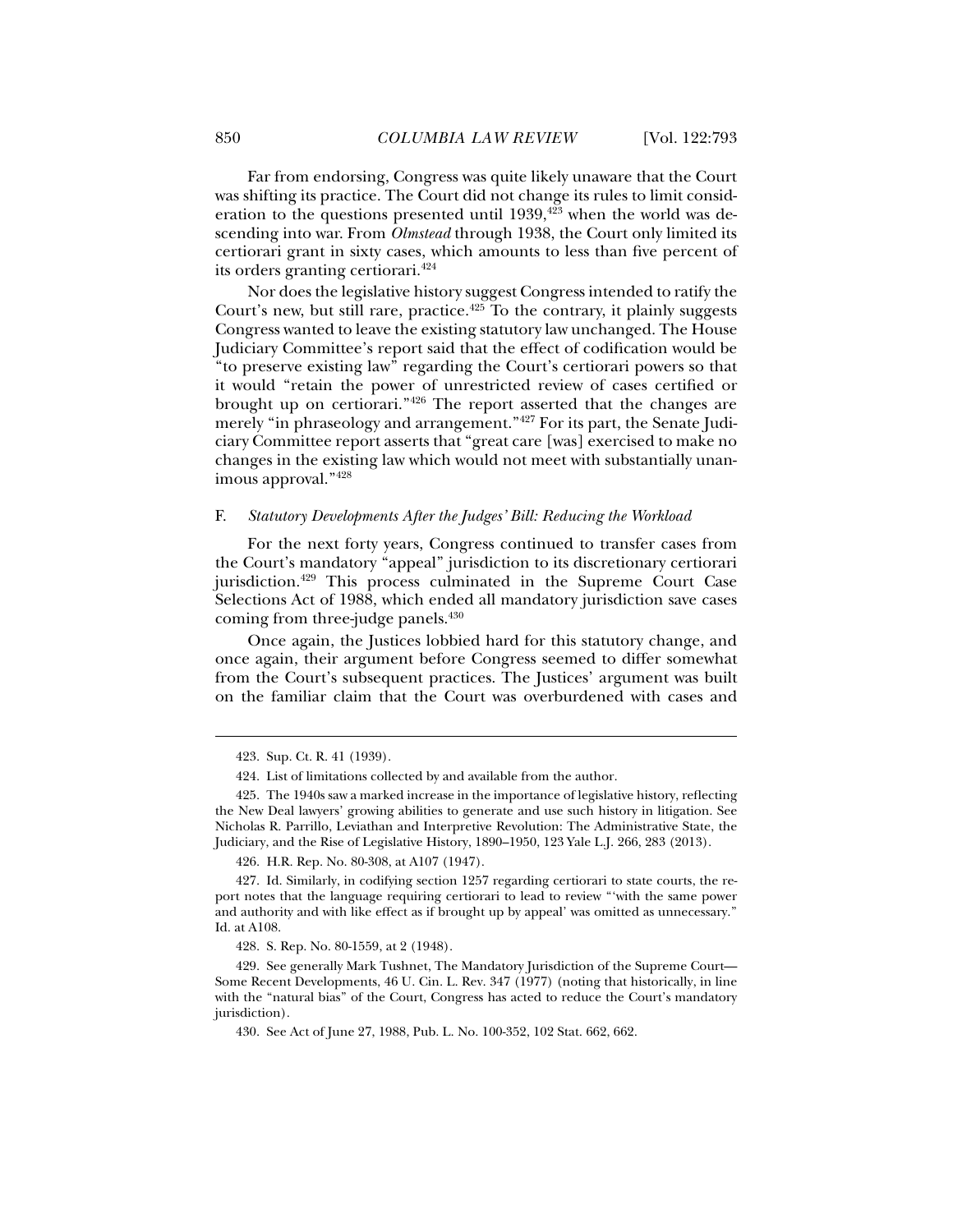needed relief.431 The culprit was the set of mandatory appeals that "require[d] cases to be decided by the Supreme Court . . . without regard to the importance of the issue."432 The alleged result was that the Court "must often call for full briefing and oral argument" in these cases.433 These irrelevant appeals were crowding out time that could be better spent on "the more important cases facing the nation" (notice, the Court still used "cases" instead of "questions" when addressing Congress) that came through the certiorari docket.<sup>434</sup>

This argument implied that the Court would start taking more cases through certiorari if Congress eliminated most of its mandatory jurisdiction. Some important cases previously taken as appeals would shift over to certiorari. Also, relieved of unimportant mandatory appeals, the Court would have more time to spend on additional certiorari cases. Had these claims been true, the result should have been that the Court granted certiorari more often after the passage of the 1988 Act than before. This did not happen.

After the 1988 reforms, the Court cut its workload by a third.435 Not only did the Justices take fewer cases in total but they granted fewer petitions for certiorari. The Court granted certiorari in 1,287 cases in the ten terms leading up to the 1988 Act and only 1,012 in the following ten terms.436 Once again, what the Supreme Court told Congress it would do with increased discretion and what it actually did with that new power differed notably.

 <sup>431.</sup> H.R. Rep. No. 100-660, at 2 (1988).

 <sup>432.</sup> Id. app. at 27 (quoting Letter from William Rehnquist, C.J., U.S. Sup. Ct., to Robert Kastenmeier, Chair, H. Subcomm. on Antitrust, Com. & Admin. L. (June 17, 1982)).

 <sup>433.</sup> Id.

 <sup>434.</sup> Id.; see also S. Rep. 100-300, at 2 (1988) ("[A]ppeals not only take up a disproportionate amount of the Court's resources but may do so at the expense of petitions for certiorari which might otherwise have been granted." (quoting Letter from William Rehnquist, C.J., U.S. Sup. Ct., to Robert Kastenmeier, Chair, H. Subcomm. on Antitrust, Com. & Admin. L. (Dec. 2, 1987))).

 <sup>435.</sup> In the ten terms from 1979–1988, the Court decided, on average, 162 cases per year. In the ten subsequent terms (1989–1998), the average fell to under 108 cases per term. See The Supreme Court Database, Wash. U. Sch. of L., http://www.scdb.wustl.edu/ [https://perma.cc/KDA9-SYBC] (last visited Nov. 2, 2021). To recover the numbers, use the SCDB\_2021\_01 release of the case-centered citation database. First, count the number of unique cases—identified by the caseId variable—included in the database for the 1979– 1988 and 1989–1998 terms (1622 and 1078, respectively). Then divide by ten.

 <sup>436.</sup> Counts compiled by the author based on data from Wash. U. Sch. of L., supra note 435. To recover the numbers, use the SCDB\_2021\_01 release of the case-centered citation database. The counts are the number of unique cases—identified by the caseId variable where the Court took jurisdiction through certiorari (jurisdiction=1) for the 1979–1988 and 1989–1998 terms.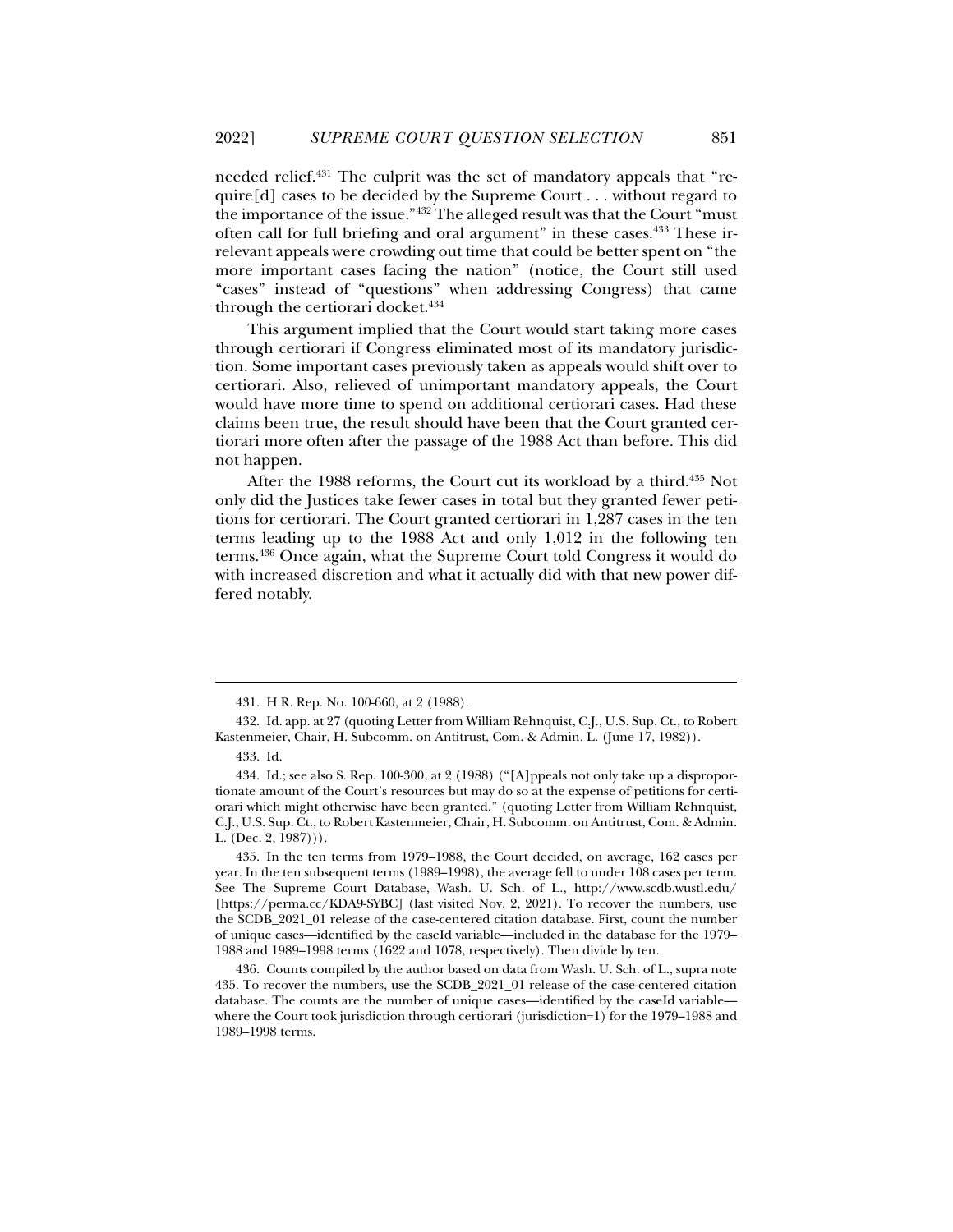This trend is visible in the following chart. The dotted line counts the number of unique opinions issued following oral argument in each term, leaving out cases taken through certiorari or the Court's original docket. The solid line represents the number of opinions issued after oral argument in cases taken through certiorari. The vertical dashed lines denote the passage of the Evarts Act, the Judges' Bill, and the Supreme Court Case Selections Act, respectively.



This picture makes a few things clear. First, the drop after the rightmost vertical line shows that the Court took fewer certiorari cases after Congress removed mandatory jurisdiction in 1988, contradicting Chief Justice William Rehnquist's assertions. Second, despite the Court's protestations of being overburdened, the Court was deciding roughly 150 cases each term in 1988. This is a far cry from the 200 or more cases the Court decided in the years leading up to the Judges' Bill when Justices did not have clerks, computers, or electronic legal databases. Today, the Court decides roughly seventy cases a year.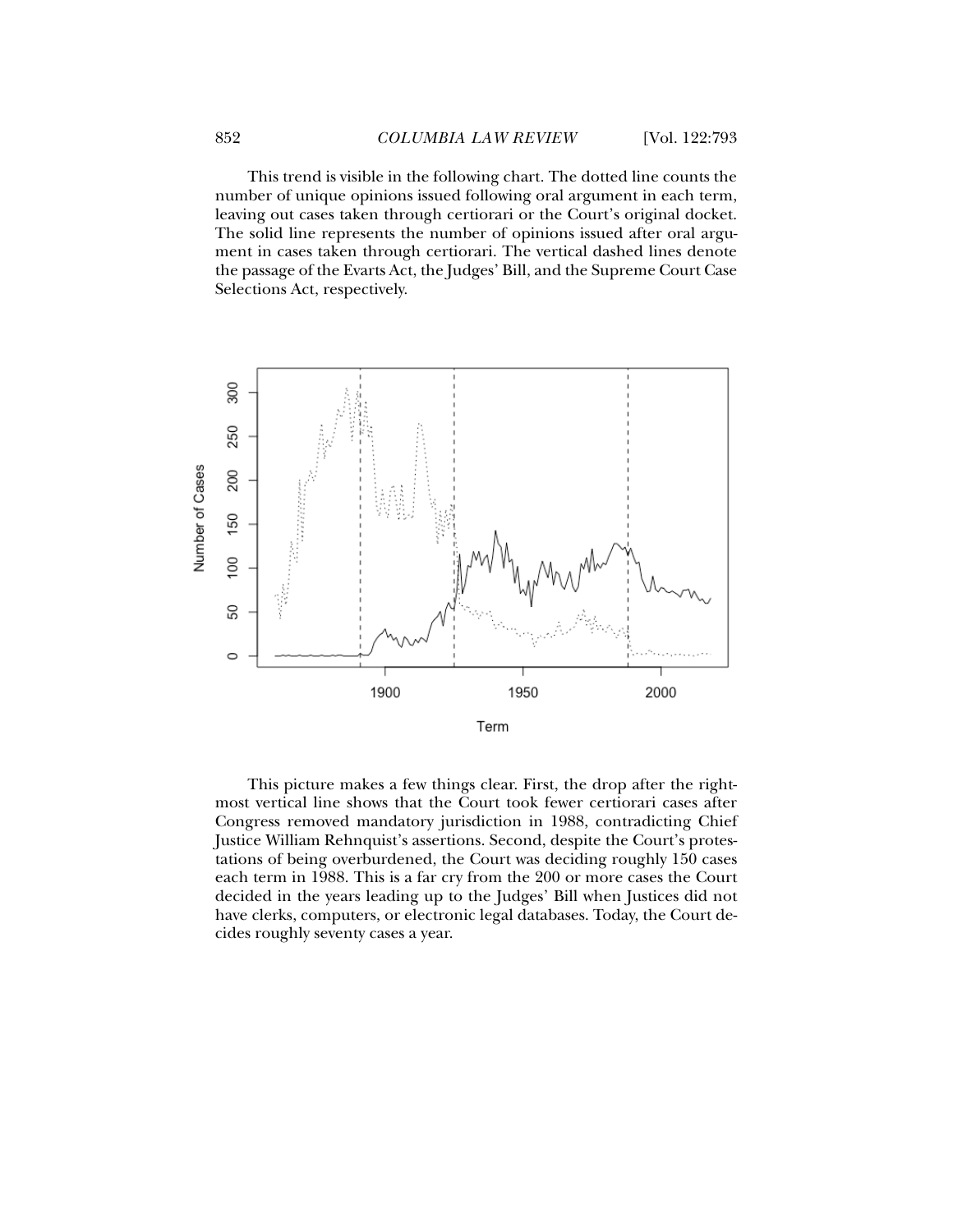### V. IS FUNCTIONALISM THE ANSWER?

In the wake of the 1988 Act, the Court has nearly complete control of its agenda to take the cases—and questions—it wants.437 This state of affairs seems to rest uneasily with the text and history of the relevant statutes. This descriptive observation raises some normative concerns. If the Court did not pursue question selection at the direction of Congress or pursuant to the traditional appellate power, on what grounds could the Court defend the practice? The most obvious theory would be a functionalist account that would stress the benefits of agenda control as a justification for overriding the text. This Part considers two questions related to such a functionalist defense. First, how has the Court treated parallel arguments from administrative bodies and lower courts? Second, are there costs from question selection that must be accounted for in any functionalist defense?

# A. *Agenda-Setting in the Administrative State: Do as We Say, Not as We Do?*

The Court is not the only entity tasked by Congress with reviewing decisions. In recent cases, the Court has encountered administrative agencies and lower courts that have taken it upon themselves to narrow the scope of review. In each instance, the limitation of review was defended at least in part—on functionalist grounds. In each instance, the Court rejected the functionalist arguments in favor of the plain text.

Consider *SAS Institute Inc. v. Iancu*, which involved the scope of inter partes review: an adversarial process before the Patent Office.<sup>438</sup> To begin this process, one party challenges a previously issued patent by filing a petition to institute review. The petition must identify, "with particularity, each claim challenged, the grounds on which the challenge to each claim is based, and the evidence that supports the grounds for the challenge to each claim."<sup>439</sup> The statute then allows for a response.<sup>440</sup> If the Director determines "that there is a reasonable likelihood that the petitioner would prevail with respect to at least 1 of the claims challenged in the petition,"441 then the Director "determine[s] whether to institute an inter partes review."442 If the Director determines an inter partes review is appropriate, the review culminates in "a final written decision with respect to the patentability of any patent claim challenged by the petitioner."443

 <sup>437.</sup> See Hartnett, supra note 2, at 1707.

 <sup>438. 138</sup> S. Ct. 1348, 1352–53 (2018).

 <sup>439. 35</sup> U.S.C. § 312(a)(3) (2018).

 <sup>440.</sup> Id. § 313.

 <sup>441.</sup> Id. § 314(a).

 <sup>442.</sup> Id. § 314(b).

 <sup>443.</sup> Id. § 318(a).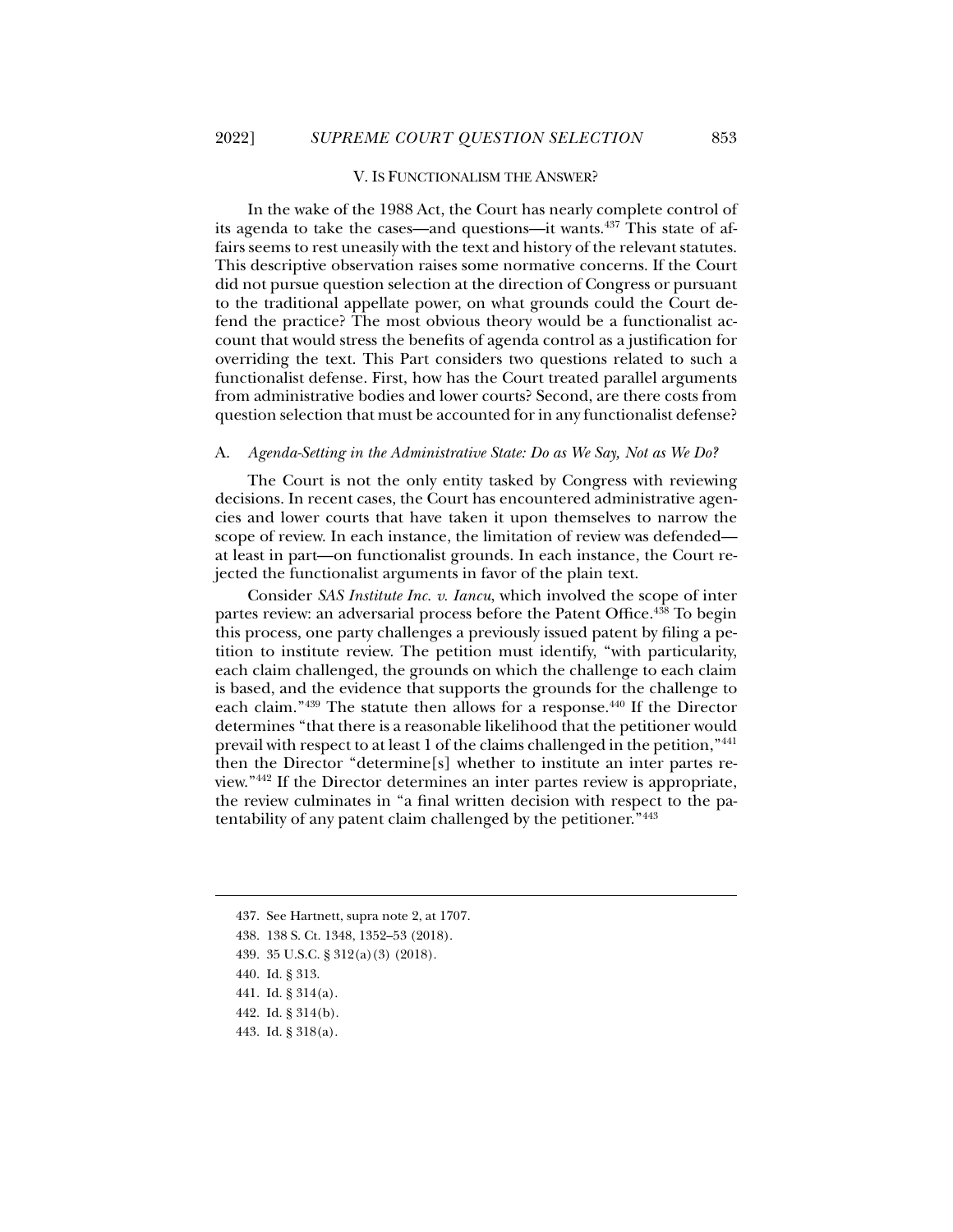The Court took up the question of whether the Patent Office must "resolve *all* of the claims in the case, or . . . only *some* of them."444 The Court held that the Patent Office had to answer all of the questions.445 The majority opinion is worthy of examination in light of the preceding examination of the Court's own appellate history and practice.

In *Iancu*, the majority began by noting that the expansive language in § 318 requires a determination on "*any* patent claim challenged by the petitioner."446 The Court contrasted this expansive language with an alternative review mechanism in § 303 that gives the Director the power to investigate individual questions.447 "If Congress had wanted to give the Director" power to choose what questions to answer under inter partes review, "it knew exactly how to do so—it could have simply borrowed from the statute next door."448

It is hard to read this language and not think of the similarly contrasting language in the statute governing the Court's certiorari jurisdiction.449 That statute links certiorari to cases and certification to questions.450 If Congress had wanted to give the Court certiorari jurisdiction over questions, it knew exactly how to do so—it could have simply borrowed from the same section.

The Court's *Iancu* decision then noted that, under § 314, the Director gets to decide "whether to institute an inter partes review."451 "That language indicates a binary choice—either institute review or don't."452 The majority reasoned that, though the statute "invests the Director with discretion on the question *whether* to institute review, it doesn't follow that the statute affords him discretion regarding *what* claims that review will encompass."453

The Court was unimpressed by the Director's argument that allowing him to select the important questions "is efficient because it permits the Board to focus on the most promising challenges and avoid spending time and resources on others."<sup>454</sup> Such "[p]olicy arguments," the Court said,

 <sup>444.</sup> SAS Inst. Inc. v. Iancu, 138 S. Ct. 1348, 1353 (2018).

 <sup>445.</sup> Id. ("The [Patent Office] cannot curate the claims at issue but must decide them all.").

 <sup>446.</sup> Id. at 1353 (internal quotation marks omitted) (quoting 35 U.S.C. § 318(a)).

 <sup>447.</sup> Id. at 1355.

 <sup>448.</sup> Id.

 <sup>449.</sup> See 28 U.S.C. § 1254 (2018).

 <sup>450.</sup> Id.

<sup>451</sup>*. Iancu*, 138 S. Ct. at 1355 (internal quotation marks omitted) (quoting 35 U.S.C. § 314(b)).

 <sup>452.</sup> Id.

 <sup>453.</sup> Id. at 1356.

 <sup>454.</sup> Id. at 1357.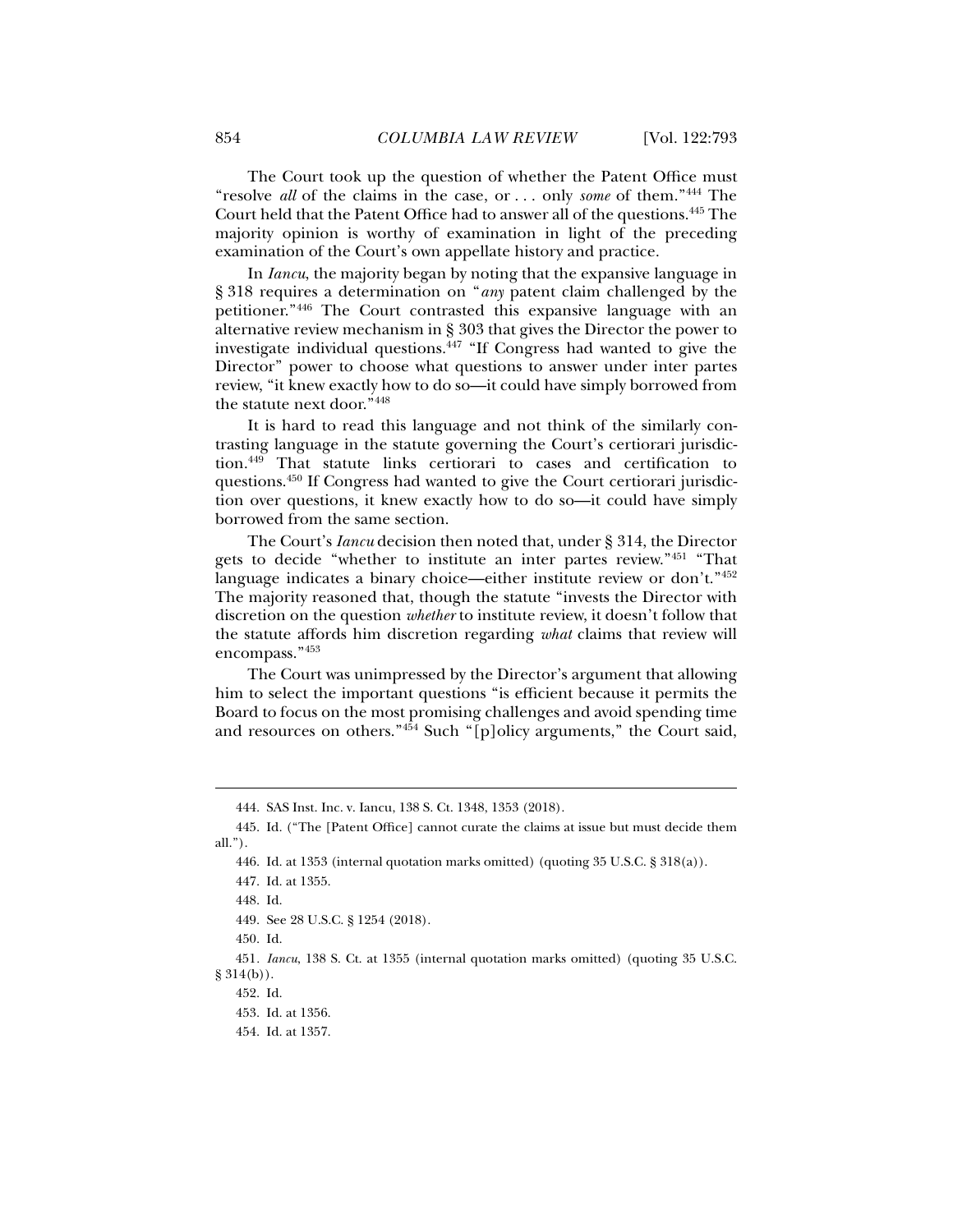"are properly addressed to Congress."455 Further, "[t]he Director may (today) think his approach makes for better policy, but policy considerations cannot create an ambiguity when the words on the page are clear."456 In the end, the Court decided that "[n]othing suggests the Director enjoys a license to depart from the petition and institute a *different* . . . review of his own design."457

And yet the Court seems to be in an analogous situation to the Director. Section 1254 arguably invests the Court "with discretion on the question whether to institute review, [but] it doesn't follow that the statute affords" the Justices "discretion regarding *what* claims that review will encompass."458 Perhaps there are policy arguments in favor of allowing the Court to select the important questions "because it permits" the Court "to focus on the most promising challenges and avoid spending time and resources on others.<sup>7459</sup> But aren't these policy questions best addressed to Congress?460 The Court may think its current approach "makes for better policy, but policy considerations cannot create an ambiguity when the words on the page are clear."461

### B. *Agenda-Setting in the Lower Courts*

*Iancu* dealt with the administrative state, but the Court has had little time for functionalist arguments from circuit courts either.<sup>462</sup> In *BP P.L.C. v. Mayor of Baltimore*, the Court considered the scope of appellate review over an order remanding a case to state court.<sup>463</sup> Baltimore sued various energy companies in state court, and the defendants removed the case to

j

457. Id. at 1356.

 458. Id.; accord 28 U.S.C. § 1254 (2018) ("Cases in the courts of appeals may be reviewed by the Supreme Court . . . [b]y writ of certiorari granted upon the petition of any party to any civil or criminal case.").

459*. Iancu*, 138 S. Ct. at 1357.

 460. Id. at 1358. Despite making policy arguments on other grounds, the Court distinctly omitted policy arguments regarding the extent of its review in 1988. See supra note 434 and accompanying text (noting that the Court still used "cases" instead of "questions" when addressing Congress).

461*. Iancu*, 138 S. Ct. at 1358.

 462. C.f. United States v. Sineneng-Smith, 140 S. Ct. 1575, 1579–82 (2020) ("[A] court is not hidebound by the precise arguments of counsel, but the Ninth Circuit's radical transformation of this case goes well beyond the pale."). The Ninth Circuit had sua sponte invited amici to brief questions that were not part of the appeal. Id. at 1580–81. The Supreme Court reversed, asserting that this violated the principle of party presentation. Id. at 1578. For a discussion of *Sineneng-Smith*, see generally Thomas P. Schmidt, Judicial Minimalism in the Lower Courts, 108 Va. L. Rev. (forthcoming 2022), https://ssrn.com/abstract=3914201 [https://perma.cc/N9TX-VTP6]. The Court, however, does not worry overmuch about the party presentation principle. See Henry Paul Monaghan, On Avoiding Avoidance, Agenda Control, and Related Matters, 112 Colum. L. Rev. 665, 689–93 (2012).

463. 141 S. Ct. 1532, 1537 (2021).

 <sup>455.</sup> Id. at 1358.

 <sup>456.</sup> Id.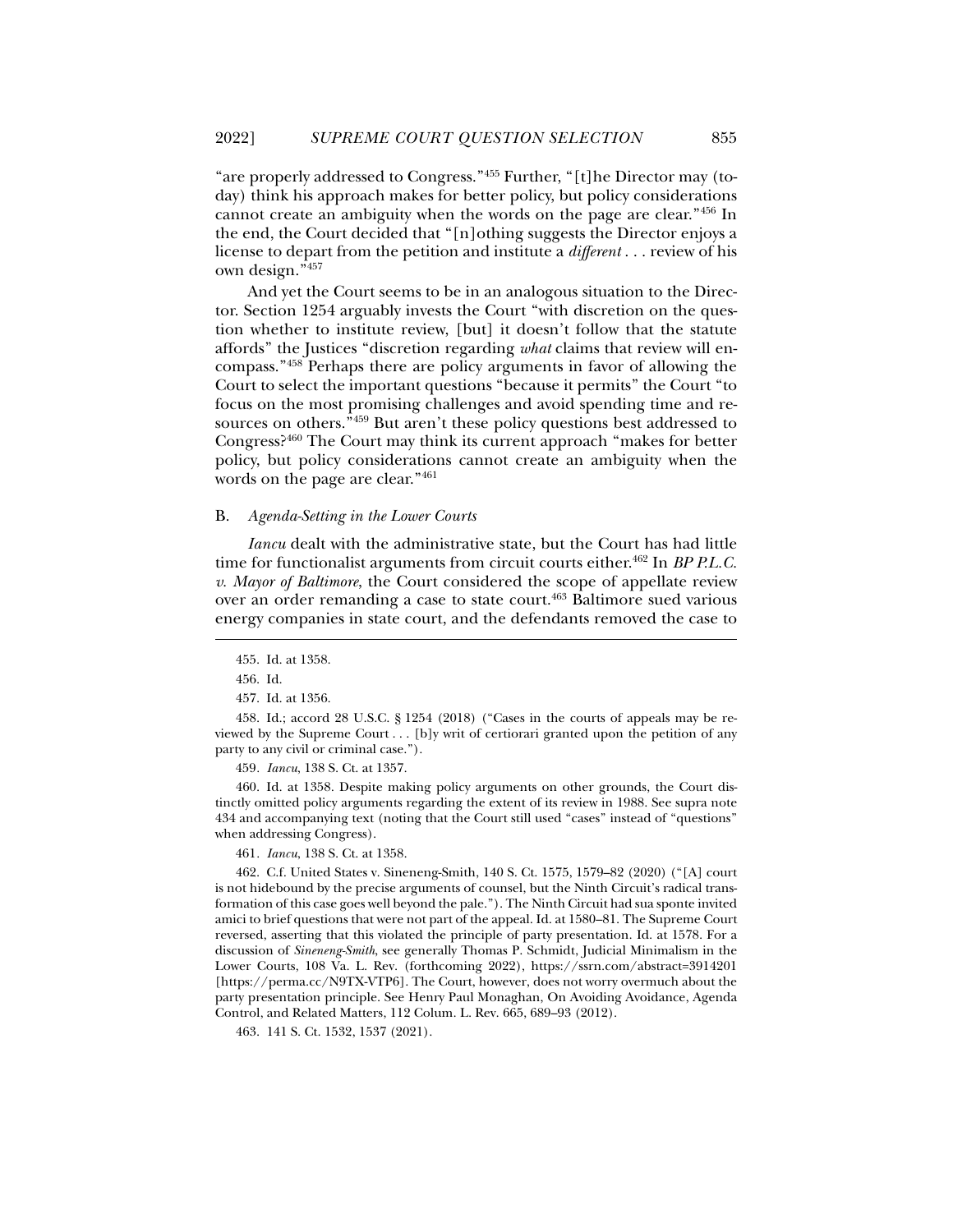federal court.464 One of the defendants' eight proffered grounds for removal was that some of their challenged exploration and drilling took place at the direction of the federal government, and 28 U.S.C.  $\S 1442(a)(1)$  provides for a federal forum for claims against individuals working under an officer of the United States.<sup>465</sup> The district court rejected all eight grounds for removal and remanded to state court.<sup>466</sup> The defendants appealed.467

Ordinarily, remand orders are not reviewable on appeal, but under the Removal Clarification Act, those "orders" are appealable if the case was removed pursuant to section 1442.<sup>468</sup> The Fourth Circuit limited its review of the remand order to the section 1442 grounds and affirmed.<sup>469</sup> The Supreme Court granted certiorari.470

Writing for the majority, Justice Neil Gorsuch said that the Fourth Circuit was wrong.471 In a decision reminiscent of *Maryland Casualty*, 472 the Court said the lower court erred in only reviewing one of the questions instead of the entire case.473 Gorsuch took a textualist approach and looked up "order" in Black's Law Dictionary, which defines it as a "written direction or command delivered by ... a court or judge." $474$  Thus, the proper scope of appellate review was the direction or command, not just the answer to the particular section 1442 question.475 The Court seemed to agree with the petitioner energy companies that Congress knows how to direct appellate review to particular questions when it wants to. $476$ 

The Court's discussion of judicial obligation is instructive. First, it notes that federal jurisdiction is generally not optional.477 Because "courts are obliged to decide cases within the scope of federal jurisdiction," the

 <sup>464.</sup> Id. at 1536.

 <sup>465.</sup> Id.

 <sup>466.</sup> Mayor of Balt. v. BP P.L.C., 388 F. Supp. 3d 538, 549 (D. Md. 2019).

<sup>467</sup>*. BP P.L.C.*, 141 S. Ct. at 1537.

 <sup>468.</sup> Removal Clarification Act of 2011, Pub. L. No. 112-51, § 2, 125 Stat. 545, 545–46 (codified as amended at 28 U.S.C. §§ 1442, 1446–1447 (2018)); *BP P.L.C.*, 141 S. Ct. at 1536. 469. Mayor of Balt. v. BP P.L.C., 952 F.3d 452, 457 (4th Cir. 2020).

 <sup>470.</sup> Mayor of Balt. v. BP P.L.C., 141 S. Ct. 222, 222 (mem.) (2020).

<sup>471</sup>*. BP P.L.C.*, 141 S. Ct. at 1543.

 <sup>472.</sup> See supra section IV.C.

<sup>473</sup>*. BP P.L.C.*, 141 S. Ct. at 1543.

 <sup>474.</sup> Id. at 1537, 1537 n.1 (alteration in original) (citing Order, Black's Law Dictionary (11th ed. 2019)).

 <sup>475.</sup> Id. at 1538 ("[W]hen a district court[] . . . rejects all of the defendants' grounds for removal, § 1447(d) authorizes a court of appeals to review each and every one of them. After all, the statute allows [them] to examine the whole of a district court's 'order,' not just some of its parts or pieces.").

 <sup>476.</sup> Id. at 1539.

 <sup>477.</sup> Id. at 1537.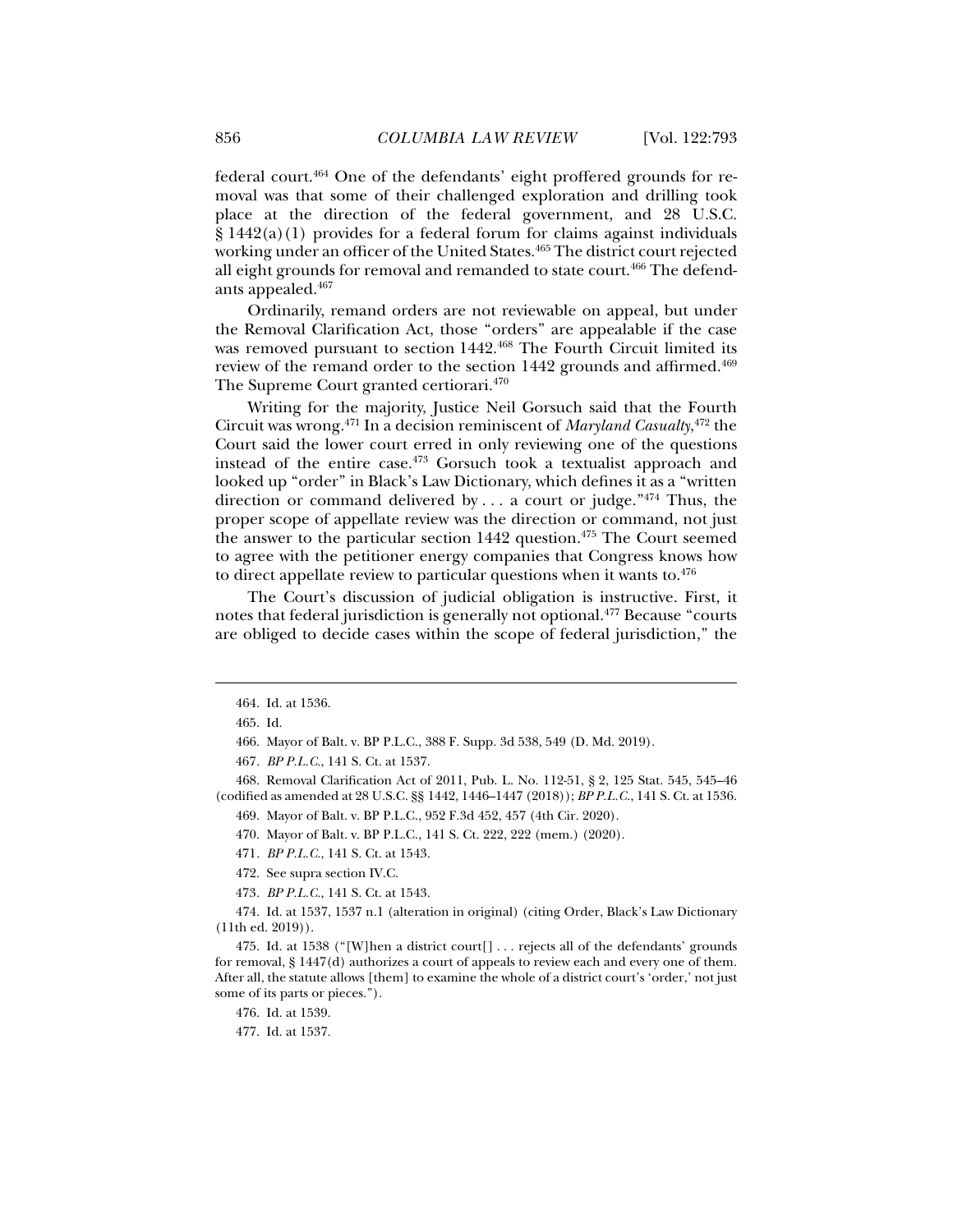district court had to deal with all eight grounds for removal before ordering remand.478 Thus, the order under review encompassed all eight grounds for removal, not just the section 1442 issue.

Baltimore also offered functionalist arguments. It suggested that limiting review to only the removal grounds mentioned in the statutes would serve efficiency goals.<sup>479</sup> The Court did not bite. It explained that "even the most formidable' policy arguments cannot 'overcome' a clear statutory directive."480

Given the Court's strong endorsement that the "order" is what is reviewed—not merely the question—two questions come to mind. First, how should we think of the remainder of the statutes that give the Court certiorari jurisdiction over "[f]inal judgments or decrees" of state and territorial courts?481 A final judgment is "[a] court's final determination of the rights and obligations of the parties in a case."482 It would seem to follow that the Court's review of judgments should be no less comprehensive than a circuit court's review of an order.

The second question is what to make of the Court's decision to vacate the Fourth Circuit court's order and remand it for further proceedings.483 On a fair reading, the case consisted of eight questions: the eight grounds for removal.484 The Court was quite clear about this in stating that the Fourth Circuit was wrong to limit review to the single question. The case those eight questions—was before the Court. In an opinion built on the recognition that an appellate court reviewing a remand order should consider every part of that order, the Court refused to consider *any* of the grounds proffered by the petitioners for removal.485 Nor did it give Baltimore the opportunity to defend the judgment below on all grounds available in the record.486 And why not? Because doing so would "not implicate the circuit split that [the Court] took th[e] case to resolve and [the Court] believe[d] the wiser course [was] to leave these matters for the Fourth Circuit to resolve in the first instance."487

With this in mind, consider that not only do the statutes tie certiorari to "cases" emerging from lower federal courts<sup>488</sup> but other statutes give the

 <sup>478.</sup> Id. at 1537–38 (quoting Sprint Commc'ns, Inc. v. Jacobs, 571 U.S. 69, 72 (2013)).

 <sup>479.</sup> Id. at 1542.

 <sup>480.</sup> Id. (quoting Kloeckner v. Solis, 568 U.S. 41, 56 n.4 (2012)).

 <sup>481.</sup> See, e.g., 28 U.S.C. § 1257(a) (2018) (review of state courts).

 <sup>482.</sup> Judgment, Black's Law Dictionary (11th ed. 2019).

<sup>483</sup>*. BP P.L.C.*, 141 S. Ct. at 1543.

 <sup>484.</sup> Id. at 1536.

 <sup>485.</sup> Id. at 1543.

 <sup>486.</sup> Id.

 <sup>487.</sup> Id.

 <sup>488.</sup> See 28 U.S.C. § 1254 (2018). Interestingly, the statute allows for certiorari to bring the case to the Court even before it is final in the lower courts. See James Lindgren &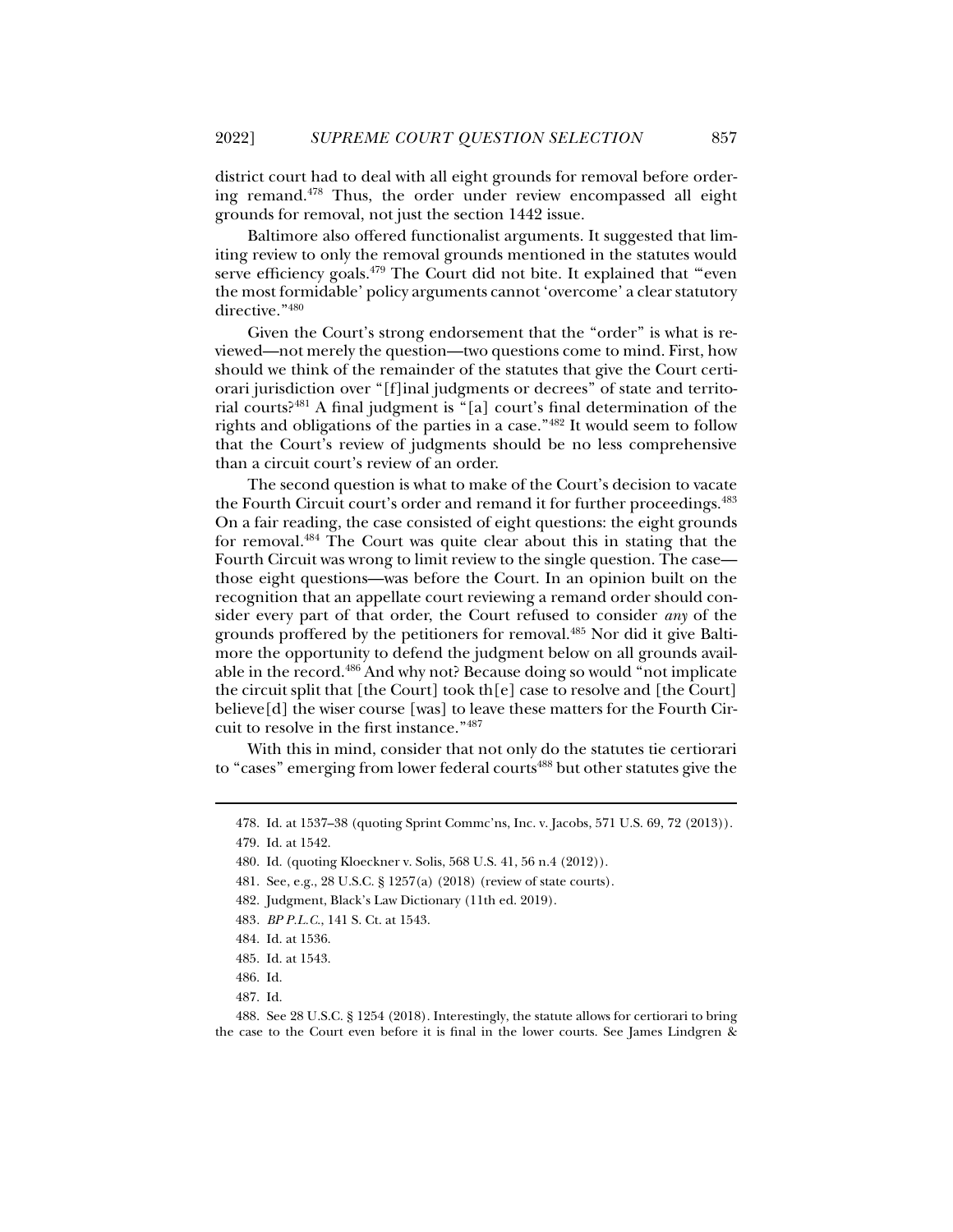Court certiorari power to review "[f]inal judgments or decrees" from the highest court of each state,<sup>489</sup> the Supreme Court of Puerto Rico,<sup>490</sup> and the Supreme Court of the Virgin Islands.<sup>491</sup> Just as an order encompasses all of its component parts, so does a judgment or decree include more than a discrete question. There may be policy reasons to prefer a narrower review, but that is not what the text says. If orders are orders, should not decrees be decrees?

\* \* \*

The Roberts Court's rejection of functionalist arguments is perhaps unsurprising. Textualism—at least in statutory matters—is ascendant.492 In both *Iancu* and *BP P.L.C.*, the Court followed text over function. Both the Director and the lower courts had good reasons to limit review, but the Court looked to the statute and deferred to Congress, determining that the language said that the Director and the lower courts had to look at all of the questions.493 The certiorari statutes seem at least as clear as the statutes involved in these two cases, yet the Court's functionalist desires appear to overcome the clear statutory directive.494

Insofar as defenders of question selection would turn to the raw Article III judicial power, the originalist majority on the Roberts Court would also have to face up to the history of certiorari and the Court's appellate jurisdiction. No originalist account can simply ignore the historical understanding that the power to answer questions is derivative of the obligation to decide cases.495

And so we find ourselves in the following situation. The Roberts Court holds the American people and the other branches of government to eighteenth- and nineteenth-century meanings of constitutional language.

j

493. See supra notes 438–487 and accompanying text.

 494. See supra notes 458–461 and accompanying text; cf. BP P.L.C. v. Mayor of Balt., 141 S. Ct. 1532, 1537–38 (2021) (employing textualism to determine the meaning of "order" as it applies to authorizing appellate review); SAS Inst. Inc. v. Iancu, 138 S. Ct. 1348, 1355 (2018) (finding that, despite potential policy reasons for interpreting the statute differently, the statute's language clearly limits the agency's power).

 495. See Marbury v. Madison, 5 U.S. (1 Cranch) 137, 177 (1803) ("Those who apply the rule to particular cases, must of necessity expound and interpret that rule. If two laws conflict with each other, the courts must decide on the operation of each.").

William P. Marshall, The Supreme Court's Extraordinary Power to Grant Certiorari Before Judgment in the Court of Appeals, 1986 Sup. Ct. Rev. 259, 272–73.

 <sup>489. 28</sup> U.S.C. § 1257(a).

 <sup>490.</sup> Id. § 1258.

 <sup>491.</sup> Id. § 1260. The Court can also review "[d]ecisions" from the Court of Appeals for the Armed Forces. Id. § 1259.

 <sup>492.</sup> As Justice Elena Kagan put it, "We're all textualists now." Harvard L. Sch., The 2015 Scalia Lecture: A Dialogue With Justice Elena Kagan on the Reading of Statutes, YouTube, at 08:29 (Nov. 25, 2015), https://www.youtube.com/watch?v=dpEtszFT0Tg (on file with the *Columbia Law Review*).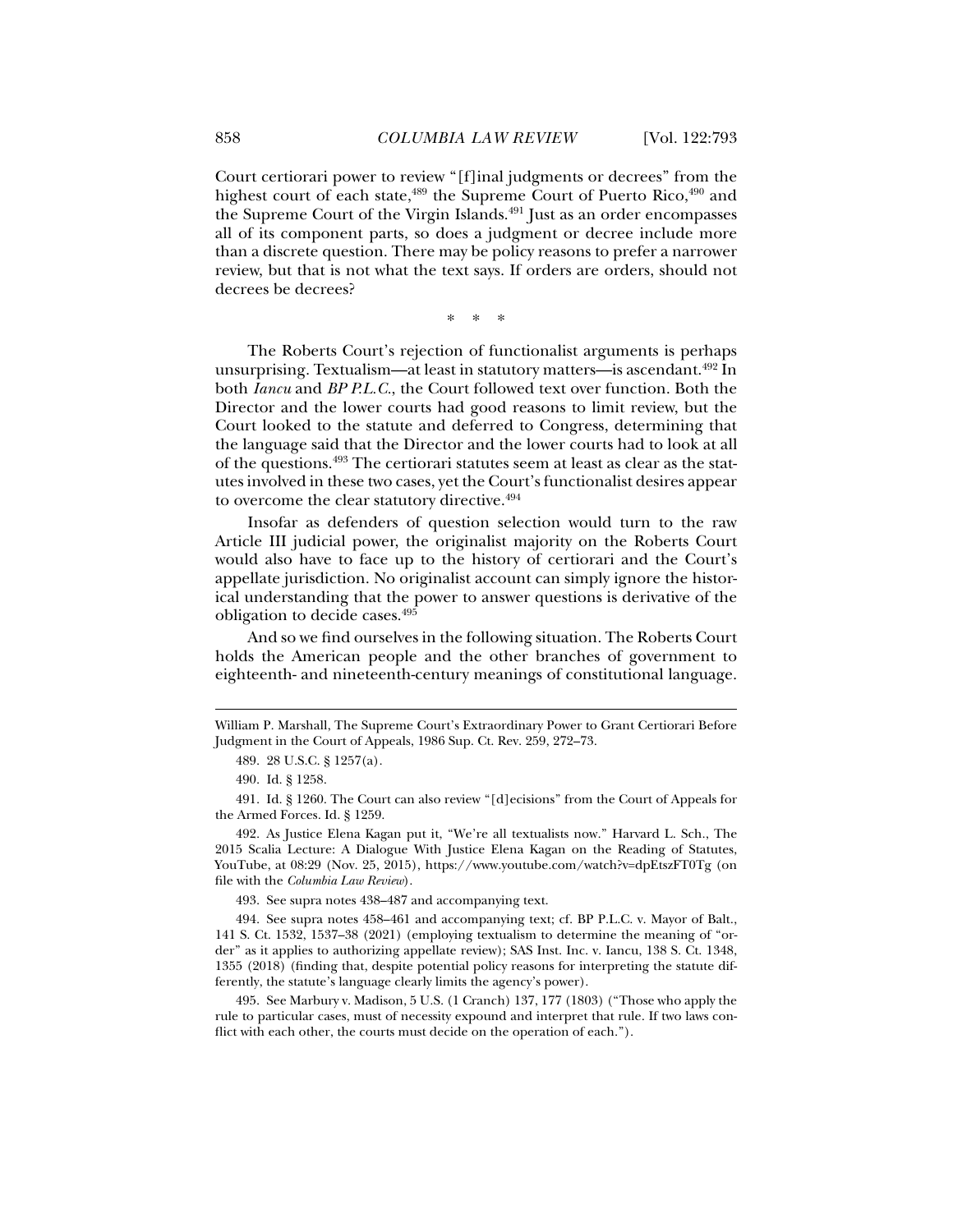It forces lower courts to focus intensely on statutory text, and the Justices increasingly clamp down on agencies that broadly interpret their own delegated discretion in ways that contradict congressional intent.<sup>496</sup> And yet, when it comes to certiorari, the Court's actual practice seems inconsistent with the statutory text and Congress's intent as to how the Court should use its certiorari discretion—to say nothing of the Justices' own testimony to Congress in 1925 or 1988. The best reading of the history seems to be that the modern Court has taken this power for itself. The origin and development of the Court's practice of limiting grants of certiorari raise serious questions about the legitimacy of the practice that bite particularly hard under a textualist or originalist methodology.

If the Court holds others—but not itself—to a standard of originalist and textualist fidelity to history and statutes, how can it expect litigating parties—or the public—to view its methods as legitimate? On an originalist or textualist account, the responsibility that Congress imposed on the Court is seemingly unambiguous. The Court is to decide *cases* it takes through certiorari as if on a writ of error—that means deciding the whole case, not just the questions the Court finds interesting. If the Court were to live up to its own methodological commitments in the area of agendasetting, Justices might have to accept more certified questions, engage more deeply with individual cases, and forgo opportunities to declare law. Important, discrete questions might go unanswered longer than before. Justices might have to work harder, take fewer cases, or write shorter opinions. These are interesting and important normative and policy questions, but those questions appear to have been decided by the statute.

# C. *The Costs of Picking Questions*

j

Part of any functionalist appraisal of question selection would also have to consider the costs. Such consideration is important not only because it would inform a functionalist analysis but even more so because the Court is actually picking questions, and the practice has real consequences. This brief section cannot hope to fully explore, much less resolve, the questions it raises, but it is nonetheless important to put these issues on the table. They are fundamentally important for our understanding of and the Court's exercise of its appellate jurisdiction. But these questions

 <sup>496.</sup> See, e.g., Kisor v. Wilkie, 139 S. Ct. 2400, 2415 (2019) ("[I]f there is only one reasonable construction of a regulation . . . then a court has no business deferring to any other reading, no matter how much the agency insists it would make more sense."); *Iancu*, 138 S. Ct. at 1355 ("Where a statute's language carries a plain meaning, the duty of an administrative agency is to follow its commands as written, not to supplant those commands with others it may prefer. . . . Congress's choice . . . is a choice neither we nor the agency may disregard."); Util. Air Regul. Grp. v. Env't Prot. Agency, 573 U.S. 302, 324 (2014) ("EPA's interpretation is also unreasonable because it would bring about an enormous and transformative expansion in EPA's regulatory authority without clear congressional authorization.").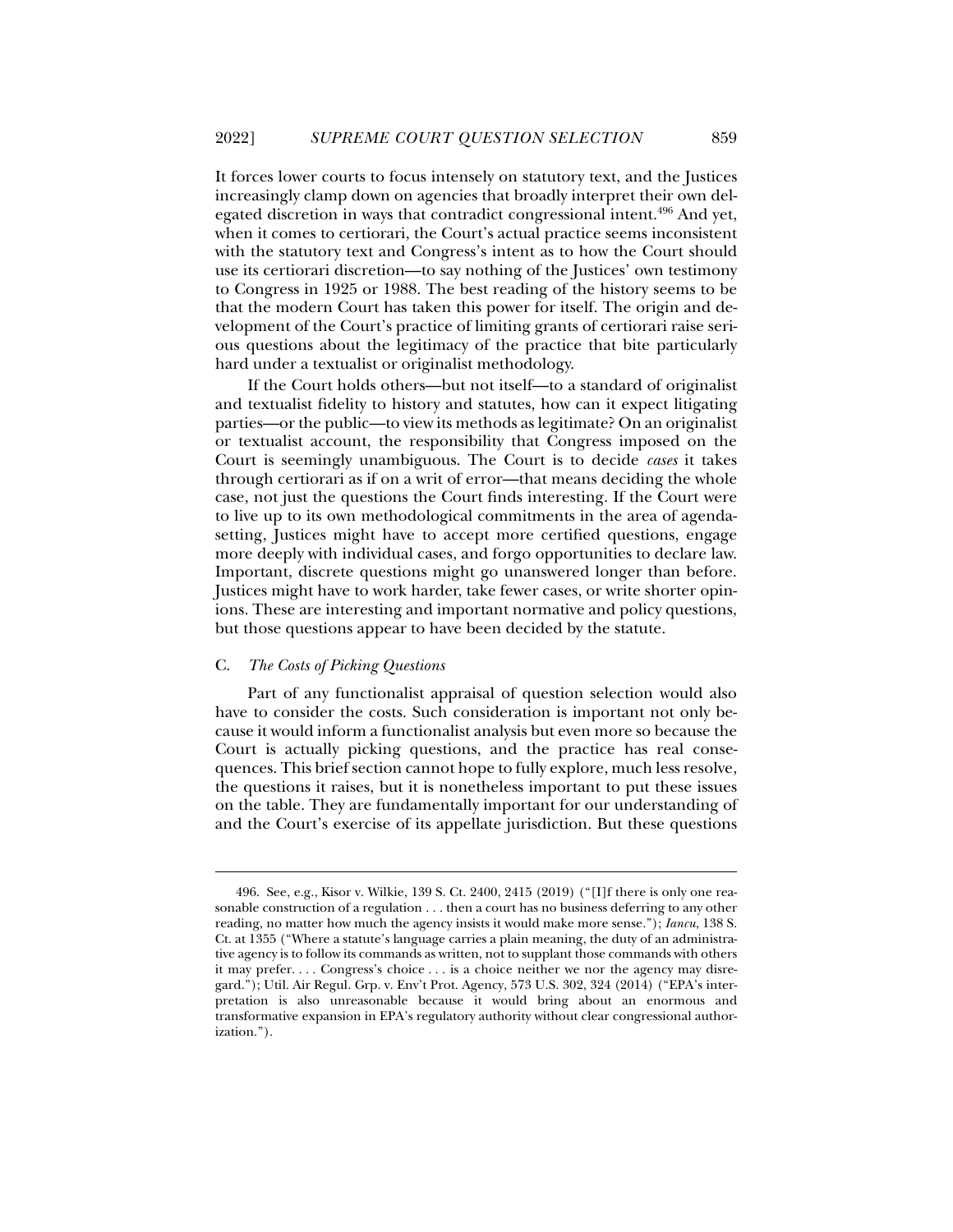have been largely obscured by our collective failure to recognize that the Court takes questions, not cases.

1. *Questions and the Judicial Power*. — A first-order consideration suggested by the Court's question-selection power is the extent to which the judicial power, which extends to cases and controversies, empowers the Court to review a subset of questions that make up the larger case.<sup>497</sup> The historical account presented above suggests it may not. If question selection is naturally part of the appellate power, it raises the question of why the Court never used it even when it was overloaded with work in the late nineteenth century<sup>498</sup> or why Justices implicitly denied that the Court possessed such power when testifying in favor of the Judges' Bill.<sup>499</sup> Apart from the history, there are structural concerns as well.

Courts traditionally must answer a sufficient set of questions to justify their judgment and can only ignore a question if it could not affect the outcome.500 This tradition allows some discretion in many instances. Even on the traditional writ of error, appellate courts have some power to choose questions. For instance, if there are multiple errors on the record sufficient to justify reversal, a court can choose which one to consider as sufficient grounds to reverse.<sup>501</sup> Yet this power to choose also coincides with the right of the respondent to defend the judgment on any other ground present in the record.502 Traditionally, appellate courts have even less discretion when affirming, since the appellate court must ensure the entire record is free of error to affirm.<sup>503</sup> An appellate court cannot simply

- 498. See supra section III.A.
- 499. See supra section IV.A.
- 500. See supra text accompanying notes 65–67.

 <sup>497.</sup> One might ask if question selection does not often lead to advisory opinions. Recall BP P.L.C. v. Baltimore, 141 S. Ct. 1532 (2021); see also supra section V.B. The case, as the Court made clear, involved eight questions: the eight grounds on which the defendants removed the case to federal court. See supra text accompanying note 466. The circuit court answered one of the eight questions. See supra text accompanying note 469. The Supreme Court answered none of them. See supra text accompanying notes 472–476. Instead, it answered a question that was not part of the case at all: a question that—regardless of how the Court answered it—could not be sufficient to reverse or to affirm the remand order. See supra text accompanying notes 472–473. Might one fairly consider such an opinion advisory insofar as it did not—and could not—actually decide the case?

 <sup>501.</sup> It is true that appellate courts, when faced with multiple errors, could choose between them as the sufficient ground to reverse the judgment below. Nonetheless, there are constraints on even this ability. For instance, the canon of constitutional avoidance and judicial minimalism would seem to counsel avoiding some questions—likely the most interesting and consequential ones—if at all possible.

 <sup>502.</sup> See Smith v. Phillips, 455 U.S. 209, 215 n.6 (1982) ("Respondent may, of course, defend the judgment below on any ground which the law and the record permit, provided the asserted ground would not expand the relief which has been granted.").

 <sup>503.</sup> See Garland v. Davis, 45 U.S. (4 How.) 131, 143 (1846) ("[I]t is the duty of the court to give judgment on the whole record, and not merely on the points started by counsel.").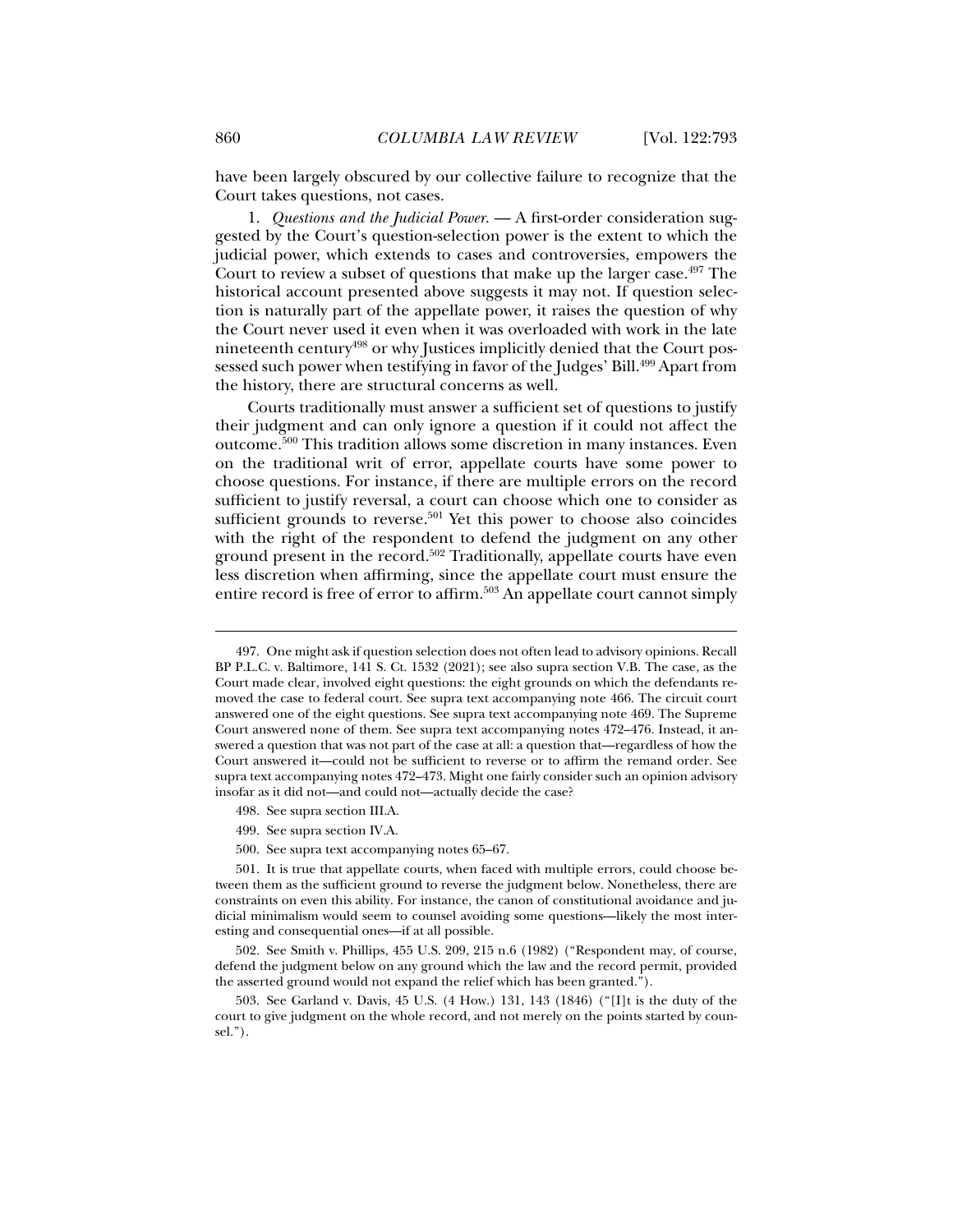assume that, because the answer to one question was correct, all answers are correct.504 Thus, while it is true that courts have always had some ability to choose questions on the margin, that power has traditionally been tethered to the obligation to decide cases, which often entailed answering more questions than the Court would prefer.<sup>505</sup>

Nonetheless, there are several notable exceptions to the general rule that courts decide cases. As we have seen, Congress has—at different times—empowered the Court to consider a limited set of questions in a case, such as certified questions, $506$  jurisdictional questions, $507$  or federal questions in state cases.<sup>508</sup> Congress itself selected the questions in the latter two instances, limiting the Court's review to the jurisdictional questions in the underlying federal litigation and the federal questions in cases emerging from the states. Question certification, on the other hand, does not include congressional limits on the questions themselves.<sup>509</sup> However, such certification leaves both the agenda-setting power and the case itself in the hands of lower court judges.<sup>510</sup> These two conditions clearly distinguish certification from question selection in important ways. First, certification denies the Court agenda-setting power: The Court can answer questions but not questions it selects. Thus, certification places the Court in the position of exercising judgment—answering a question it cannot avoid—rather than will.<sup>511</sup> Second, the certified question is answered while the entire case is still with the circuit court. Thus, the traditional duty for the appellate court with jurisdiction over the case to consider the entire record would not apply to the Supreme Court unless it ordered the lower court to certify the entire record up to the Justices for review of the entire

 <sup>504.</sup> Again, if the Court could satisfy its duty to decide a case by answering any question of its choosing, there would have been no need for the Court to turn to Congress for expanded certiorari powers.

 <sup>505.</sup> See Cohens v. Virginia, 19 U.S. (6 Wheat.) 264, 404 (1821) ("It is most true that this Court will not take jurisdiction if it should not: but it is equally true, that it must take jurisdiction if it should. . . . Questions may occur which we would gladly avoid; but we cannot avoid them.").

 <sup>506. 28</sup> U.S.C. § 1254 (2018); see also supra Part I.

 <sup>507.</sup> Judiciary Act of 1891, Pub. L. No. 51-517, § 6, 26 Stat. 826, 828; see also supra notes 32–33 and accompanying text.

 <sup>508.</sup> Judiciary Act of 1789, Pub. L. No. 1-20, § 25, 1 Stat. 73, 85–86; see also supra notes 153–156 and accompanying text.

 <sup>509.</sup> See 28 U.S.C. § 1254(2).

 <sup>510.</sup> See id.

 <sup>511.</sup> See The Federalist No. 78, at 469 (Alexander Hamilton) (Clinton Rossiter ed., 1961) ("The courts must declare the sense of the law; and if they should be disposed to exercise WILL instead of JUDGMENT, the consequence would equally be the substitution of their pleasure to that of the legislative body."); see also Hartnett, supra note 2, at 1718– 26 ("While the judiciary still lacks its own military force, the Judges' Bill gave the Supreme Court an important tool with which to exercise will: The ability to set one's own agenda is at the heart of exercising will.").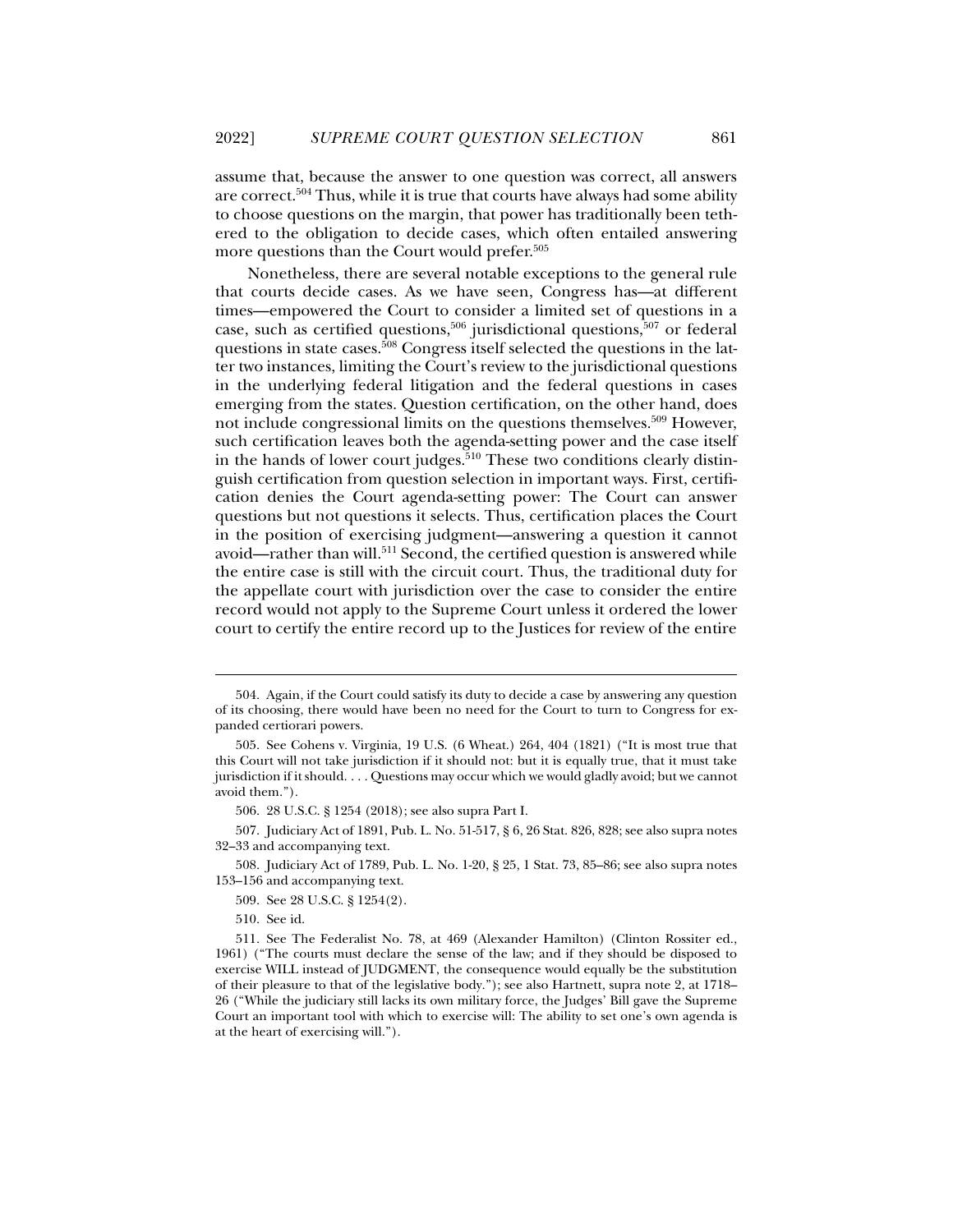matter in controversy.512 Either way, parties are still before an appellate court with an independent obligation to decide the case as a whole, not merely a single question. If the Court grants certiorari to a question after the circuit court gives its judgment, the case is no longer before that court. Any review of a discrete question would thus not be part of an actual appellate process evaluating the entire case.513

2. *Preselected Questions and Judicial Review*. — The Court's judicial review power is classically rooted in the Court's duty to decide cases in its jurisdiction.514 Going back to *Marbury*, it is the obligation that generates the power.515 Chief Justice Marshall's answer to the question of where the Court gets the power to strike down a statute as unconstitutional is to plead necessity.516 The Court had to hear and decide the case—it had no choice—and deciding the case required exercising judicial review.<sup>517</sup> Thus, judicial review is a consequence of the Court's unavoidable obligation to decide a case within its jurisdiction. Certiorari poses a problem for this account. As Professor Edward Hartnett powerfully puts the problem:

A court that can simply refuse to hear a case can no longer credibly say that it had to decide it. If asked, "Why did you exercise the awesome power to declare an Act of Congress unconstitu-

j

 514. See John Harrison, The Role of the Legislative and Executive Branches in Interpreting the Constitution, 73 Cornell L. Rev. 371, 373 (1988) ("The power to interpret the Constitution . . . comes from the case-deciding power. To suggest that the power to interpret is primary and the case deciding power secondary, is to misinterpret the Constitution and to confuse cause and effect."); see also United States v. Raines, 362 U.S. 17, 20 (1960) ("The very foundation of the power of the federal courts to declare Acts of Congress unconstitutional lies in the power and duty of those courts to decide cases and controversies properly before them."); Akhil Reed Amar, Foreword: The Document and the Doctrine, 114 Harv. L. Rev 26, 32 (2000) (offering a complementary account of Marshall's justification of judicial review in *Marbury*).

 515. See Steven D. Smith, Courts, Creativity, and the Duty to Decide a Case, 1985 U. Ill. L. Rev. 573, 580 ("Without the assumption that courts must decide cases within their jurisdiction, Marshall's argument would collapse; a court could avoid the dilemma described by Marshall simply by declining to decide the case at all."); see also Akhil Reed Amar, *Marbury*, Section 13, and the Original Jurisdiction of the Supreme Court, 56 U. Chi. L. Rev. 443, 449 (1989) (describing judicial review as "the incidental byproduct of applying rules to 'particular *cases*'" (quoting Marbury v. Madison, 5 U.S. (1 Cranch) 137, 177 (1803))).

517. See id.; see also Cohens v. Virginia, 19 U.S. (6 Wheat.) 264, 404 (1821).

 <sup>512. 28</sup> U.S.C. § 1254.

 <sup>513.</sup> A follow-on question would be whether the Court could make a limited grant of certiorari to target a particular question while litigation was ongoing. To this, some things are certain and others are speculative. The Court can grant certiorari to cases in the lower courts. See Lindgren & Marshall, supra note 488, at 259. However, in the statute and historically, certiorari runs to cases not discrete questions. Thus, granting certiorari at such a point would seem to bring the entire case to the Court. For the Court to target a question while the case is in a lower court, someone would have to present the question to the Court. If the lower court judges do, it would be traditional certification. Further, there would seem to be no way for the parties to do so, since they cannot appeal a question, only a judgment.

 <sup>516.</sup> See *Marbury*, 5 U.S. (1 Cranch) at 178.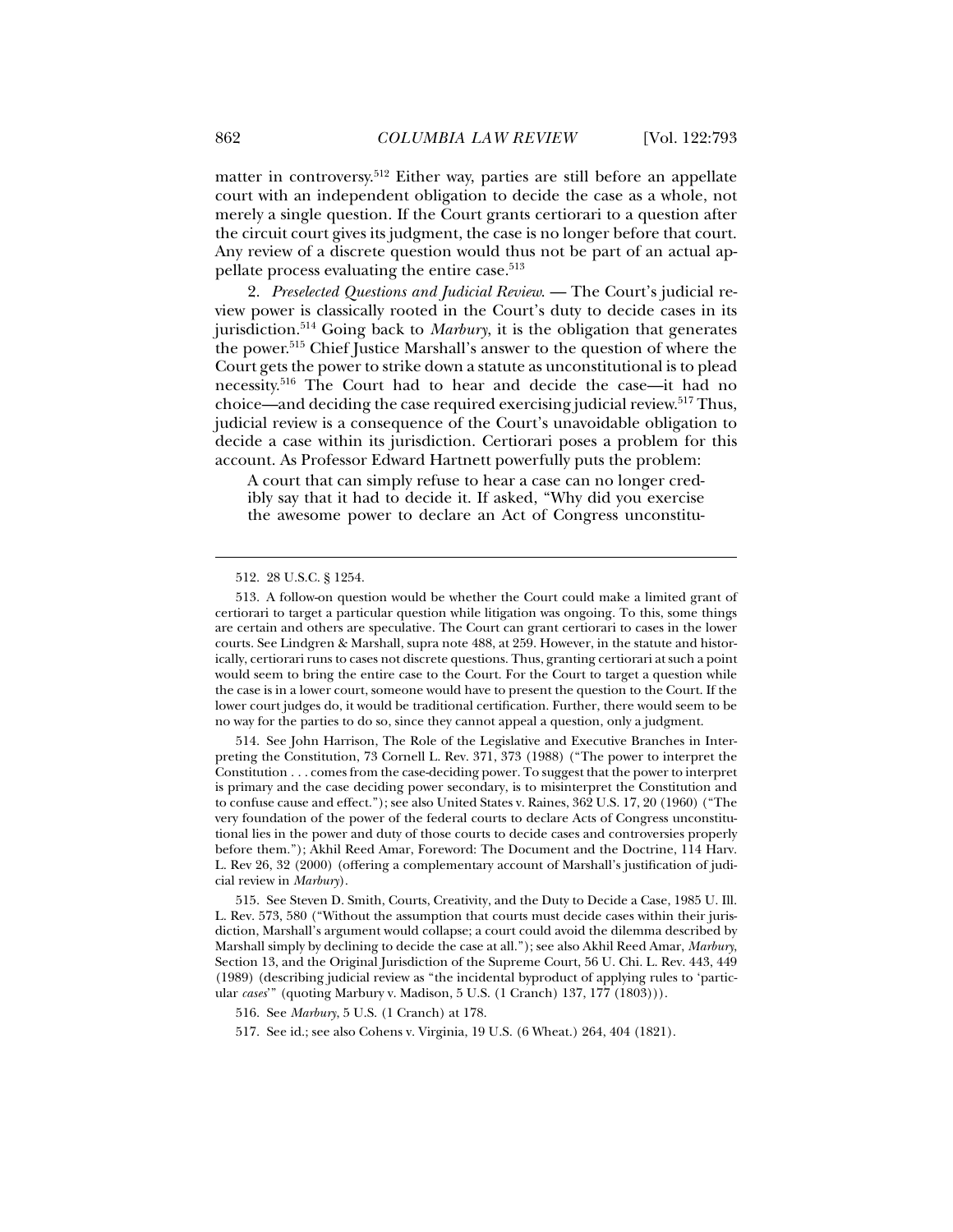tional?" the Justices of the Supreme Court can no longer say, "Because we had to." Instead, they must say, "Because we chose to."518

This criticism, however, does not force the conclusion that judicial review is no longer legitimate. It allows for another alternative, albeit an implicit alternative that does not cast the Court in a kind light. It could be that the Court still has the obligation to decide all of the cases,  $519$  it just chooses not to. The Court could simply be shirking its duty—worse, strategically shirking to maximize its power—but the duty would remain. Thus, when the Court does grant certiorari and take a case, it operates out of obligation and so retains the power of judicial review on the standard account. This alternative, however, is not available in the context of preselected questions since the Court is not actually deciding the case.

Put differently, the classic justification for judicial review is a threestep process: (1) The Court has an obligation to decide the case; (2) pursuant to that obligation it decides the case; and (3) deciding the case requires the exercise of judicial review.

Hartnett locates his objection at step one, arguing that the power to avoid cases implicitly eliminates the obligation.<sup>520</sup> The problem presented by preselected questions appears at step two.<sup>521</sup> The Court is not deciding the case at all. Even if the Court could avoid Hartnett's objection by admitting its failure to decide all the cases it should decide, that resolution would not explain how the Court could exercise judicial review if it is not actually deciding cases.

In sum, question selection raises questions about, indeed perhaps threatens, the foundations of the Court as an appellate body. It is unclear that the Court is exercising the Article III judicial power or that it has any workable justification for judicial review. This seems to be quite a price to pay for some marginal gains in function.522

 <sup>518.</sup> Hartnett, supra note 2, at 1717. Hartnett observed that as of the time of his writing, there were no works that took up the challenge to "reconcile certiorari with the classic conception of judicial review." Id. at 1716.

 <sup>519.</sup> Or at least the nonfrivolous claims that relate to federal and constitutional law.

 <sup>520.</sup> Hartnett, supra note 2, at 1717.

 <sup>521.</sup> Hartnett gestures at this problem as well. See id. ("[The] Justices can no longer say they had to decide the case . . . . To the contrary, they can grant certiorari as to a particular question in a case, ignoring the presence of other legal errors, even if this means that the Court affirms a judgment that is, by hypothesis, erroneous.").

 <sup>522.</sup> For an empirical account of the interesting intersection between certiorari and judicial review, see Benjamin Johnson & Keith E. Whittington, Why Does the Supreme Court Uphold So Many Laws?, 2018 U. Ill. L. Rev. 1001.